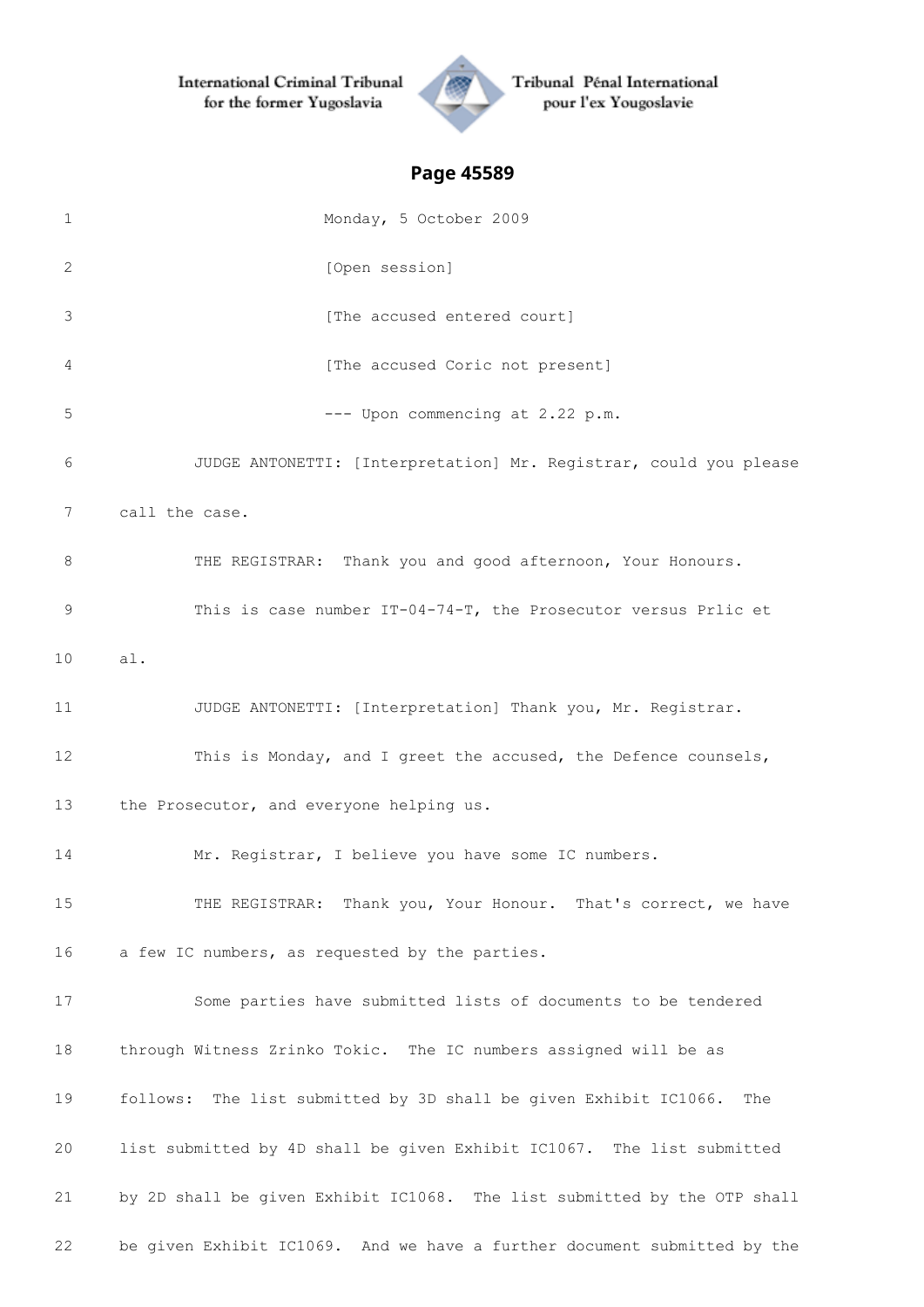Praljak Defence, and the document is the Praljak Defence reply to

 Prosecution objection to documents tendered through Slobodan Praljak, and that will be Exhibit IC1070.

## **Page 45590**

 Thank you. JUDGE ANTONETTI: [Interpretation] Thank you, Mr. Registrar. The Praljak Defence sent us a new schedule, and it seems that the witness Vlado Zeric [phoen] has been withdrawn, he will not be heard, which means that in the week of October 12, we will only be hearing witness Bragan Krsic [phoen]. I believe Ms. Alaburic had a few words for us. MR. STEWART: Your Honour, it was going to be me, but the particular point doesn't arise, so we needn't take the Chamber's time at the moment. Thank you. JUDGE ANTONETTI: [Interpretation] Very well. Let's bring in the witness. Mr. Usher, could you please bring in the witness. **Interval** [The witness entered court] JUDGE ANTONETTI: [Interpretation] Good morning, sir. 16 THE WITNESS: [Interpretation] Good afternoon. 17 JUDGE ANTONETTI: [Interpretation] Could we please have your name, surname, and date of birth. THE WITNESS: [Interpretation] My name is Vlado Sakic. I was born on the 2nd of September, 1954. JUDGE ANTONETTI: [Interpretation] What is your occupation at the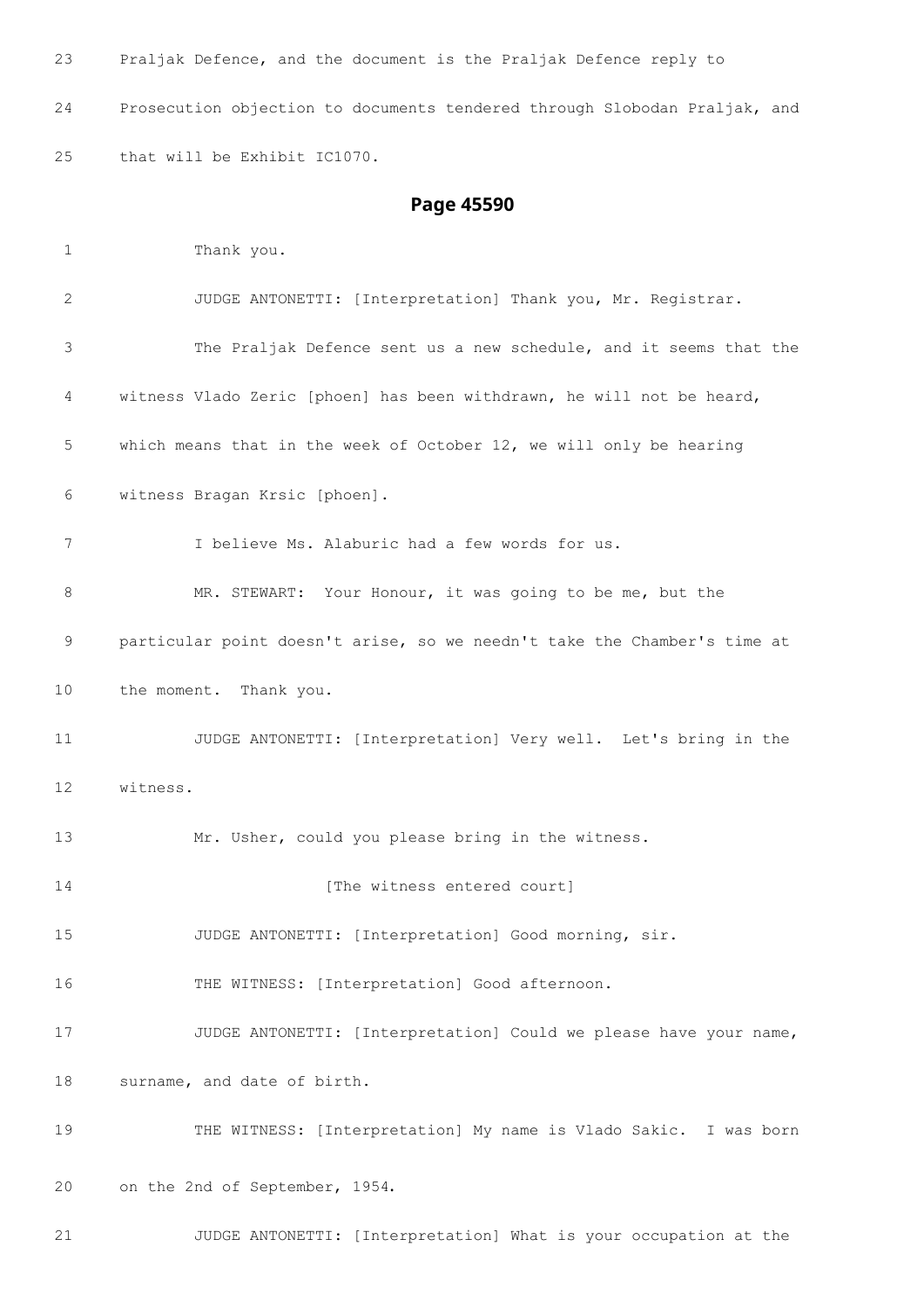moment?

 THE WITNESS: [Interpretation] I'm a university professor and a scholar. JUDGE ANTONETTI: [Interpretation] Professor, have you already **Page 45591** testified in court regarding the events that unfolded in the former 2 Yugoslavia or is it the first time that you're testifying? THE WITNESS: [Interpretation] No. JUDGE ANTONETTI: [Interpretation] You never testified. Could you please read the solemn declaration. THE WITNESS: [Interpretation] I solemnly declare that I will speak the truth, the whole truth, and nothing but the truth. WITNESS: VLADO SAKIC **12 [The witness answered through interpreter]**  JUDGE ANTONETTI: [Interpretation] Thank you. You may sit down. 11 THE WITNESS: [Interpretation] Thank you. JUDGE ANTONETTI: [Interpretation] Professor, just a few -- just some information so that this hearing runs smoothly. You will be answering questions put to you by the Defence team of General Praljak, and two hours have been allocated for this phase. After this, the other Defence counsel will have one hour altogether to put questions to you, if they deem it useful, and then the Prosecutor, who's on your right, will have two hours for his cross-examination. 19 The three Judges on the Bench -- normally there's four of us, but

one of us is ill. But the three Judges on the Bench will also ask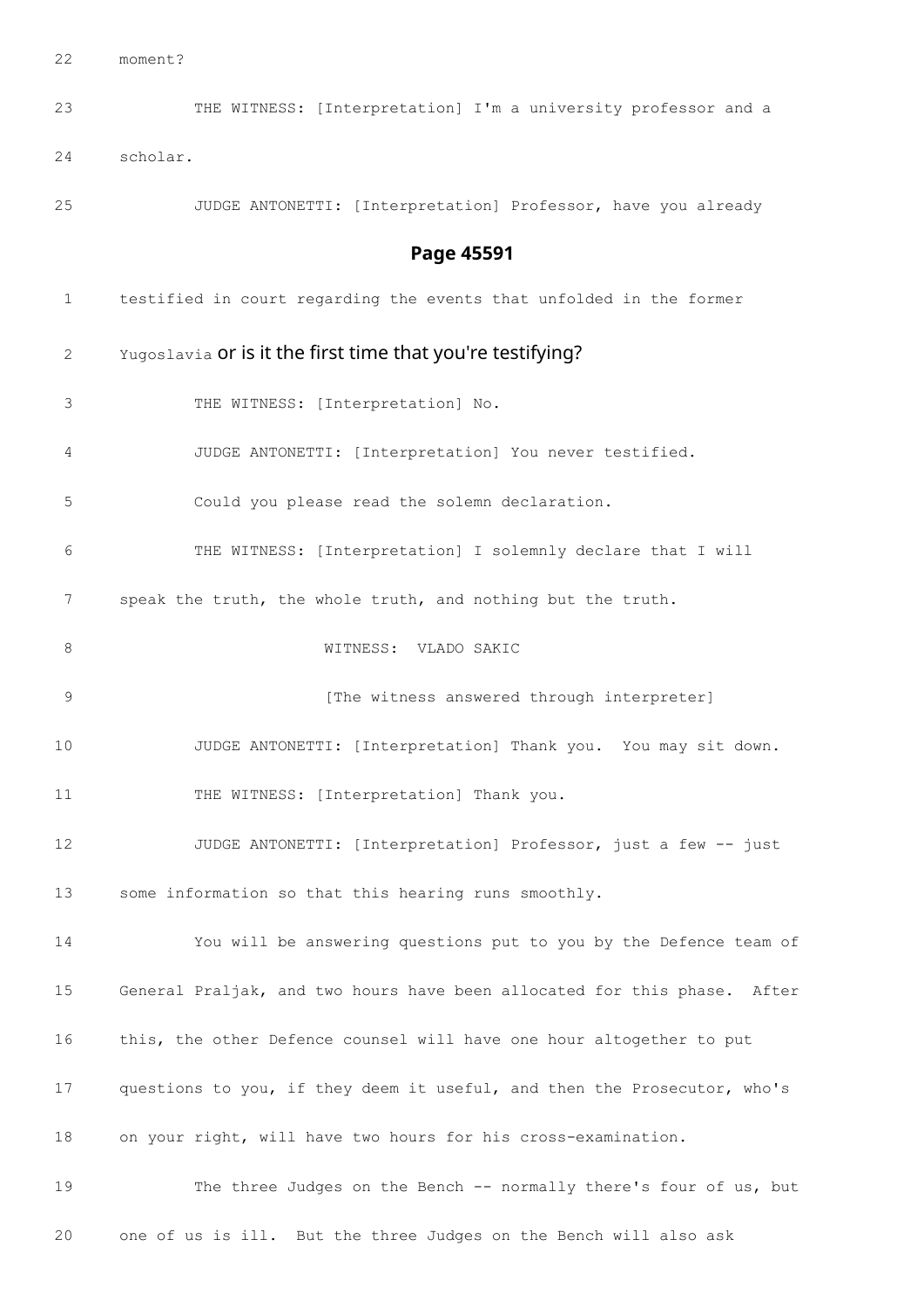questions, if need be.

| 22 | You're a scholar, you're a teacher, you are a faculty teacher, so   |
|----|---------------------------------------------------------------------|
| 23 | you know that your answers must be very specific, brief, and to the |
| 24 | point. Please refrain from going astray. If you do not understand a |
| 25 | question, ask the person putting the question to reformulate it.    |

**Page 45592**

| 1  | We have 20-minute breaks every hour and a half. Unfortunately,          |
|----|-------------------------------------------------------------------------|
| 2  | we started a bit late, but it's -- we're not to blame, but we will have |
| 3  | our first break in about an hour and 25 minutes.                        |
| 4  | You made the solemn declaration, you took an oath, so you're now        |
| 5  | a witness for justice, and for the days to come you will no longer      |
| 6  | contact the Defence team of General Praljak.                            |
| 7  | That's all I had to say, and I will now give the floor to               |
| 8  | Mr. Kovacic.                                                            |
| 9  | MR. KOVACIC: [Interpretation] Thank you, Your Honour.                   |
| 10 | Examination by Mr. Kovacic:                                             |
| 11 | Good afternoon, expert witness. Good afternoon to everybody else<br>Q.  |
| 12 | in and around the courtroom.                                            |
| 13 | MR. KOVACIC: [Interpretation] Your Honours, I'd just like to say,       |
| 14 | to save time, a couple of minutes of this witness's testimony -- well,  |
| 15 | I'd like to ask for the usher's assistance so that we can place on the  |
| 16 | ELMO the witness's curriculum vitae, and I'd like my learned friend of  |
| 17 | the Prosecution to agree to having everything down on paper. This is    |
| 18 | what it looks like, Mr. Scott, this document, if you agree.             |
| 19 | MR. SCOTT: I'm not sure what I'm being asked to agree to,               |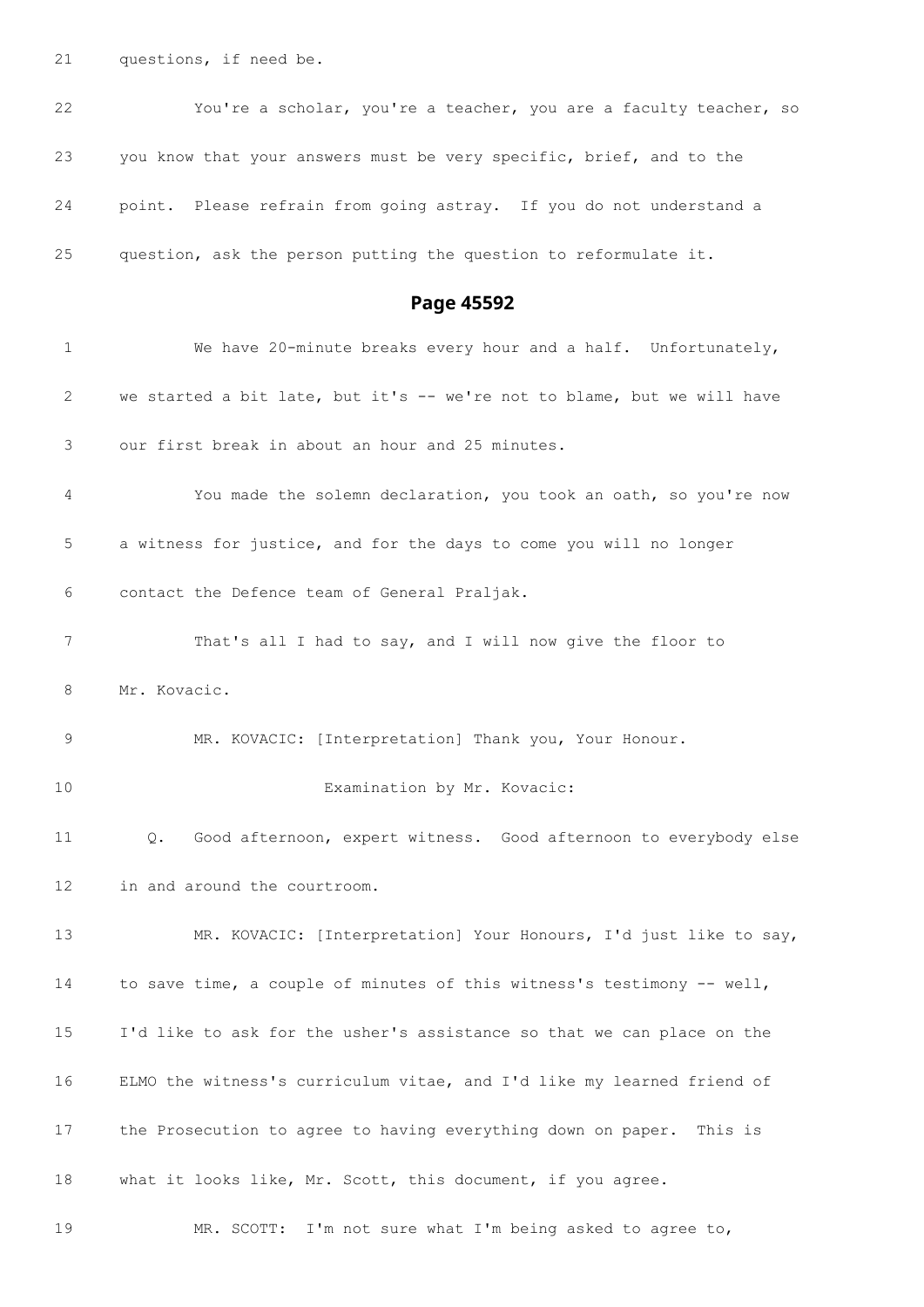| 20 | Your Honour. We look at documents every day in the courtroom. I'm not |
|----|-----------------------------------------------------------------------|
| 21 | sure how this is different than any other day, so I'm not being       |
| 22 | difficult, I just $-$ I don't understand what counsel is requesting.  |
| 23 | MR. KOVACIC: [Interpretation] No, no, I haven't requested             |
| 24 | anything yet, just a little patience. I just wanted to first check to |
| 25 | see whether you had the document, and then I'll go on and ask what I  |

# **Page 45593**

want.

 So this is a summary of the curriculum vitae, setting out the witness's professional life. He's from the Ivo Pilar Institute, and with your permission and with the permission of my learned friend of the Prosecution, I would like to ask leading questions about the CV, and I think we'll be able to get through it quicker. Of course, we provided a copy of the CV to everyone. This is just a summary of the CV that we 8 have otherwise provided. JUDGE ANTONETTI: [Interpretation] Go ahead. MR. KOVACIC: [Interpretation] Thank you. Q. Now, Witness, you have before you the document. And could the usher place it on the overhead projector, please. Is it there? You have it on the screen. Right, fine. So take a look at it now, please. And I have briefly extracted the main points from your curriculum vitae, so I'm 15 just going to ask you a couple of questions, and it might need some explanation.

 Under number 1, personal data, just confirm, please, whether all that data is correct.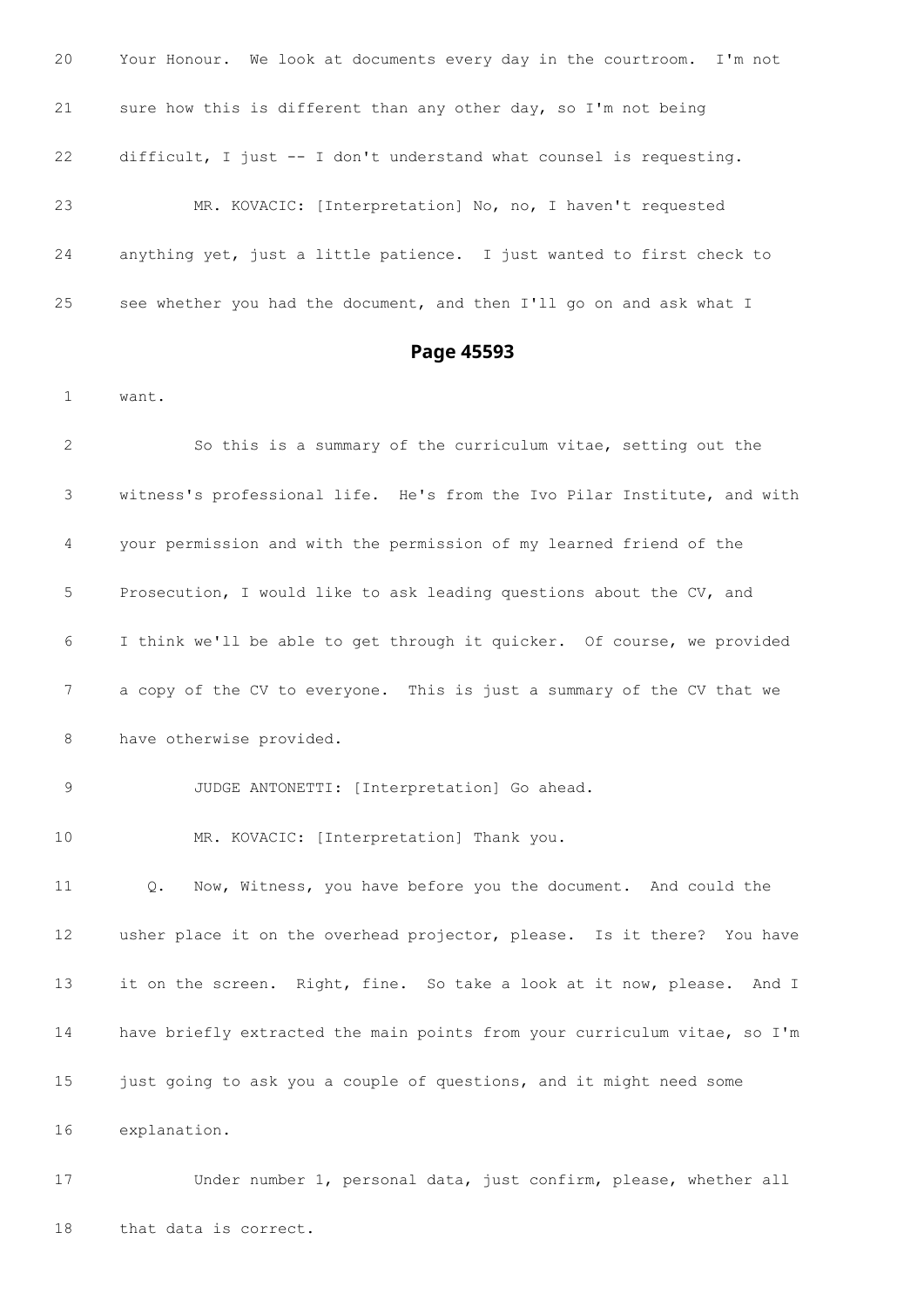A. Yes, it is.

 Q. So that data there is correct. Thank you. Now, under point 2, the first section of point 2 relates to some of your earlier activities, various earlier activities. Are they correct? A. Correct. Q. Thank you. And, once again, staying with number 2, the second section under the title "Currently" or -- that has a number of points. **Page 45594** Is that all correct? A. Correct. Q. Thank you. We can now move on. JUDGE ANTONETTI: [Interpretation] Professor, apparently you've been a UN expert regarding criminal matters. Could you tell us what exactly this means? THE WITNESS: [Interpretation] I wasn't an expert in criminal law. What I was was a recognised UN expert, which is a status a little lower 9 than a UN expert, and I was granted that status during 1989-1990, when I was invited by the Helsinki Institute of the United Nations to be a scholarship-holder, and then I was invited to attend the 8th Congress of 12 the United Nations as a recognised expert, as it's called - that's the 13 term used - which was held on Cuba. And it had to do with the prevention of crime and conduct with transgressors. And it is within the frameworks of the Economic Council of the United Nations.

JUDGE ANTONETTI: [Interpretation] Thank you.

MR. KOVACIC: I would kindly ask the usher to turn the next page.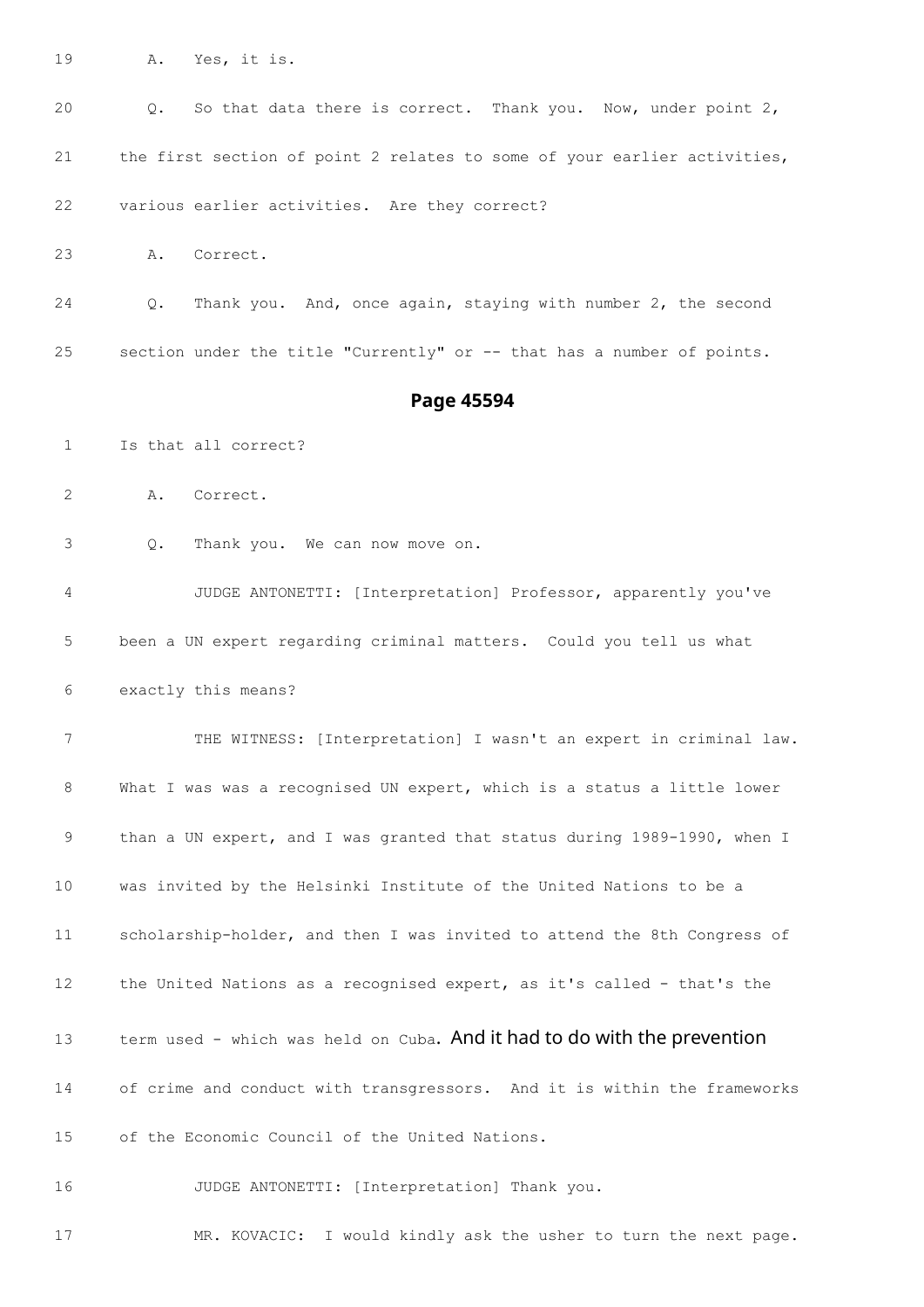Q. [Interpretation] Professor, have a look at that next page, section 3, Roman III. Is that information correct? A. Yes, it is. Q. And let's move on to section IV. If you've looked through it, just tell us, please, whether all that is correct. A. Yes, these are general statements, all of them correct. Q. Now I have a question to ask with respect to that third point, "Board of editors," and specifically -- just let me finish. In your **Page 45595** binder, during the proofing session, you were given 3D03523, which is a 2 book entitled "Military Psychology," but tell me -- and I see here and you said that you were on the editorial board. Do you remember that book

for any specific reason?

 A. I do. But before I tell you, Counsel, can I put right something in section III? It says here that I was the ex-president of the Croatian Penological Association, and the vice-president as well. That's not correct. I was the president of the Croatian Penological Association of

Croatia and the vice-president of the Croatian Psychological Society, so

I held high-ranking positions in two associations.

 And now to tell you about the book "Military Psychology." "Military Psychology" otherwise is a textbook, and I was on the board of editors, and this book was first -- the idea about it was started by the Psychological Department within the Ministry of Defence of the Republic 15 of Croatia, and it rallied together a large number of psychologists who

wrote a three-part book, textbook, three volumes, and it was accepted as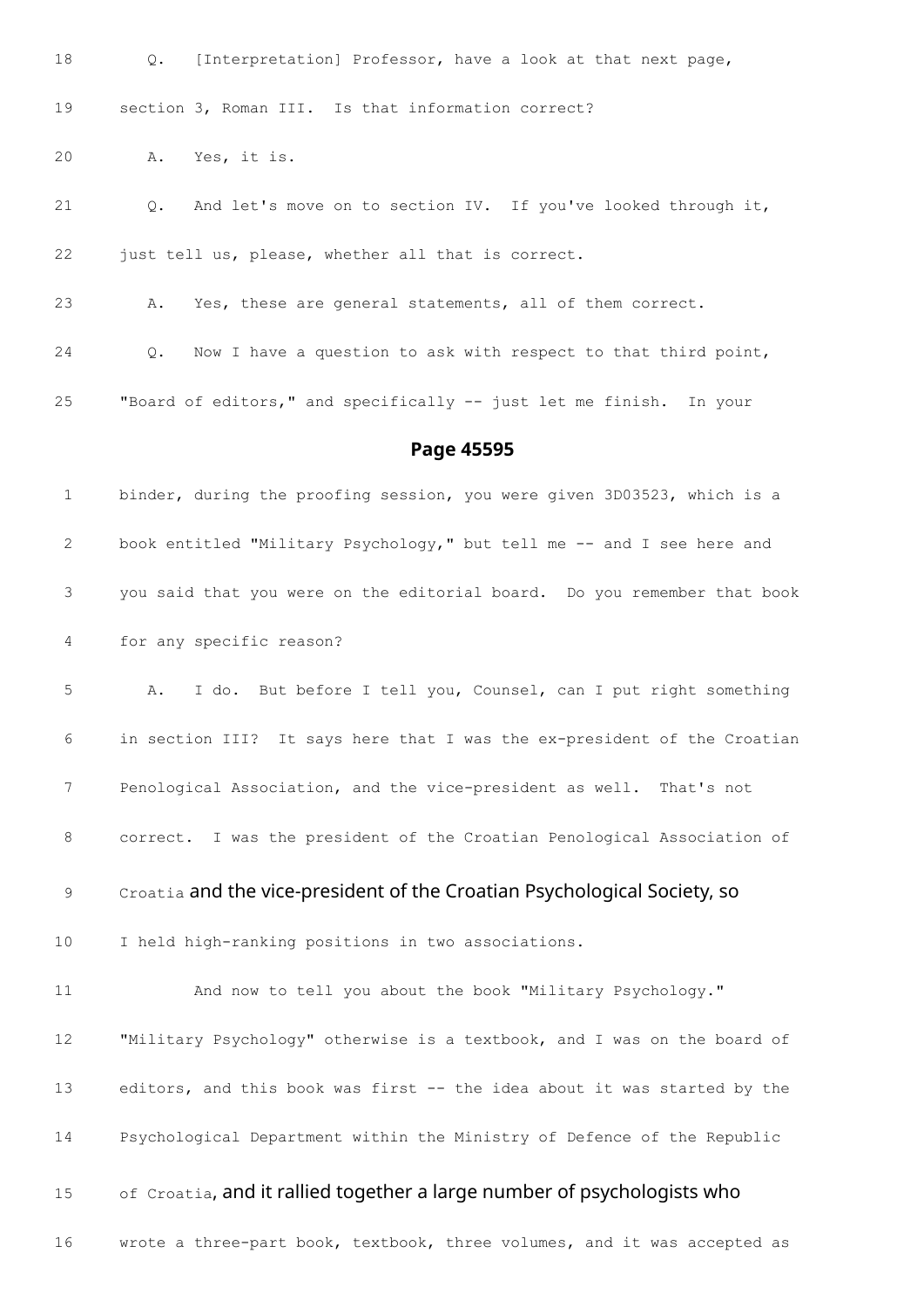17 a textbook at all the -- for all the Croatian universities. Now, it is 18 particularly interesting to note, in this regard, that the book has been translated into Hungarian and that I, personally, like all the editors of the individual chapters and the editor-in-chief, received a review by a well-known Hungarian university professor and well-known psychologist who -- well, he made a high assessment -- he gave high praise for the book, and he sent this review to a large number of European countries with the recommendation that this textbook, written on the basis of the 25 Croatian war of independence, or the war in the former Yugoslavia, that

**Page 45596**

 it was an excellent textbook and that he highly recommended it in Europe, too.

 Q. Thank you. Now, in section IV, we see there listed one of your activities, the promotion and popularisation of social science there, and there was a project that was called "Scientific Thursday," with many guest speakers. I just mentioned a few of them, and they're listed here. 7 And I have two questions about that, Doctor. What was the aim or, 8 rather, what was the importance of this project, "Scientific Thursday," and do you perhaps remember any other well-known names? Or I can ask you about them. For instance, at that "Scientific Thursday," did you have Mr. Martin Bell, a British MP and well-known British journalist as a guest speaker? Did he attend?

 A. Yes, but may I give an explanation here? This "Scientific Thursday" project was an open, public forum for popularising science, the social sciences. I was director of the institute, and I chaired that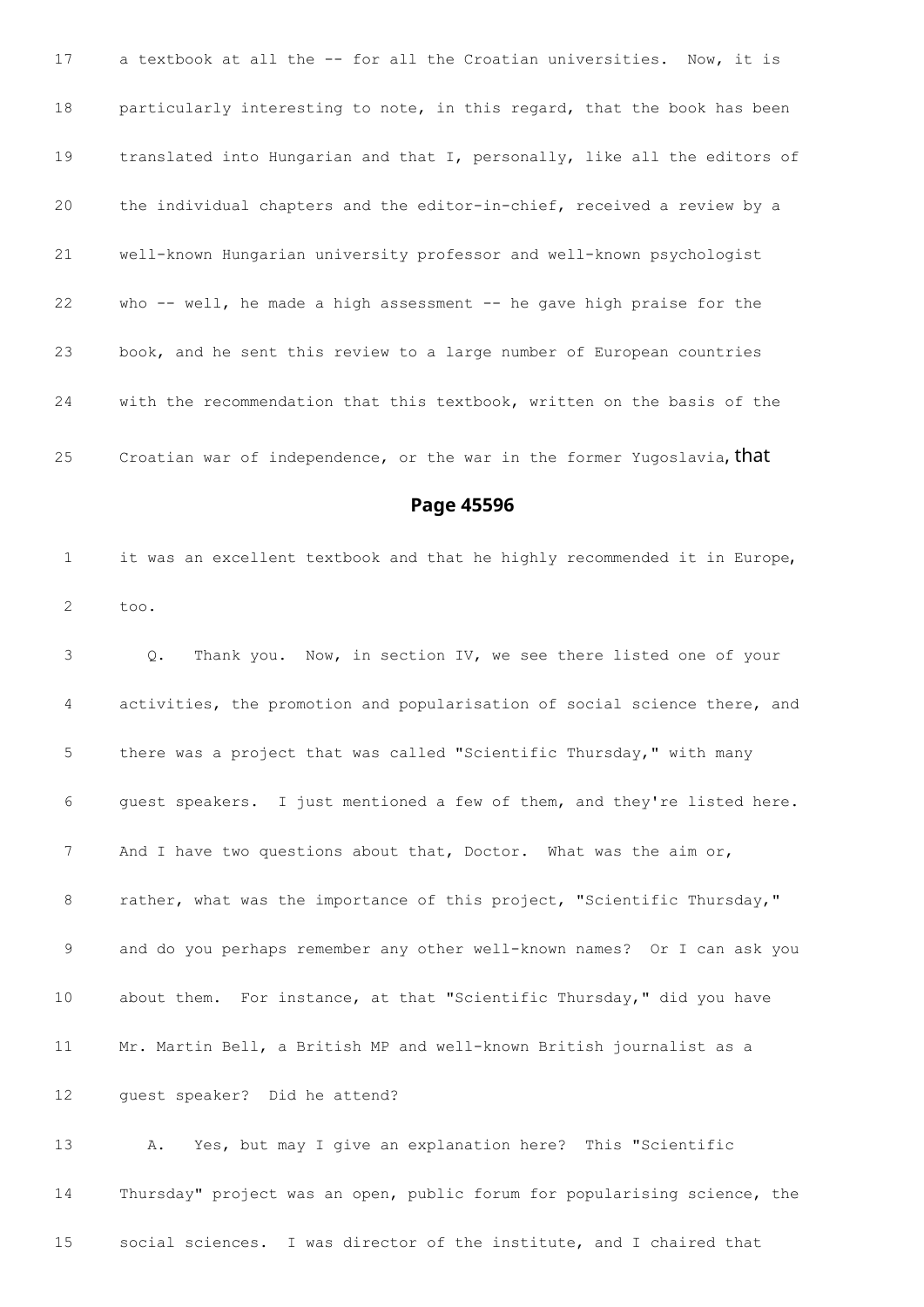16 whole event, and it took place when the aggression against Croatia WaS at its peak. And we tried, in that way, as scholars, to internationalise the events that were taking place, and that is why we invited well-known individuals to be guest speakers, as Alain Finkielkraut, there was Dr. Peter Kampits, an Austrian, Mr. Martin Bell, and I remember Janos Bugajski was there as well, so a series of well-known names in the field; journalists, publicists, cultural figures who dealt with these conflicts. Our last guest speaker a year ago was Jacques Klein, who came, invited by the institution for the ceremony of the peaceful reintegration of Vukovar. He came at my personal invitation for the 10th **Page 45597** anniversary. Q. Now, you mentioned Mr. Jacques Klein. You mean Ambassador Jacques Klein, who was a UN envoy with regard to the integration of 4 Southern Slavonia; right? A. Yes. Q. And -- THE INTERPRETER: In East Slavonia, interpreter's correction. 8 MR. KOVACIC: [Interpretation] Q. So all that is correct, all the rest of it under section IV? A. Yes. Q. Now we come to section V, where I list some of the basic characteristics of the social institute. We have already seen that you were the director of the institute, the Ivo Pilar Institute, and I have listed some other facts there. Just tell me if everything there is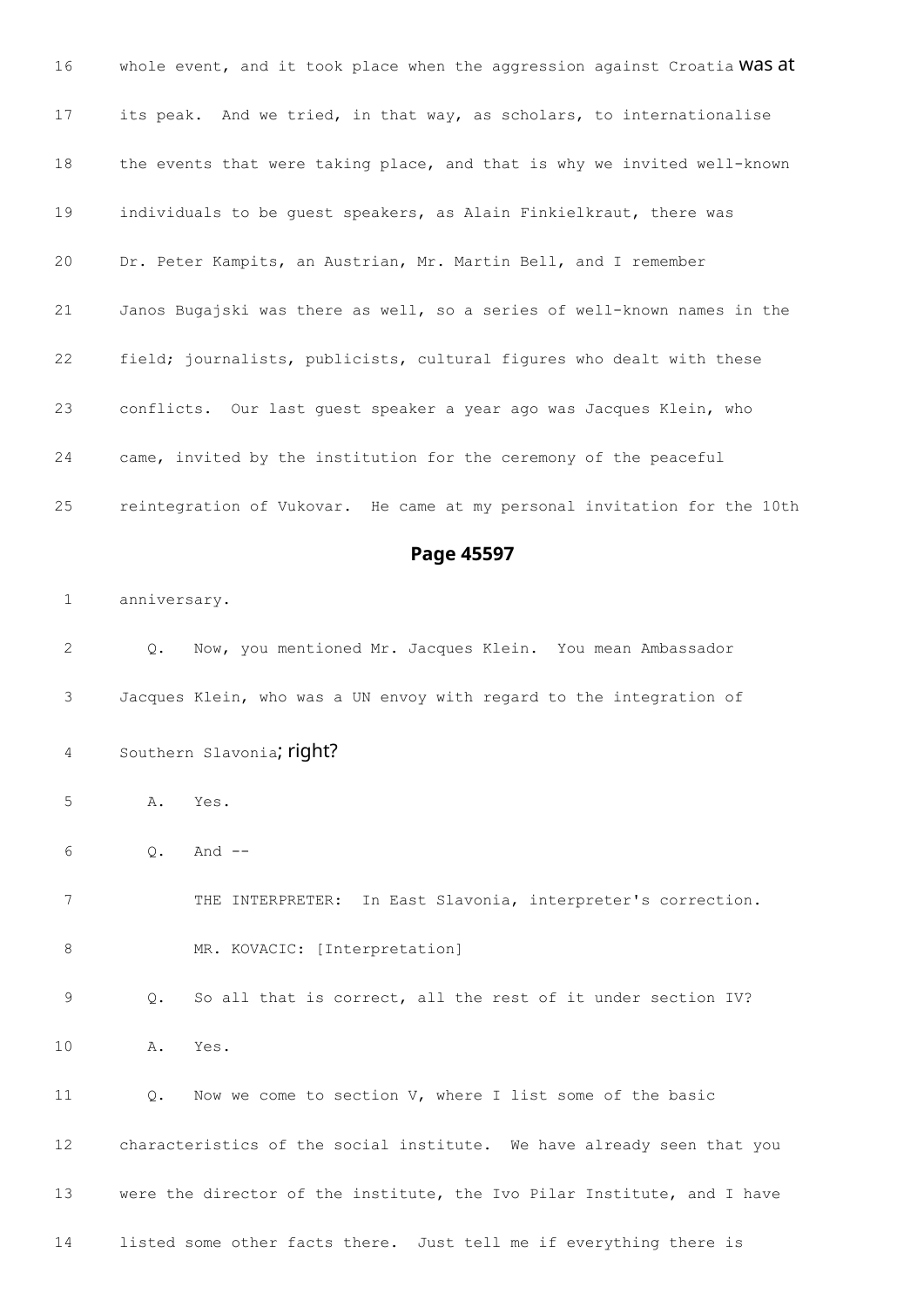correct about the institute.

 A. Everything is correct. There is more to be added, but this is all correct.

 Q. Of course there is more, but we would need more time to talk about everything. I would like to ask you just one thing in this regard. When I was reading about the institute and when I spoke to you, and when I learned that a lot of importance is given to the multidisciplinary approach to science in your projects, or, rather, multidisciplinary method, could you please tell us why do you think that this is an important fact, in comparison with a traditional specialist approach to various projects? But please be brief.

### **Page 45598**

 A. We founded the institute in early -- in the early 1990s, when 2 Croatia became an independent and democratic state, and our main motto was through research to facts. You have to understand the political and 4 social background that Croatia had before that, and if you do, then you will understand the motto. We immediately opted for a multidisciplinary and interdisciplinary approach because we followed the logic of similar institutions in the West. We wanted to adopt their approach. We wanted to be organised in the same way in our research. For example, my idols 9 were Gallup and the National Opinion Research Centre, a large institute, 10 the Chicago University, and in Germany Max Planck Institute in the communist and the former communist area.

Q. Thank you very much, and a few more questions just to round off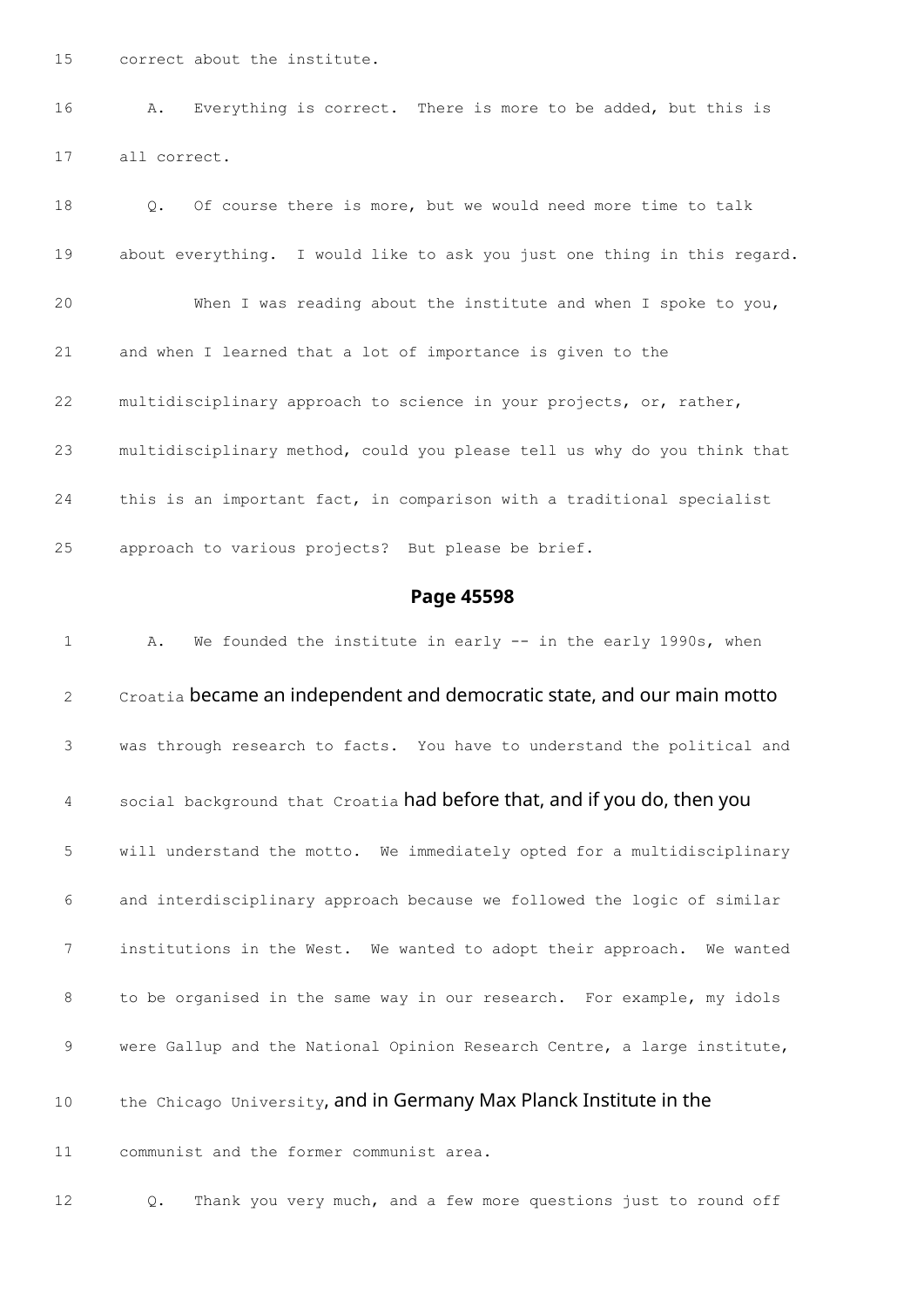the topic.

 You have been in enrolled in various projects. Could you please tell me, as a scientist, what would you say that is the focus of your scientific and scholarly interest? What is your main topic? What is your main point of interest? A. I've been involved in scientific research for 30 years now. I've had several areas of interest that I have been involved in, but in general terms, all these areas have to do with the backbone of my scientific and teaching activity, and that's social psychology. Within that general area, my special areas of interest are social psychology of immigration, social psychology of crime, penological psychology. I've also dealt with social psychology of violence, of war, and so on and so forth. This was my main point of interest in the early 1990s. Now I am

### **Page 45599**

 intensely involved in the research of social identity, which is one of the areas of social psychology that has been most extensively researched in Europe.

Q. And now, please, Professor, let's bring this --

 JUDGE PRANDLER: I'm sorry to interrupt you, but you know about my role as a watch-dog for the interpreters, so therefore I would like to ask you and, of course, Professor Sakic, that you have to try to slow down and to wait until the translation is ended on both sides, and to start with your answers, Professor, only when the interpreters will finish their own translation. So I hope that you will be doing this and to comply with this request.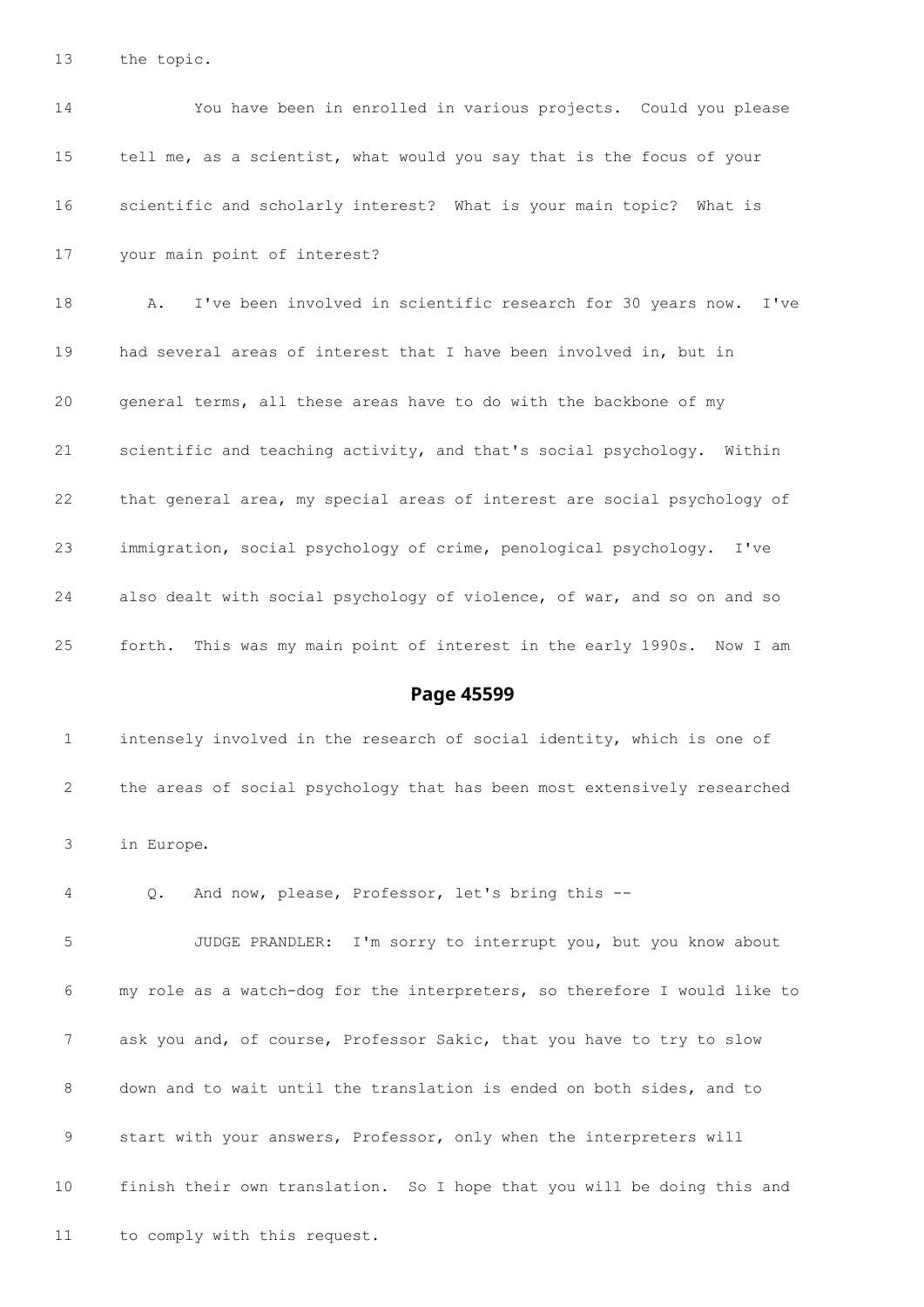| 12          | If I take the floor now, I would also like you -- to ask you,                                              |
|-------------|------------------------------------------------------------------------------------------------------------|
| 13          | Professor, about one particular small fact and issue.                                                      |
| 14          | You mentioned that your book and activities had also been                                                  |
| 15          | discussed and supported by one of the Hungarian professors of sociology,                                   |
| 16          | and since I'm Hungarian, I would only like to ask you about the name of                                    |
| 17          | that particular professor, if you still remember it.                                                       |
| 18          | THE WITNESS: [Interpretation] I must say, unfortunately, that at                                           |
| 19          | this moment I can't remember his name, but I can look it up and I can                                      |
| 20          | tell you tomorrow. I don't remember. I have not expected such a                                            |
| 21          | question, I'm afraid.                                                                                      |
| 22          | JUDGE PRANDLER: Thank you. Actually, it is not so urgent and                                               |
| 23          | not so important, but I would also appreciate if you will find it out.                                     |
| 24          | Thank you.                                                                                                 |
| 25          | And, Mr. Kovacic, please carry on.                                                                         |
|             | Page 45600                                                                                                 |
| $\mathbf 1$ | THE WITNESS: [Interpretation] I'll find it and I will let you                                              |
| 2           | know.                                                                                                      |
|             |                                                                                                            |
| 3           | THE INTERPRETER: Microphone for the counsel, please.                                                       |
| 4           | MR. KOVACIC: [Interpretation]                                                                              |
| 5           | We have submitted to the Court document 03721, which is a 3D<br>$Q$ .                                      |
| 6           | document, and that is your expert report. Everybody has it, everybody                                      |
| 7           | has seen it, everybody has had plenty of time to read it. Let me just                                      |
| 8           | ask you whether this is your work. Did you draft this expert report?<br>Yes, I drafted it and I signed it. |

Q. And to bring this to an end, could you please tell us, in a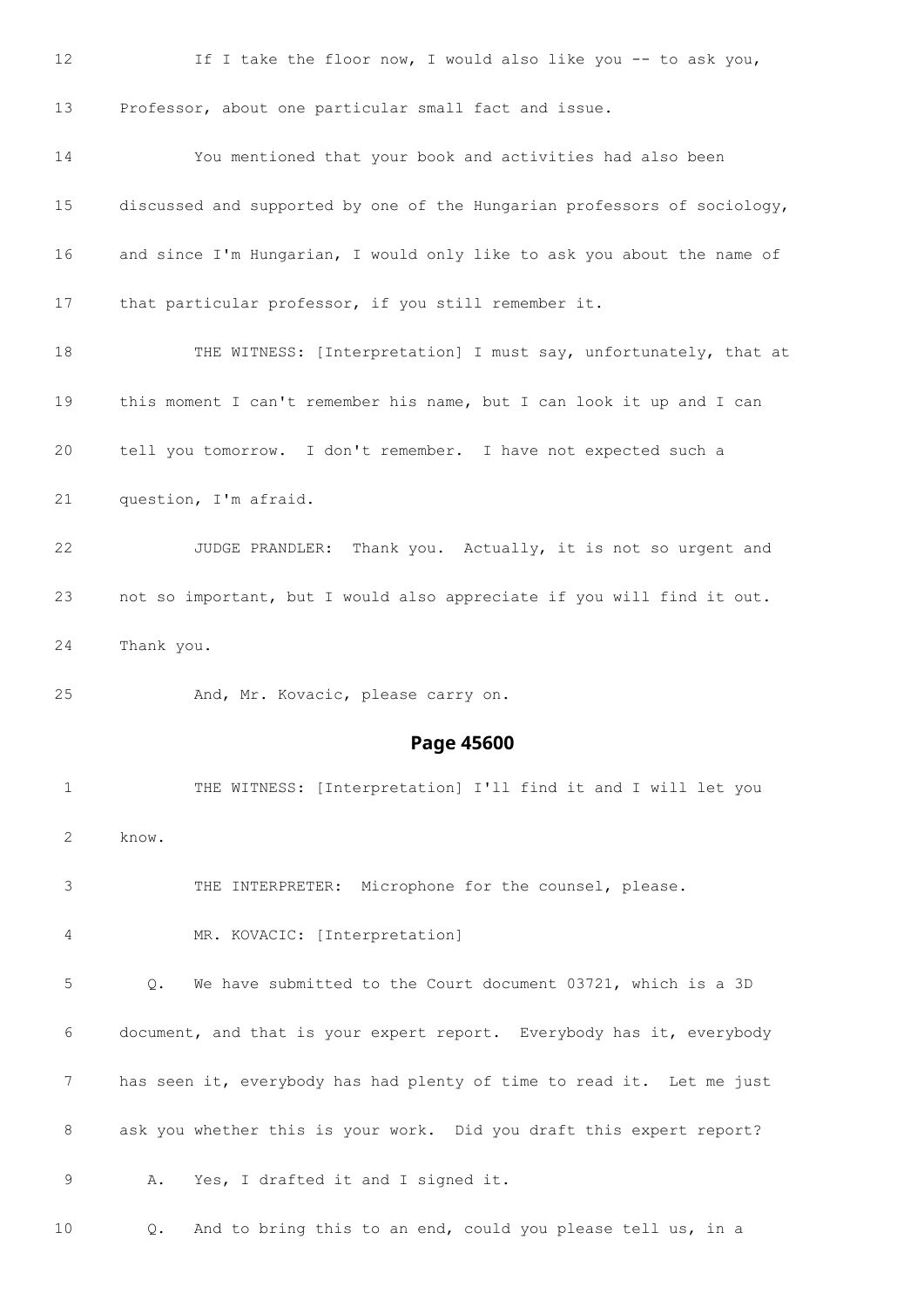11 couple of sentences, as a citizen of the Republic of Croatia, Where you resided during the events in question from the 1990s onwards, to what extent were you personally familiar with what was going on in the Republic of Bosnia and Herzegovina during the war?

 A. As for the events in the Republic of Bosnia-Herzegovina, I learned about them just like any other citizen of Croatia, from the media, in conversations with friends and acquaintances, as well as other scholars and scientists that I cooperated with, and then in some other ways which were all public, which means that I didn't use any other ways, save for the normal ways that any citizen used, and also I was reading publications about Bosnia and Herzegovina that were being published all those years.

 JUDGE ANTONETTI: [Interpretation] Professor, just a minute. Mr. Kovacic is no longer putting questions about your resume, but before looking into the crux of your report, I'd like to come back to

### **Page 45601**

your resume.

 I noted on number II, under number II, that you were a guest speaker at Notre Dame in Indiana, in the Chicago university Notre Dame, a Catholic university. In 2009, President Obama was also a guest speaker at Notre Dame, and actually made a speech at Notre Dame on dialogue and respect for freedom. So you were a guest speaker at this eminent university. Did you give a speech or a lecture, and if so, what was the topic?

THE WITNESS: [Interpretation] I did not give a speech or a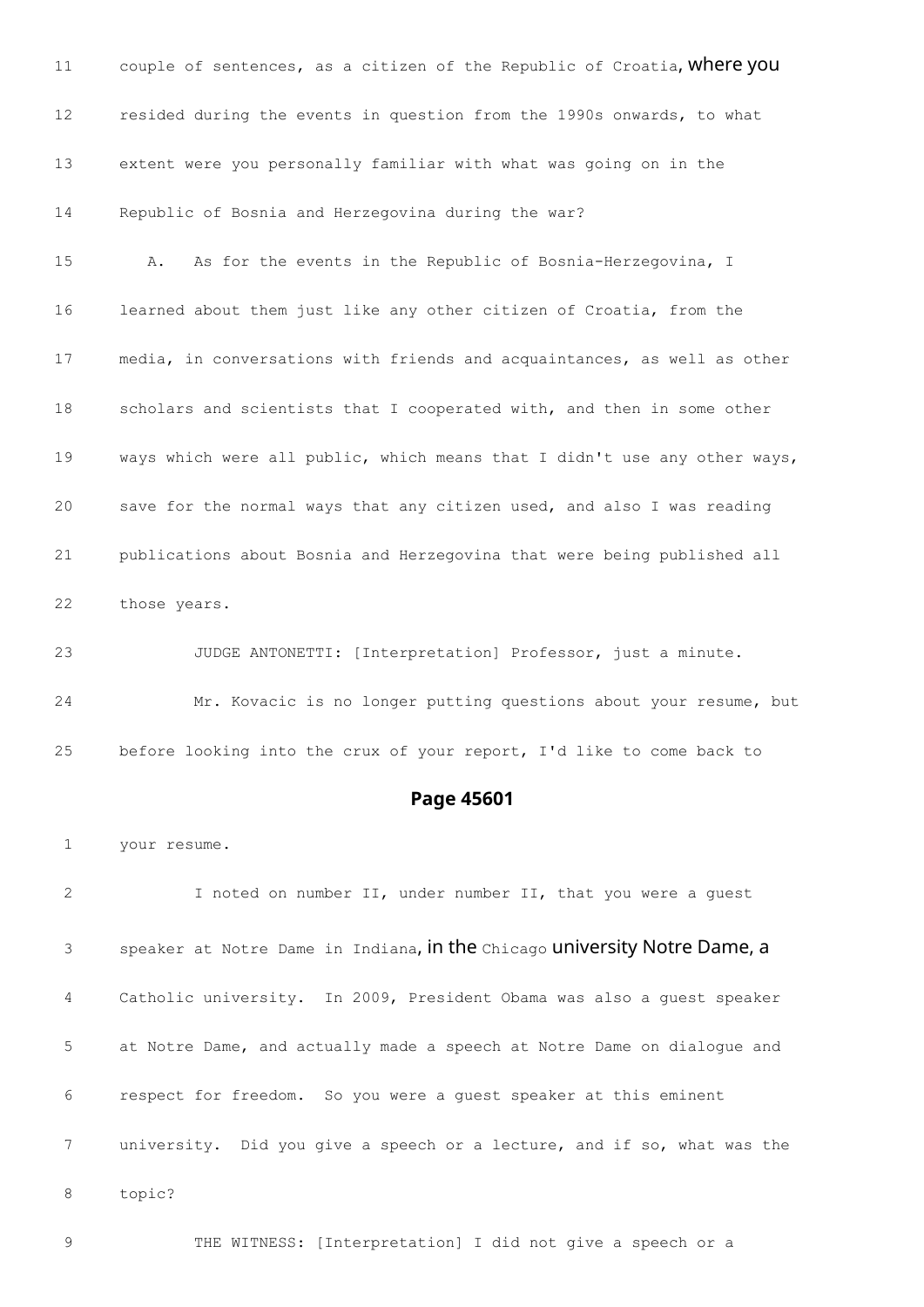lecture. I was there to talk to a centre in Notre Dame that was dealing with the research of violence at the time and the establishment of peace. I was there to agree -- a possible cooperation between my institute and that particular centre, which means that I did not deliver a speech or a lecture at the time. JUDGE ANTONETTI: [Interpretation] Very well. Thank you, Mr. Kovacic, and I apologise for interrupting. MR. KOVACIC: [Interpretation] Since your curriculum has already been submitted to the Trial Chamber, together with your expert report, and we have dealt with only a few excerpts - the number under which this was submitted is 3D03727 - I don't have any more questions about the professor's CV. I believe that you've got the impression. I would like to move to the essence, and I would kindly ask the Trial Chamber to allow Mr. Praljak to put questions to the witness because he is the best suited

JUDGE ANTONETTI: [Interpretation] Just a minute, General Praljak.

## **Page 45602**

 Professor, I have a question. I'm trying to understand how this Ivo Pilar Institute works. As far as the budget is concerned, could you tell us whether this institute is financed directly by the government, whether there are donors, donations, or whether you make your own money? So could you please tell us whether it is an autonomous institution or whether it depends on government funds?

to put questions to the witness because he has been educated in the area.

 THE WITNESS: [Interpretation] Your Honour, the institute, Ivo Pilar, is funded in the same way as all the other institutes and public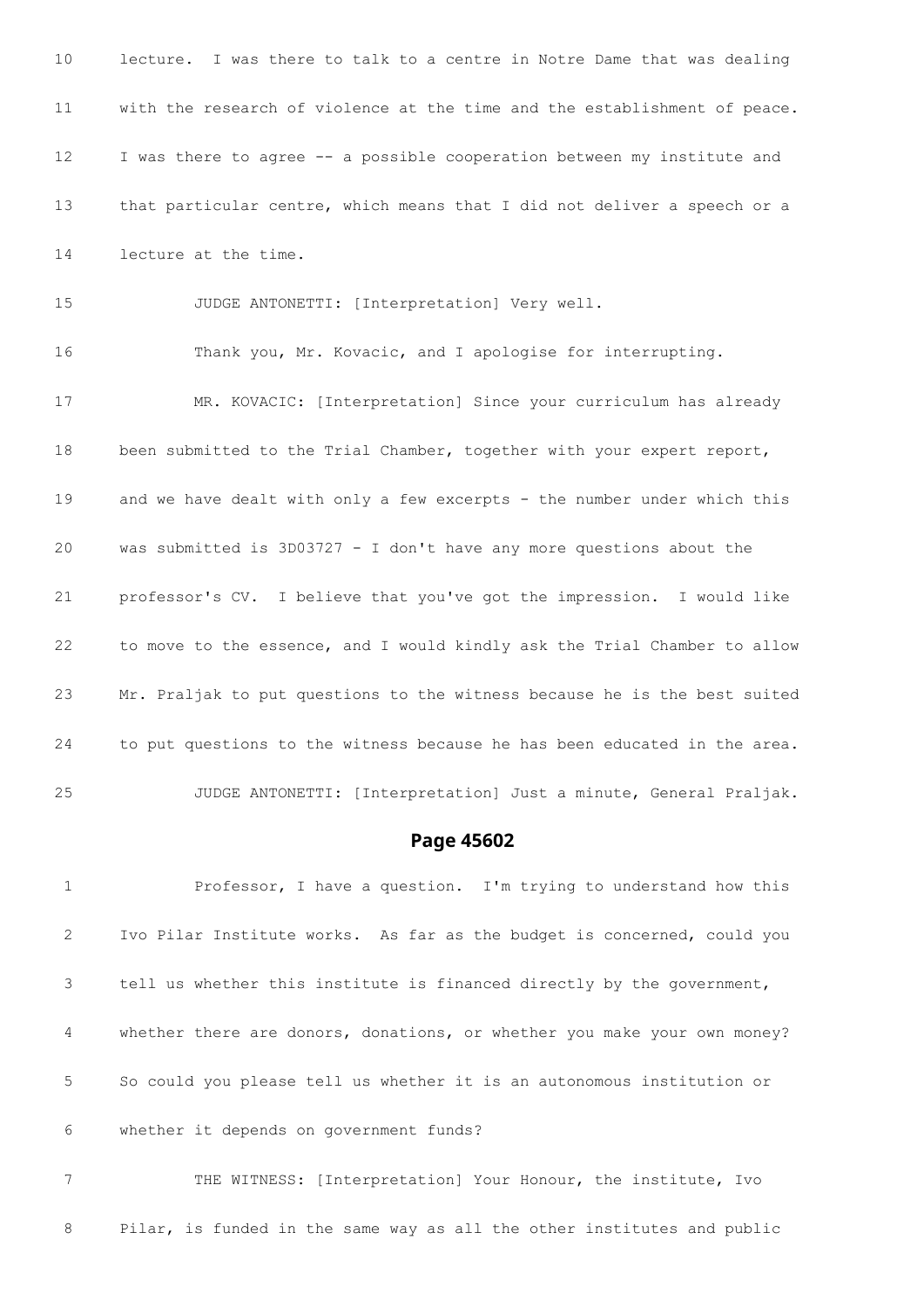9 universities in Croatia are funded. This is a public scientific institute which is funded from the budget of the Ministry of Science and Education. In addition to that, we also rely on donations from Croatian and foreign foundations, and some of our financing comes from market-oriented projects commissioned by our buyers. Our buyers can be from the industry, from other social institutes, from political institutions, and so on and so forth. JUDGE ANTONETTI: [Interpretation] Very well. One last question on this topic. Could you tell us whether the head of this institute is appointed by the government or whether he is elected by a panel of scholars? THE WITNESS: [Interpretation] Your Honour, the head is appointed by the management board, and the management board is composed of scientists and scholars. And the head is appointed based on the opinion of the scientific board, and then the management board selects the head based on that opinion. The Ministry of Science is in charge of supervising the appointment procedure. It does not meddle with the **Page 45603** autonomy of the institute's scientific work. JUDGE ANTONETTI: [Interpretation] Thank you. THE ACCUSED PRALJAK: [Interpretation] Good afternoon, Your Honours. Examination by Accused Praljak: Q. [Interpretation] Good afternoon, Professor Sakic. A. Good afternoon, General, sir.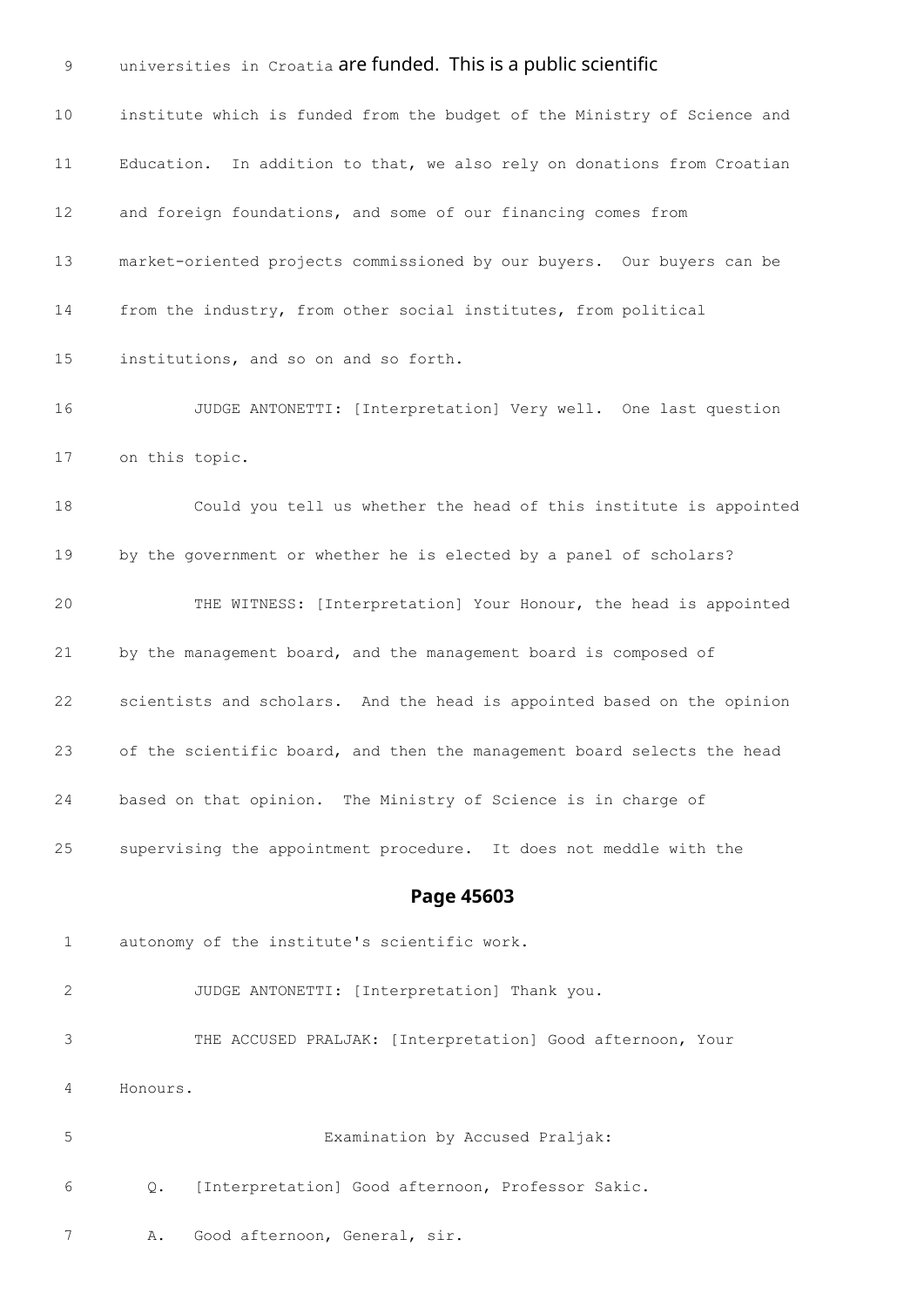Q. Two things. First of all, time is very precious and short at this Tribunal. We have a lot of work to do. We have a number of documents to go through primarily concerning social psychology. And the second thing is the interpretation. Please wait for my question to be over, and then I would kindly ask you for the shortest possible answers. What we are going to go through from the book that is filed under number 3D352 -- 3D3521, the book has been submitted and we can only go through some of the elements of the book because we don't have much more time. 3D03521. You have the book before -- 17 MR. SCOTT: I apologise for the interruption, but -- I'll wait for Judge Trechsel to find -- excuse me, Your Honour, and I apologise for the interruption, but I was under the impression that we were here to hear about the report that the Professor has written and submitted to the Prosecution and to the Chamber, and we would be here to talk about his report and not about some book that is not his report, so I -- unless this is just a passing reference to a particular citation, that's one thing, but I just heard Mr. Praljak say that he intends to spend his entire time going through this book, and I think that's beyond the scope

### **Page 45604**

of this exercise and I object.

 JUDGE ANTONETTI: [Interpretation] Mr. Praljak, could you please explain? What is the relevance of the book in relation to the expert? Is the book mentioned as a footnote in the expert report? THE ACCUSED PRALJAK: [Interpretation] Your Honour, in the book, in several places you can find a number of experiments which, in a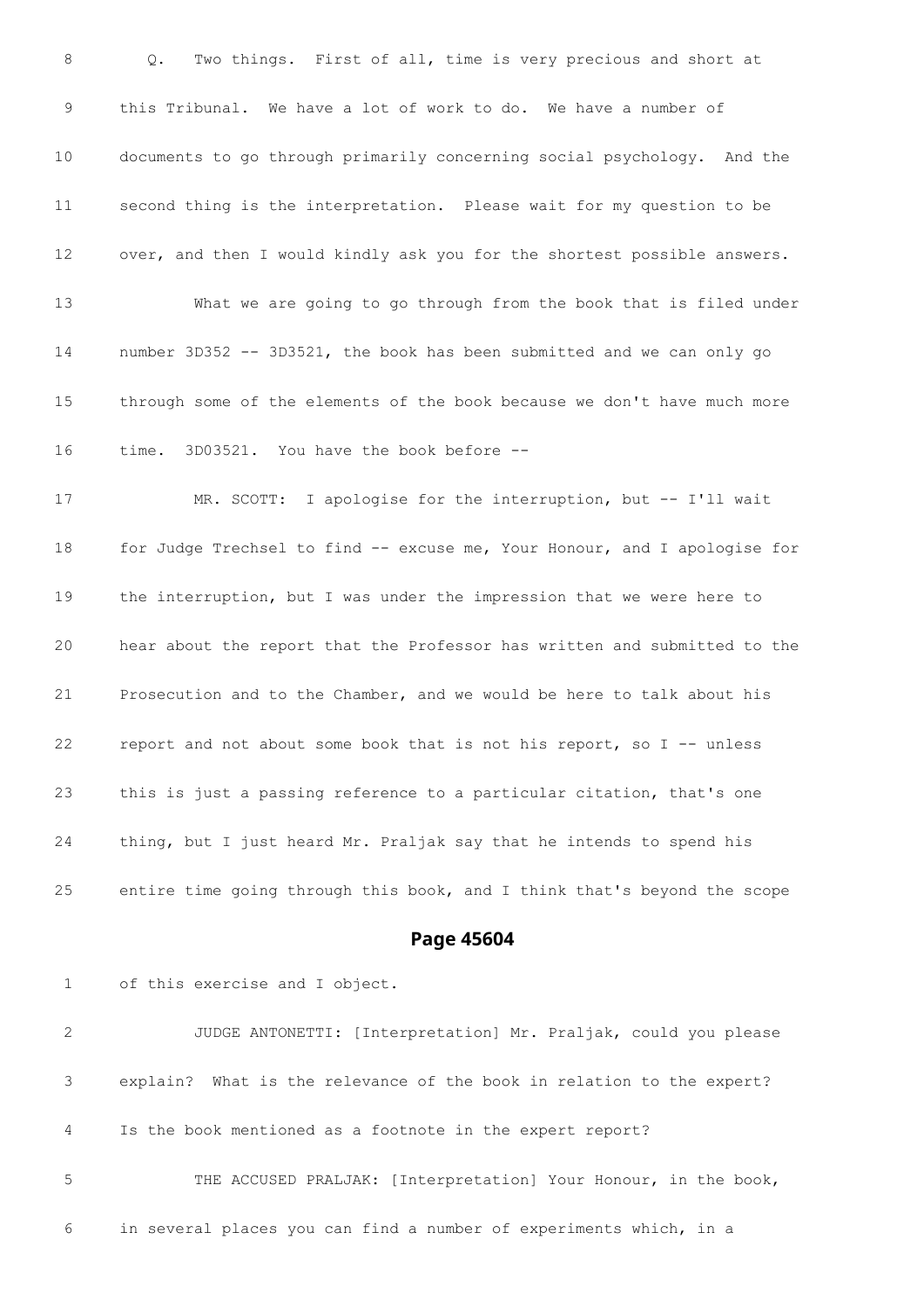classical textbook of social psychology, a textbook that has had several reprints, which talk about all of the elements based on which the expert has drafted his report and has reached some conclusions. The experiments are mentioned in there, as well as some other things, and in order for anybody to understand the essence of the matter, we have to go through the main parts which concern the behaviour of an individual in extreme circumstances, which, of course, war is one of them. And this is simply -- I don't think that we need to repeat what has been written in the expert report, because everybody can read it, but it is necessary to clarify some other things, which are based in science and proved by experiments, in order to gain an insight and properly understand the behaviour of a certain number of individuals during a war or faced with some other extreme situations.

 JUDGE ANTONETTI: [Interpretation] Mr. Scott. Mr. Scott, let me remind you that you have two hours for your cross-examination, so if you stand up every time to raise objections, we're going to spend the entire time on objections, whilst it would be more interesting to see the contents of the report.

MR. SCOTT: I agree, Your Honour. We should see the contents of

### **Page 45605**

 the report and not a book that is not the report. And this is not counting against my time, and that's never been the practice, and I'm sure it's not now.

 I do object, Your Honour, and if I think there's a proper objection, I will make it. The Prosecution has been very brief in the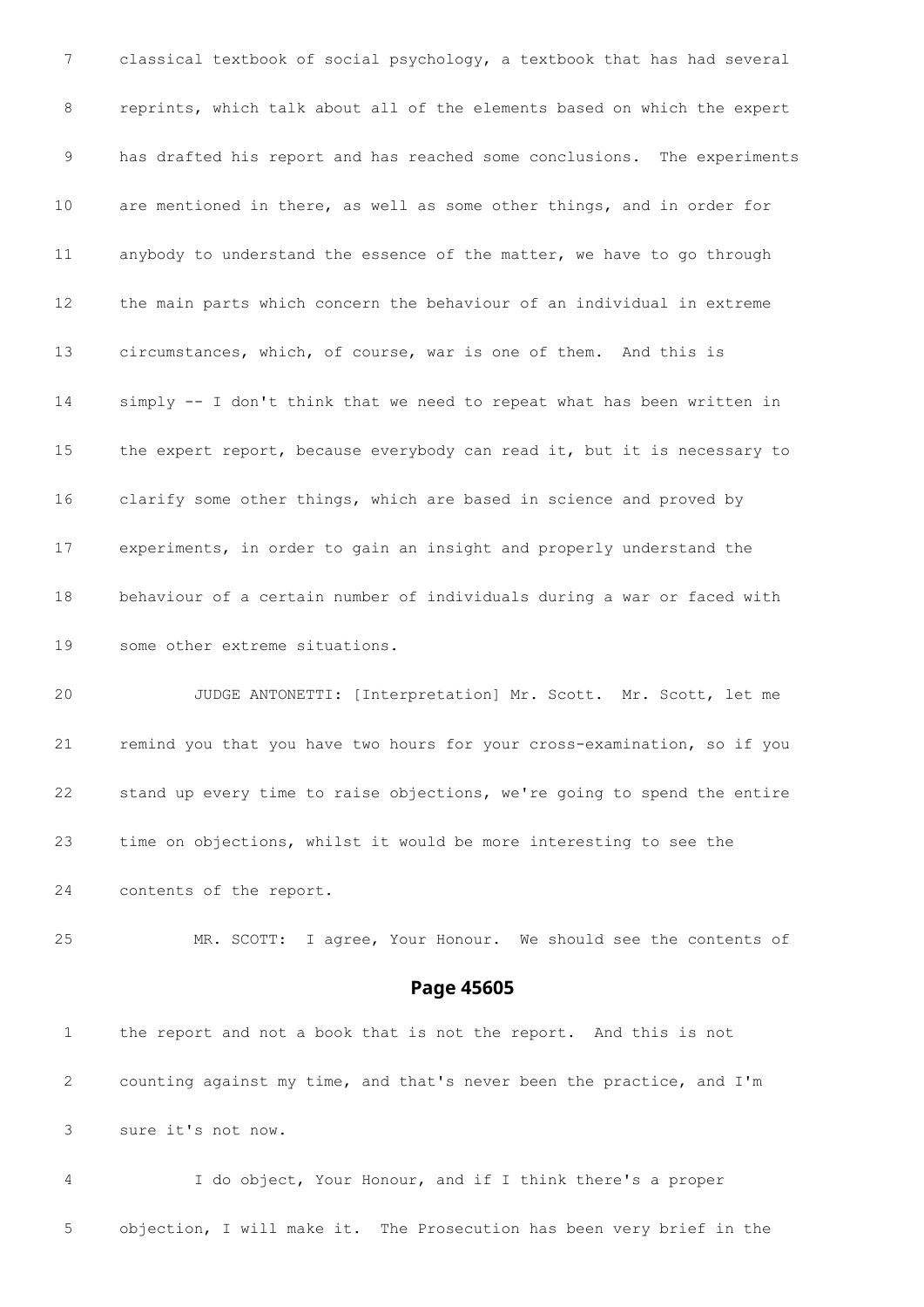use of time in this courtroom. We have -- we use less time than anybody else, so I won't be overly sensitive about my use of time. Your Honour, I do object to this procedure. The specific procedure under the Rules is that a report is prepared, it's submitted to the Chamber and to the Prosecution, and to the co-accused, for that matter, so that specific preparations can be made by the Chamber and by the parties to deal with that report, not something else. This is different than another witness. A specific report is prepared, it is made available, and that is what we should be covering. With no offence intended to the witness, if the report doesn't speak for itself, if the witness has not prepared his report so that anyone can understand his report within the four corners of his report, well, with due respect to the witness, that's a problem for him: We are here to receive this report, not something else, and I do object to spending the time going through a book that is not part of this report. And Mr. Praljak, at least in the translation, said before, and I'm looking at it again - I have it on the screen: "What we are going to do is go through the book." We are going to go through the book, which is not his report, and we do object to this procedure. **Page 45606** JUDGE ANTONETTI: [Interpretation] General Praljak -- MR. KOVACIC: [Interpretation] Please -- JUDGE ANTONETTI: [Interpretation] General, we have an expert

witness in front of us. His report deals with two main themes, the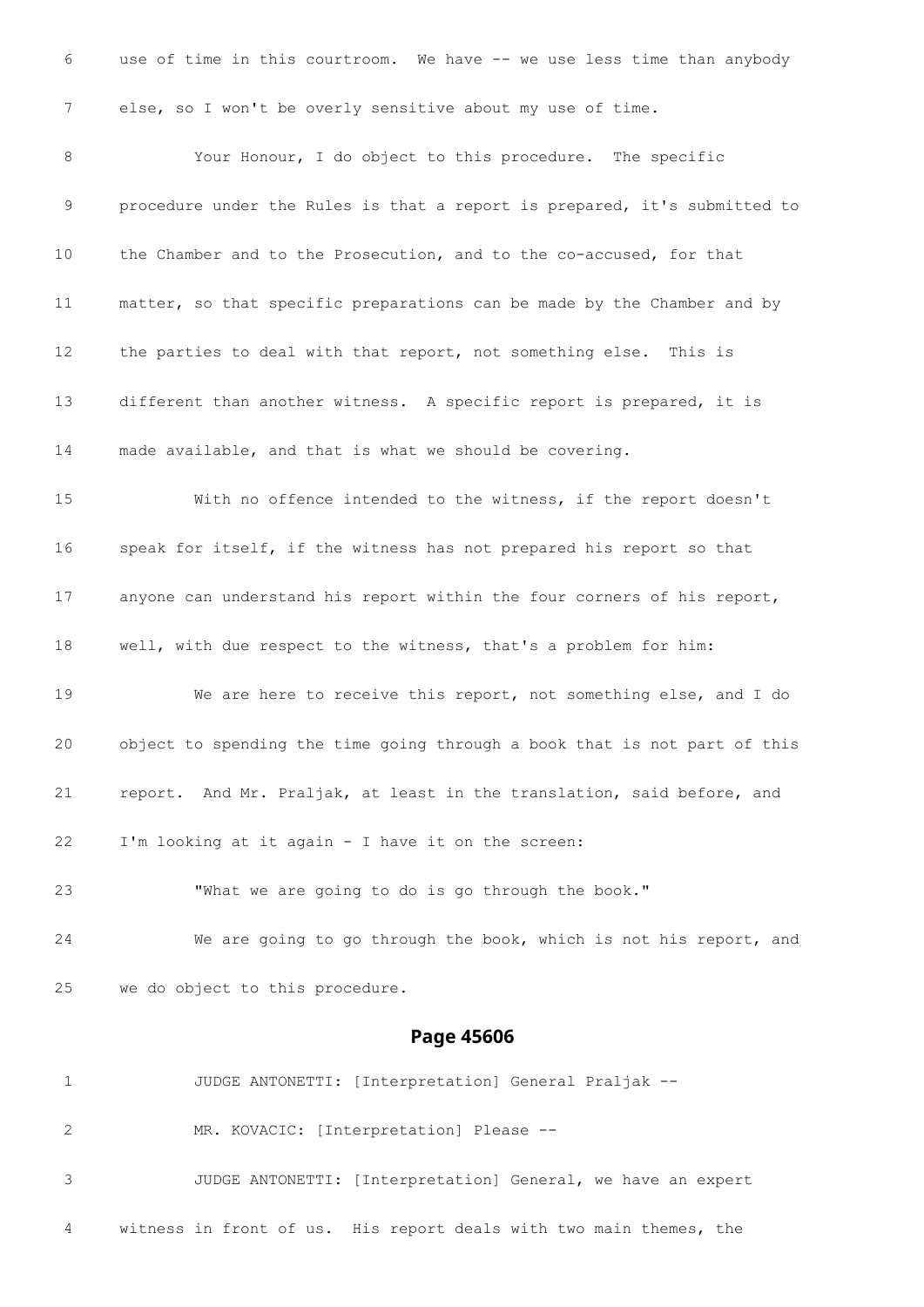history as the main thread for the development in Bosnia and Herzegovina and then the concept of social identity and stabilisation of identity, 7 and then the birth -- the rising of nationalism. And then we have a second chapter, a predictable conflict, various approaches, and then the responsibility of the international community. So this is the extent of his report. You have just alluded to a book. Now, where does that book fit in the expert's report? You could have asked first whether he studied the book before writing his report, and what was the impact of reading the book, because otherwise Mr. Scott is right, we're going to spend time on a book whilst we're here and we're supposed to be looking at an expert report. I spent several hours reading it, and I haven't read the book. If you told me that you were going to put questions about the book, I would have read it. 19 THE ACCUSED PRALJAK: [Interpretation] Judge Antonetti, Your Honour, this isn't a book, it's a textbook. That's the difference. A textbook on physics deals with the laws of gravitation. And when the expert mentions conformism, belonging to a group, outside a group, when he mentions elements of fear, then that is a textbook which sets forth the elements of knowledge about social psychology. It's not a book by an author recounting a tale from his own perspective. These are

# **Page 45607**

 experiments -- or, rather, a textbook that speaks about overall knowledge in social psychology and experiments and so on. And when the expert in the book says that an object in a room, a badminton racquet or whatever,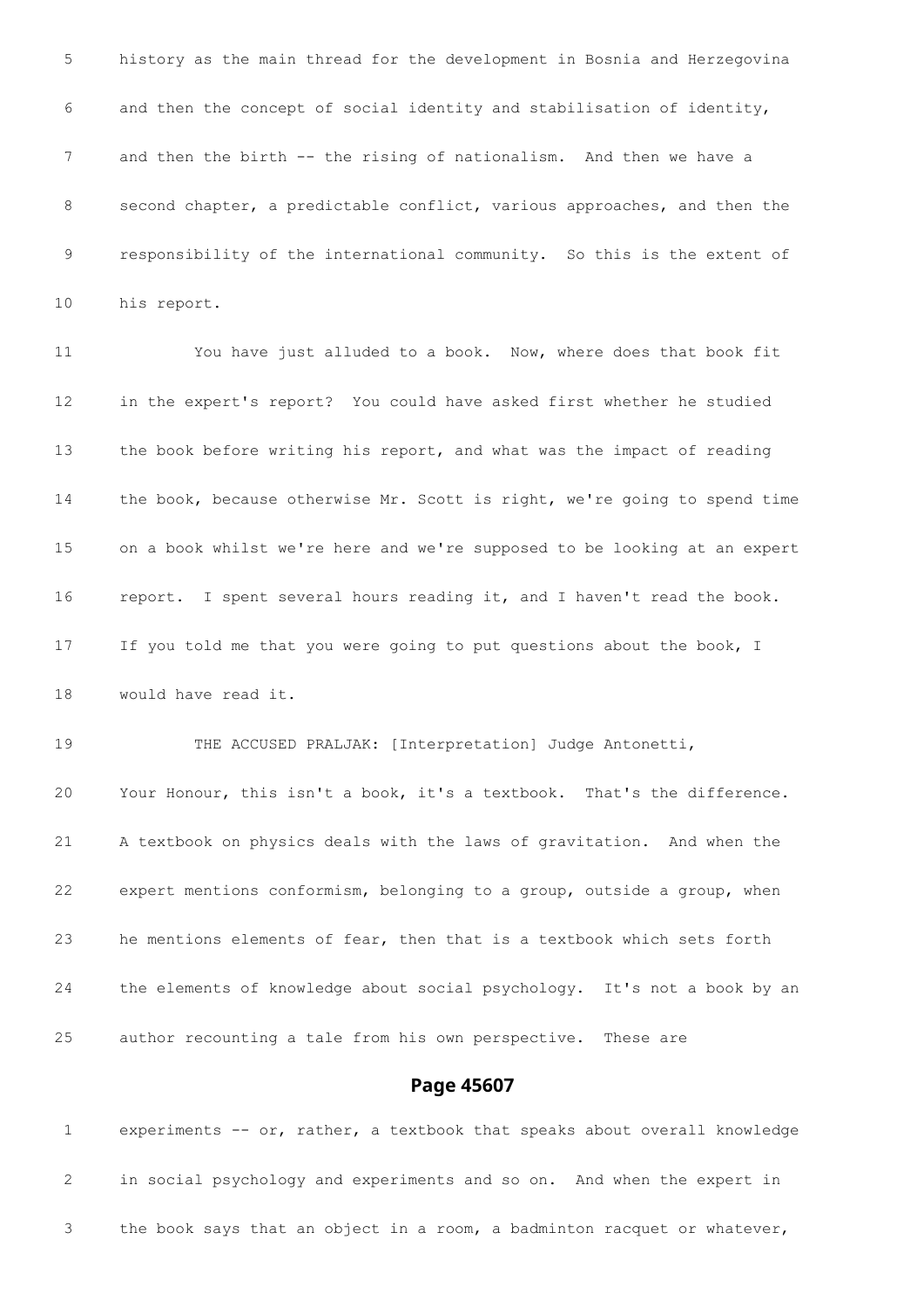|                 | Page 45608                                                                |
|-----------------|---------------------------------------------------------------------------|
| 25              | The expert finding has been filed. It was filed on time.                  |
| 24              | of the Rules of Procedure and Evidence.                                   |
| 23              | learned friend Mr. Scott? And I have in mind, first of all, Rule 94 bis   |
| 22              | in the procedural sense can I respond to the objection raised by my       |
| 21              | MR. KOVACIC: [Interpretation] Your Honour, with your permission,          |
| 20              | please, that the Judges have read the expert report.                      |
| 19              | You have the floor, you may put your questions, but keep in mind,         |
| 18              | Is this understood?                                                       |
| 17              | opinion that you get outside of the scope of the report, we'll stop you.  |
| 16              | report. They've all spent time reading your report. So if we are of the   |
| 15              | questions, but let me remind you that the three Judges have read your     |
| 14              | JUDGE ANTONETTI: [Interpretation] General Praljak, do put your            |
| 13              | that in the space of two hours, but that's why I elected to --            |
| 12              | a nation, a state, and so on. Now, unfortunately, I can't go through all  |
| 11              | mentioned by the expert, historical reasons and so on, the definition of  |
| 10 <sub>o</sub> | the essence -- the substance, of course, with two or three other chapters |
| 9               | So without these elements that we need to mention here, they form         |
| 8               | Newton's physics.                                                         |
| 7               | branch, in a certain section, whether it's analytical geometry or         |
| 6               | in those kinds of books, you repeat all the knowledge in a particular     |
| $\mathsf S$     | not a book; it's a textbook. And a math textbook or a physics textbook,   |
| $\overline{4}$  | can change a feeling of aggression, then that is in a textbook. So it's   |

# Everybody received a copy, and the party, in this case the Defence, is authorised to seek to tender the expert report any time. Now, according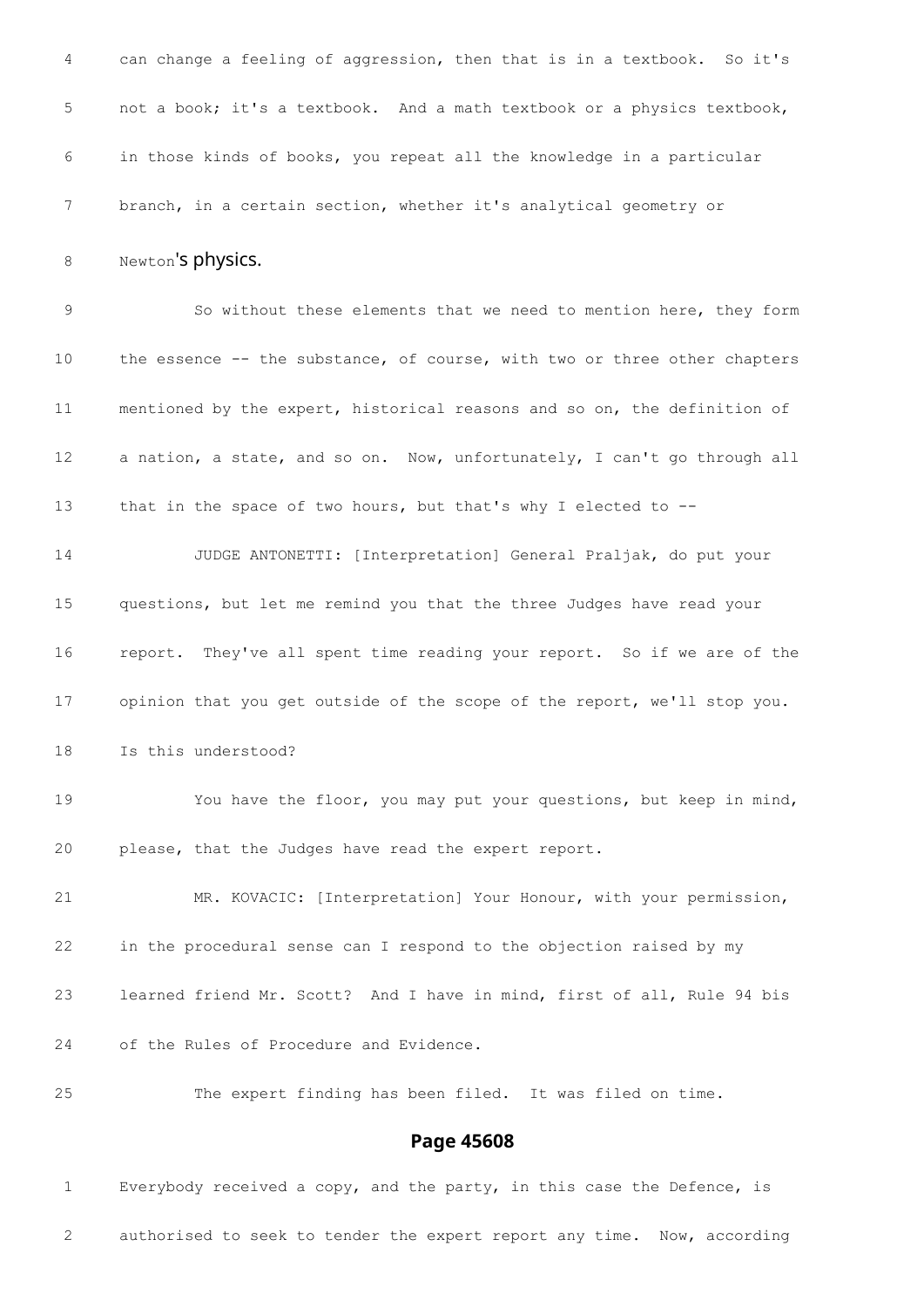to that same rule, the opposite party, that is to say, the Prosecution in this case, has the right to seek to ask that the witness come in for cross-examination, and nowhere in the Rule does it say that the Court will assess this request. It's an automatic process. So if the other side wants to hear the expert witness live and to cross-examine them, they put in a request and that is what they do, and that is what the Prosecution did. And they are able to cross-examine on the report, and the Defence need not -- it need not at all deal with the expert report. The expert report is a written document. The witness is an expert. We've established why he's an expert, and we've established that he stands by his report. JUDGE ANTONETTI: [Interpretation] One moment. Mr. Kovacic, you know that the Judges are experienced and they know how this Tribunal works. I do not quite agree with what you've just said. If a party wants a report to be tendered into evidence, failing any opposition, the Trial Chamber -- I repeat -- under the Rules, a party asking a report to be tendered, well, if there's no objections by the other party, the report is tendered and the witness will not appear. You can see how things work in other Trial Chambers. But if a party challenges the report when it is sought to be tendered, which is the case here, and wants to cross-examine the witness, then the party is allowed to ask questions of the witness, but it is mainly the cross-examination that is the main purpose of the proceedings, and only then does the Trial

# **Page 45609**

Chamber decide to admit the report or not. So do not take for granted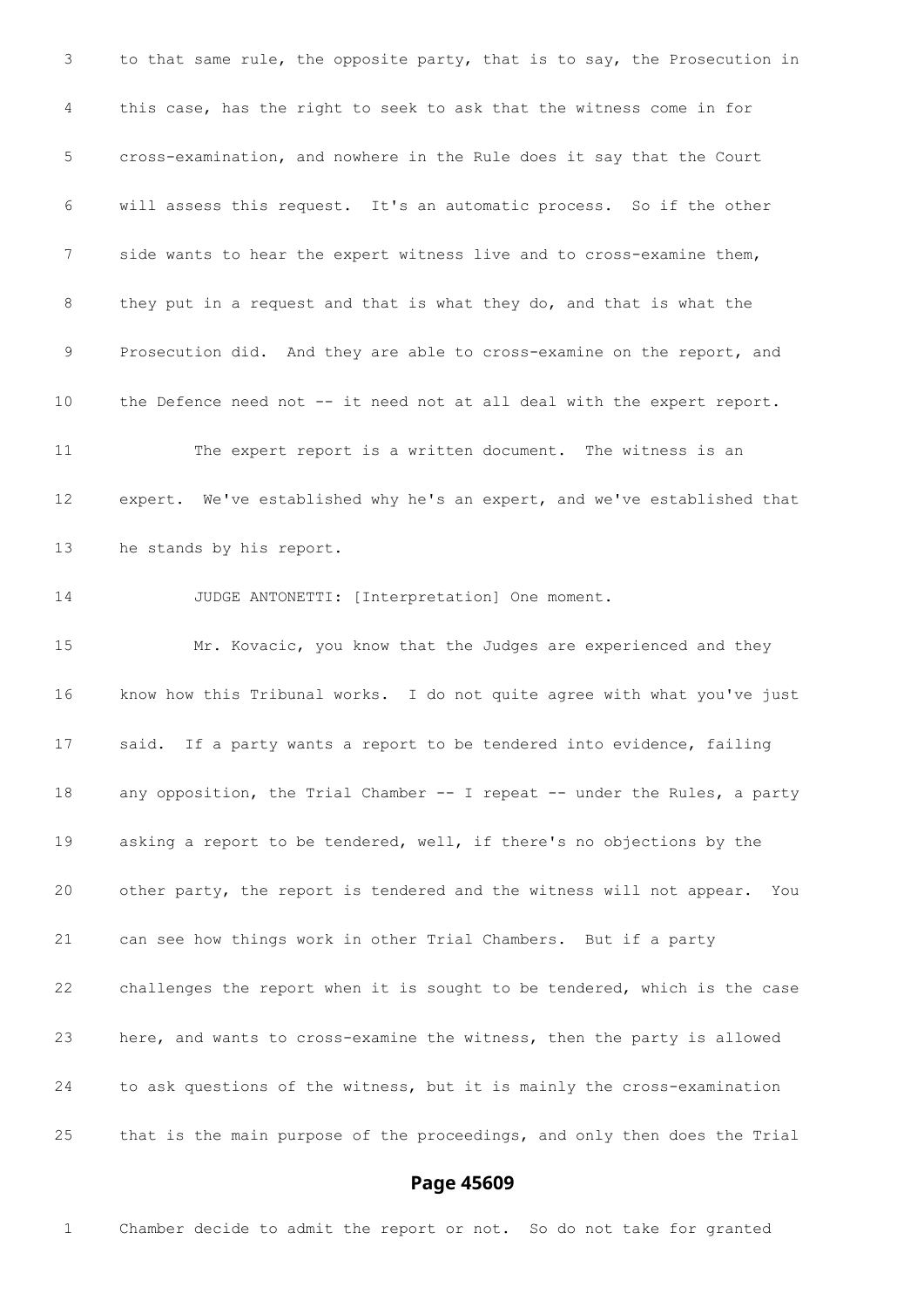| 2  | that report as being tendered. The Trial Chamber has not yet ruled on    |
|----|--------------------------------------------------------------------------|
| 3  | it. It will depend on your questions and on the cross-examination.<br>It |
| 4  | may happen that it's not going to be admitted.                           |
| 5  | So, please, do not get me wrong and don't be mistaken.<br>The            |
| 6  | Judges will assess the relevance of their questions based on this        |
| 7  | handbook on psychology, but at face value it doesn't seem to be relevant |
| 8  | to me. But let's wait for General Praljak's questions. But if the Trial  |
| 9  | Chamber thinks that we're wasting our time, which is sometimes my        |
| 10 | feeling, we will put an end to it.                                       |
| 11 | Are we clear?                                                            |
| 12 | MR. KOVACIC: [Interpretation] Your Honour --                             |
| 13 | JUDGE PRANDLER: Please carry on. I will listen to you.                   |
| 14 | MR. KOVACIC: [Interpretation] Your Honours, I don't wish to take         |
| 15 | up any time. I just wanted to respond to the objection raised by my      |
| 16 | learned friend Mr. Scott, and that objection contained within it the     |
| 17 | assertion, and I go back to the transcript to see exactly what it        |
| 18 | contained -- he implied, in actual fact, that the Defence is duty-bound  |
| 19 | to examine on the matter of the report.                                  |
| 20 | Now, I agree, Your Honours, with what you just said and how you          |
| 21 | explained the Rules of Procedure. I agree with that 100 per cent, and    |
| 22 | that's the truth of it. The Prosecutor can examine the witness on his    |
| 23 | expert report for as long as he likes, and that is why the report is     |
| 24 | being placed on the table just as you said, and I'm only speaking about  |
| 25 | procedure now. And I'd like to say that in terms of content, Mr. Praljak |

**Page 45610**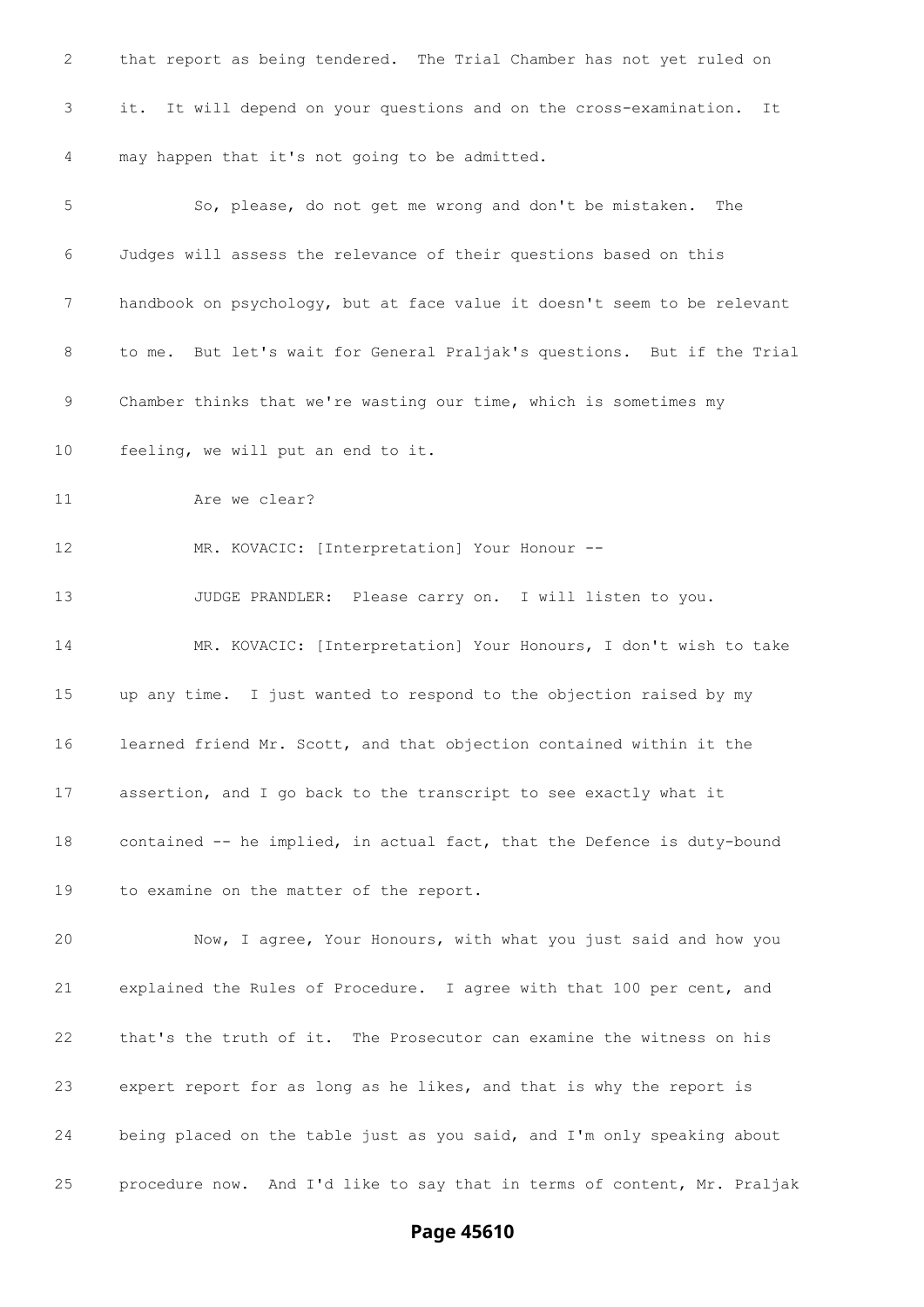did show the link because, in our humble opinion, that is the case. We can present it in the way in which we consider it to be methodologically correct to do so. It's up to us to weigh the situation up. But as the objection was raised, it is not based on the Rules of Procedure and Evidence and is not in keeping with the Rules. Thank you. MR. SCOTT: Excuse me, Your Honour, I'd like to just respond ever so briefly. I couldn't disagree more with counsel on this point. Rule 94 bis (A) is quite clear. The reason why it says "the full statement and/or report of any expert witness to be called shall be disclosed," is so that that is the subject matter that is addressed by the witness. It isn't just for fun, it isn't just for leisure time that a particular report is prepared and submitted to the Judges and to the parties. It is so that evidence can be reviewed and prepared ahead of time. And if I may say so, this is bait and switch. This is prepare one set of written materials and give that to everyone, give that to the Judges, give that to the Prosecution, give that to the co-accused, and then come to court and talk about something else altogether, even if it's potentially somewhat related. This is simply, as Your Honour, said, Mr. President, completely contrary to Tribunal practice. Now, if it's one footnote -- if it's one footnote or something like that that's going to take a matter of a minute or two minute, I'll sit down and I won't get back up on it. But, again,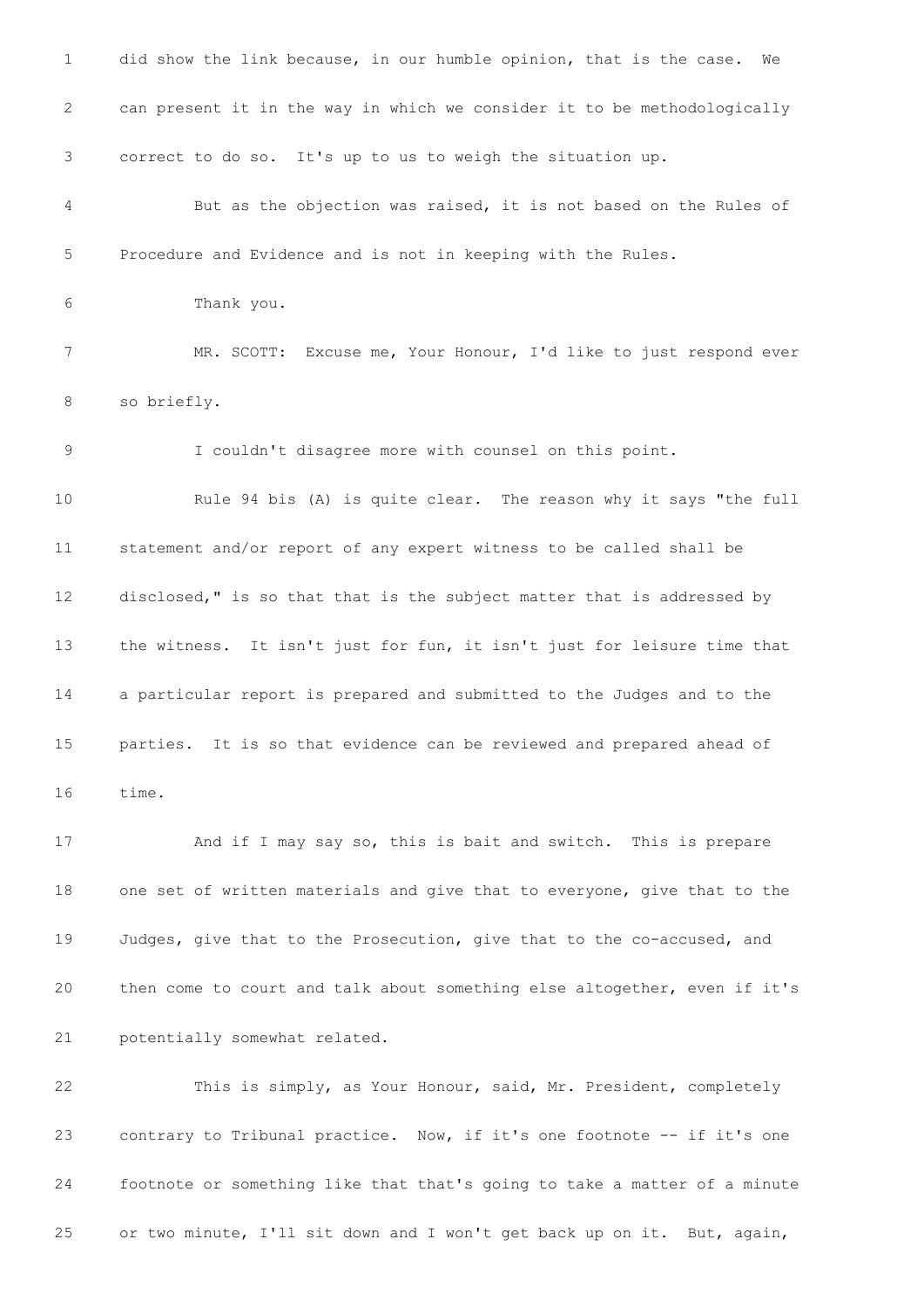# **Page 45611**

| $\mathbf{1}$    | what the clear indication has been, and Mr. Praljak has in fact confirmed |
|-----------------|---------------------------------------------------------------------------|
| 2               | that in his conversation over the last few minutes, says that he intends  |
| 3               | to spend his time on the book, and that this is not proper procedure.     |
| 4               | JUDGE ANTONETTI: [Interpretation] Mr. Praljak, you have taken due         |
| 5               | note of all this. You know that the Judges and everybody are interested,  |
| 6               | in the first place, in the expert's report. Now, if there's a connection  |
| 7               | between the book and the report, do show it, but -- because so far we     |
| 8               | don't know whether there's any connection between the two.                |
| 9               | JUDGE PRANDLER: To add to what our President just said and                |
| 10 <sub>o</sub> | repeated, the following: That we know we have had a number of cases when  |
| 11              | we discussed the possibility of having given the time to Mr. Praljak for  |
| 12              | asking questions. I would like to emphasise now that we have had a great  |
| 13              | numbers of weeks where Mr. Praljak, as a witness, himself, has been asked |
| 14              | about issues and he answered to them. Now, as we always recall, the       |
| 15              | general rule is that the accused are represented by their counsel. Now I  |
| 16              | have the French text before me, the --                                    |
| 17              | [Interpretation] "In exceptional circumstances and upon leave             |
| 18              | granted by the Trial Chamber, an accused can address a witness directly   |
| 19              | in order to put questions to them."                                       |
| 20              | [In English] And that is really that Mr. Praljak has to clarify           |
| 21              | now on which exceptional questions he would like to ask questions from    |
| 22              | the -- actually from the expert witness, and because you had several      |
| 23              | weeks here to express your own position, you have had a great number of   |

documents which you have submitted, yourselves, and therefore I really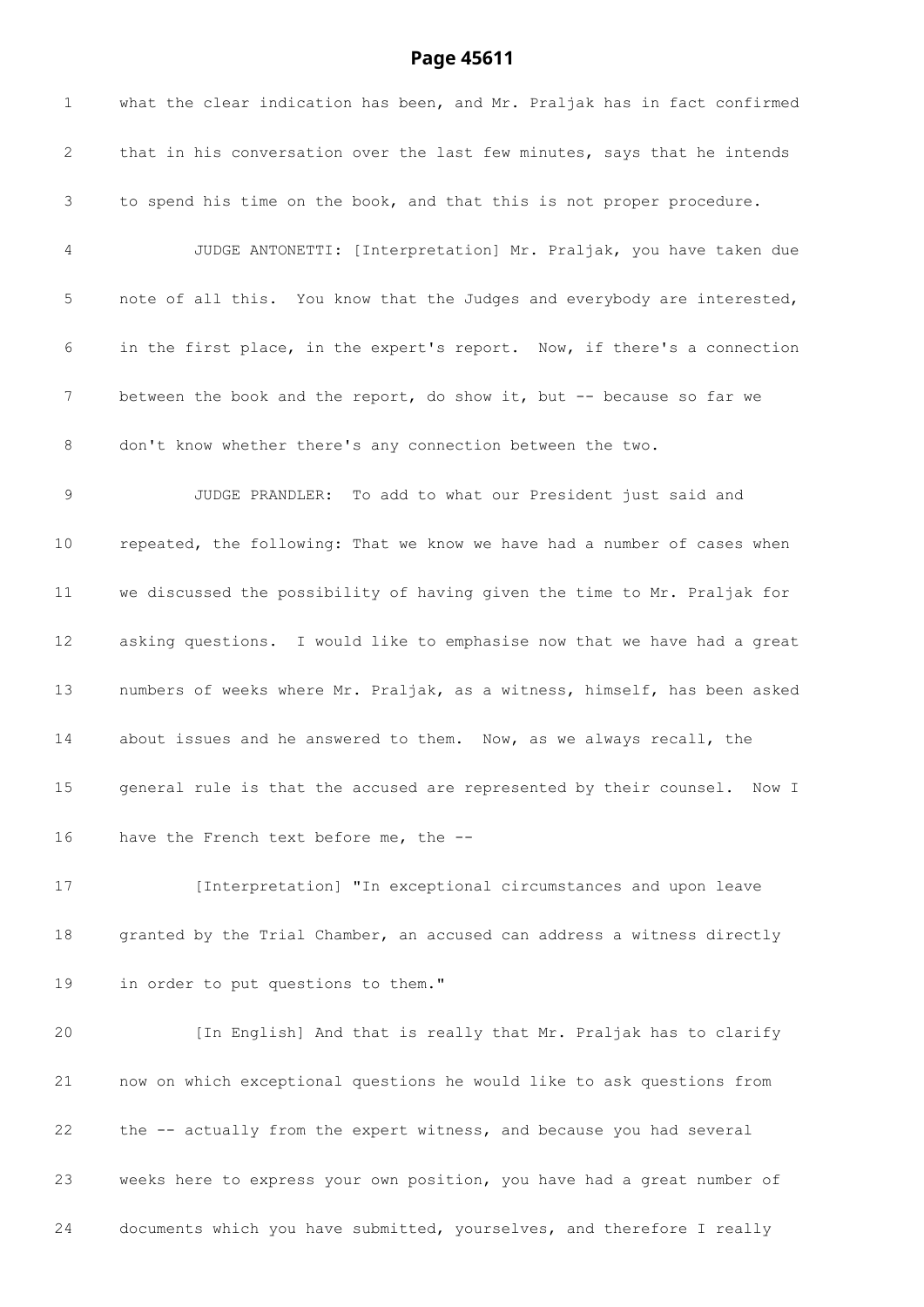believe that you have to recognise the limits which -- the limits of the

### **Page 45612**

 rights which you have and not to continue and continuously asking questions which are not well founded. So it is why -- that's why I ask you to indicate, very briefly, of course, about the major issues which you would like to raise concerning that book which we are talking about. Thank you. THE ACCUSED PRALJAK: [Interpretation] Thank you, Your Honour. 7 Thank you, Judge Prandler. 8 As a witness, I wasn't able to express my opinion. I was answering questions. That's the first point. The second point is this: When I studied sociology for four semesters, I listened to lectures from systematic psychology and other psychological courses, and after that I spent time dealing with problems of that kind and that subject matter, and I claim and state that a lack of understanding of social psychology, which -- well, every textbook in the world today explains what the basic forms of behaviour are, and without an understanding of that, you can't understand this case. That is why I am the best-placed person to explain the basic mechanisms of 18 human behaviour in given circumstances, whether it's the war in Iraq, Or whether it's when there's a power cut in New York, or whether it's in the van Gogh Museum in Amsterdam [as interpreted], or anything else. So it's the failure to understand human behaviour under extreme circumstances that indictments of this kind are developed. That is why it is necessary to understand the basic scientific premises and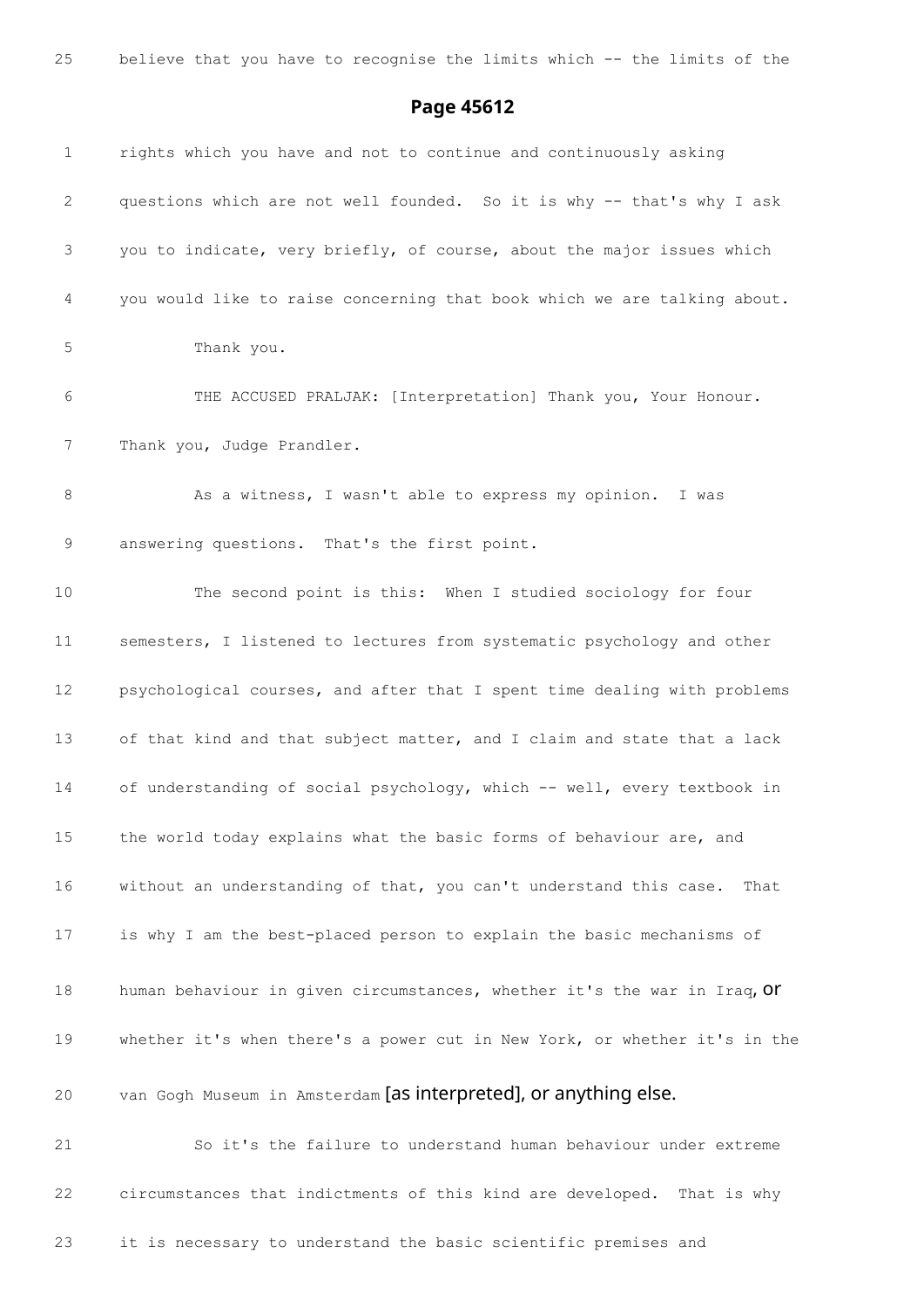| 24           | understandings of social psychology, and this textbook testifies to that. |
|--------------|---------------------------------------------------------------------------|
| 25           | It is about many experiments performed by many scientists, and I claim    |
|              | Page 45613                                                                |
| $\mathbf{1}$ | that without a knowledge of that kind and without this particular         |
| 2            | textbook, and without scientific evaluation, it is impossible to          |
| 3            | understand how the crimes in Mi Lai were committed, how people behaved    |
| 4            | when they're placed in prison, where we have the role-playing of prisoner |
| 5            | and guard by students and so on, how authority functions, how groups      |
| 6            | function, and so on and so forth, and all that is contained in Professor  |
| 7            | Sakic's report.                                                           |
| 8            | Now, I think I am fully capable of asking questions on that               |
| $\mathsf 9$  | subject matter. I am well versed in those problems. I understood them     |
| 10           | before the war, I understood them during the war. I was head of the       |
| 11           | department where Mr. Sakic was working in and where there were a large    |
| 12           | group of sociologists and social psychologists that dealt with the war in |
| 13           | Croatia and dealt with all these problems and were trying to translate    |
| 14           | scientific knowledge into practice, and I think that gives me every       |
| 15           | possible qualification, all my knowledge and expertise, to raise these    |
| 16           | questions.                                                                |
| 17           | If somebody feels that they can answer these questions better             |
| 18           | than me, I don't mind. I don't mind having the Judges go through all the  |
| 19           | elements contained in this social psychology book, social contamination   |
| 20           | and all the other aspects.                                                |
| 21           | I would say that it would be better if you start<br>JUDGE PRANDLER:       |

with your questions now than to continue, for minutes and minutes and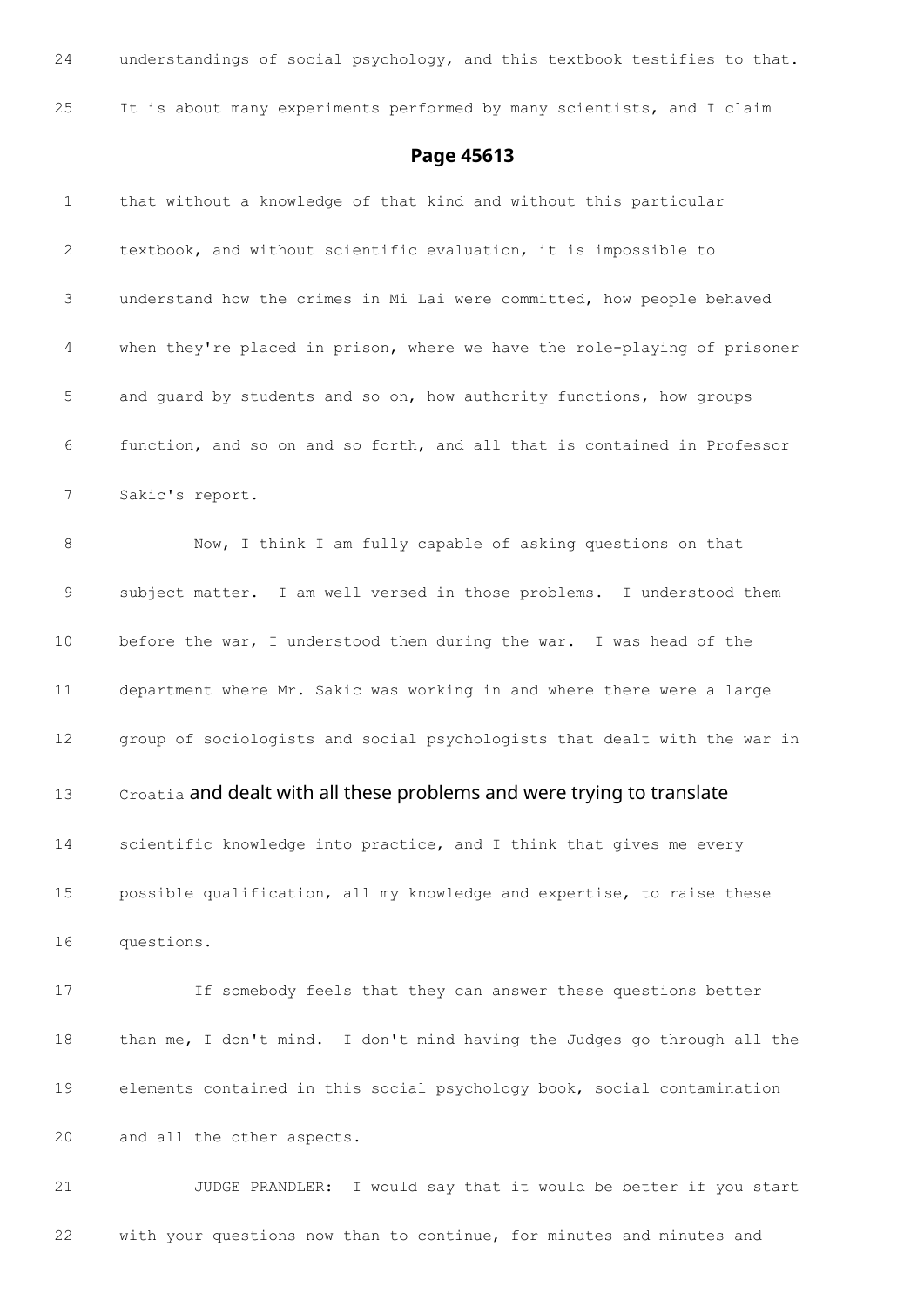| 23           | minutes, with your arguments which we know quite well. So then please             |
|--------------|-----------------------------------------------------------------------------------|
| 24           | proceed, but within the framework which the Chamber has determined many           |
| 25           | times ago -- and also many times and a long time ago. So please proceed,          |
|              | Page 45614                                                                        |
| $\mathbf{1}$ | but within this framework.                                                        |
| 2            | Thank you.                                                                        |
| 3            | MS. ALABURIC: [Interpretation] Your Honour, with your permission,                 |
| 4            | just a correction to the transcript.                                              |
| 5            | On page 24, line 13, it was recorded that General Praljak said                    |
| 6            | that, among others, he can explain the Museum of van Gogh in Amsterdam.           |
| 7            | He didn't say that. He said that he can explain the killing of                    |
| 8            | Theo van Gogh in Holland.                                                         |
| 9            | THE INTERPRETER: Interpreter apologises.                                          |
| 10           | THE ACCUSED PRALJAK: [Interpretation] Well, yes, I can ask -- I'm                 |
| 11           | going to adhere to the Rules.                                                     |
| 12           | Mr. Sakic, tell me, please, did you have this textbook? Were you<br>$Q_{\bullet}$ |
| 13           | an editor? Have you read through it?                                              |
| 14           | It is a textbook titled "Social Psychology," written by Elliot<br>Α.              |
| 15           | Aronson and his associates, Timothy Wilson and Robin Akert. It is the             |
| 16           | definitive textbook on social psychology today, and Elliot Aronson is             |
| 17           | among the best-known social psychologists in the world, and for purposes          |
| 18           | of illustration he received all three awards of the American                      |
| 19           | Psychological Association for his work in social psychology.                      |
| 20           | Now, this textbook -- well, I initiated its translation into                      |
| 21           | It was translated by the publishing house, Mate of Zagreb, and<br>Croatian.       |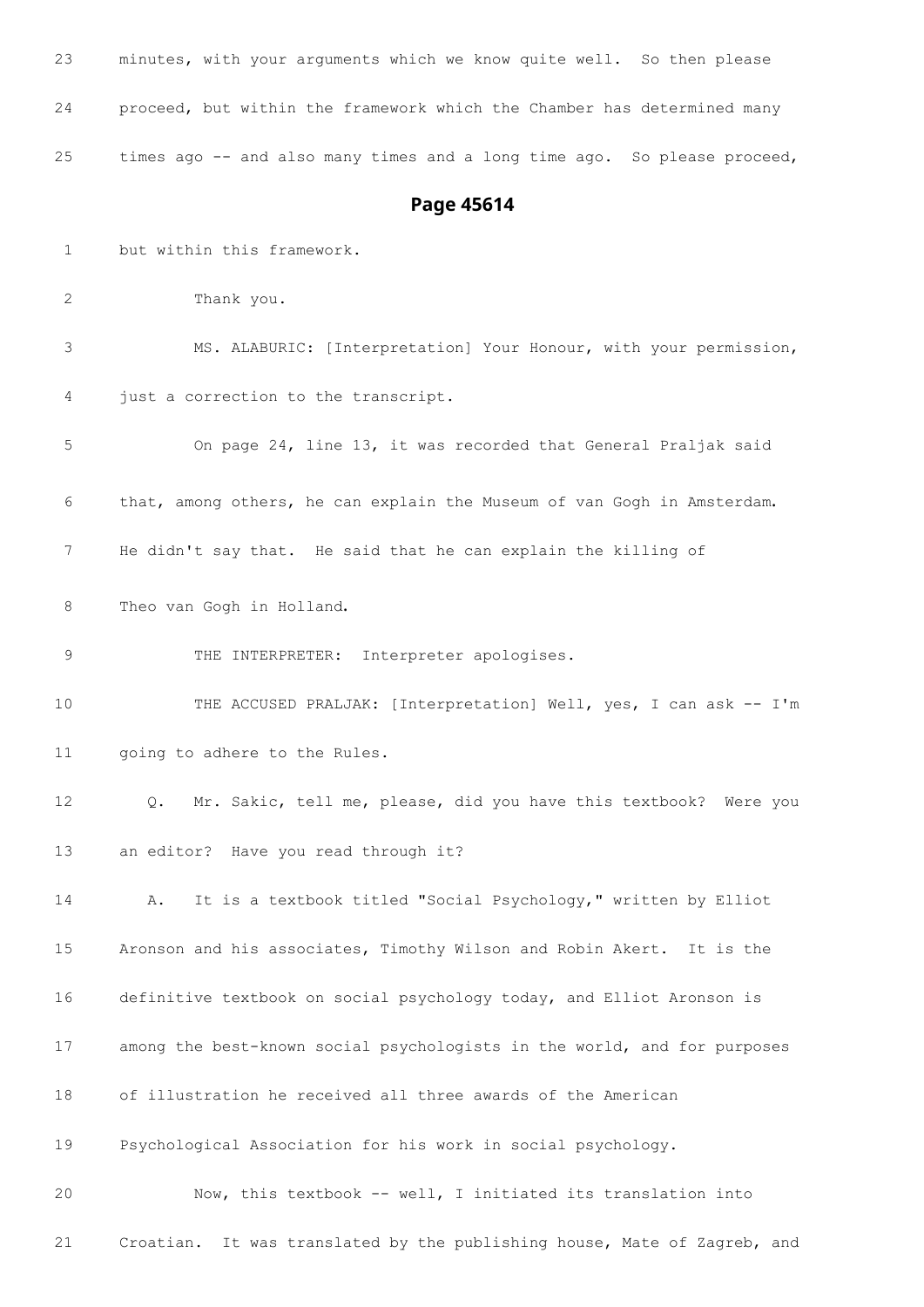| 22          | I cooperated with them and it was translated by my associates.            |
|-------------|---------------------------------------------------------------------------|
| 23          | I would like to make a technical comment here. You said,                  |
| 24          | General, that I worked in the Ministry for Military                       |
| 25          | Psychology [as interpreted], the Department for Military Psychology, and  |
|             | Page 45615                                                                |
| $\mathbf 1$ | I just wanted to correct that and say what I actually did do.             |
| 2           | Would you please open page 253 of the Croatian text. This is<br>Q.        |
| 3           | where the book speaks about conformism and about the massacre in Mi Lai   |
| 4           | in Vietnam, where 450 to 500 Vietnamese were killed. Could you tell us,   |
| 5           | just in one sentence, what is conformism, how does it act, and what the   |
| 6           | consequences can be if people conform to the group?                       |
| 7           | I apologise. It's very difficult to say all that in one<br>Α.             |
| 8           | sentence. I'll try and be as brief as possible.                           |
| 9           | Conformistic behaviour is the most common social behaviour in             |
| 10          | human groups, and we all conform to a certain implicit or explicit social |
| 11          | norms. In order not to expand the matter any further, I would just say    |
| 12          | that we are interested in the negative aspects of $-$ -                   |
| 13          | JUDGE TRECHSEL: I can wait until the sentence is fully                    |
| 14          | translated, but I just wanted, as I took the floor, to draw the attention |
| 15          | regarding the transcript to the fact that this is always "conformism" and |
| 16          | not "confirmism," with an O and not an I. The verb is correctly           |
| 17          | transcribed in page 26, line 25. Thank you.                               |
| 18          | THE ACCUSED PRALJAK: [Interpretation]                                     |
| 19          | The question was this: Can this lead to perilous things, such<br>Q.       |
| 20          | as, for example, the massacre in Mi Lai?                                  |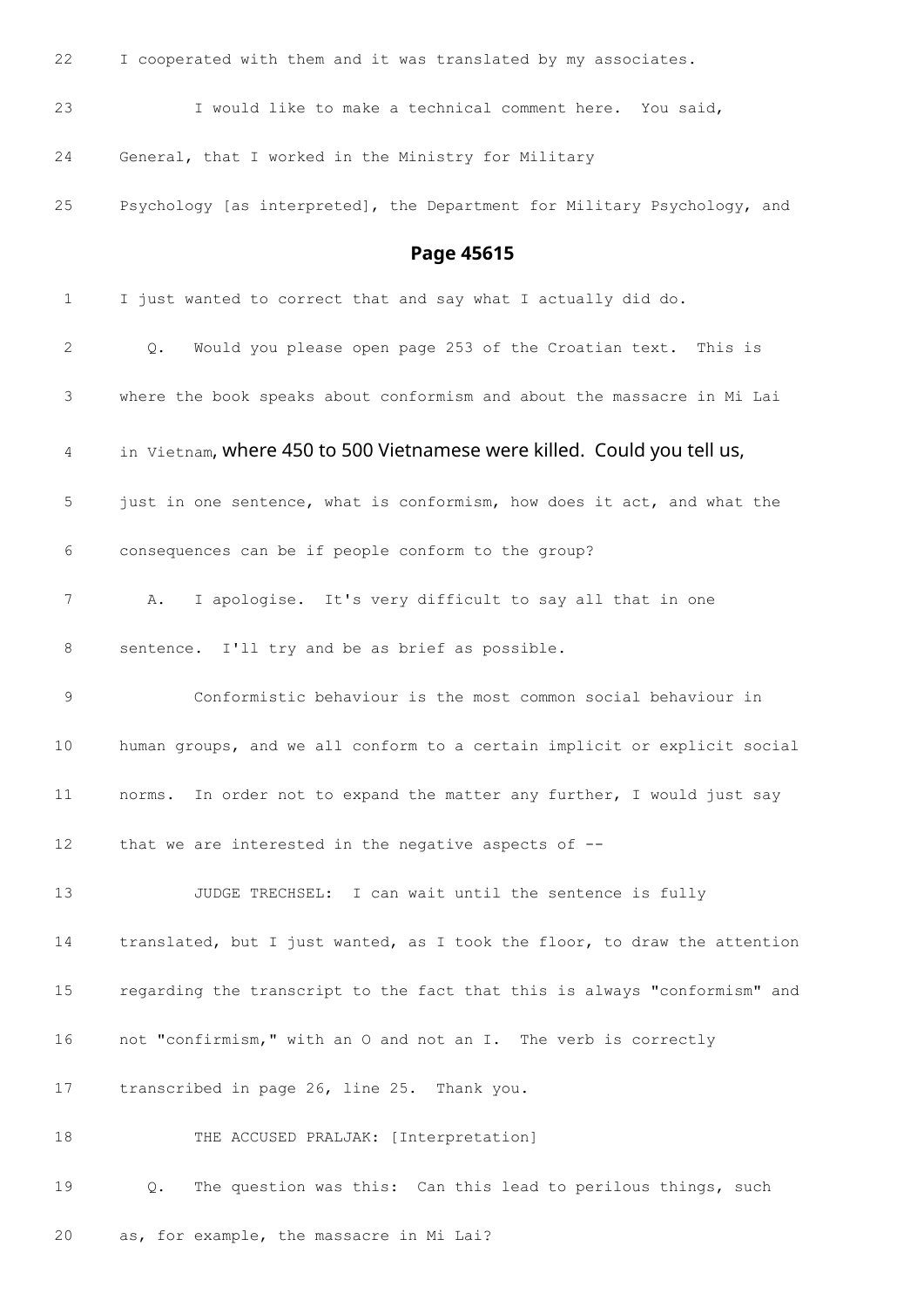| 21 | In addition to the positive effects of conformism and social<br>Α.       |
|----|--------------------------------------------------------------------------|
| 22 | behaviour that we call conformistic behaviour, there are also negative   |
| 23 | aspects of our conformist behaviour which are most commonly reflected in |
| 24 | the so-called information and normative social influence. The negative   |
| 25 | aspects of information and normative social influence, and some other    |

**Page 45616**

 negative aspects relative to the information and normative social influences, such as social contamination, can lead to crimes such as the crime in Mi Lai and similar crimes. According to the social and psychological insight and the social and psychological logic, this is absolutely possible.

 Q. Thank you. We're talking about pages 258, 259, and 260 of the Croatian text. Here, you can see a reference to social contamination. Do you know that the information and social influences can lead to mass disease without any reality, such as the case that took place in the

10 state of Tennessee **when** --

 A. Yes, I know that, and it has often very happened in human history 12 and it still continues to happen. This is a recent event, as we can see. 13 MR. KOVACIC: [Interpretation] Your Honours, just to avoid any interruptions and wasting time, when the general mentions pages in the book "Social Psychology," and the number is 3D03521, the pages -- page numbers are the same as in the English text. There are slight discrepancies, but as you can see, the book has been translated in such a way that the illustrations and the appearance of the book has been retained from the English original, which means that the Croatian copy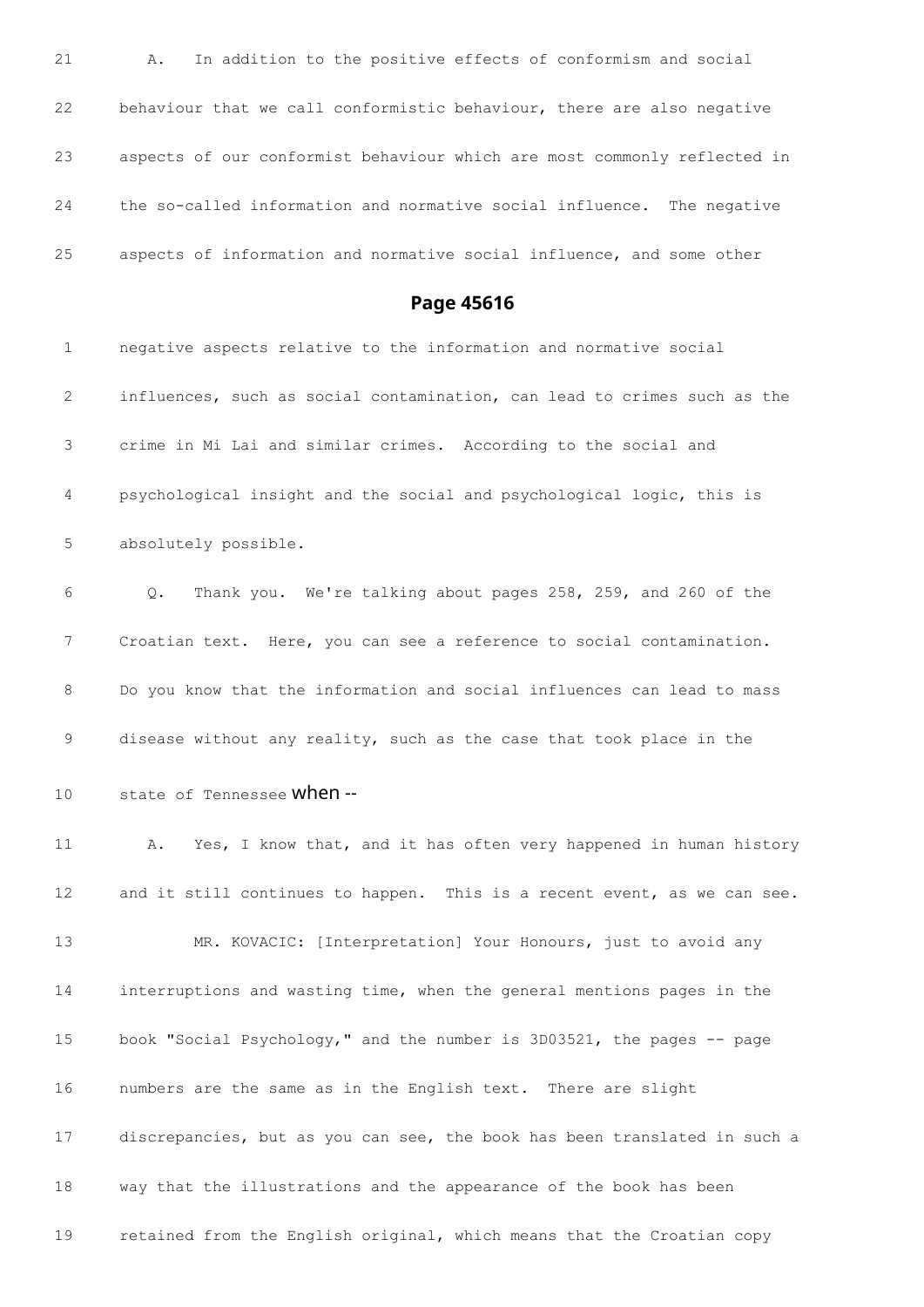corresponds with the English original.

 MR. SCOTT: Before you continue, it appears, unless my copy is unique, which is possible - I know there's a lot of copying that goes on - but unless it's -- there appears to be another problem in using this report, because I don't have those pages in the English version. My version skips from page 254 to 260, so I can't follow the testimony of

**Page 45617**

 the witness or the references to the book without having the proper page numbers.

 MR. KOVACIC: [Interpretation] In that case, there must be a confusion with the numbers because the English pages are only the ones that are being referred to. The general mentioned page numbers 258, 259 and 260, and the pages should be there.

7 MR. SCOTT: Well, there is no --

MR. KOVACIC: [Interpretation] Could you please check?

 MR. SCOTT: There is no page 258, 259, or 255, or 256, or 257, so -- the general just referred to those specific pages, and we can't

follow this testimony unless we have the proper material.

12 JUDGE TRECHSEL: Trying to assist, do you have figures at the bottom of the page, on the right-hand side?

MR. SCOTT: Yes.

 JUDGE TRECHSEL: This page, 259, where this mass psychogenic illness is mentioned, is 3D430571.

17 MR. SCOTT: I'm sorry, Your Honour, we must have completely different material.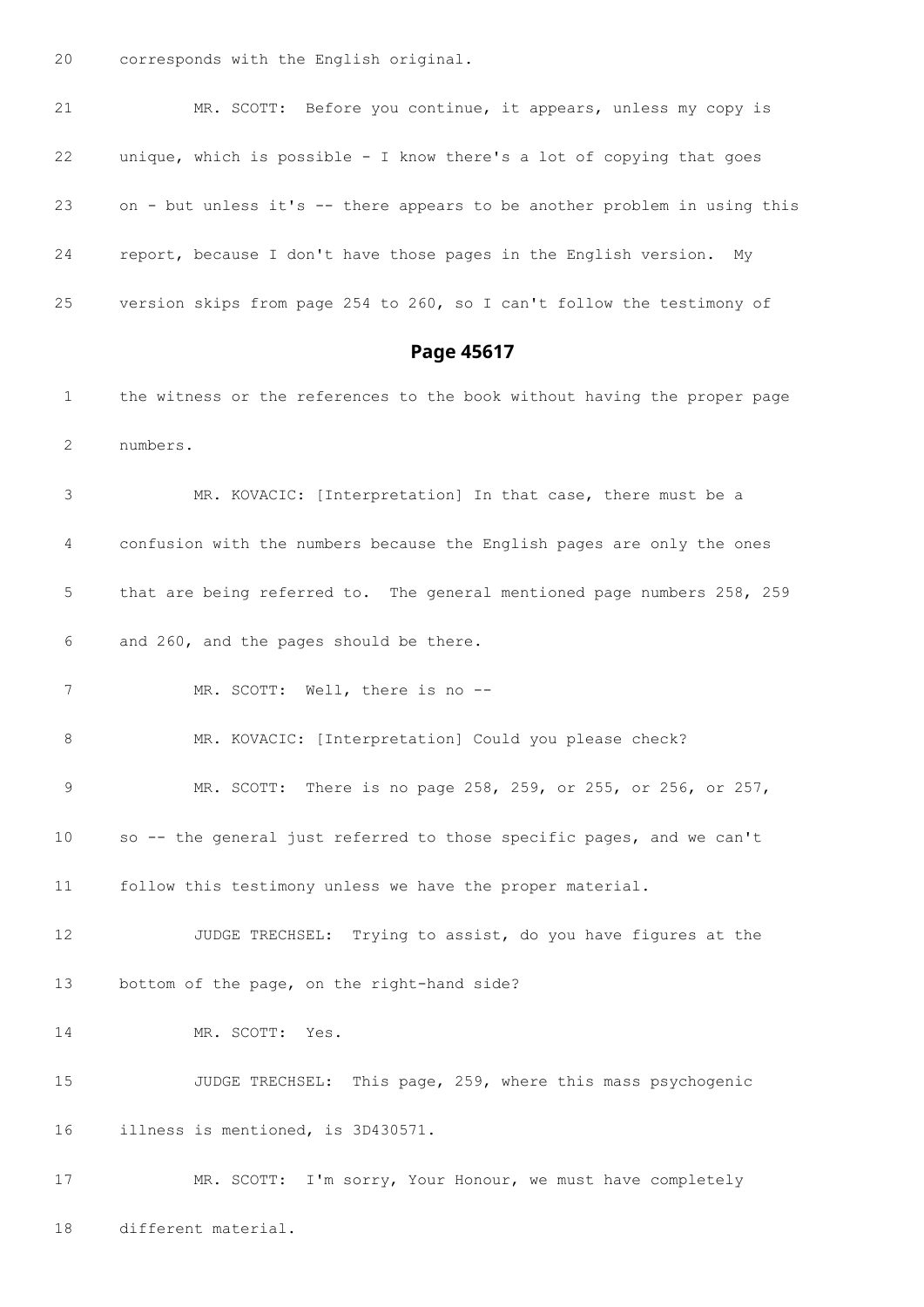19 THE INTERPRETER: Microphone, Mr. Scott, please.

 MR. SCOTT: My apologies. You must have -- I'm waiting for the microphone to come on.

 JUDGE TRECHSEL: Perhaps the Defence can give you a functioning copy.

 MR. KOVACIC: [Interpretation] I really don't know what happened here. I have the pages in English, 254, 255, 256, 257, 259, 260, and so

## **Page 45618**

1 on and so forth, and I will gladly provide my copy to my learned friend, and I'll take his. If you can bear with me for a couple of minutes, I'll take the pages from my binder. Everything has been copied in an automatic photocopier in the Defence room, and I don't see any reason why the Prosecutor's copy should differ from ours. This has not happened before. It just simply cannot be. I apologise. The Prosecution has made its own copy, and that's -- that may be the root of the problem. But I will gladly provide my copy to my learned friend. If I could ask the usher's assistance with providing my learned friend with my copy of the document. Your Honours, the OTP photocopies its own documents. This document has been in e-court for a long time. They've been provided the numbers. So if my learned friend has not prepared properly, that's not our problem. MR. SCOTT: Excuse me, Your Honour. There's no reason --

JUDGE ANTONETTI: [Interpretation] Mr. Scott --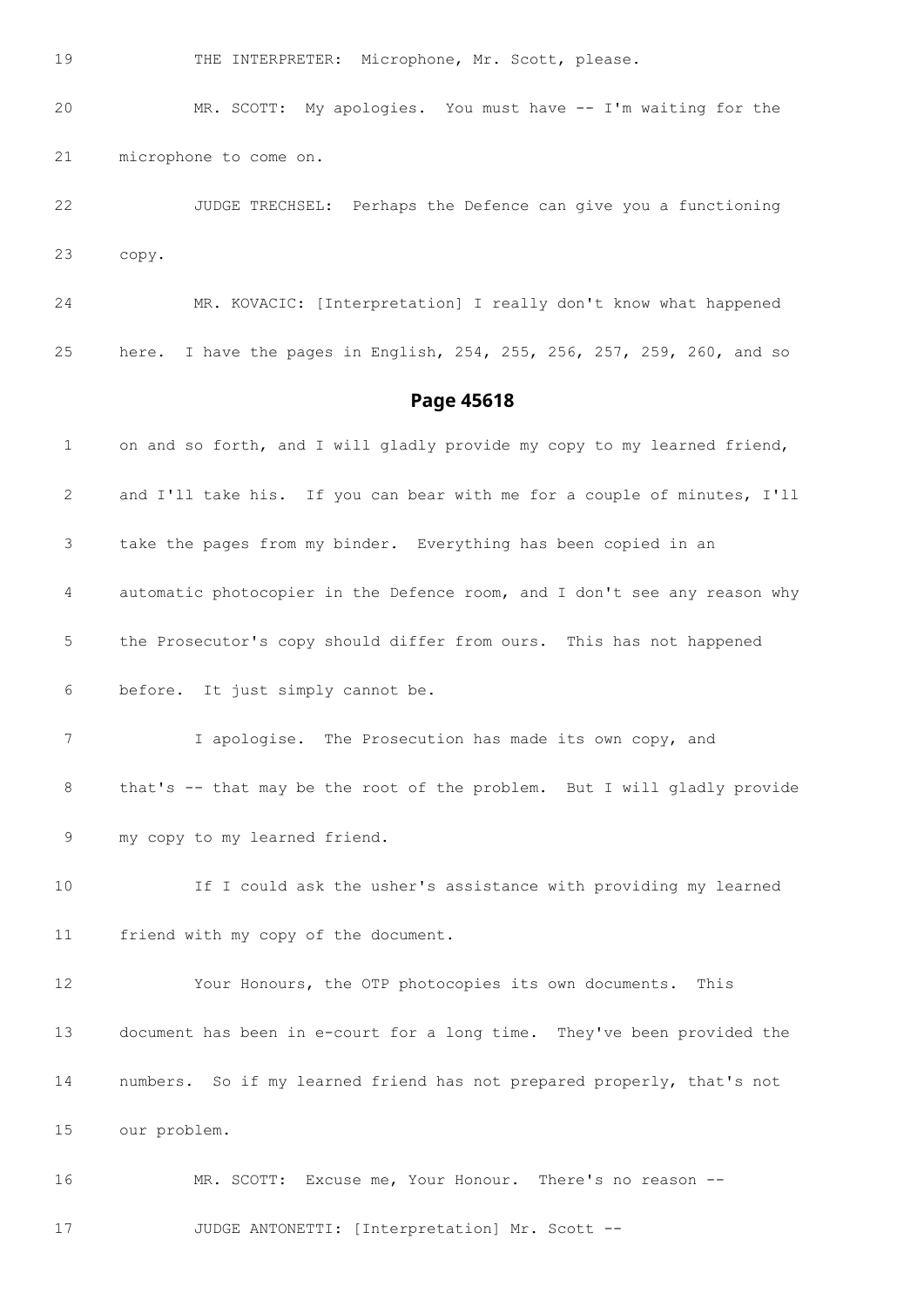MR. SCOTT: There's no reason for these personal comments. No moral blame was indicated. All I simply indicated was I didn't have certain pages, and counsel's -- sorry, I don't want to over react, but it's completely inappropriate. All of a sudden, it's my fault, I haven't prepared properly. My goodness. All I said was I didn't have those pages. If counsel has assisted me, I thank him for that, but it's really not necessary to get personal about it.

JUDGE ANTONETTI: [Interpretation] Mr. Praljak.

### **Page 45619**

THE INTERPRETER: Microphone for Mr. Praljak.

THE ACCUSED PRALJAK: [Interpretation]

 Q. Please look at page 261, Witness, and tell me in what situations people might conform to the information and social influence.

 A. Most commonly, this happens when people are confronted in ambiguous situations, in crisis situations, and in situations when the source of information which exerts the information and social influence 8 is another person who is an expert or authority in the matter.

 Q. I asked you this in order to be able to ask you yet another question. The massacre in Mi Lai, was it the consequence of

 circumstances, or the decision by one or two commanders, or did this decision come from the top echelons of the American Army? What was the cause of such behaviour? Was it a random situation, was it predictable, was it the result of the chain of command? What can you say about that? A. I would be inclined to side up with my colleague Aronson who made a sociological analysis, a very extensive one about the case in Mi Lai,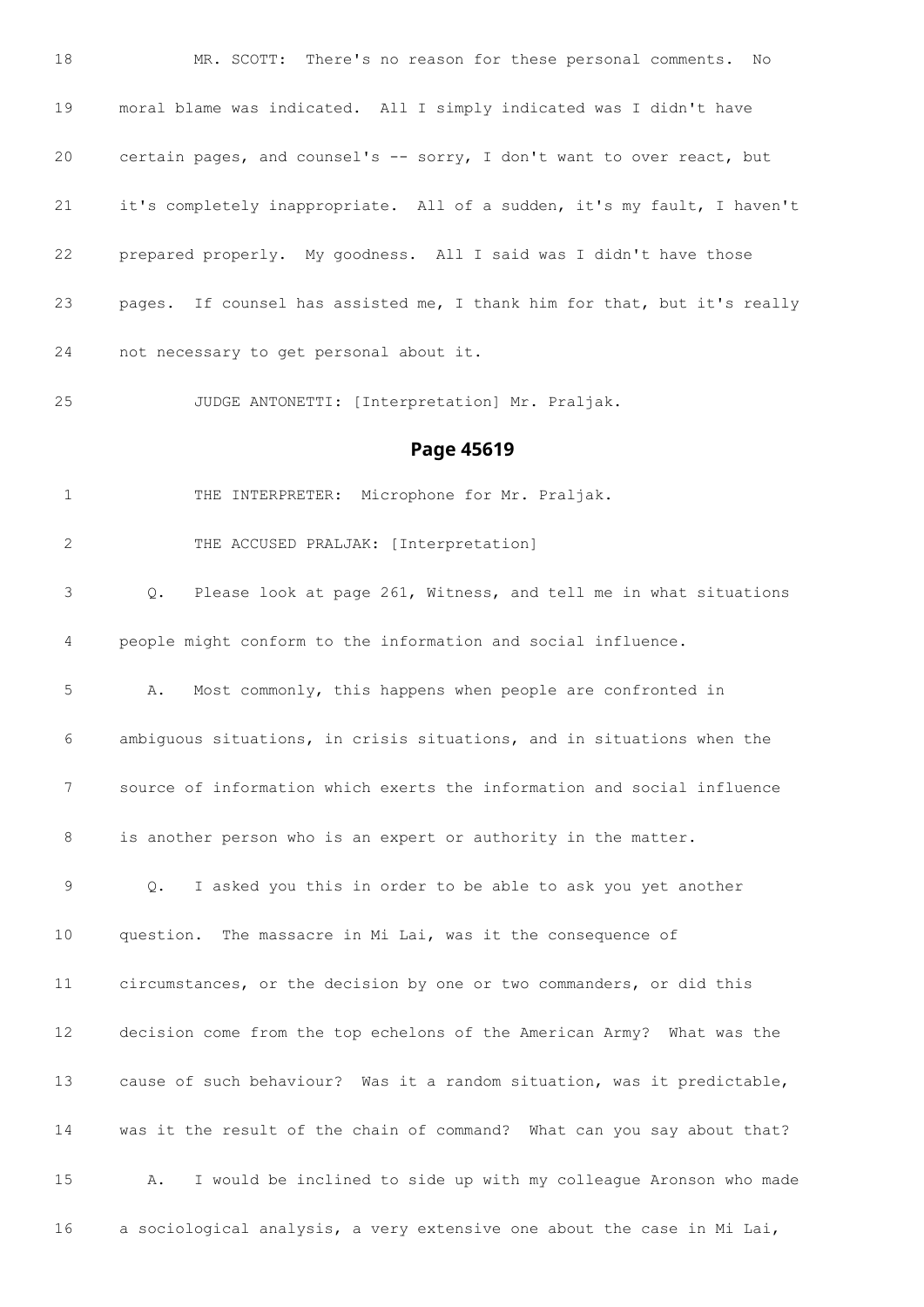and based on a number of arguments, one could confirm that from the social and psychological perspective, no military hierarchy or command was needed for the event to happen in the way it did. Q. My second question. In mass psychosis that sometimes appear,

would one be able to conclude that based on a fiction or rumours, there

can be real damages to a person's health?

 A. The mass psychogenous disease does relate to bad health without any symptoms. Now that you've mentioned the school in Tennessee, this is an example of an information influence having a major influence. This

### **Page 45620**

 was the case here because the information came from the teacher in the classroom, and the teacher was treated as an expert or an authority in that case, and thus the effect of that information on the population, and the information was that she could smell gasoline, and that because of the smell of gasoline that she could smell, she could also feel physical symptoms, such as dizziness, headache, faintness, and so on and so forth. JUDGE TRECHSEL: I'm sorry, Witness. Who do you refer to by "she"? Who is she?

 THE WITNESS: [Interpretation] I'm referring to the teacher in the classroom, which was the origin of the mass psychogenous disease in

11 Tennessee. It is a typical example of the information and sociological

 influence that caused the spread of the social disease, first in the classroom that she was teaching and then across the school, and everybody fell ill without any organic cause for the illness.

JUDGE TRECHSEL: You've answered the question. Thank you.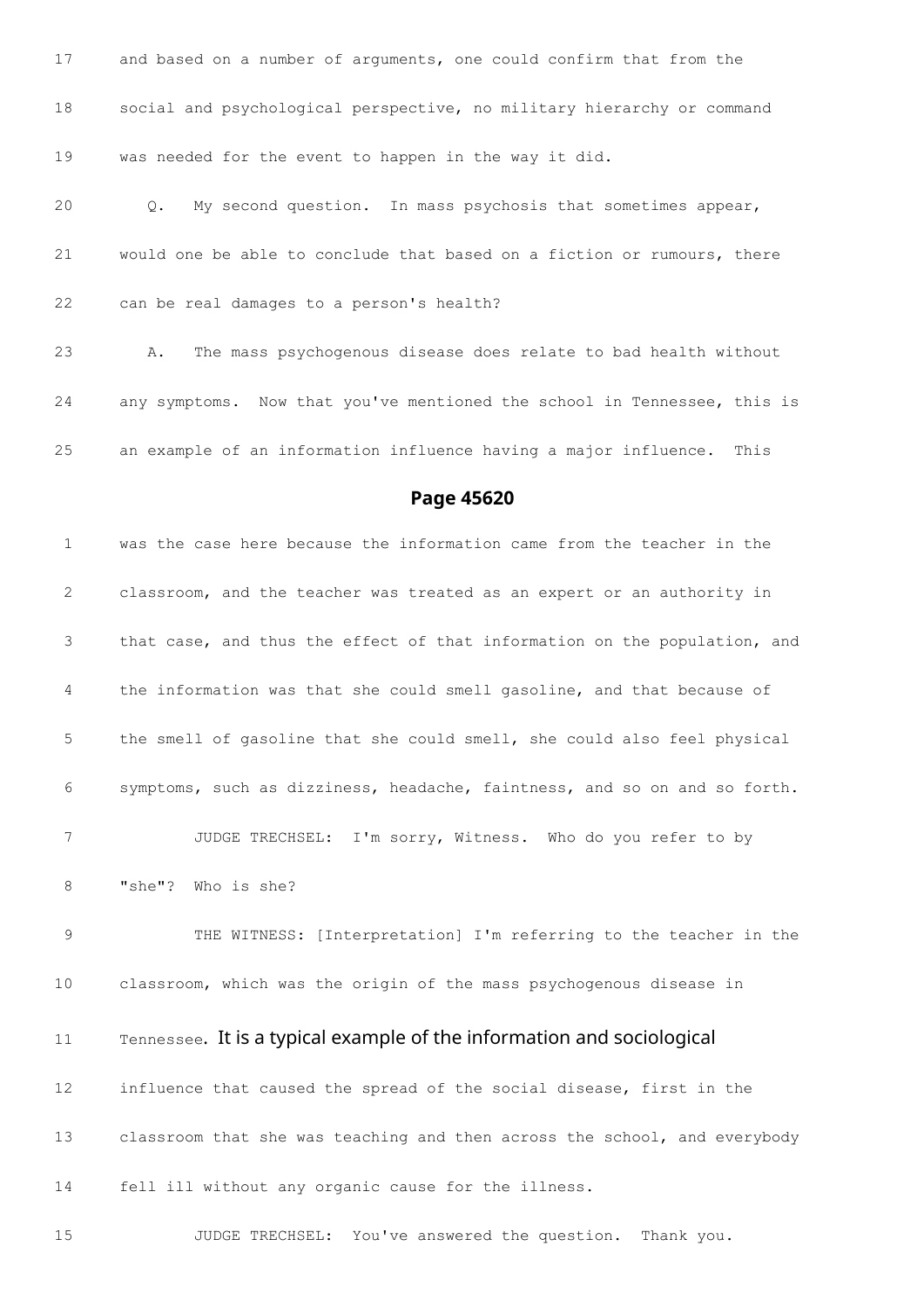Q. Let's look at page 278 now and part of page 279. Will the process to conform be stronger if a group is compact, and how can different cultural and sociological groups influence the strength of the process to conform to that group? A. In my report, you can find a lot of information about the theories of social identity which discuss the phenomenon of the so-called multi-individualistic or -- as opposed to multi-pluralistic cultures. This is the phenomenon that interests sociologists across the world. Collectivist groups will appear more often in collectivist cultures, of **Page 45621** course, and the collectivism of those cultures can be caused by various social categories. It can be caused by ideology, by religion, by nationalism, and so on and so forth. 4 Q. Thank you very much. And now let's go -- or, rather, in your book you mention Milgram's research with regard to subordination of authorities; is that correct? A. Yes, that's correct, and in my report I mention all the terms 8 that you are referring to from Aronson's book. Q. On pages 288? JUDGE TRECHSEL: I'm sorry, the question is "in your book." Now, the book is not the witness's book, but he speaks of the Milgram also in his report, and I must confess I do not understand why you put this with regard to a book rather than with regard to his book, where he talks about this.

THE ACCUSED PRALJAK: [Interpretation]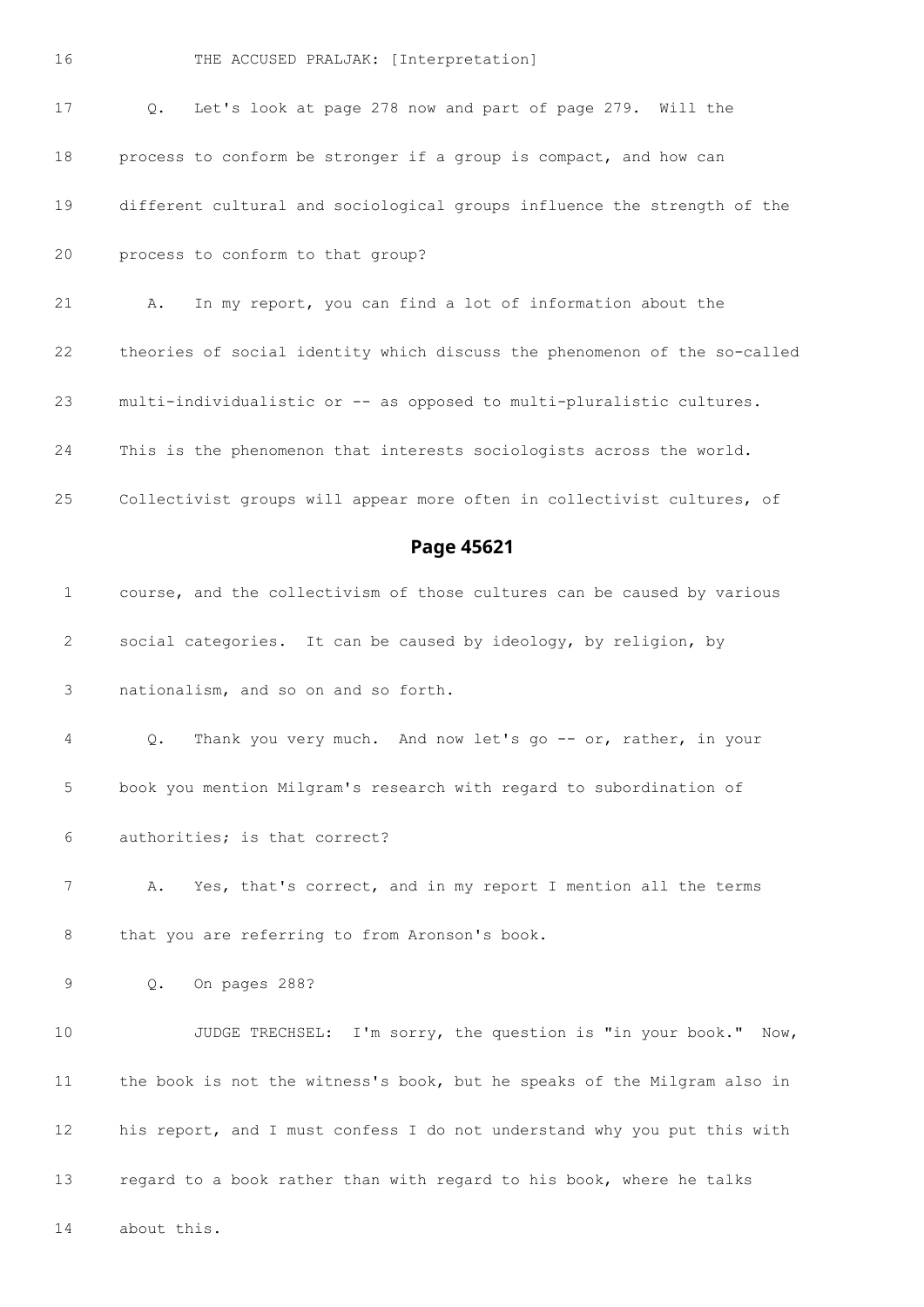15 THE ACCUSED PRALJAK: [Interpretation] Your Honour Judge Trechsel, when I said "in your book," I misspoke. I meant to say "in your report." I misspoke. I can't say "in your book," because obviously this is not his book.

 Q. On pages 288, 289, and 290, and 291 - in your report you have referred to those pages - tell me, please, what are the exact conclusions as a result of Milgram's research within the framework of subordination to the authority of a group?

 A. As you can see from the description of the experiment, Milgram introduced ordinary people to the experiment - they were normal citizens - and that that experiment, in which he researched the

### **Page 45622**

 willingness of people to be subjugated to the authority, it showed the extreme proneness of people to be subjugated in certain situations to various authorities. In this particular case, the authority was himself, in his role as a university professor and the leader of the experiment. His conclusion was that this points to the force of the information and social influence, and the negative effects of the information and social influences if they originate from an authority and, of course, if the instructions by the authority and the information that he provides is erroneous and misleading.

 Q. People in -- who used these experiments to inflict such strong shocks, were they normal, ordinary people, bureaucrats, students,

citizens?

13 A. Yes, this was a sample of a civic population in America, and  $I$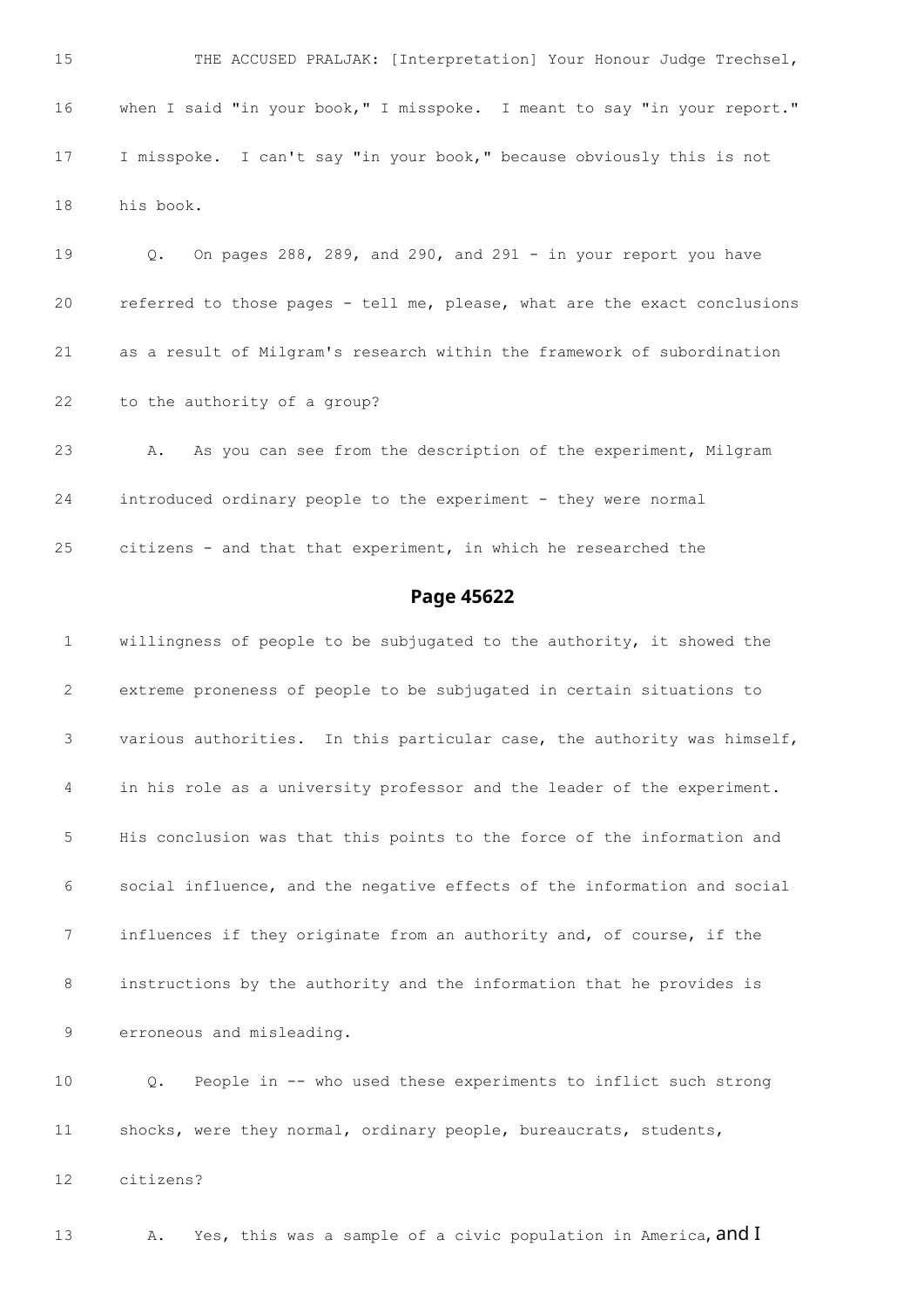must say that this is a series of experiments which are the best-known experiments in social psychology which were conducted in all cultures, 16 not only in America, and the results were interpreted and confirmed in other cultures in the same or similar ways.

18 Q. In your report, you mentioned one more thing, the system of the social role and its power. So now on page 302 and 303 of the textbook -- well, those are the pages you'll find that reference on, and tell the Trial Chamber about these experiments in Stanford, Banks and Zimbardo conducting them, how people behaved to whom certain roles are assigned, whether they're normal people, whether the group was a group of citizens, a random selection of individuals. So just explain it to us briefly, please.

### **Page 45623**

1 A. It was a population of students from Stanford University, and they knew that in the basement of their university a prison had been set up, an artificial prison, of course, they knew it wasn't a real one, and they knew that their roles were assigned randomly by a throw of the dice. Now, those who were supposed to play the role of the prisoners, they were dressed in prisoner garb. They had a chain and a lock on their leg, and they had a nylon cap on their head, rubber slippers or shoes. Now, the 8 guards had a yellow uniform; that is to say, they were dressed differently. And they wanted to conduct this expert over a fortnight, but they had to interrupt it after only six days because there was -- what happened was extreme identification both of the prisoners and the guards on their roles. The prisoners became helpless, and the guards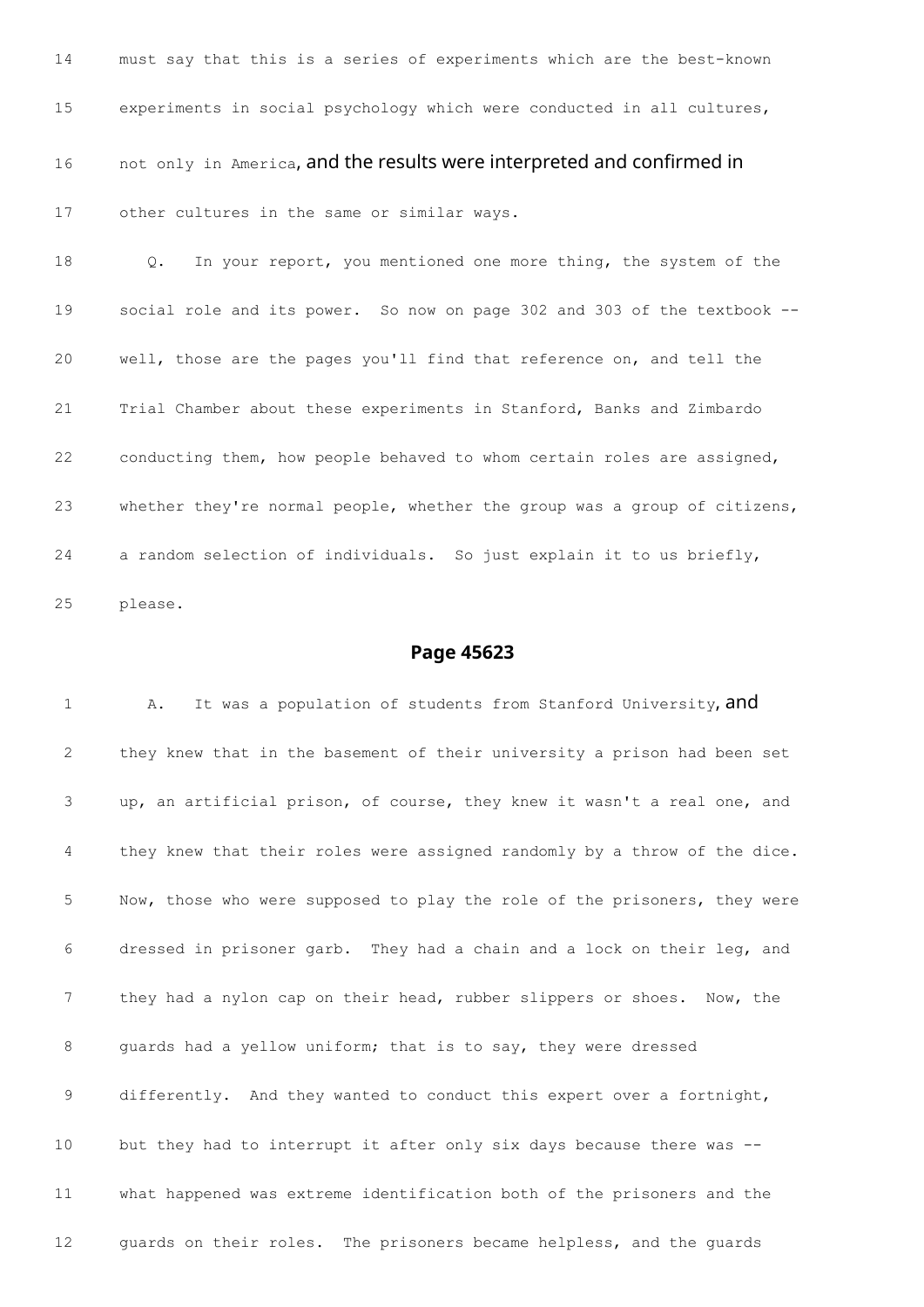launched verbal abuse and very creative in their -- in thinking up verbal abuse, and they behaved very sadistically towards the prisoners. Q. Now, in that expert did anybody intervene on the side of the guards to influence them in their behaviour or was their behaviour spontaneous because of this spontaneous social role or, rather, the well-defined social roles they were supposed to play? A. No, the expert implied that nobody would interfere. The people conducting the experiment were just the observers, and when they saw that things had gone too far and could have adverse repercussions, they interrupted the experiment, stopped it. Q. Thank you. A. Now, this experiment was repeated many times and similar results

were always obtained.

## **Page 45624**

 Q. Now, you also mention individuation and de-individuation and the loss of people in a group; 321, 323 are the pages numbers. So tell us what actually happens when you put people into a uniform, when you put them into a large group? Lynchings are mentioned, and they were examined. So, tell us, what people -- what are people capable of doing when they can hide behind a mass and when that mass is depicted by a uniform or whatever, by the clothes they wear? What happens? A. For de-individuation to take place, we have to mention that before that, there must be a firm cohesion in a group, where individuals are prone to de-individuation, and then you have collective behaviour, collective behaviour is the behaviour of a certain group faced in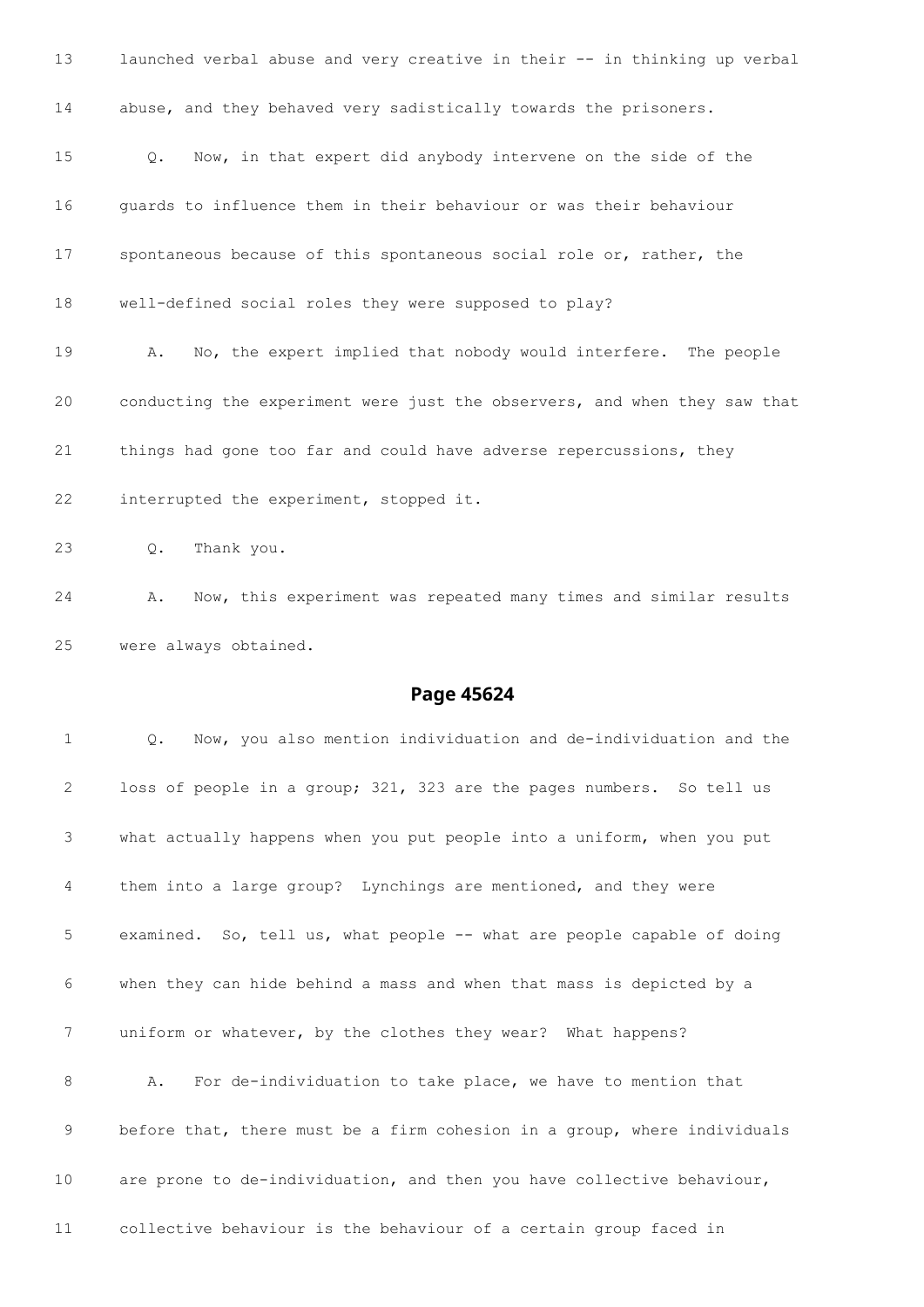|              | spontaneous -- faced with spontaneous situations, and that this -- what     |
|--------------|-----------------------------------------------------------------------------|
| 13           | happens in war very frequently, spontaneous situations in which the group   |
| 14           | complies with hastily-designed rules, and then you have these rules         |
| 15           | affecting the social norms of a group. In extreme behaviour of this         |
| 16           | kind, the extremist collective behaviour, in which each attack on the       |
| 17           | group is felt by the individuals of that group as being an attack against   |
| 18           | an individual, and what happens is extreme instances of de-individuation,   |
| 19           | in which, to simplify terms, the individual melts into the whole, he        |
| 20           | loses the normal restrictions that he would have in behaviour,              |
| 21           | limitations, and then is ready, given that type of situation, to engage     |
| 22           | in deviant and impulsive behaviour, including the most extremist.           |
| 23           | Now, in groups of this kind, does the aggressiveness of<br>$Q_{\bullet}$    |
| 24           | individuals increase because the individual has been immersed into this     |
| 25           | group and de-individualised in the mass?                                    |
|              |                                                                             |
|              | Page 45625                                                                  |
| $\mathbf{1}$ | Aggressiveness in that group is justified, and one type of<br>Α.            |
| 2            | aggressive behaviour leads to another type of aggressive behaviour.<br>They |
| 3            | feed each other.                                                            |
| 4            | THE ACCUSED PRALJAK: [Interpretation] Your Honours, I think this            |
| 5            | is a good time for a break, and I'd like to have a break, please, if I      |
| 6            | may. I'm a little tired.                                                    |
| 7            | JUDGE ANTONETTI: [Interpretation] Very well. We'll break for 20             |
| 8            | minutes.                                                                    |

10 --- On resuming at 4.07 p.m.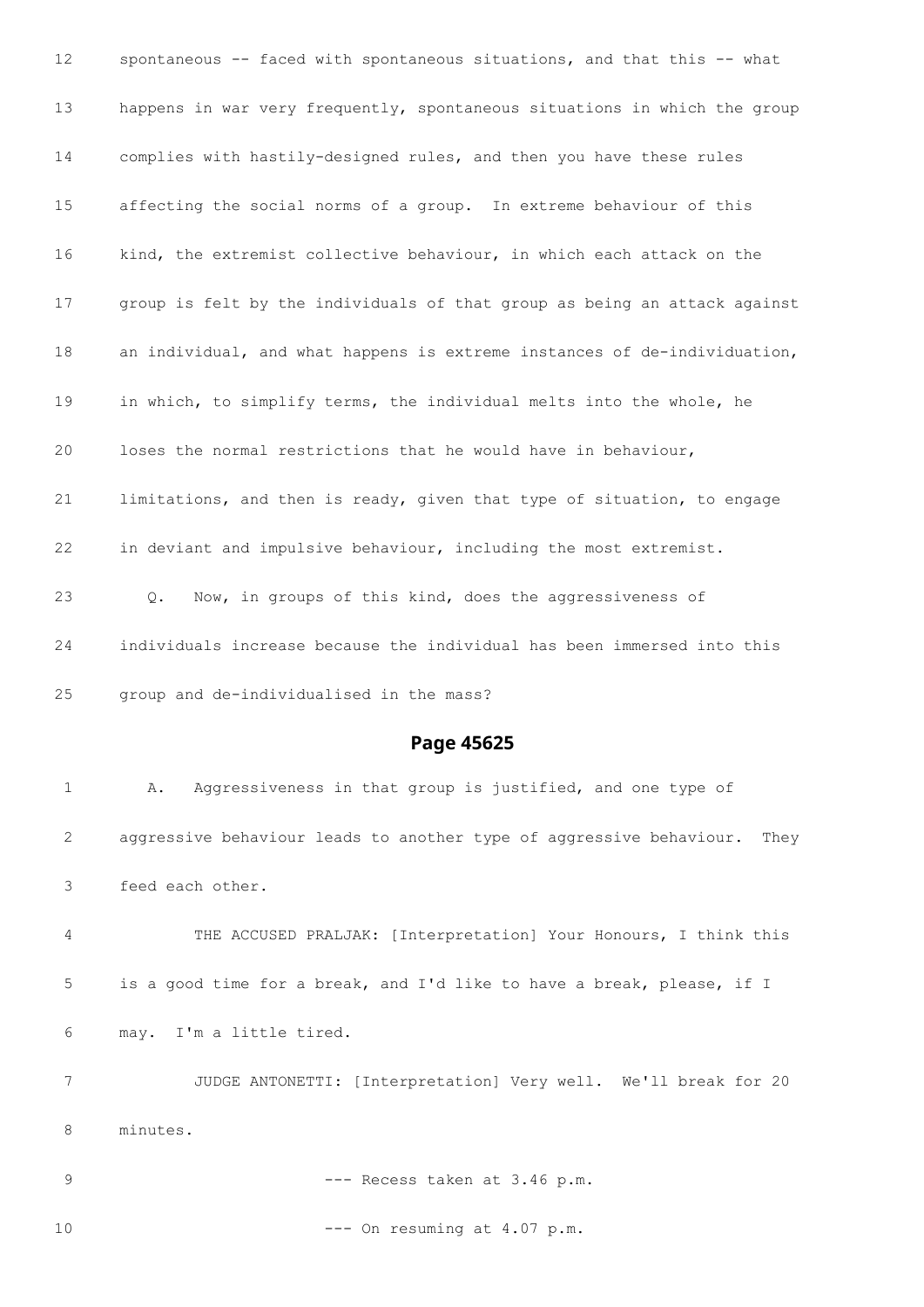11 JUDGE ANTONETTI: [Interpretation] The court is back in session. Let me first read an oral decision, oral decision on how Witness Dragan Curcic is to be examined.

 Witness Dragan Curcic must testify before the Trial Chamber under Rule 92 ter on October 12 and 13, 2009. In a letter of September 29, 2009, the Prosecution asked the Trial Chamber to be allowed to have two hours for its cross-examination. During the hearing of September 30th, 2009, the Prosecution made its -- renewed its request, whereas the Petkovic Defence made an oral submission to the Trial Chamber on the same day, in order to be granted leave to cross-examine witness Dragan Curcic for 45 to 60 minutes. The Trial Chamber notes that according to the latest updated

schedule of the Praljak Defence witnesses sent today, the

examination-in-chief of Witness Dragan Curcic will be an hour long.

Given the topics addressed by the witness in his written statement, the

#### **Page 45626**

Trial Chamber decides to grant leave --

 THE INTERPRETER: To grant, interpreter's correction. JUDGE ANTONETTI: [Interpretation] -- the Prosecution's request and to give it two hours for its cross-examination. Furthermore, the Trial Chamber decides to allocate one hour and thirty minutes to all Defence teams for their cross-examination, and invites the Defence teams to distribute this time allocated among themselves.

The Trial Chamber believes that given the time allocated to all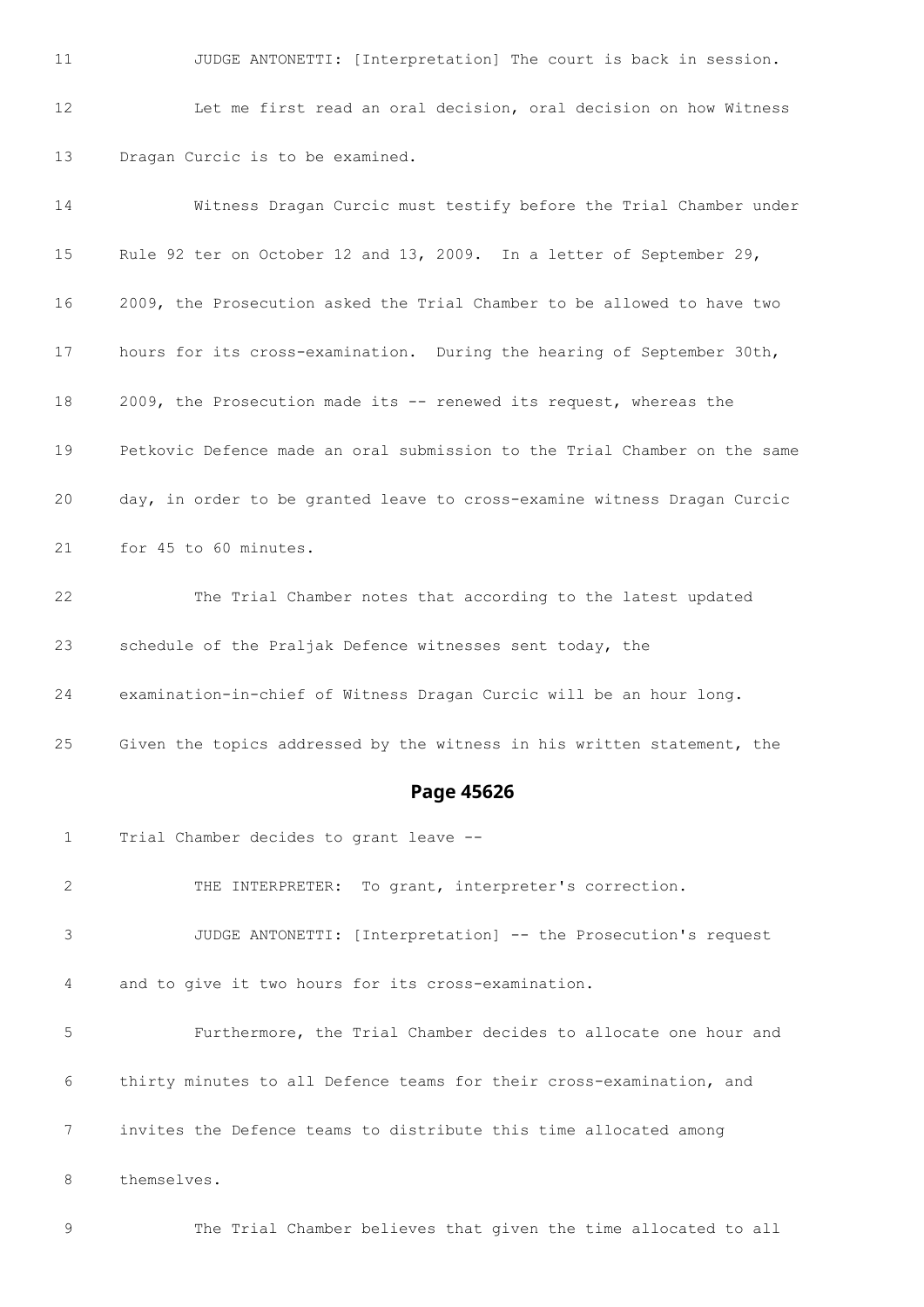| 10             | Defence teams, and given that no specific request was made by the other   |
|----------------|---------------------------------------------------------------------------|
| 11             | Defence teams, that the Petkovic Defence should have enough time for its  |
| 12             | cross-examination, without requiring any additional time. As a            |
| 13             | consequence, the Trial Chamber rejects the time for additional time made  |
| 14             | by the Petkovic Defence.                                                  |
| 15             | In a word, the Praljak Defence will have one hour, the                    |
| 16             | Prosecution will have two hours, and all other Defence teams will have an |
| 17             | hour and thirty minutes altogether.                                       |
| 18             | MR. KOVACIC: [Interpretation] Your Honour, I'd like to inform             |
| 19             | you -- well, thank you for that decision. Everything is clear.            |
| 20             | I'd just like to tell you that with respect to the Curcic                 |
| 21             | distribution time, the Defence needs one hour, and that is a maximum --   |
| 22             | the maximum time. So during the preparations, we find that it might be    |
| 23             | considerably less than an hour. So I just wanted to inform you of that.   |
| 24             | Thank you.                                                                |
| 25             | JUDGE ANTONETTI: [Interpretation] Witness, I have a follow-up             |
|                | Page 45627                                                                |
| $\mathbf 1$    | question concerning the topics that you addressed earlier.                |
| 2              | You talked about the Milgram experiment, and a French movie was           |
| 3              | actually made out of this experiment. It was called "I comme icare," and  |
| 4              | the lead actor was Yves Montand. So everyone knows about the Milgram      |
| 5              | experiment. It was carried out in several countries, and it demonstrates  |
| 6              | that about 70 per cent of people obey authority, whatever orders are      |
| $\overline{7}$ | given by the authority. Do you agree with this percentage?                |
| 8              | THE WITNESS: [Interpretation] Your Honour, according to Milgram's         |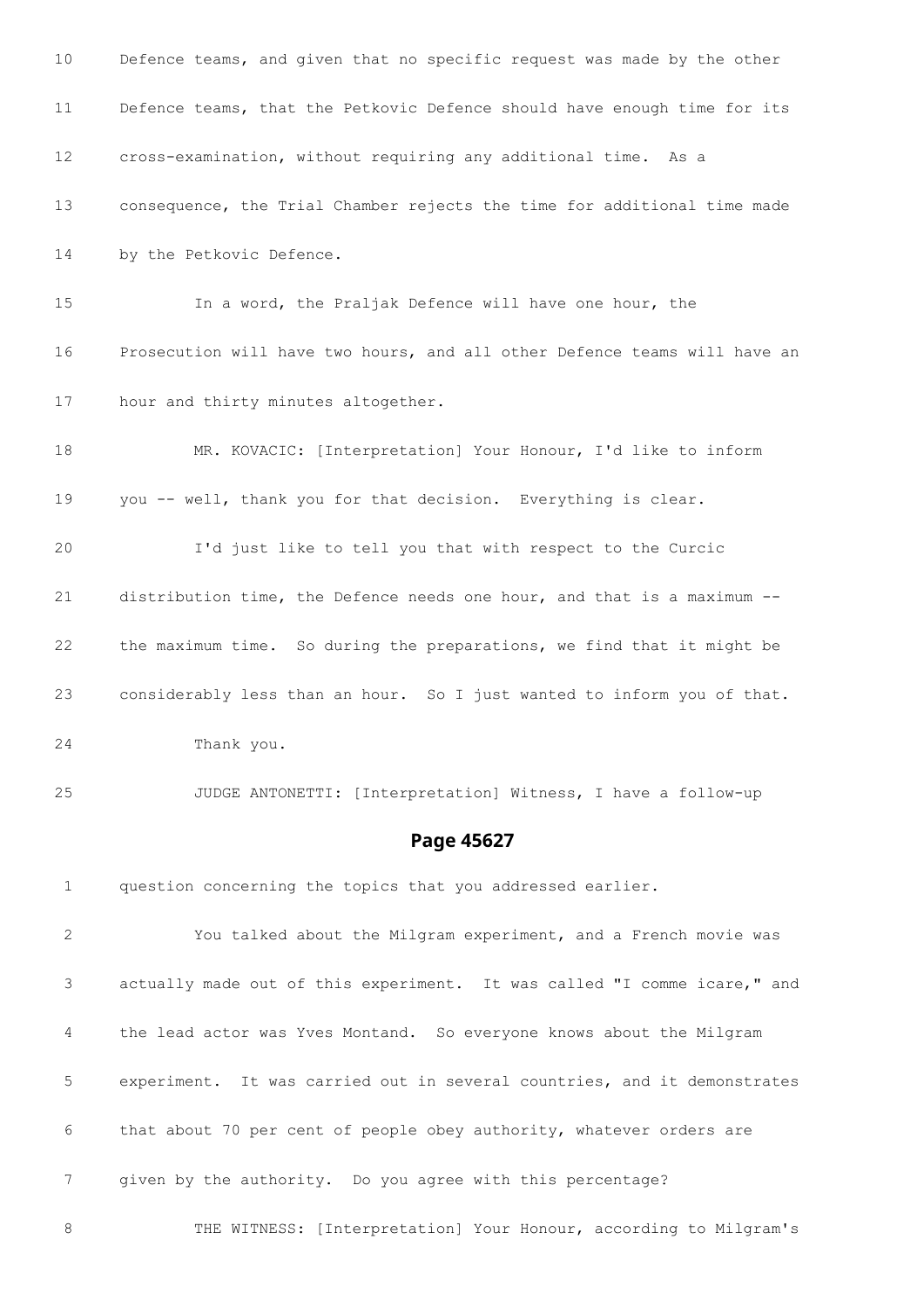experiment, well, that is roughly the percentage according to which those examined use a maximum shock of 450 volts, which inflict on the person -- well, the experiment referred -- looked at how punishment affected learning and memory. Now, you're talking about an analogous application of those results now, which would, in fact, mean that about 70 per cent of people were ready to become subjugated to the orders of an authority according to the principles of spontaneous conformism, and the very fact that the authority and behaviour of an authority is socially permissible. 17 Let me just add -- well, you're talking about the film. However, the experiment was also done on German television in 1980 publicly, and it gave the same results. JUDGE ANTONETTI: [Interpretation] Very well. General Praljak. THE ACCUSED PRALJAK: [Interpretation] Q. Professor Sakic, Judge Antonetti asked you about a subjugation [realtime transcript read in error "subrogation"] to authority, so are we talking about the structure of society or subjugation to an authority **Page 45628** within a group? Which? A. Well, we're talking about subjugation to the phenomenon of authority. Authority can be a broad concept. It can be any person who, in a given situation, has the best solutions for the group. That is what we mean by authority within the group. Now, power, for example -- authority in the context of power under a state is the president of a state or the prime minister.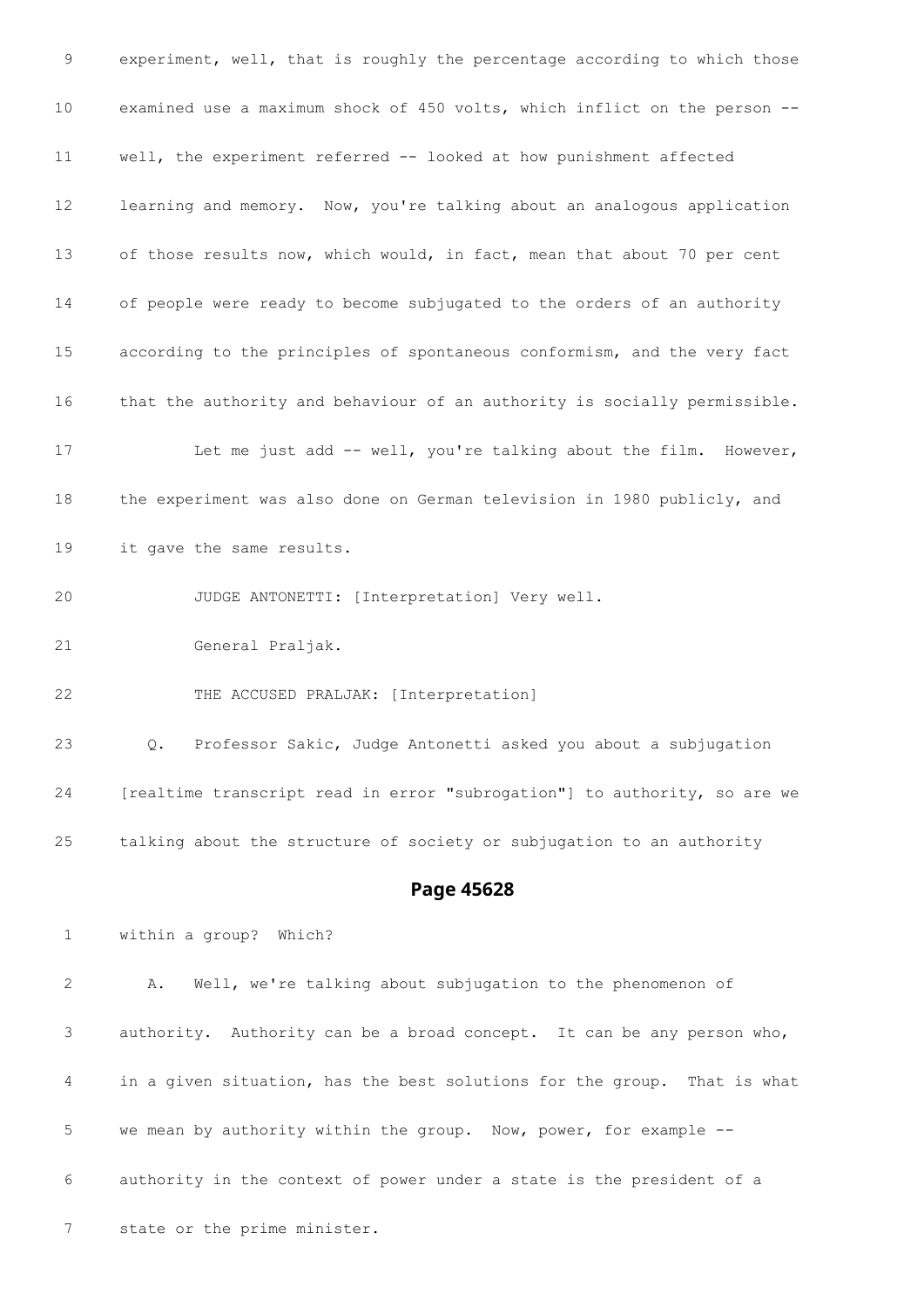| 8  | Correct. But these people are citizens, and as citizens they<br>Q.        |
|----|---------------------------------------------------------------------------|
| 9  | knew that the torture of others is not an acceptable form of social       |
| 10 | behaviour, in none of the countries in which the experiment was           |
| 11 | conducted; is that correct?                                               |
| 12 | That is correct, and that is precisely why people, during these<br>Α.     |
| 13 | experiments, had a great deal of psychological problems and impressive    |
| 14 | reactions, but they did not give up on the various levels of shock.<br>So |
| 15 | that's what's interesting in that particular experiment.                  |
| 16 | THE ACCUSED PRALJAK: [Interpretation] Thank you.                          |
| 17 | JUDGE TRECHSEL: May I just propose a change to the transcript.            |
| 18 | On page 39, line 10, the word "subrogation" to an authority is            |
| 19 | used, and also on two lines further up. I think that the word is          |
| 20 | "subjugation," "submission." Is that correct, Witness?                    |
| 21 | THE WITNESS: Yes.                                                         |
| 22 | JUDGE TRECHSEL: Thank you.                                                |
| 23 | THE ACCUSED PRALJAK: [Interpretation]                                     |
| 24 | Now, Professor, what I've been asking you about, everything we've<br>Q.   |
| 25 | been discussing, is it incorporated as knowledge in your expert report?   |
|    | Page 45629                                                                |
| 1  | Yes, these are basic theoretical concepts which I used in my<br>Α.        |
| 2  | report. However, I used a much broader context as well, a broader         |
| 3  | theoretical context, taken from this book and from other books, as you    |
| 4  | can see from the listed references.                                       |
| 5  | Q.<br>Thank you. Now let's take a look at page 314 and 315, parts of      |
| 6  | 317, 18, 19, 20, and 21, where group decisions are discussed, so whether  |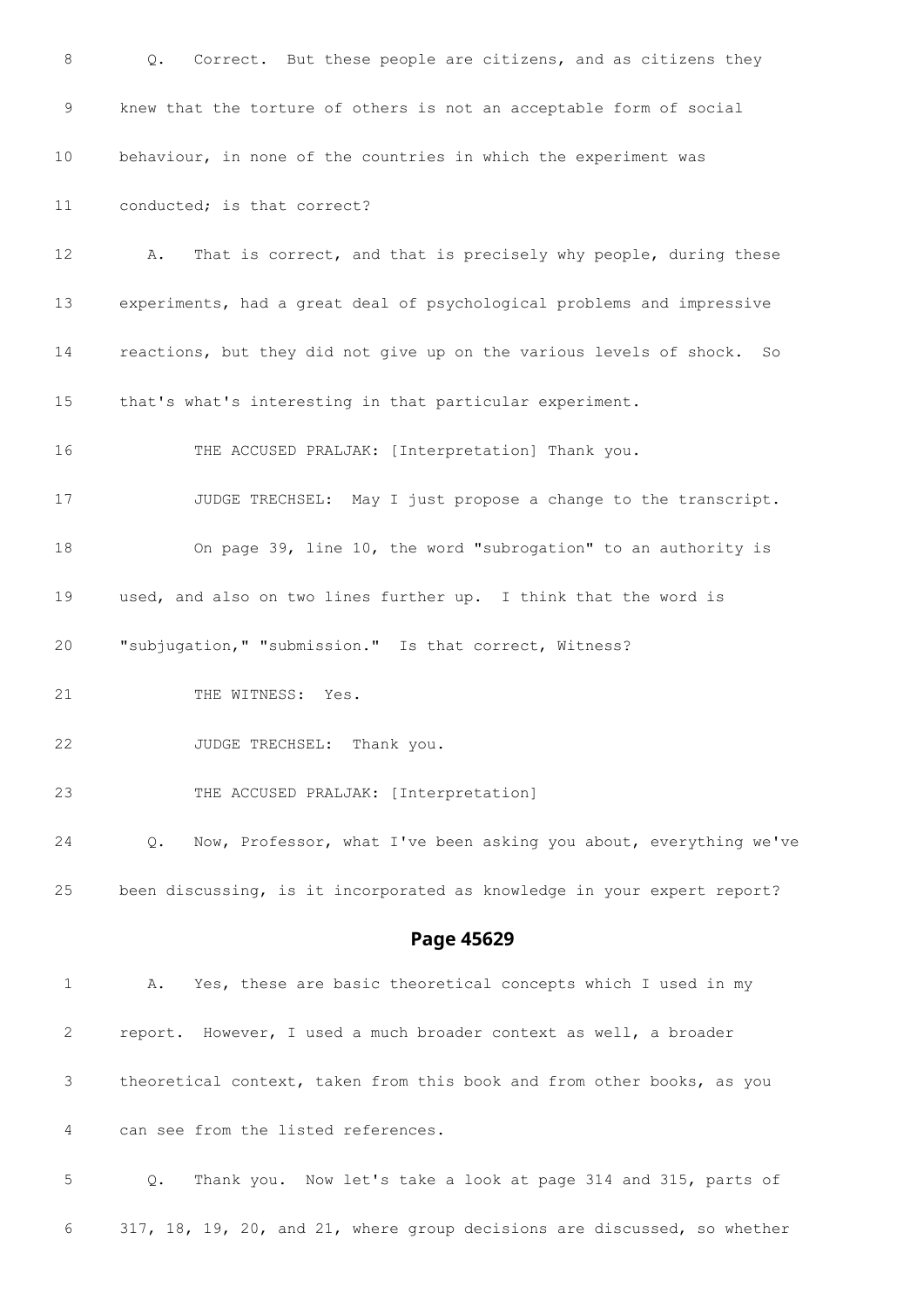one head is better than two, whether there is a blindness, polarisation towards extremes, or what I call the radicalisation of the group towards the most radical of its members. So could you link all this up with a theory of cultural values which, of course, must also be introduced into any social and psychological study because there are, of course, cultures -- differences between cultures and civilisations? So, just 13 briefly, what you can tell us about that.

 A. What we're dealing here -- what we're dealing with here is how decisions are made in a group. Today, the civilised world, at different levels and in different systems, makes decisions usually in groups, it is a group decision, because the realisation was reached that if a group follows a certain scenario in making its decisions, then the decisions will be better taken by the group than by an individual. Now, what you're talking about is the negative aspect of decision-making within groups, and there are several phenomena there; the phenomenon of losses within the process and then the phenomenon of group blindness which is based on the theory of the group. The author is Bibla Tanaj [phoen], an American psychology, that talks about this group blindness.

THE INTERPRETER: Microphone for Mr. Praljak, please.

#### **Page 45630**

 THE WITNESS: [Interpretation] Do you want me to give a more extensive explanation? It would require some time.

 Anyway, these losses in the process occur when a group does not take on board all the arguments, but makes its decisions exclusively on the basis of information on which all the members of the group agree, and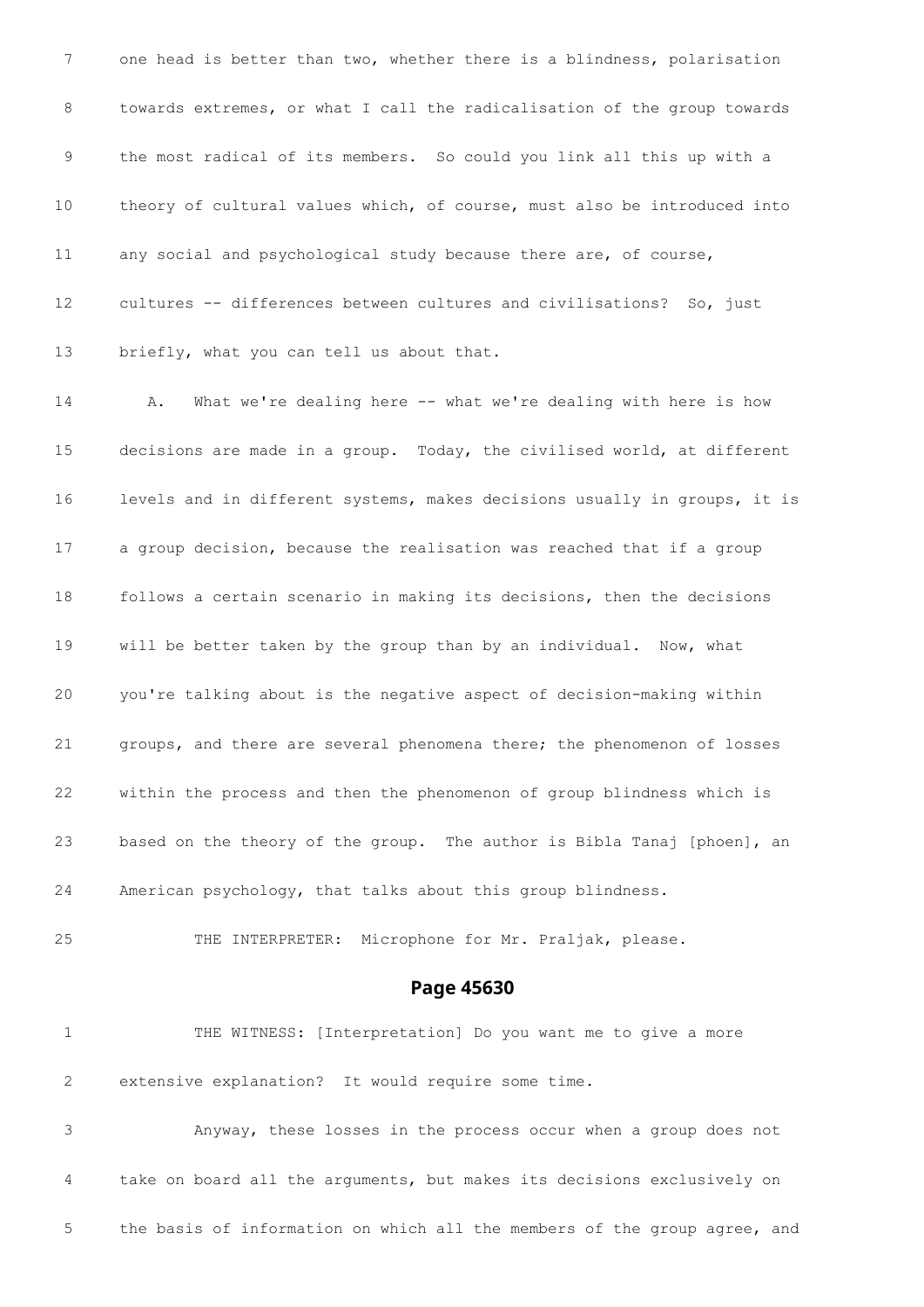decisions like that usually have negative consequences.

 Now, group blindness is a more serious phenomenon, and the problem occurs there because a decision is made in highly-cohesive groups which have their guiding light -- guiding leader, the person who does not discuss matters on the basis of information relevant to a decision, but guides the group in conformity with his own opinions and positions. Then there are bad methods in that, and, finally, while the group is making its decisions, is isolated. So the symptoms of group blindness exist on many counts; illusions of invulnerability, the supremacy of a group, or 15 they think that they are -- have a position of supremacy towards others, and then there is auto-censorship within the group, and then people who think differently are made to keep silent. And then there are guardians of opinions, those who guard the others to see that they follow the thinking of the leader. So the decisions are partial, they don't take into account any risk factor, they don't use broad sources of information and data, and ultimately they have no alternative if they prove unsuccessful.

- Q. Thank you.
- A. You said something about culture and civilisation.
- Q. Well, we'll leave cultural aspects.

#### **Page 45631**

A. Do you want me to go on about the risks?

 Q. Well, we'll skip that. A war is a conflict. Now, could you tell us about what you've written? Well, look at 325 -- page 325, 326, and could you tell us what the elements of a conflict and what elements of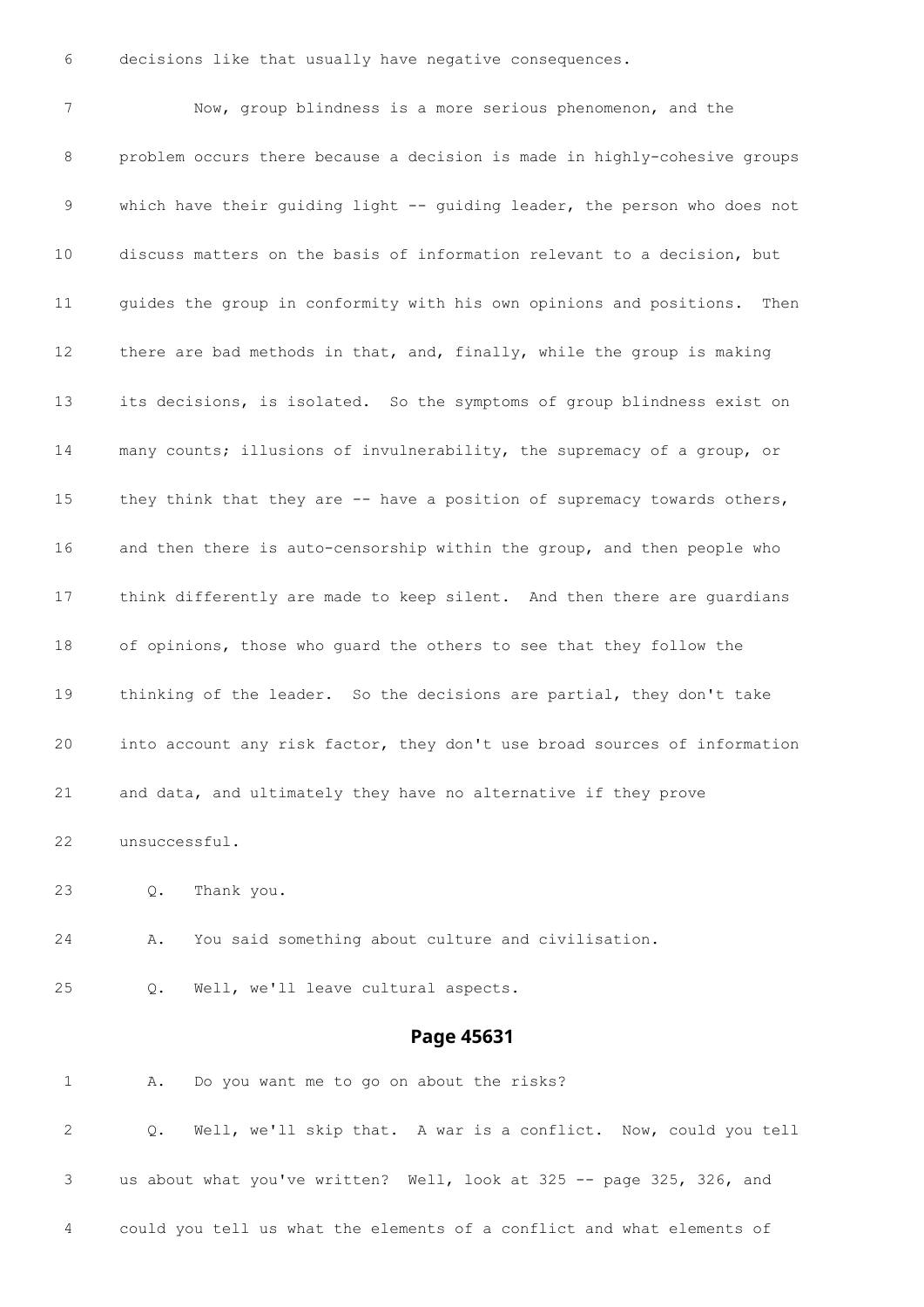cooperation are, either on a theoretical level or practically, as we're going to see later on? The pages are 325 and 326. Go ahead, please, Witness.

8 A. Well, in this context of conflict and cooperation, basic questions have to be asked, that is to say, in what way the individuals who are in conflict can be brought to cooperate or how to resolve the conflict, and this analyses the many dilemmas, one of them being the social dilemma, and the most useful procedure for the individual, if he is elected by the group, becomes detrimental to the whole group. Another important aspect of this same question is the following: The attempt to resolve the conflict through threat. Q. All right, thank you.

A. Do you want me to expound?

 Q. Well, you've written about that in your report, threats as a means of resolving conflicts. But in the USA, why are there more

20 killings than in other countries, comparing the figures to Canada, for example?

 A. Well, there are many interpretations of this, but most frequently it is because of the presence of large quantities of arms in America, lots of weapons that you can carry legally, and a lot of illegal weapons, too, for that matter, so that social psychology and aggressive

#### **Page 45632**

1 behaviour -- well, the presence of weapons, as Leonid Berkovich said, this is an aggressive sign, in the theoretical sense, and therefore it can give rise to additional aggression with the ordinary man. And so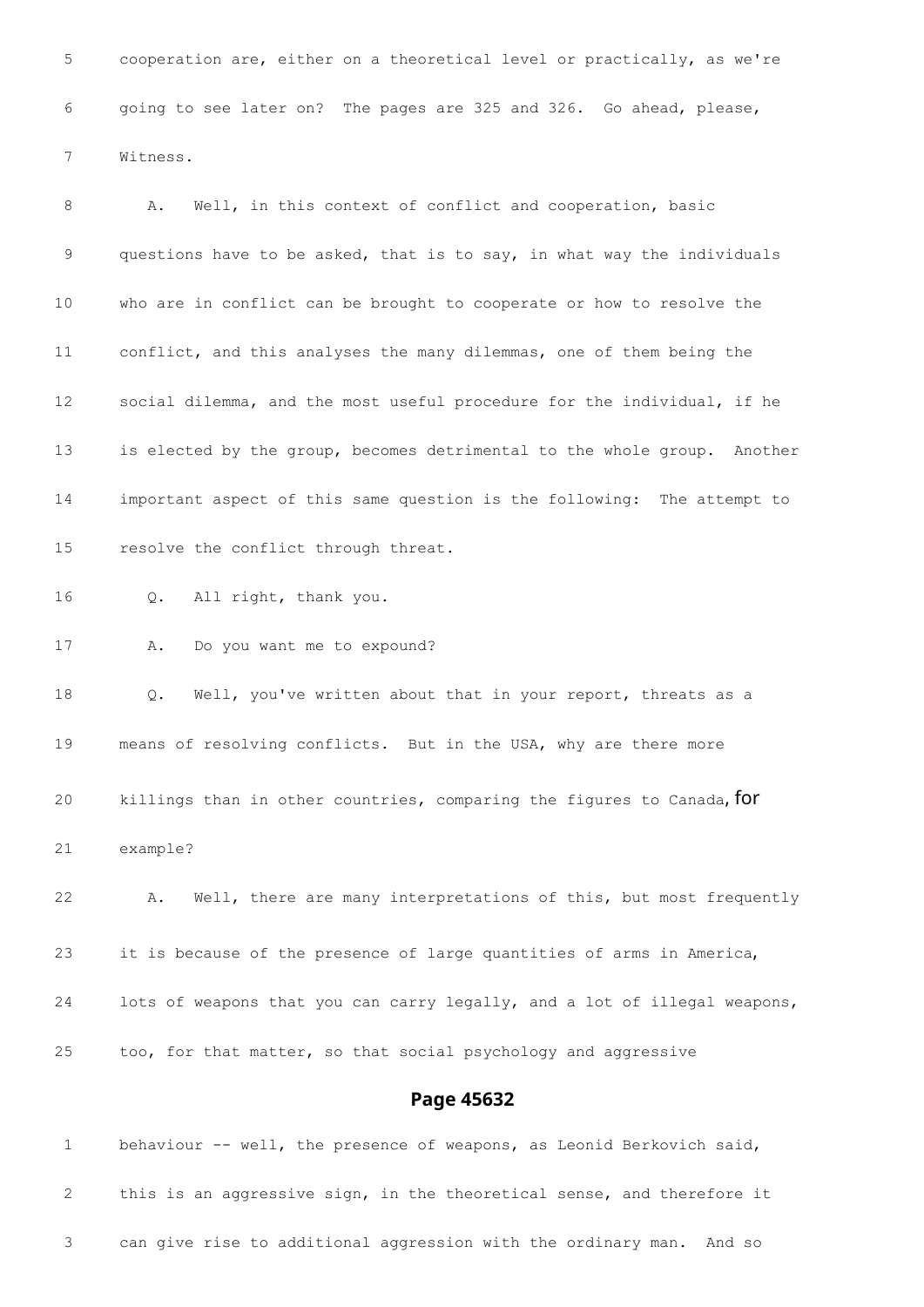| 4               | because of the many weapons that people have in the American society, the |
|-----------------|---------------------------------------------------------------------------|
| 5               | consequences will be greater linked to the higher rates of killings,      |
| 6               | compared to Canada, where it is illegal to carry arms.                    |
| 7               | Now look at page 329, please, and the application of threats in<br>Q.     |
| 8               | the resolution of conflicts and how people behave. And you have there     |
| 9               | that famous Deutsch and Krauss experiments, so could you explain that to  |
| 10              | Their Honours? I think you mention it in your expert report.              |
| 11              | Yes, that's right. It would require a little time, so do you<br>Α.        |
| 12 <sup>°</sup> | want just the conclusions?                                                |
| 13              | Yes.<br>$Q_{\bullet}$                                                     |
| 14              | Well, this expert showed -- they're classical experiments<br>Α.           |
| 15              | conducted by two psychologists, Deutsch and Krauss in the 1960s, and they |
| 16              | showed that threats -- well, what they wanted to see was whether threats  |
| 17              | could be used to resolve a conflict between two sides, as threats are     |
| 18              | very often present in our daily lives. A mother, for example, tries to    |
| 19              | threaten her child, or in school, or whatever, to regulate behaviour.     |
| 20              | But in this experiment, we found that a threat, not only does it not      |
| 21              | establish cooperation among the two sides, but the greater the threat,    |
| 22              | the greater the conflict between the two sides.                           |
| 23              | Is it then true that when threats become realistic before the<br>Q.       |
| 24              | outbreak of a war, for example, that there is a greater probability that  |
| 25              | the conflict will flare up, unless there are any factors to act against   |
|                 | Page 45633                                                                |
| $\mathbf 1$     | this, rather than finding peaceful solutions, not only in war, the war in |

2 the former Yugoslavia, but any conflict or war, generally speaking?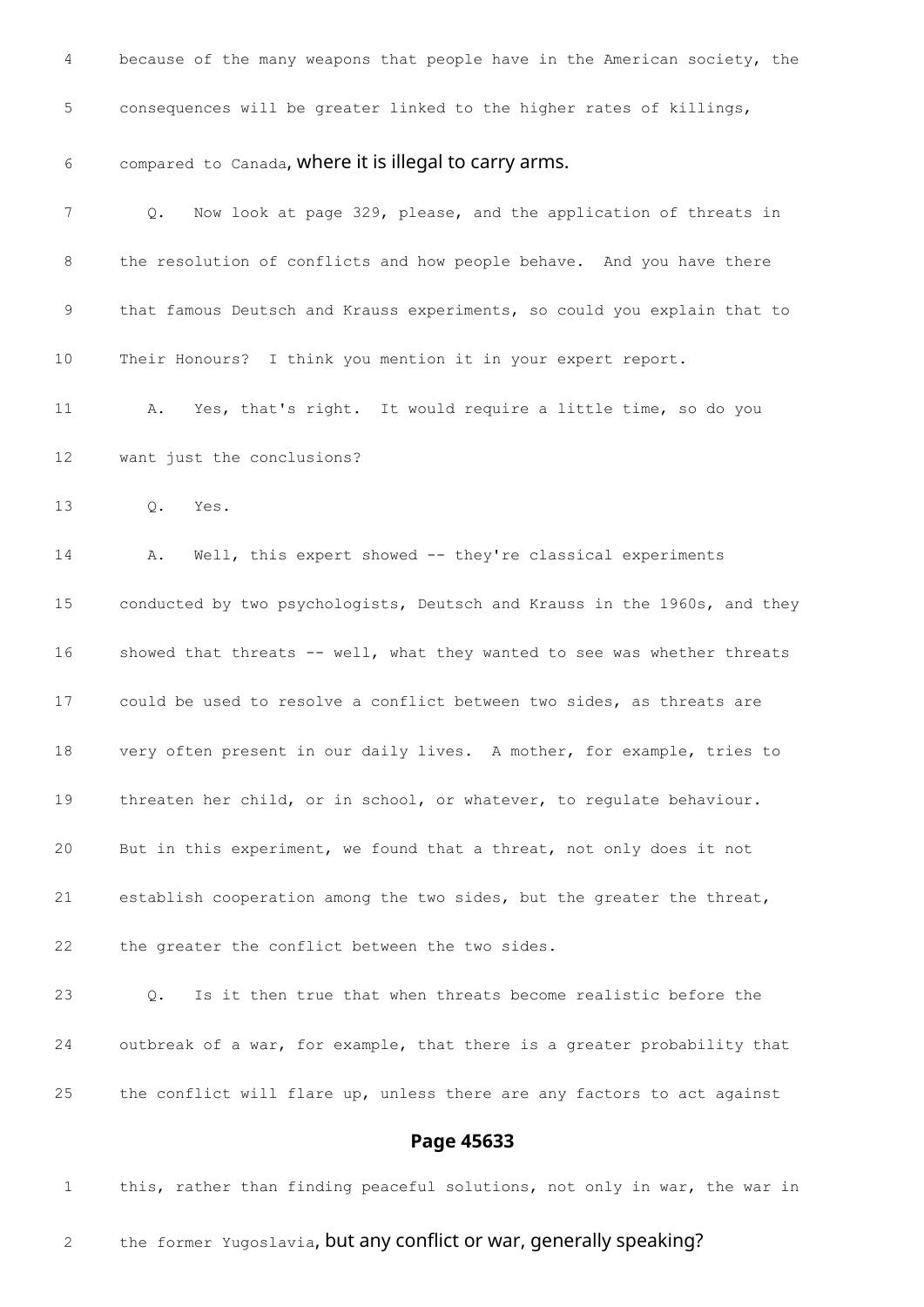A. In keeping with that experiment, threats never achieve the desired effect. Other measures are called for in case of war and in the case that you mentioned, too. Q. Thank you. Let's now move on to a very important section that people have been dealing with from time immemorial, and that's the question of aggression dealt with here on page 417, 418, 19, and onwards. So, please, what are the -- what is aggression? Is it nature or nurture? A. Aggression is hostile behaviour towards another person, with the aim of inflicting psychological or physical pain. There are two basic types of aggression, hostile aggression and instrumental aggression. Hostile aggression aims at inflicting pain, it has no other aim, whereas instrumental aggression does not have the aim of primarily inflicting pain, but there is another objective, another aim; for example, to loot. And that is why war can be considered to be the most widespread form of instrumental aggression, because basically a war, according to Erich Fromm, always has a rational goal; that is to say, to use aggression to achieve another goal. It is not violence -- it is not just violence and the killing of people, of itself. Now, there are biological and social elements linked to aggression. Q. One more question with this regard. Within the understanding of Erich Fromm, when he speaks about war as instrumental aggression, does

aggression, within the instrumental aggression, influence the duration of

#### **Page 45634**

a war, its development, its spiralling, and so on and so forth?

this also comprise hostile aggression, and to what extent does hostile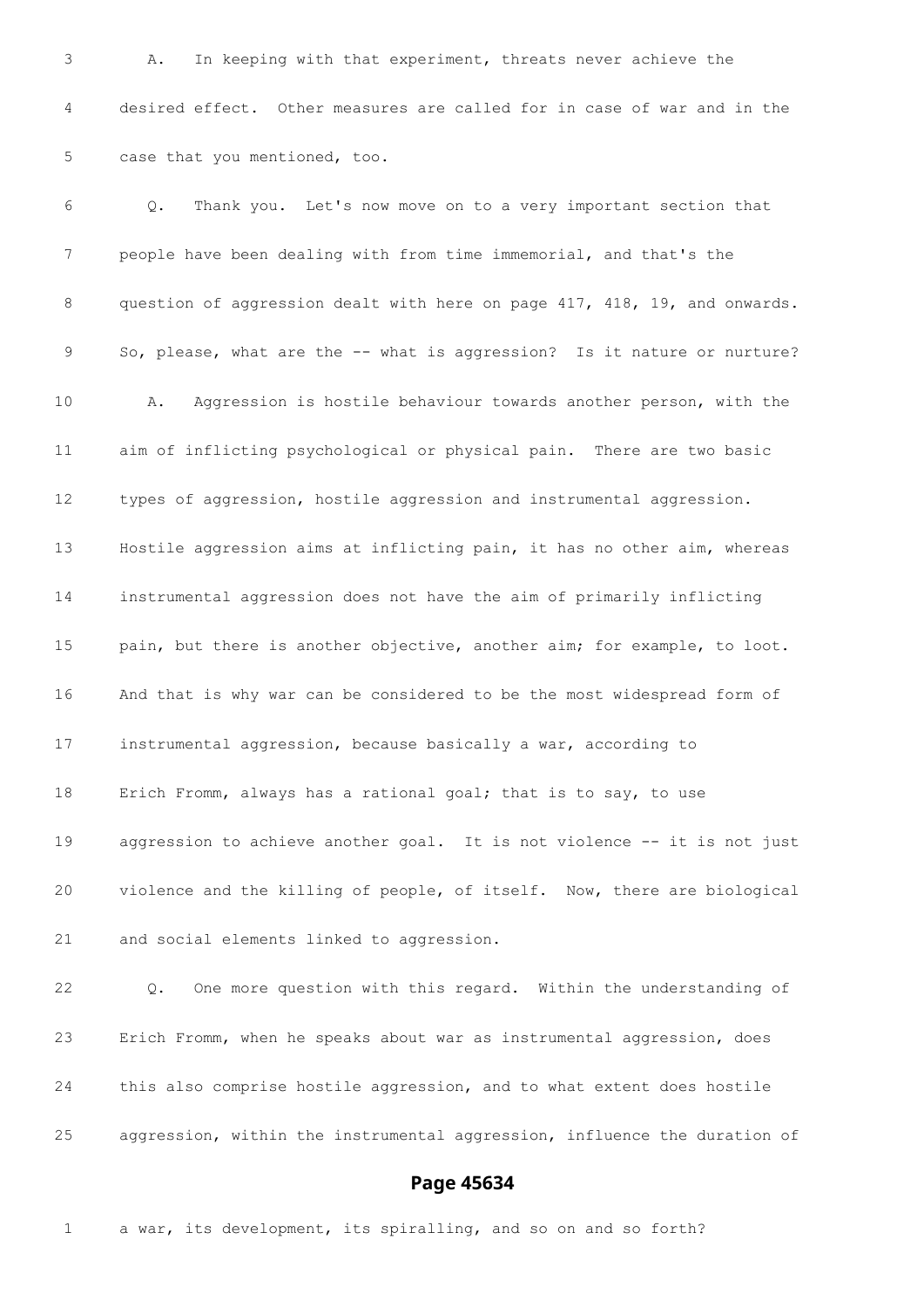A. I've already explained that in my report. Fromm's thesis has been widely accepted nowadays with regard to explaining the causes of war. He claims that war is caused by irrational instincts in a human being. This is a thesis that is unacceptable, he says. He says that from Greek -- ancient Greek times to modern times, every war has had rational goals and objectives, be it economical goods, territories, and 8 so on and so forth. Very well, then, yes. 9 0. On page 419 -- A. I meant to explain the appearance of the other type, how does war appear. War is a new context for a psychological -- sociological 12 psychologist, and within that new context not every rule applies, those rules that a war starts with, and within that new context there can also be hostile acts of aggression, not only instrumental aggression but also hostile aggression that are aimed at inflicting pain, and that has been happening in every war so far. 17 THE INTERPRETER: Microphone for Mr. Praljak. 18 THE ACCUSED PRALJAK: [Interpretation] Q. On page 419, and you have also dealt with the problem of aggression in different cultures, here reference is made to the West European civilisation circle that we belong to. Then there is a reference to oligarchy, aggression, the culture of honour, and so on and so forth. Could you please tell us something about that? A. In the book, the phenomenon has not been paid much attention. The phenomena has otherwise been a very widely studied, and it is a

## **Page 45635**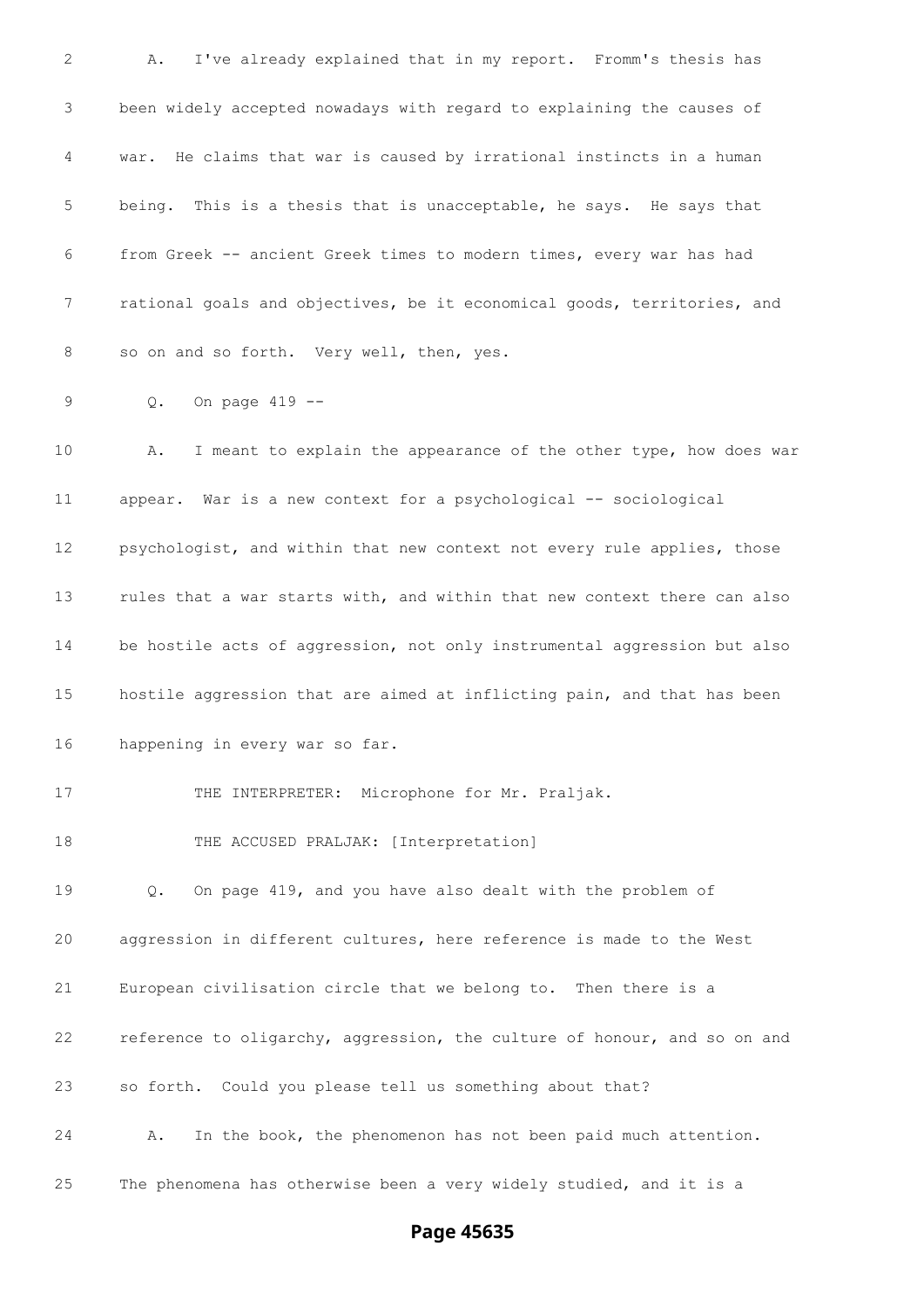subject of many -- it has been the subject of many studies within the disciplines of anthropology, social psychology, and sociology. It should be noted here that an American circle of anthropologists has dealt with this topic very intensely from the 30s to 50s of last century. Among them were Margaret Mead and Ruth Benedict as its most prominent representatives. And it should also be noted that President Roosevelt contacted Ruth Benedict during the war and he contacted her group as well in order to explain the phenomena of different propensity to aggression in different culture, and especially with regard to the then American enemies, Germans and Japanese. Q. Professor Sakic -- A. So it is a common standpoint shared by anthropologists, sociologists, and social psychologists that not all cultures are equally prone to aggression. In other words, there are societies which have, within their system of values, an increased propensity towards aggressive behaviour. Fromm speaks about that in his book, "The Anatomy of Human Destructivity." Q. And now, Professor, a question that goes beyond this context. In the Second World War, do you know how many American psychologists worked for the American military, especially when it came to establishing positive selection, and how many interviews and other investigations they carried out in order to select higher officers and officers? Are you familiar with that?

24 A. Of course. America has actually introduced psychology and

psychologists into the discipline of war. The most -- the best-known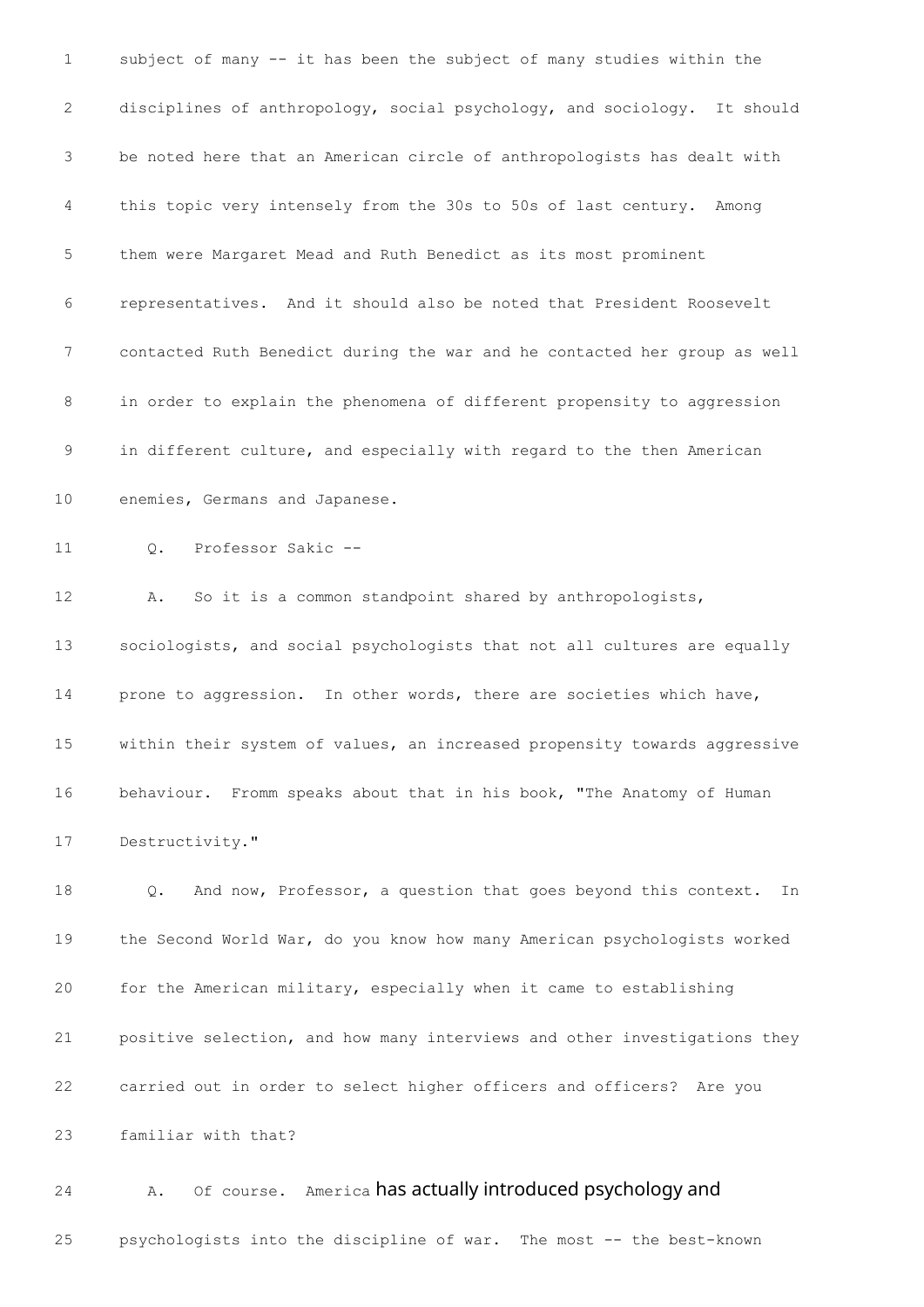# **Page 45636**

| $\mathbf 1$ | case prior to the Second World War is Woodworth's series alpha and beta  |
|-------------|--------------------------------------------------------------------------|
| 2           | intelligence tests. Those tests were used to test American soldiers or,  |
| 3           | rather, those who applied that they wanted to go to Europe to war, and   |
| 4           | they were subject to those tests. Based on the selection pursuant to     |
| 5           | taking those tests, American soldiers were sent to Europe, only the      |
| 6           | capable ones, and this prevented a higher number of casualties.          |
| 7           | In the Second World War, not only a vast number of psychologists         |
| 8           | were involved; they were involved at the level of every bigger unit.     |
| 9           | There were also centres and clinics which dealt with various             |
| $10 \,$     | psychological aspects of war. Let me just give you an example. A         |
| 11          | well-known social psychologist, Allport, one of the best known in the    |
| 12          | second half of the 20th century during the Second World War, organised a |
| 13          | clinic for rumours. That clinic dealt with the psychology of propaganda, |
| 14          | and the research and result of the research that they proposed was --    |
| 15          | were used by the American military, and especially in the Pacific in the |
| 16          | navy battles with the Japanese Navy. It is estimated that more success   |
| 17          | was achieved through rumours in fighting the Japanese Navy than through  |
| 18          | direct military actions.                                                 |
| 19          | Thank you very much. Could you now tell us, briefly, something<br>Q.     |
| 20          | about what has been researched in a chemical sense? Actually, it is well |
| 21          | known that some people excrete either testosterone or serotonin in the   |
| 22          | central nervous system and that they are more prone to aggressive        |
| 23          | behaviour and the commission of crimes. Or, in other words, what does    |
| 24          | social psychology, together with pharmacology, know about that problem?  |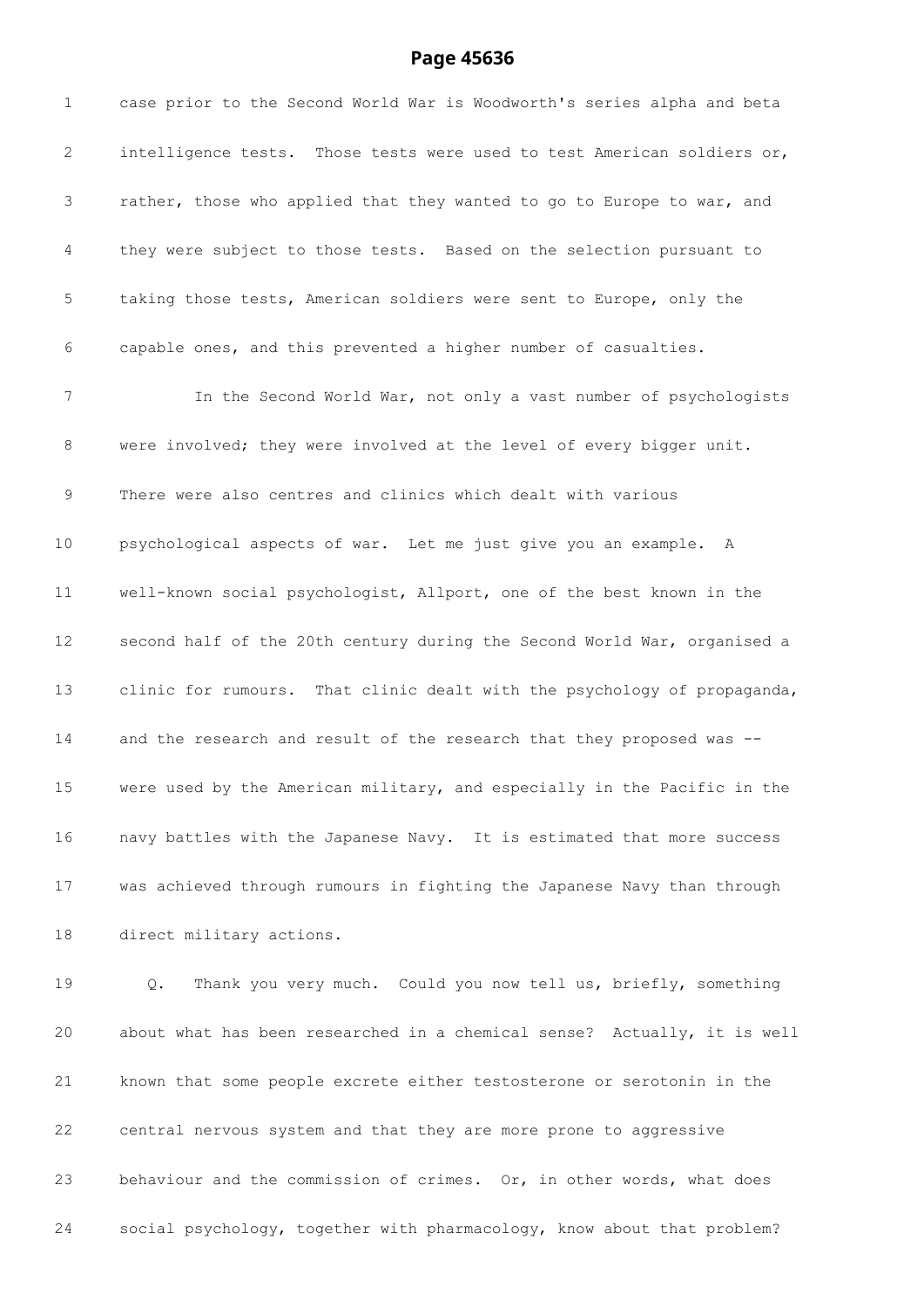#### **Page 45637**

 Q. I'm talking about 421, 422, and 423, at the end, alcohol and aggression.

 A. You're mentioning the biological causes of aggressive behaviour. The biological impact on aggressive behaviour has been studied within the framework of many theorists within social sciences. However, here we're talking about those that have been proven, the biological causes that have been proven, and we're talking about stimulation of an area in the brain called oblongata which leads to an increase in aggressive behaviour. The experiments involved animals. Furthermore, increase the secretion of testosterone, which is a chemical substance in the brain, also leads to the inhibition of aggressive behaviour, which means that the propensity towards aggressive behaviour is reduced. The increased testosterone of the male sexual hormone increases aggressive behaviour. Alcohol is a chemical substance which indirectly influences an increase in the propensity towards aggressive behaviour. In other words, it reduces critical thinking and increases propensity towards reacting in a provocative way. It should be said about alcohol that it is the most common cause or that it is present in almost 70 per cent of violent acts committed by humans, ranging from traffic accidents, domestic violence, and in war. In the territory of the former Yugoslavia it was widely present because the Serbian paramilitary formations used it in large quantities, and it is known that when under the influence, they increased the shelling of towns around which they were deployed and inflicted a lot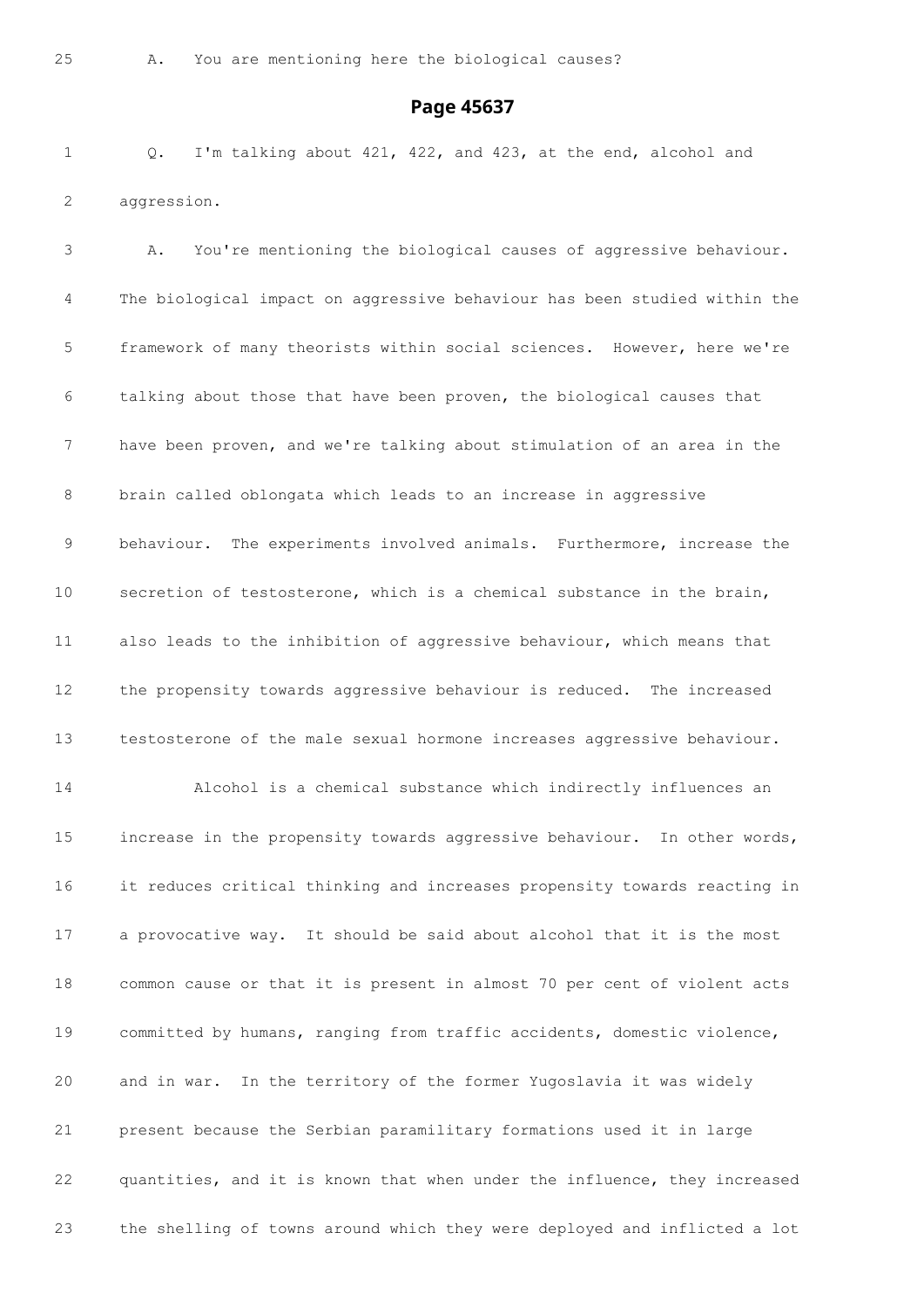of damage to such cities which came under their fire.

Q. Can we then agree that the others consumed alcohol as well?

## **Page 45638**

| 1               | Yes. I mentioned just one example. Others did as well.<br>There<br>Α.     |
|-----------------|---------------------------------------------------------------------------|
| $\mathbf{2}$    | was no control. Alcohol was present in large quantities in the war.       |
| 3               | Do you know from history that sometimes alcohol was used, for<br>$Q$ .    |
| 4               | example, in the First World War and in the Second World War, as the legal |
| 5               | means to increase aggression against the Russian troops and other troops? |
| 6               | It is true, although the effects of that were negative, because<br>Α.     |
| 7               | under the influence of alcohol, human capabilities are reduced, critical  |
| 8               | thinking is reduced, and then troops under the influence of alcohol are   |
| 9               | prone to taking higher risks.                                             |
| 10              | Let's now move to the situational causes of aggression, which are<br>Q.   |
| 11              | described on pages 423, 424, 425, 426, 427, and 428, 429 also. We will    |
| 12              | go through all that very briefly, through 430. Could you tell us, do      |
| 13              | pain and discomfort have any impact on aggression? You have a             |
| 14              | correlation between violence and the warmth of summer. Could you explain  |
| 15 <sub>1</sub> | that? And the warmth of summer.                                           |
| 16              | Those are situational aspects of aggressive behaviour. Pain -- I<br>Α.    |
| 17              | believe that each and every one of them has an influence on increased     |
| 18              | aggressive behaviour; pain, discomfort provoked by bad smells, and so on  |
| 19              | and so forth, and it has been proven that warmth also leads to aggressive |
| 20              | behaviour. A well-known case of that happened in the 1960s in the United  |
|                 |                                                                           |

21 States of America, when protests were staged against the war in Vietnam.

Some called those long, hot summers because the number of protests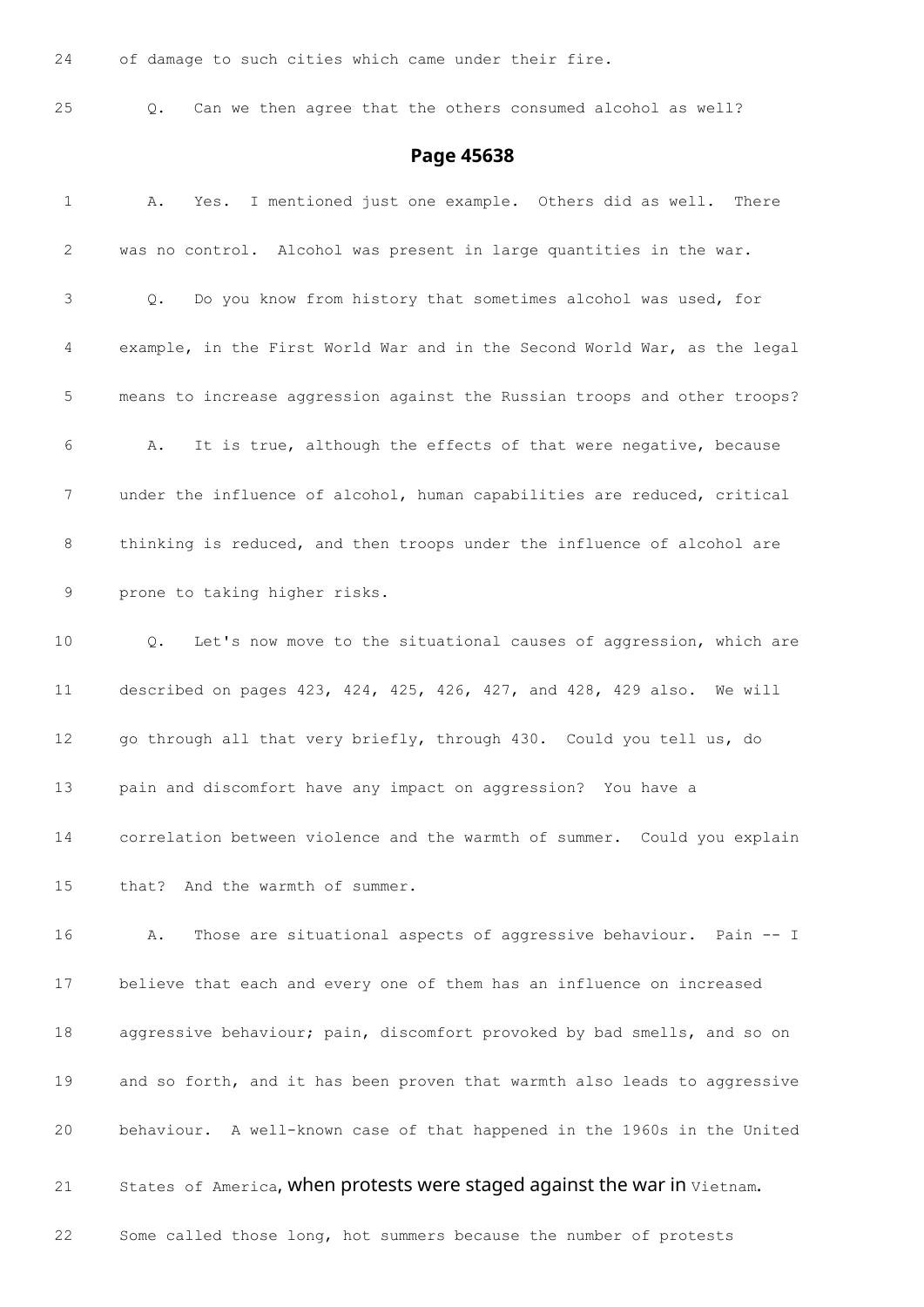| 23          | increased significantly in respect of other seasons. Laboratory                 |
|-------------|---------------------------------------------------------------------------------|
| 24          | experiments have confirmed that hypothesis. In hot conditions, when it          |
| 25          | is very warm, because of that people are more prone to behave more              |
|             | Page 45639                                                                      |
| $\mathbf 1$ | aggressively.                                                                   |
| 2           | Let's say that there is a group of students whose hands are<br>$\circ$ .        |
| 3           | immersed in cold water, and if we were to examine the influence of that         |
| 4           | on aggression.                                                                  |
| 5           | That would be the influence of pain. Those whose hands are not<br>Α.            |
| 6           | immersed in cold water will react differently. Those whose hands are            |
| 7           | immersed will react more aggressively.                                          |
| 8           | Professor, soldiers who spend a long time in trenches, in cold<br>$Q_{\bullet}$ |
| 9           | conditions, who feel the cold, and who are under-nourished and tired, can       |

we expect that they will display a higher level of aggression?

 A. This is a sum of all the factors that we have just spoken about. They are acting in synergy in such a situation, and troops faced with such situations are more prone and more willing to behave aggressively 14 than those who are faced with more regular situations in war, as it were, if one can at all speak about a regular situation in war.

 Q. Let's now move on to social situations that lead to aggression; frustration, direct provocation.

 A. Frustration is the most common situational cause or impetus to aggressive behaviour. As we all know, frustrations happen when we are prevented from realising our goals, and it will be pronounced more strongly if those goals are closer to our hearts and more important to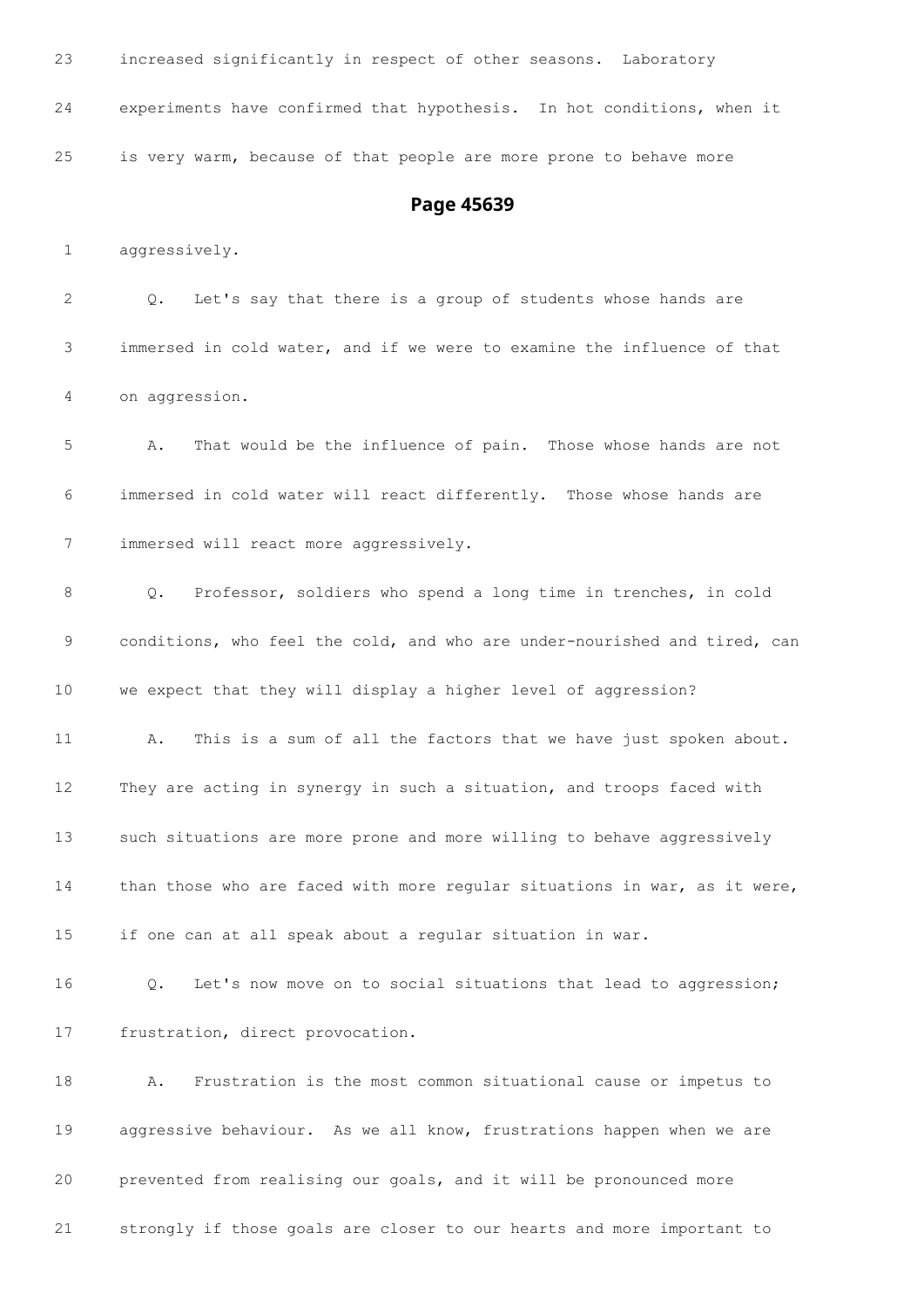us.

Q. Very well.

 A. If you will, I can go on talking about frustration. There is a frustration theory which is well known in social psychology. According

#### **Page 45640**

 to that theory, there's no doubt that frustration increases aggressive behaviour. And the second social situational impetus to aggressive behaviour is provocation. When one individual or -- let's put it this way: Provocation, in itself, can lead to more aggressive behaviour, and especially if it takes place in certain situations. For example, if a provoked individual is under the influence of alcohol, then his propensity to aggression can increase, or if provocation takes place in 8 situations that are not customary. The aggressive sign, we've already spoken about that. Do I need to repeat? Q. We will repeat that because this is the product of a very bizarre experiment. You've already mentioned that in your testimony and in your expert report. We're talking about pages 428 and 429, and spilling over to 490 [as interpreted]. Let's try and experiment [as interpreted] 15 briefly the experiment, and what does it mean for aggression if there is a change of apparently insignificant thing; for example, if one group has a racquet and the other group has a piece of weaponry, a pistol or a gun, and what did social psychologists conclude? Is it a man who kills another person or is it a rifle that kills another person? A. It's a series of experiments conducted by the American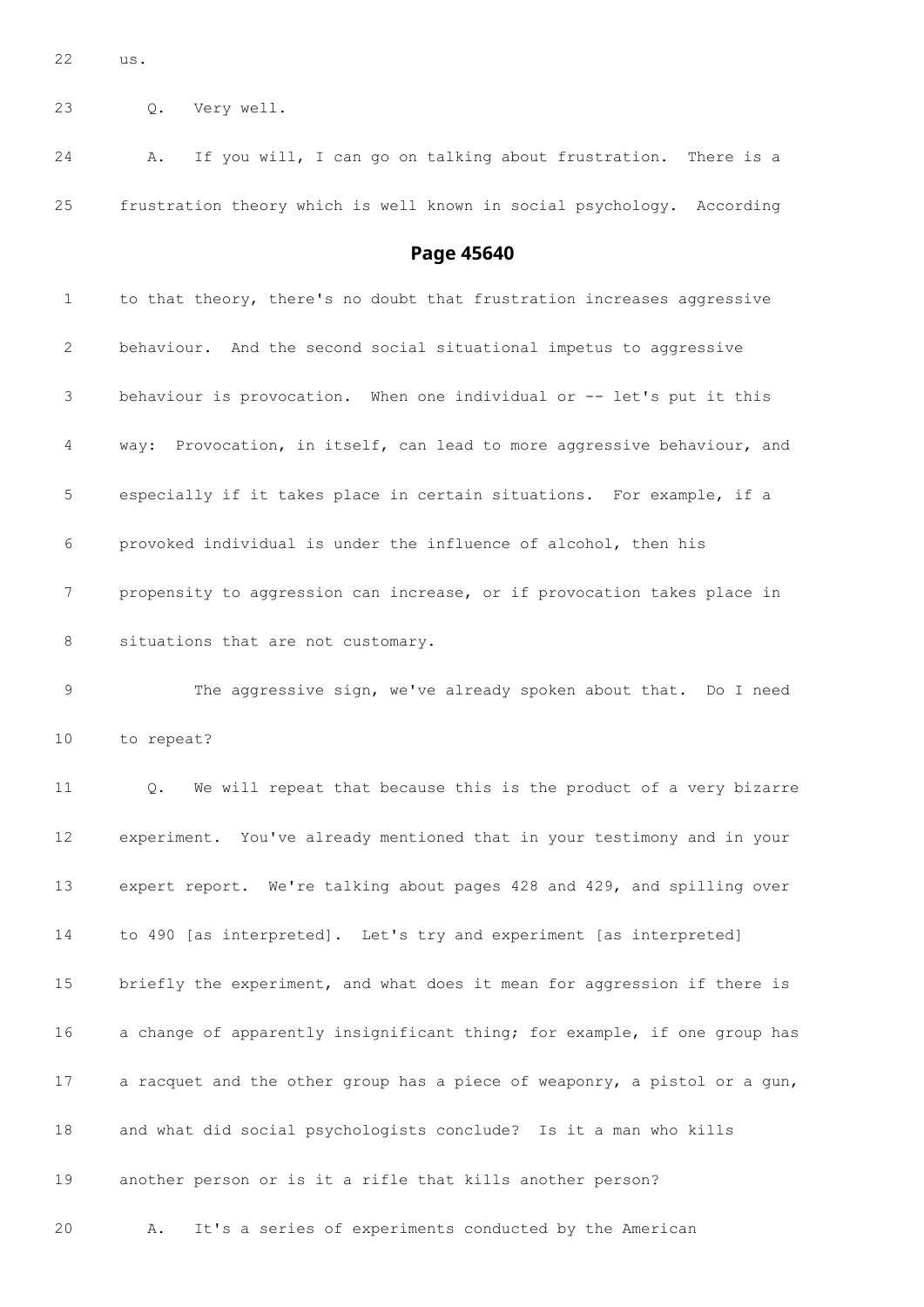psychologist Berkovich, one of the most famous social psychologists who studied aggressive behaviour, which changed people's concept and how the presence of weapons affect aggressive behaviour. He took two groups of individuals, took them to two different rooms. In one room, there were -- was a weapon. Weapons were present in one room, in another a

**Page 45641**

 badminton racquet. And then he exposed them to different situations in which they manifested different behaviour, aggressive behaviour and so on. The group placed in the room with the weapons was far more aggressive, statistically speaking, compared to the other group in the other room with just a badminton racquet. So the presence of an aggressive sign increases the propensity towards aggressive behaviour, which means, in turn, that in a war the presence of weapons in large quantities influences aggressiveness which goes beyond people's control, faced with irregular and extraordinary situations. Q. So can we then conclude that a rifle or the impersonality of using a weapon by just pressing the trigger can increase aggressiveness in otherwise normal people? A. Yes, and I can mention some impressive analyses conducted by American psychologists. In American households, weapons are very often present, and they conducted an analysis to see who -- or an analysis of killings and suicides, and it was established that it is natural for citizens to take up weapons for their own protection. Now, the experiment was to see the extent to which these weapons were used for self-protection and how far they were used for some other purpose. And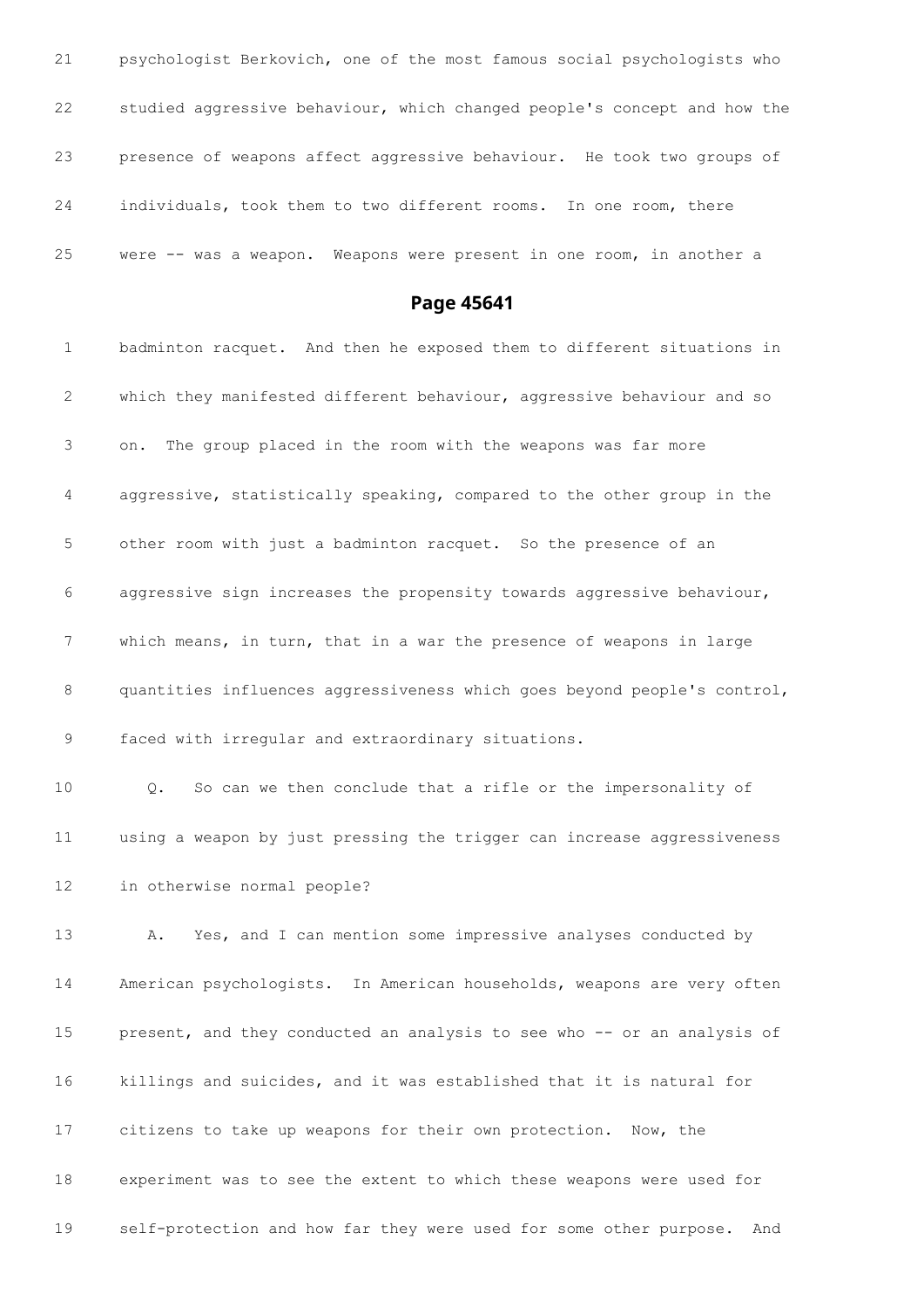they established that only in 2 per cent of the cases were the weapons used for self-protection, whereas in all the other cases those weapons were used for killing, killings within families, usually between the spouses, or suicide by children or somebody else within the family, or murders and killings in the neighbourhood, which means that the presence of weapons leads to these tragic situations, tragic outcomes, the very

#### **Page 45642**

 presence of weapons. Of course, motivations are different, but the fact that there are weapons to use, this leads to aggressive behaviour. Q. And did you compare this to a very similar -- was that compared 4 to a very similar culture, such as the culture and society in Canada? A. There are statistics, world statistics, comparisons. We know that in Canada there are far less weapons available and then far less 7 extreme killings, and there are six to seven less killings in Canada than 8 there are in the United States. Q. Professor, that brings me to my last topic, which I feel is very important to me and my defence case, and that is how to reduce aggression. And this is to be found on pages 438, 439, 440, 441, 442, 443, 444, and 445. It's a very important section, in my opinion, and that would complete my questions on the book. Now, punishment. Does punishment reduce aggressive behaviour, on page 438, and what is important to stress here in this whole -- on this whole subject? A. Investigation has shown that the effects of punishment on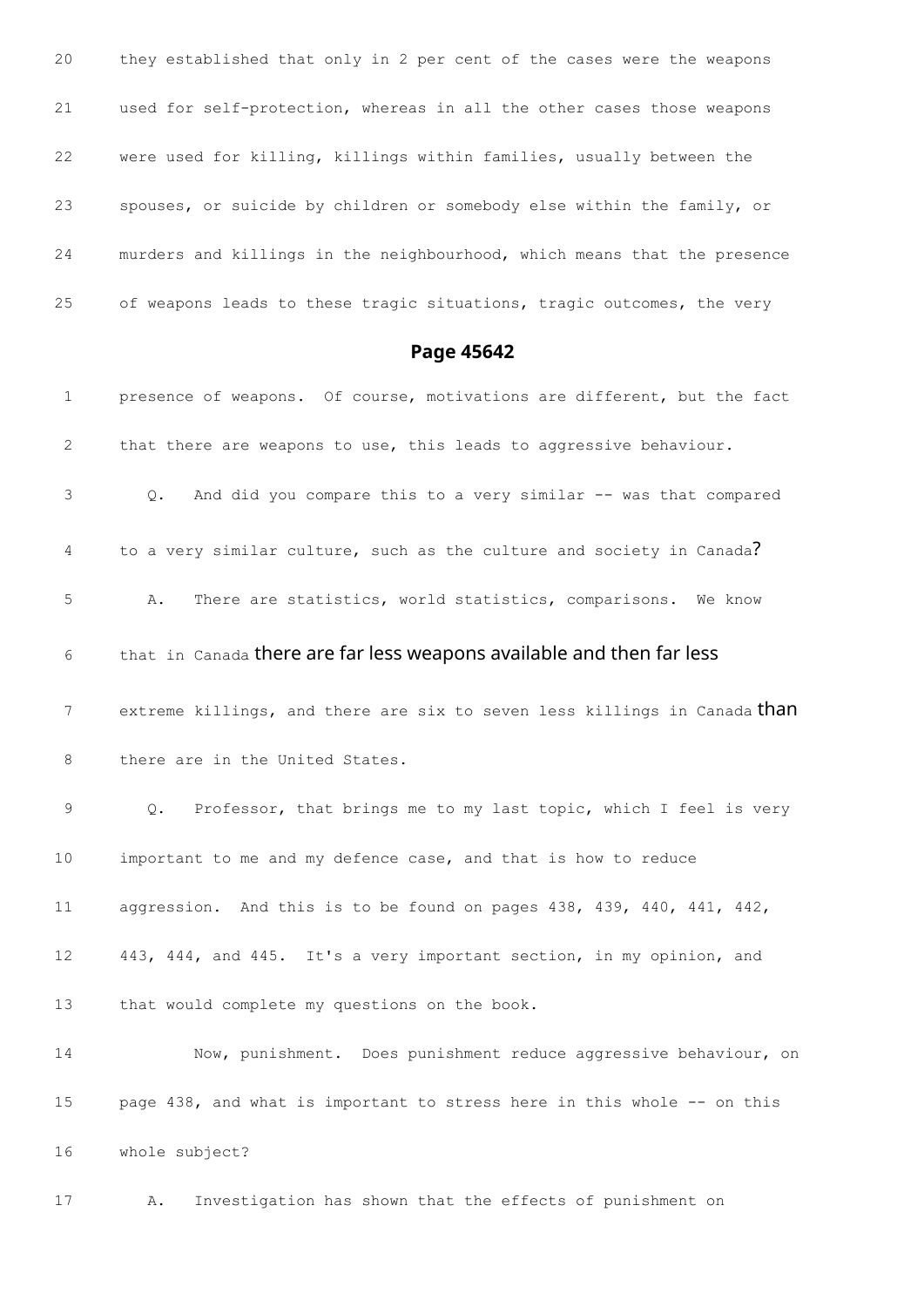18 aggressive behaviour -- well, they weren't only conducted within social psychology, but they've been conducted for thousands of years. We know full well what the role of punishment has in our civilisation. Now, social psychologists performed an experiment by varying the examinees and the situations, and they found that punishment of the classical kind, that is to say, by incarcerating people or implementing the death sentence, the extreme forms of punishment, according to those analyses and according to simulation situations in the laboratory, they found that

#### **Page 45643**

 punishment gives rise to -- well, doesn't have any effect or a negligible effect on others, preventing them to perform the same acts, and also has very little influence on people who have been convicted.

 Now, experiments show -- well, the question arises as to whether punishment should be used at all and whether it is efficacious, and a series of experiments were conducted. Well, many psychologists have dealt with that. We don't need to mention their names. But it was found 8 that punishment can be effective only if it is speedy, that is to say, follows on from the act committed, if it is consistent, and if the perpetrator cannot avoid the punishment, if he knows that he cannot avoid 11 punishment. But it has to be expeditious -- or, rather, all these three factors must be present for punishment to be effective in the cases of violence.

 Q. Now my question. I have a question. Abolishing the death sentence or keeping it, did it ever affect the increase of serious crimes

16 in America or any other country?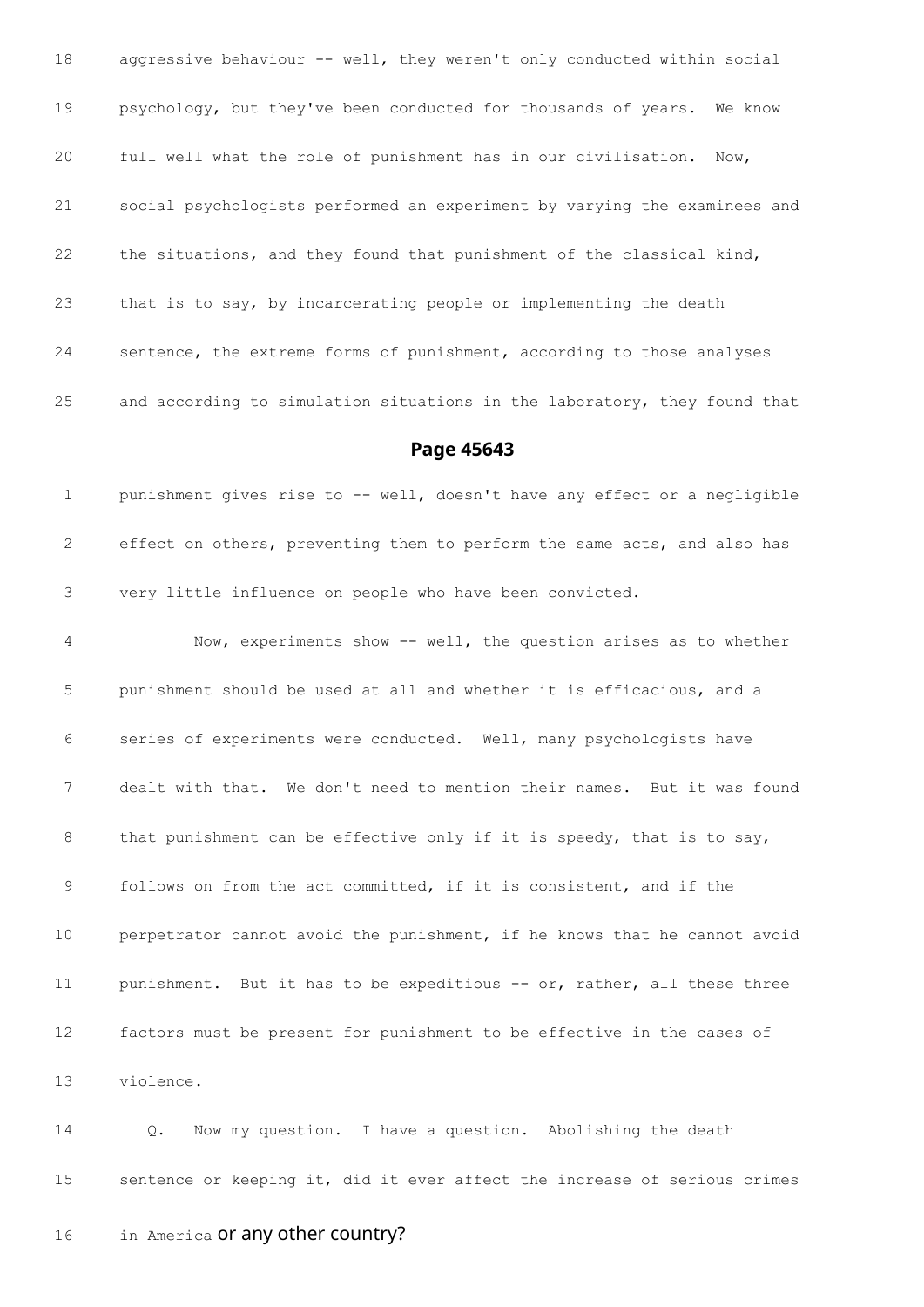A. It did not affect the rates of these acts, because in certain states the death sentence was first abolished and then reintroduced and it was seen that neither case affected the rate of these crimes committed that merited that kind of punishment.

 Q. Now, Professor, there was an example here from the experiment done in Norwegian schools with respect to violence, and Olweus, a social psychologist, conducted an experiment. Now, what I'm interested here is this: A situation like that, as it is explained in the textbook, which lasted for two years and only gave partial results -- or let me put it

#### **Page 45644**

 this way: Given that kind of situation, aggression in schools, with the suicide of a little boy, could it have been resolved by an instruction or order given by the government, saying -- or whoever, saying, I forbid you to do such and such? And if not, then why did they need two years of hard work on the part of teachers, psychologists, parents, state institutions and the like, for them to observe that the result was halved?

 A. This is a well-known prevention programme devised by Olweus, the Norwegian psychologist, against bullying. This draft programme and programmes of prevention were later devised throughout the world. It is true that where -- by mere orders, you cannot reduce violence, and in this particular case violence in schools. What you need is to take a series of steps and measures according to a certain scenario and procedure. They need to be put in place. And in implementing those measures, all the actors included in schools must take part; that is to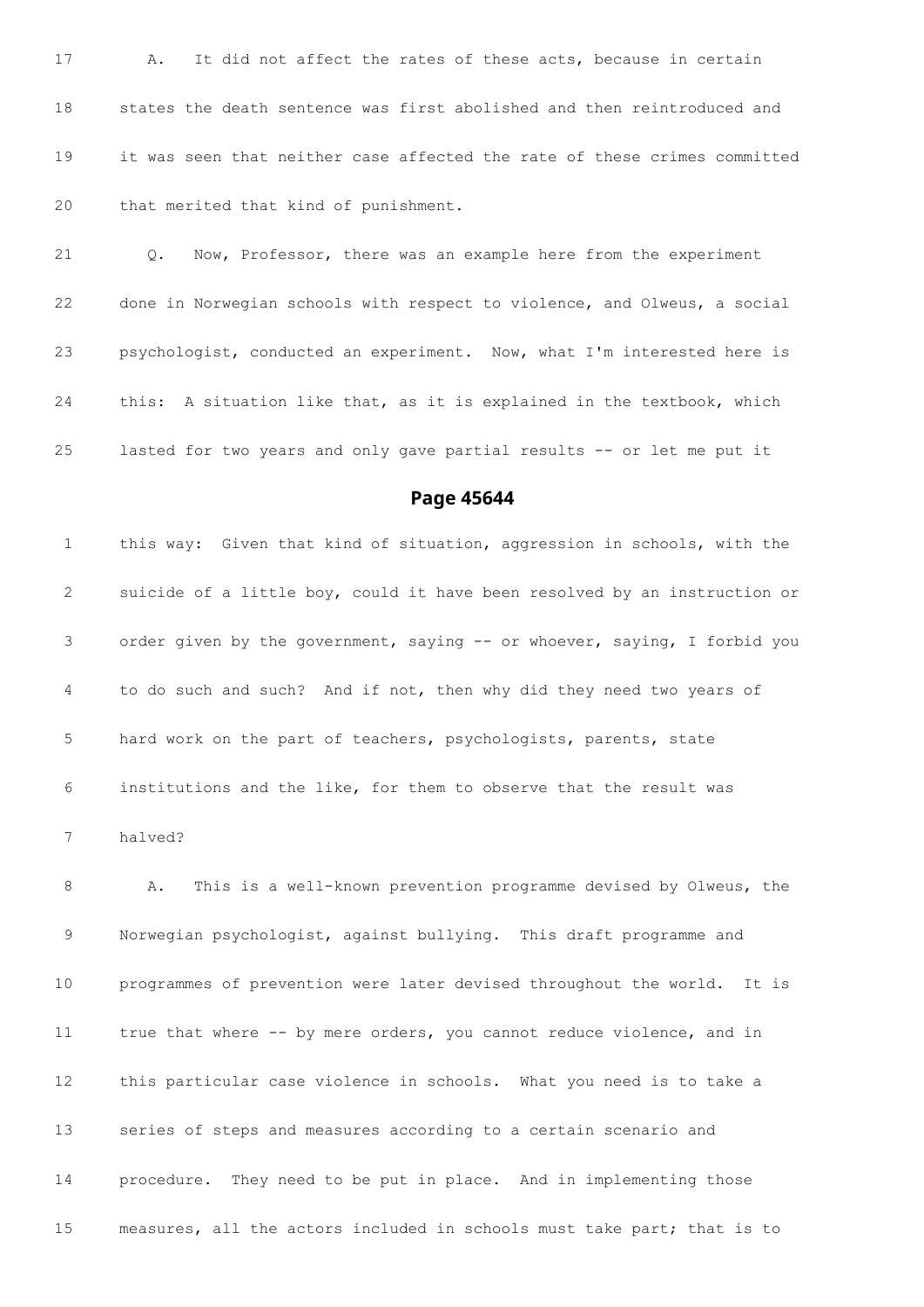say, teachers, and parents, and the local authorities, and the highest authority, too. In this particular case, that's what happened. On the basis of a programme of prevention, a scientific programme of prevention, this procedure was put in place, and within the space of two years the number of cases of bullying in Norwegian schools dropped by half, were halved. Q. Why didn't they issue an order for it to stop? A. Because that couldn't happen. You couldn't do that because bullying is influenced by psychological factors, and you can't abolish it with the sweep of a hand.

**Page 45645**

 Q. And what about a war? Is a war a worse situation or a better situation than the Norwegian society that took two years to resolve the problem?

 A. Wars are experimental and extreme situations, the most extreme situations in the psychological aspect, and of course it is not possible to stop a war by merely issuing an order. Wars should be prevented, first and foremost, without them ever having flared up.

 Q. Now, it says here in most American towns the probability of an 9 individual, who commits a violent crime, will be uncovered, arrested, and convicted is not great. Now, under A, is that correct, is that assertion 11 correct? Is the same true for England, et cetera? And, B, does that

13 and convicted, et cetera, does it influence the repetition of those acts,

then, the fact that the probability of the perpetrator being apprehended

of those acts being repeated? And you spoke about that a moment ago.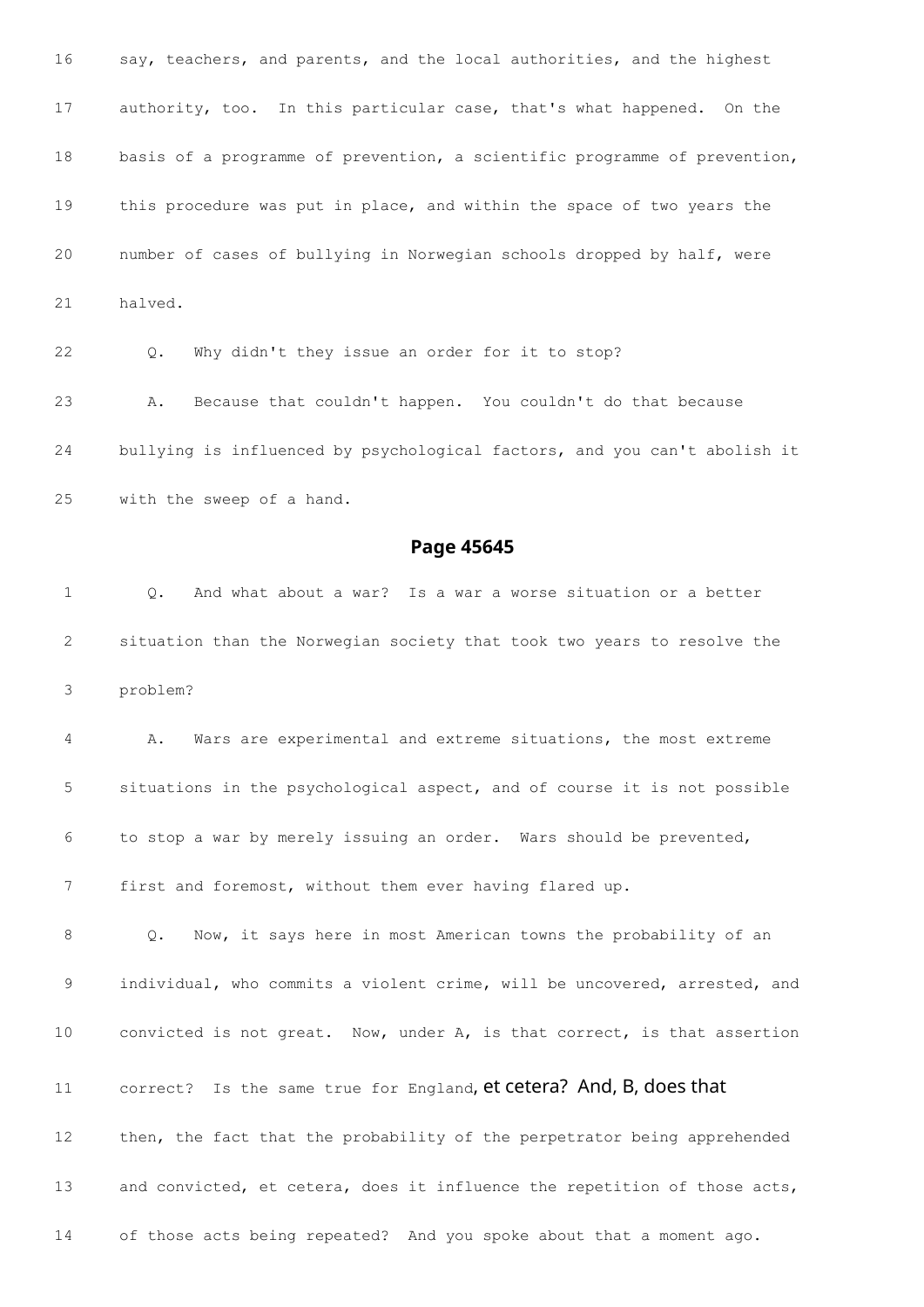A. Well, we've already spoken about that. I don't want to mention 16 America or England. It holds true for any country or, rather, wherever a crime is at a high level, then there is more probability that there will 18 be more cases or, rather, that the perpetrators will not be taken into custody and handed over to the courts. And in that context, then, there is a very special relationship towards criminal behaviour that is developed, and aggressive behaviour, because it is indirectly being encouraged, because if you don't arrest the perpetrators and bring them to justice, then others think that they will get away with their acts, and then this encourages their violent aggressive behaviour. THE INTERPRETER: Microphone, please.

### **Page 45646**

1 THE ACCUSED PRALJAK: [Interpretation]

 Q. Since the difficulty stipulated here is that it is difficult to have the perpetrators brought to justice, which then in turn leads to the population carrying on that type of behaviour, if we take the example of Bosnia-Herzegovina, with the disintegration of the social system and the social institutions, is the possibility of arresting, punishing, detecting certain crimes higher than in modern societies or lower than in modern societies? A. It is clear that in well-ordered societies, democracies and so 10 on, that more perpetrators are apprehended and taken to court, but of course many people avoid this. You can't compare the situation in America and Western Europe to Bosnia-Herzegovina, because in Bosnia-Herzegovina, during the war, what happened was that we had a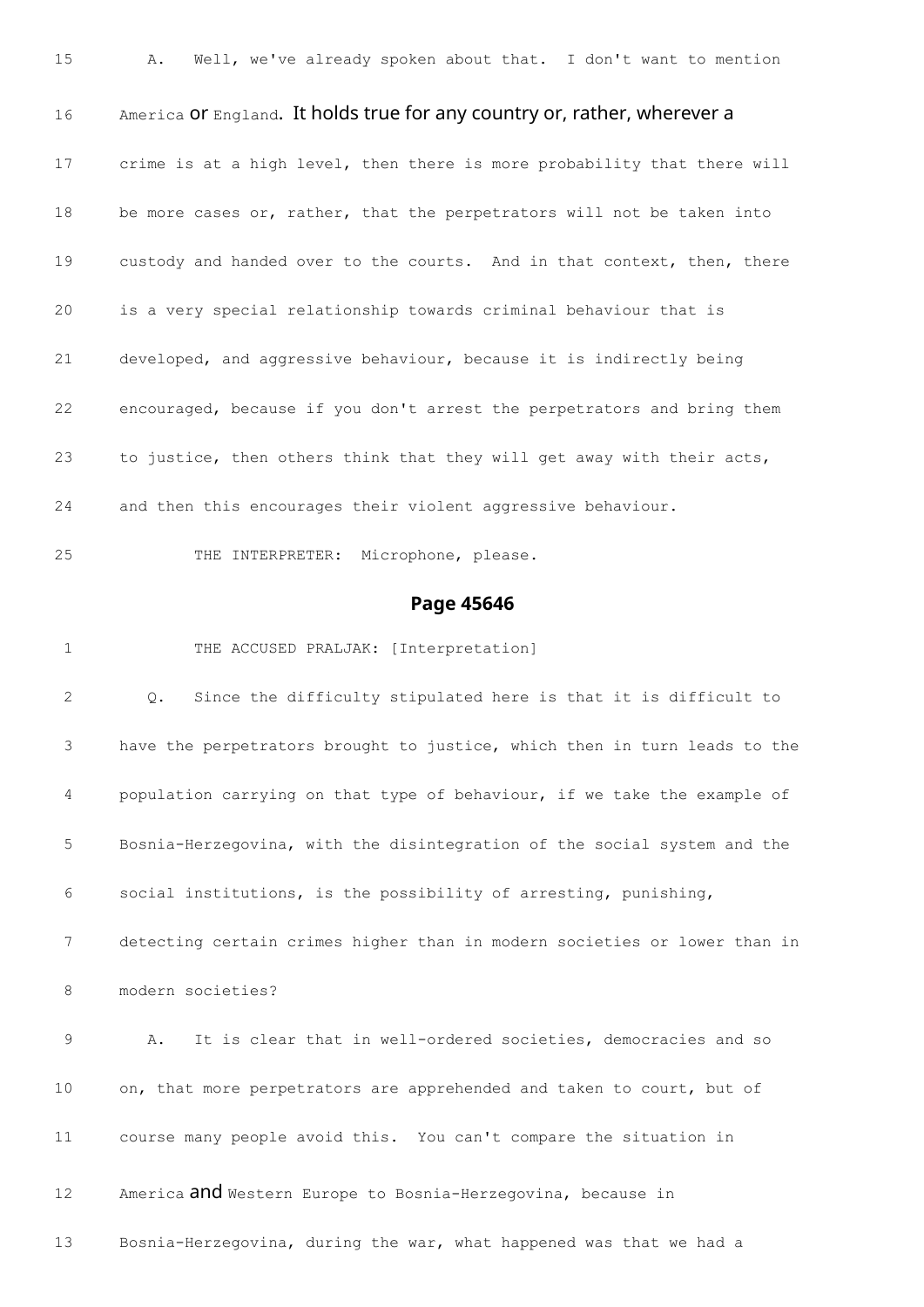disintegration of the entire system. And when you have a disintegration in the system, itself, then it's very difficult to establish a new system even under peaceful conditions, in peacetime, especially as -- particularly if they are based on a new political platform. So this makes the situation far more complicated, and it is much more difficult to control any forms of behaviour which relate to violations of the norms that held true up until then or norms that are valid in a given context. JUDGE ANTONETTI: [Interpretation] Professor, you say that in Bosnia-Herzegovina there was a disintegration of the institutional system, and then earlier you talked about the sentence and the fact that a sentence could have something to do with the behaviour of an individual. Now, you might know or you might not know, but in World War

#### **Page 45647**

 I, at least in my own country, 2.400 people were sentenced to death and 600 people were actually executed during World War I. During World War II, the US Army executed 147 soldiers, 98 of which are buried in a cemetery under number E, letter E. So all countries had measures in order to punish deserters or criminals, and according to the evidence as we have heard so far, it seems that during the conflict in the former Yugoslavia hardly any death sentences were pronounced, even though in the 8 former Yugoslavia there was death sentence. Do you link this to the disintegration of the institutional system, or do you believe that there is another reason behind this and that could explain that death sentence was not applied at the time?

THE WITNESS: [Interpretation] Your Honour, the basic reason --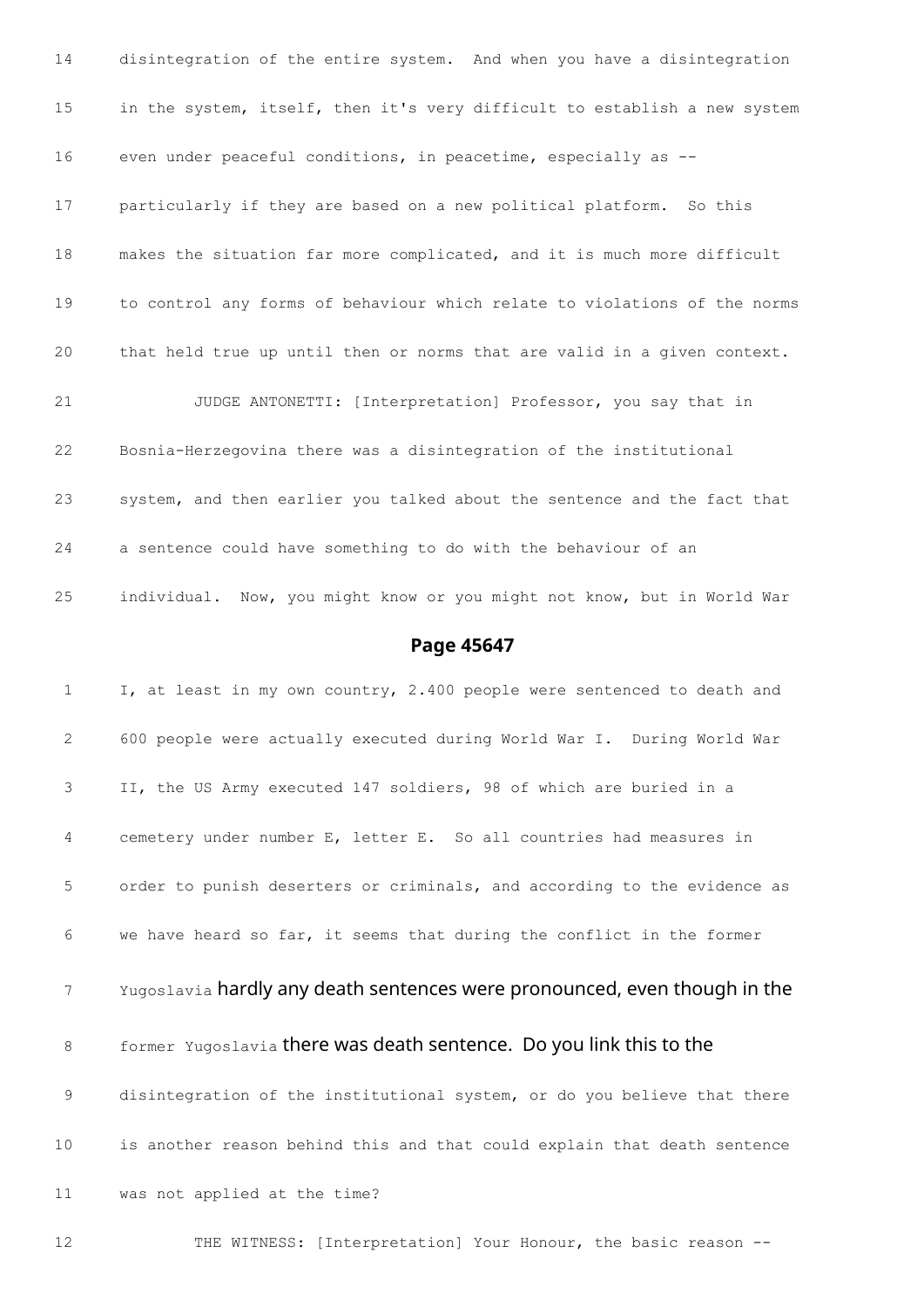well, there are other reasons, too, but the fundamental reason for the disintegration of the institutional system of the former Yugoslavia, well, other republics took over the legal systems. However, when it came to the army, they were not able to implement measures of the kind that 17 you've mentioned because the army, the military in all these new states, 18 was established anew because Serbia took control of the former Yugoslav People's Army, and this establishment of new armies encouraged people to voluntarily join the army and other methods that were not regular methods. On the other hand, when there was a war, leaving the army did not mean -- did not imply any sanctions or punishment, nor did the military hierarchy have the possibility of punishing those who deserted their military units, so that's what I meant, with the relative disintegration of the social system and state system.

#### **Page 45648**

 JUDGE ANTONETTI: [Interpretation] Very well. General Praljak. THE ACCUSED PRALJAK: [Interpretation] Q. Mr. Sakic, we now come to the question of catharsis and aggression and aggressive conduct on aggression later on, so that's an important topic which speaks of a possible spiral; that is to say, that one act that went unpunished leads to another violent act more easily, and how this effect spirals during the war and affects an increase in the number of criminal acts performed.

 A. Catharsis is a term that originates from Greek drama. It was introduced into psychology by Sigmund Freud. He was the first, and he was the creator of the so-called hydrological theory, according to which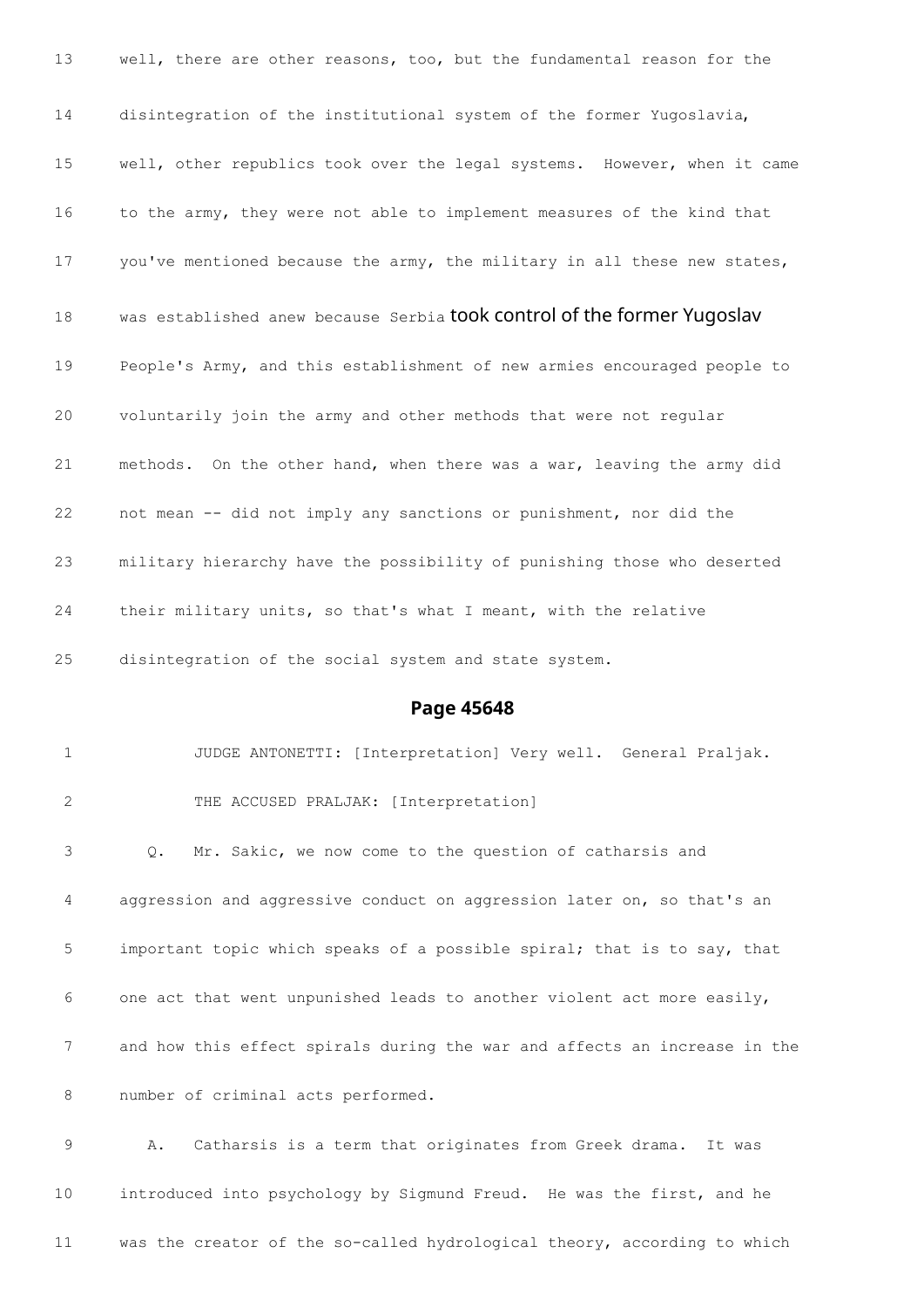if impulses are piled up in a limited space, and he imagined a space that the hydrological theory recognised as the space of a bottle, so if aggressive impulses are piled up, they have to result in an explosion or there has to be a shift towards a different form of expression. The aggressive instincts have to be expressed in a non-aggressive way, and in psychological terms, it is known catharsis. In psychology, it was believed until maybe 30 years ago, that it is good to have a system allowing us to shift our aggressive instincts in order to replace our aggressive impulses. Q. What happened? What has been proven? A. Just the opposite has been proven. If we behave aggressively in a socially-accepted way, for example, in sport, in other forms of human behaviour, it is not true that we will be less aggressive, but rather if we engage in aggressive behaviour that is socially approved, our **Page 45649** propensity towards our aggressive behaviour grows rather than drops, and there is a lot of social experiments that prove that. Q. Can we say that there is the lightness of repetition as a result of that? A. In layman terms, you can call it that, the lightness of repetition. Q. You're saying that any expression of aggression does not inhibit a propensity towards performing further acts of aggression, but that the

contrary is true. Tell me, is this correct? How do people justify

aggression? For example, in the Second World War, how was the bombing of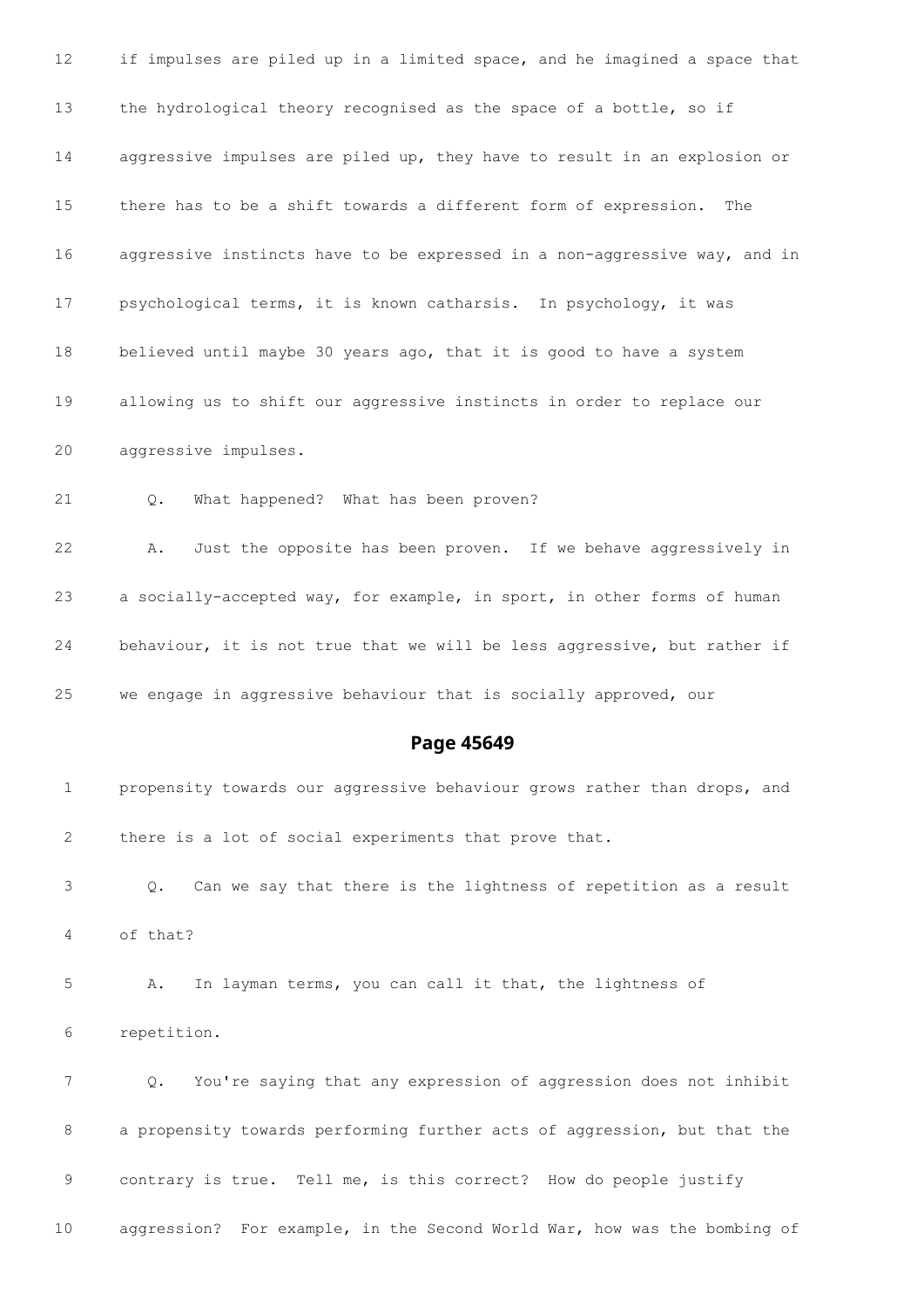cities justified? You can find it on pages 443, 444, and 445. A. General, sir, to your first question, the answer is, yes, aggressive behaviour results in new aggressive behaviour, which means that there is no catharsis. As for your second question regarding the second phenomena, which is blaming the victim for the aggression, this points to the propensity of groups that behave aggressively, who commit an act of aggression against another group or an individual. They will never feel remorse, they will never repent, or they will never apologise for such behaviour. What will happen will be the phenomenon of -- JUDGE ANTONETTI: [Interpretation] Professor, let me stop you because this, what you're saying, can be connected to the hydraulic theory of Freud. According to this theory, there can be an aggressive behaviour when there's an excess, but according to this hydraulic theory, does this mean that the military command must check at all times to make 25 sure that the soldiers are under control, because if suddenly the command

#### **Page 45650**

 finds out that the soldier will go over a certain threshold, where they'll go overboard, then this might lead to an aggressive behaviour on the part of the soldiers? So don't you think that what you're saying implies that the military command must take all this into account to make sure that no blunders are committed, if I could say so? THE WITNESS: [Interpretation] Your Honour, you are right. In highly-organised armies, this can be implemented. A commander has to do 8 that. And I also wrote that in my report, that a commander should

have -- must have at his disposal experts who will control such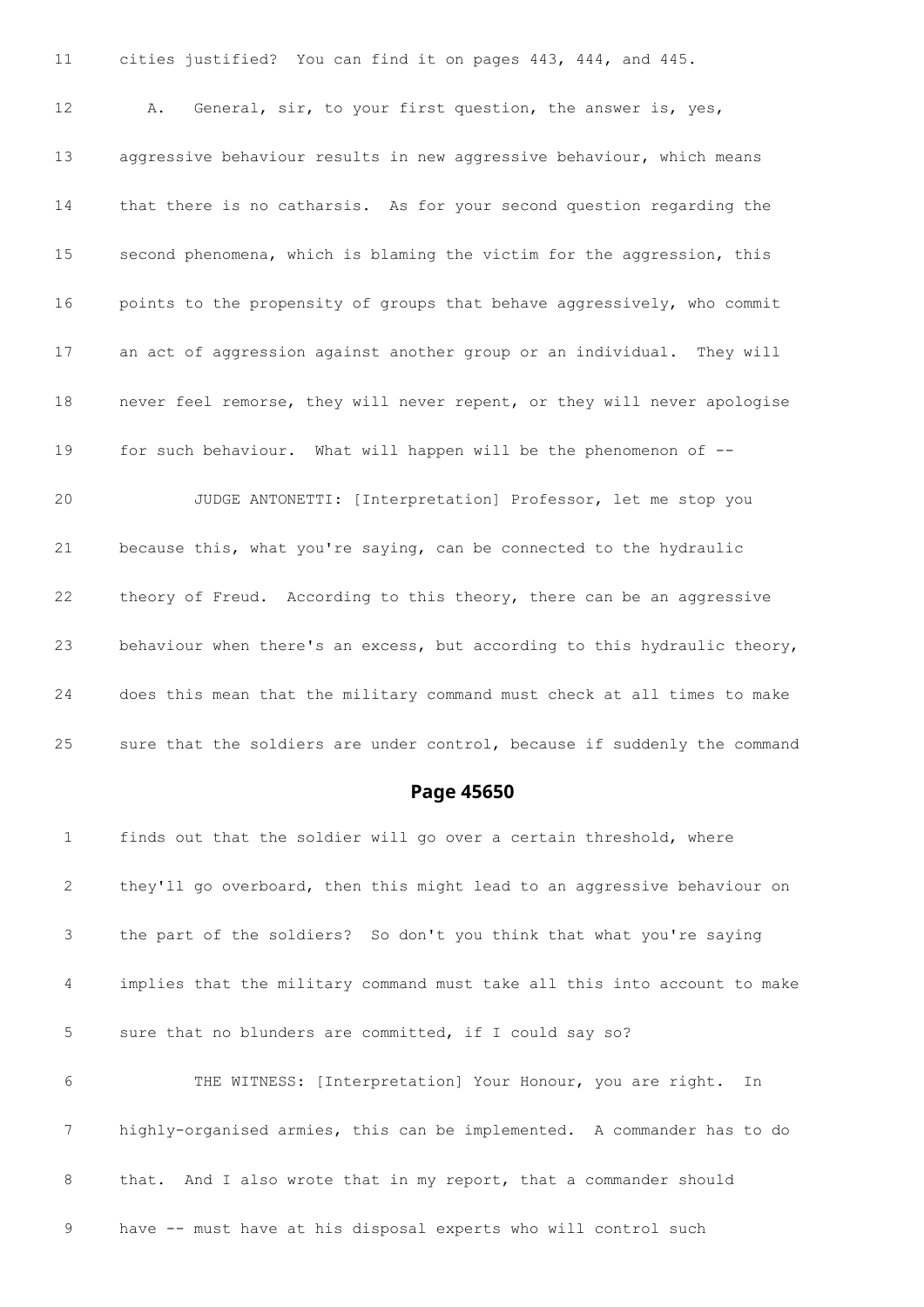situations, the social and psychological situations in a military unit, and report back to the commander. If there is such an expert, then soldiers who are under a lot of pressure will be excluded. However, it happens, even in the most and best organised armies, that there are oversights. An oversight of that nature happened in the military unit Charlie's Group that we've already discussed, which committed a crime in 1968, in the month of March. They committed a crime in Mi Lai. It is the commander's duty. However, the commander, himself, cannot do this himself. He has to have experts on his side that will help them in modern warfare. JUDGE ANTONETTI: [Interpretation] Does this mean that if the commander has no specialist, he, himself, cannot assess correctly the potentially aggressive behaviour of his troops? THE WITNESS: [Interpretation] There is a difference among commanders. They can and they should. If they are well trained, if they come out of military schools, they have to go through psychological **Page 45651** training. Those who are trained should be able to recognise such soldiers in such situations and prevent such situations that we've been discussing. JUDGE ANTONETTI: [Interpretation] Very well. General Praljak, for the rest of your examination-in-chief, you

still have 30 minutes. I want to keep you abreast of this.

 THE ACCUSED PRALJAK: [Interpretation] Thank you, Your Honour. I believe that this will suffice.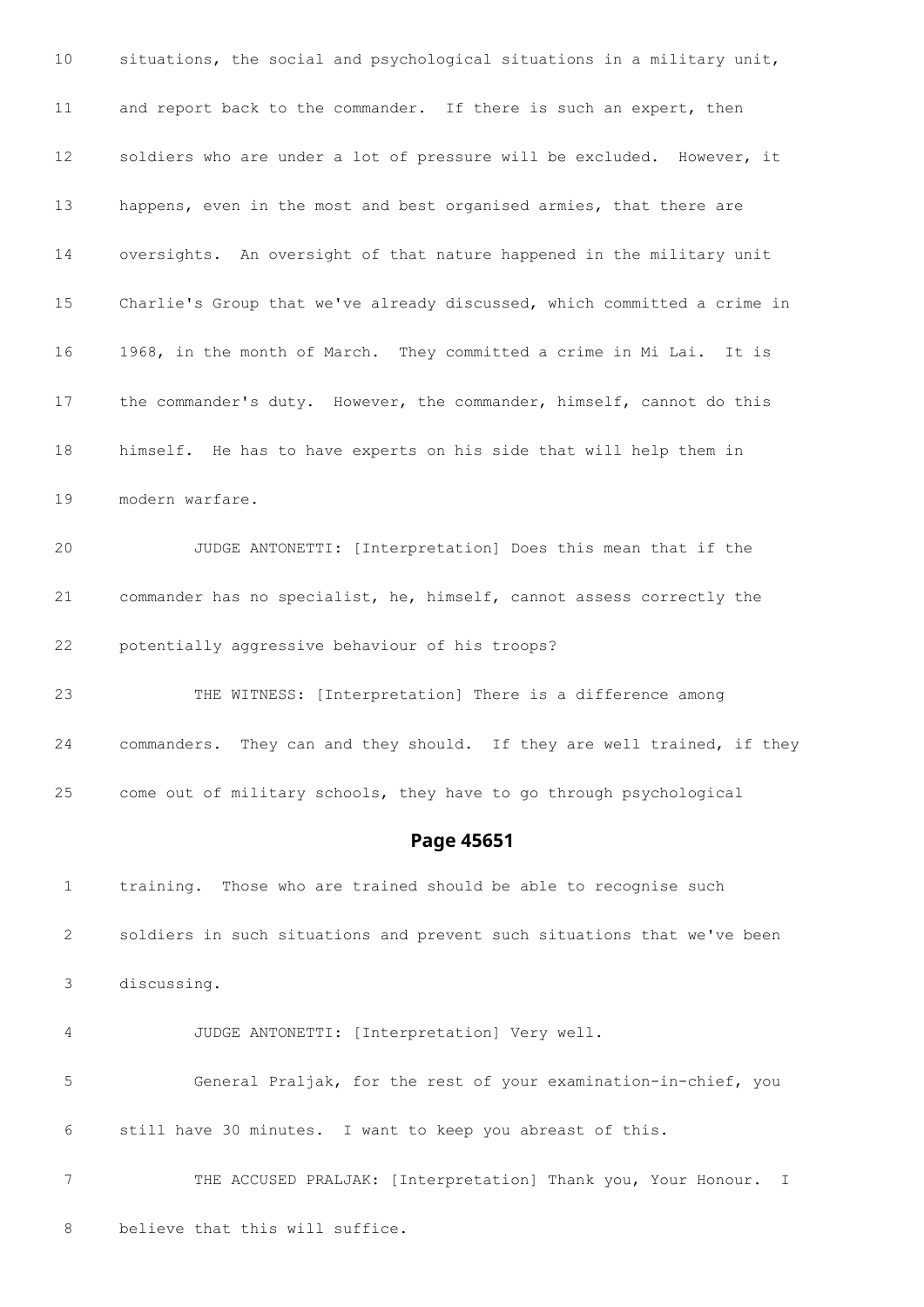Q. In any case, Professor, look at the table on page 445, the influence of war on states in war and states without war. Despite the fact that there are people in such states who know that war will cause a period of increased violence and an increased number of crimes in society after the war, how is that prevented? Why is it not completely prevented? Is it the case of them not caring, not being educated? Do some deviant forms of behaviour in crisis situations during war, after the war, do they have to be at a certain level? Is it just the case of not -- nobody being able to reduce their numbers in any way? A. Let me first finish my previous answer to your question about blaming the victim. I need to tell you two more sentences. We are prepared to blame the victim even more strongly in order to justify our behaviour. This is -- this has been explained by the cognitive theory of -- a cognitive dissonance theory. I'm saying "cognitive dissonance" for the interpreters. It's a well-known theory. And now this: I don't know -- it is not for me to tell why such phenomena are not stopped. I can only testify, as a scientist, that it

#### **Page 45652**

 is well known that after all wars, and there are books written to that effect, not only research that is presented in this particular book, that the number of all forms of deviant forms of behaviour, not only violence and aggression, that there is an upward trend and that that trend lasts for a shorter or longer period of time, depending on the measures undertaken by certain governments to eliminate such behaviour or to reduce the effects of war on the postwar period.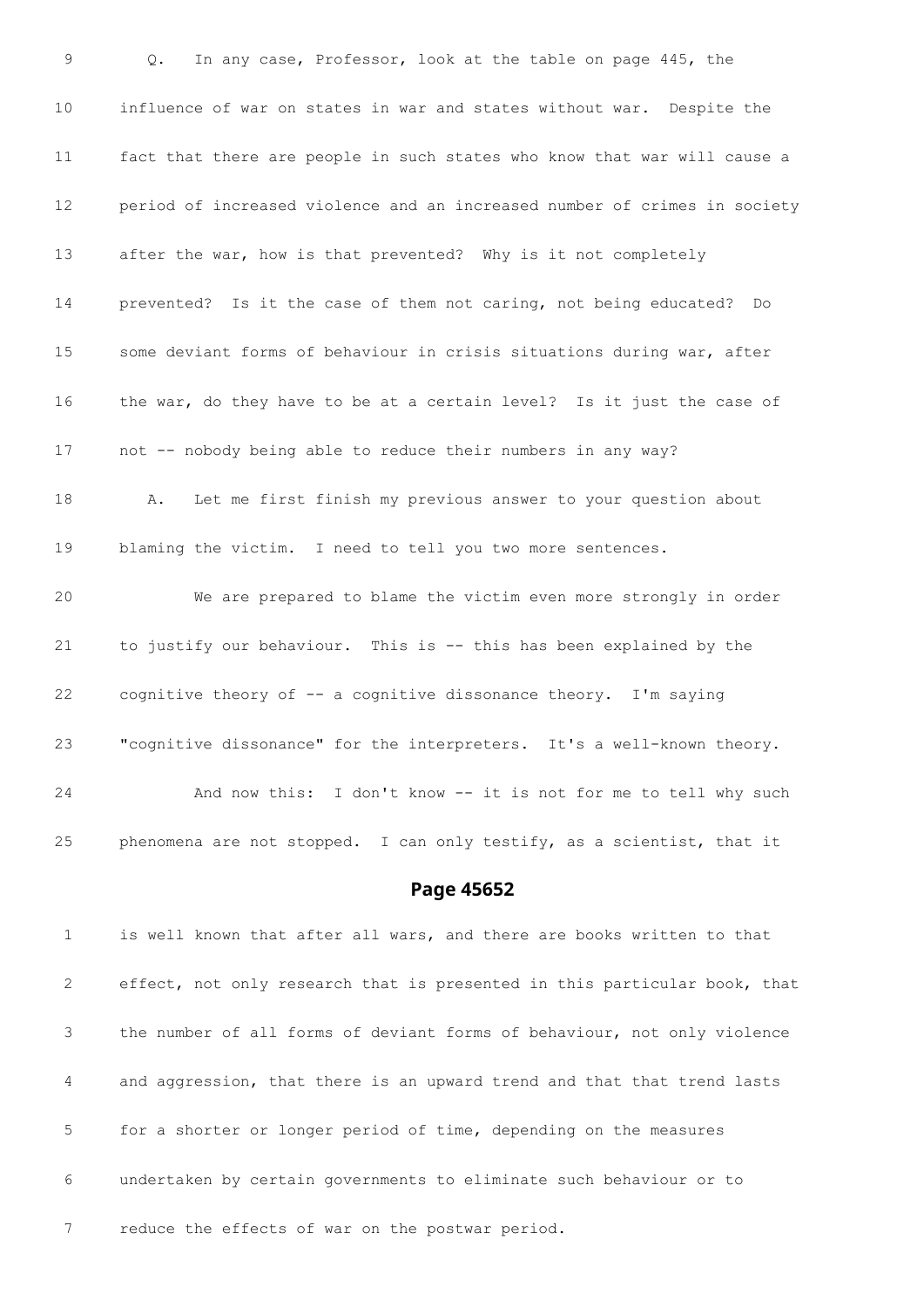Q. You've already had an occasion to see, read, and analyse the paper that I'm going to talk about, because it speaks about well-known issues. I've prepared for you 3D03156, which contains certain elements of what is known, in theory, as looting, and any examples that are presented are the electricity outages in New York and the behaviour of the population there, the consequences of Katrina in New Orleans, the 14 disorders in France that has taken place recently, the response of a certain number of Dutch citizens after the murder of film director Theo van Gogh. I would kindly ask you to use the documents that you have produced and tell us some basic things: A, could those things be foreseen? When they happened, when was the time to intervene? B, as for 19 the perpetrators, who could be punished and how -- how many of them went unpunished? And if you will, you can expand your answers to everything that we see today, the conflicts in Gaza, Baghdad, the killing of 22 civilians in Afghanistan, and so on and so forth. So you have plenty of time. Give me a general standpoint on: A, the possibility to predict, prevent, punish, prevent, and everything else that an organised society, with a huge apparatus, with ample possibilities, could or possibly should

**Page 45653**

do in order to prevent such things from happening.

 MR. SCOTT: Excuse me, Your Honour. I'd like to object to the relevance of this.

 What's the relevance of whether the killing of Mr. van Gogh could be intervened and foreseen, and one individual murder, and how it relates to the facts in this case and to the mass expulsions of Muslims and the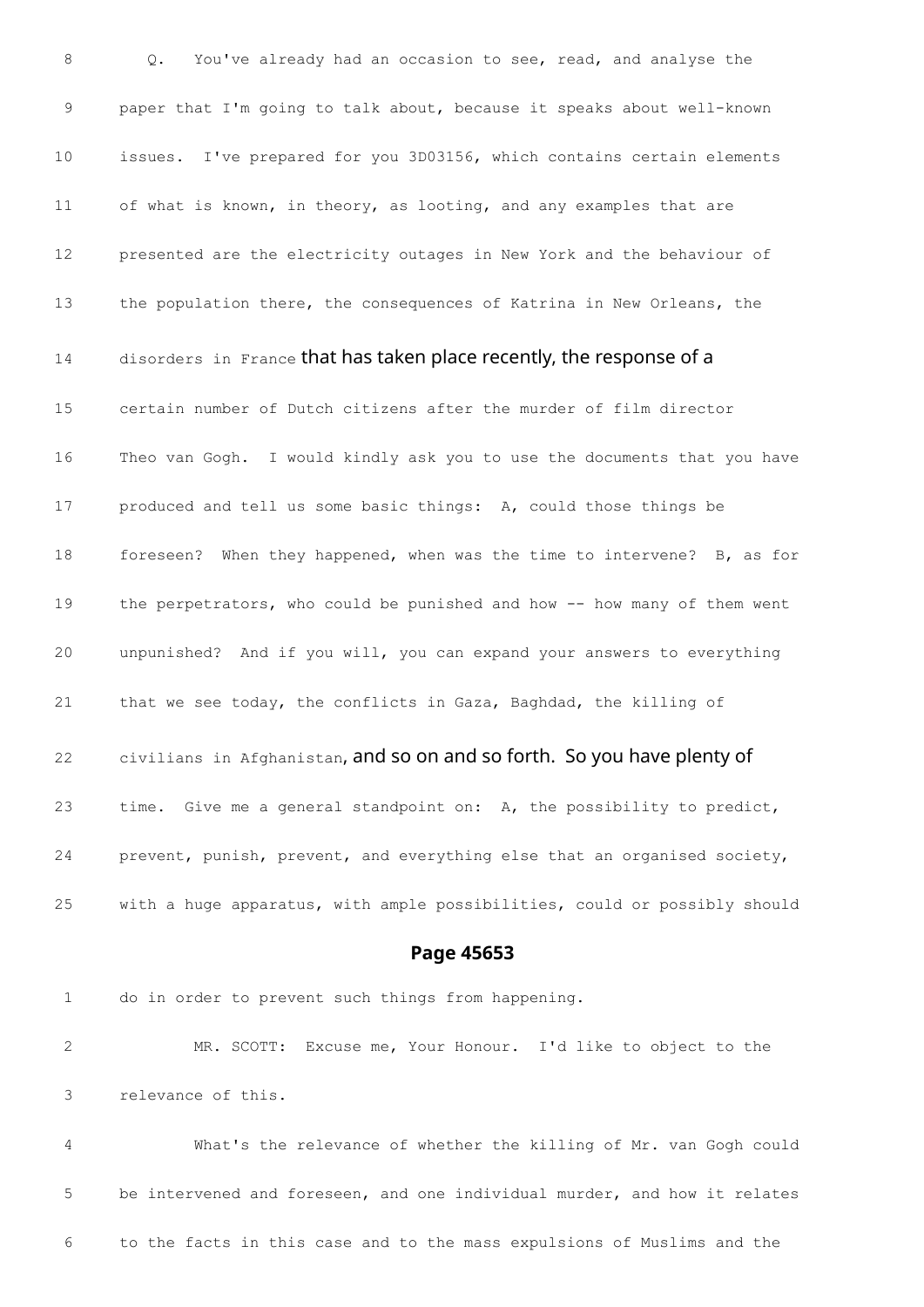hundreds of thousands over a period of months? I just don't see the comparison between those two comparisons at all, so if Mr. Praljak can explain the relevance.

 JUDGE ANTONETTI: [Interpretation] General Praljak, in this courtroom you don't have only psychologists, eminent psychologists like yourself and the expert witness, so could you please tell us what is the relevance of all this? What's the purpose of talking about Theo van Gogh's murder? What's the point? What are you trying to demonstrate? I mean, we're laymen and we're trying to understand what your point is. THE ACCUSED PRALJAK: [Interpretation] Very simple, Your Honours. My point is simple, and I've presented it as a witness. It is not a problem that one could have prevented the killing of van Gogh. However, the response to the killing of Theo van Gogh, the burning of mosques, and so on and so forth, in a highly organised and highly civilised, in comparison with the crimes that happened in Uzdol which, according to the statements of international factors, did not result in a retaliation on the Croatian side, puts me in a position to say how I acted, what I knew, and what was my force and the force of my assistance. This is what I'm

**Page 45654**

 saying. This is my point that I'm trying to make. In the conditions as were in place in Bosnia-Herzegovina, 3 compared to New York and New Orleans, how come that American state, once the case happened, how the American state could not prevent further -- JUDGE ANTONETTI: [Interpretation] General Praljak, let me try and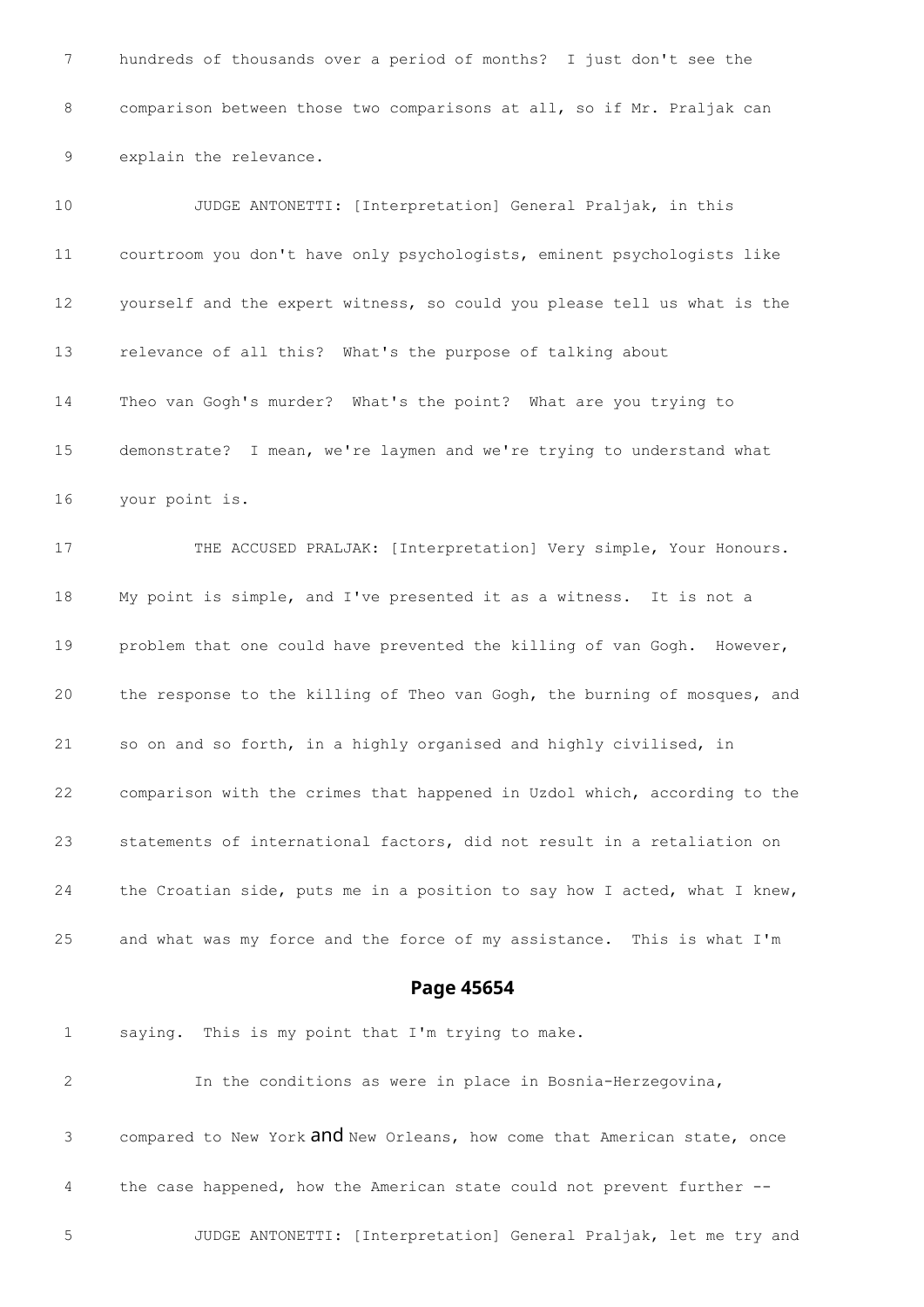sum up what you're saying, because it's quite complex.

 You're telling us that you, as command of the HVO, had to deal with the events in Uzdol, events that we all know of, of course - at least I hope so - and faced with a situation, you behaved as a military man in order to avoid any retaliation or vengeance. And to back your demonstration, you're saying, Just look at what happened elsewhere. Look at what happened to Theo van Gogh, to the riots in France, and so forth and so on. Did I sum up what you said? Is that what you were trying to demonstrate in relation to what happened in Bosnia and Herzegovina. THE ACCUSED PRALJAK: [Interpretation] Correct, Your Honours. Let me put it simply, and let me correct myself. After the case that happened in Uzdol, I did not behave as a commander. I acted as a social psychologist, as a strong male figure, a pedagogue, as a psychologist, as a military commander, as a father. In such matters, you had to wear -- JUDGE ANTONETTI: [Interpretation] Before you put your question to the expert -- Witness, I have a question for you. Earlier, you mentioned about -- you mentioned the cognitive theory. I believe that this theory was born in the US in 1967 -- **Page 45655** 1 THE INTERPRETER: 1957, interpreter's correction. JUDGE ANTONETTI: [Interpretation] And according to this theory, if I understood it correctly, anyone who's under stress must be in a situation where he could change.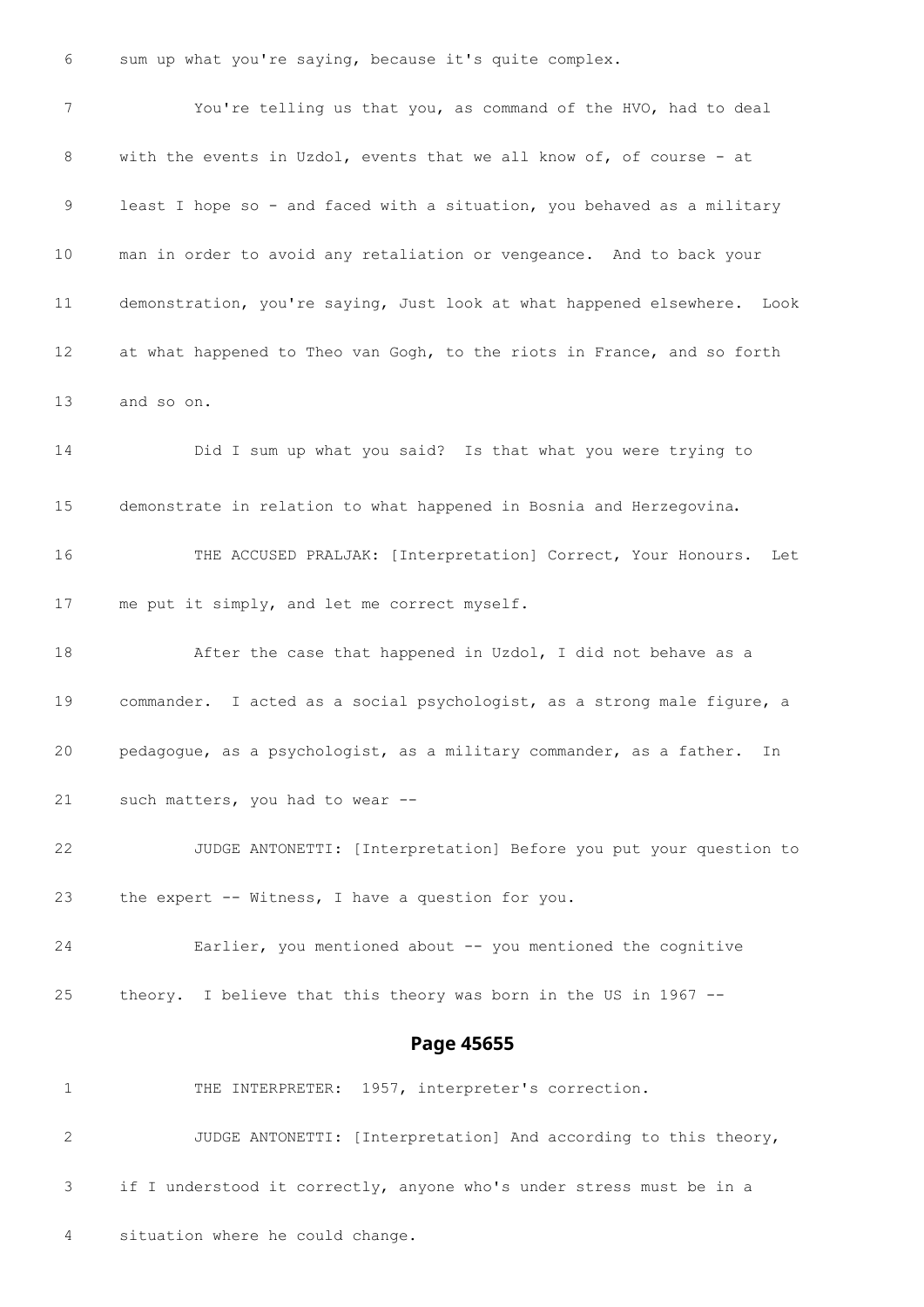Mr. Registrar, I believe that the witness does not hear the interpretation. It seems that there's a technical problem.

 THE WITNESS: [Interpretation] I heard your question after a short interruption.

 Your Honours, this is a theory that was established by Westinger, a well-known American, a psychologist in the 50s of last century. This theory says that in certain situations -- let me be very brief within this context -- that we, as individuals, are prepared to behave in a consequential way in situations when -- and that we are prepared to do that even when that behaviour is contrary to the facts. In the context of aggressive behaviour, this means that even if we behaved aggressively towards innocent individuals, within that context we will not feel remorse and guilt. We will sooner blame the other side and think that 18 the other side deserve what happened to it, and this is -- this is to help us to be true to ourselves. And this is the essence of the context that we've been talking about.

 JUDGE ANTONETTI: [Interpretation] Very well. Now, to link this up with the very complicated demonstration made by General Praljak, first let me ask you whether you know about the Uzdol events. Do you know anything about what happened in Uzdol, Mr. Witness?

THE WITNESS: [Interpretation] I do know from the media and as far

#### **Page 45656**

1 as any citizen in Croatia knows about it, because there was wide media coverage.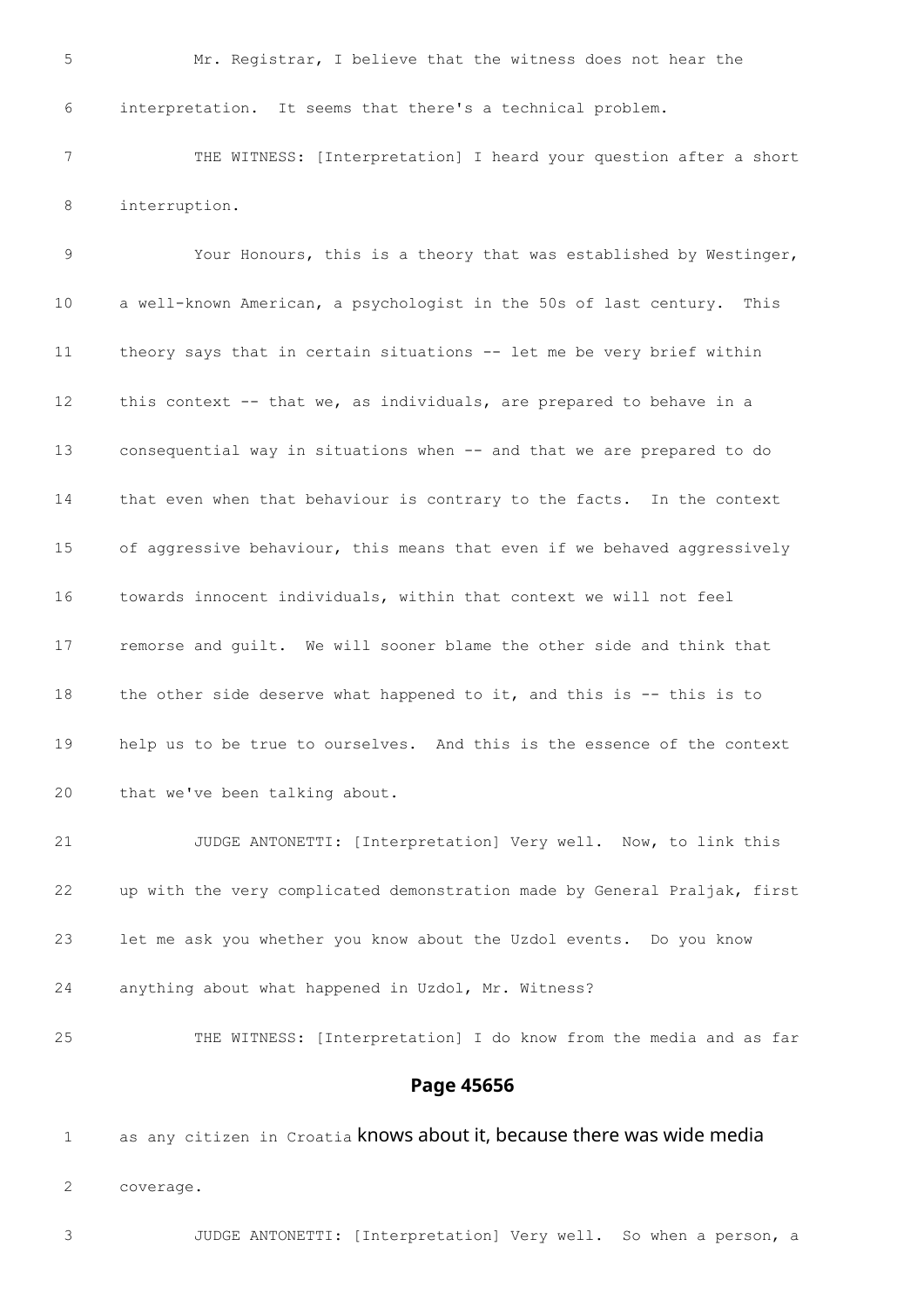military commander, finds out that the enemy committed a massacre, according to all the theories that you've mentioned, what does the individual do, in the most general case? THE WITNESS: [Interpretation] Well, I'm not answering as an expert here. I can answer just like any other citizen would. The commander should, first of all, try and calm his unit down to prevent them from any retaliation and revenge. And according to the Geneva Conventions, that is pursuant to the Laws of War. So in situations like that, it is important to act on the soldiers psychologically to calm them down and to prevent them from any retribution, acts of retribution, and then to plan military actions based on rational grounds with respect, of course, for the Laws of War. JUDGE PRANDLER: I would like to go back to Mr. Praljak's statement. It is already not on the screen. But, among other things, 18 you said that, I acted as a social psychologist, a strong male figure, as a military commander, as a father, et cetera, et cetera. Really, I believe that we all know that it is your construction about yourself that you are a "uomo universale," but, on the other hand, I really feel that

 it would be better to stick to your present role, and this present role is that you are asking questions from the expert and not praising

 yourself. So I really use these terms because it is already a bit too much to listen. You are not putting questions, but you are pleading.

#### **Page 45657**

1 That's all, thank you.

THE ACCUSED PRALJAK: [Interpretation] Judge Prandler, you're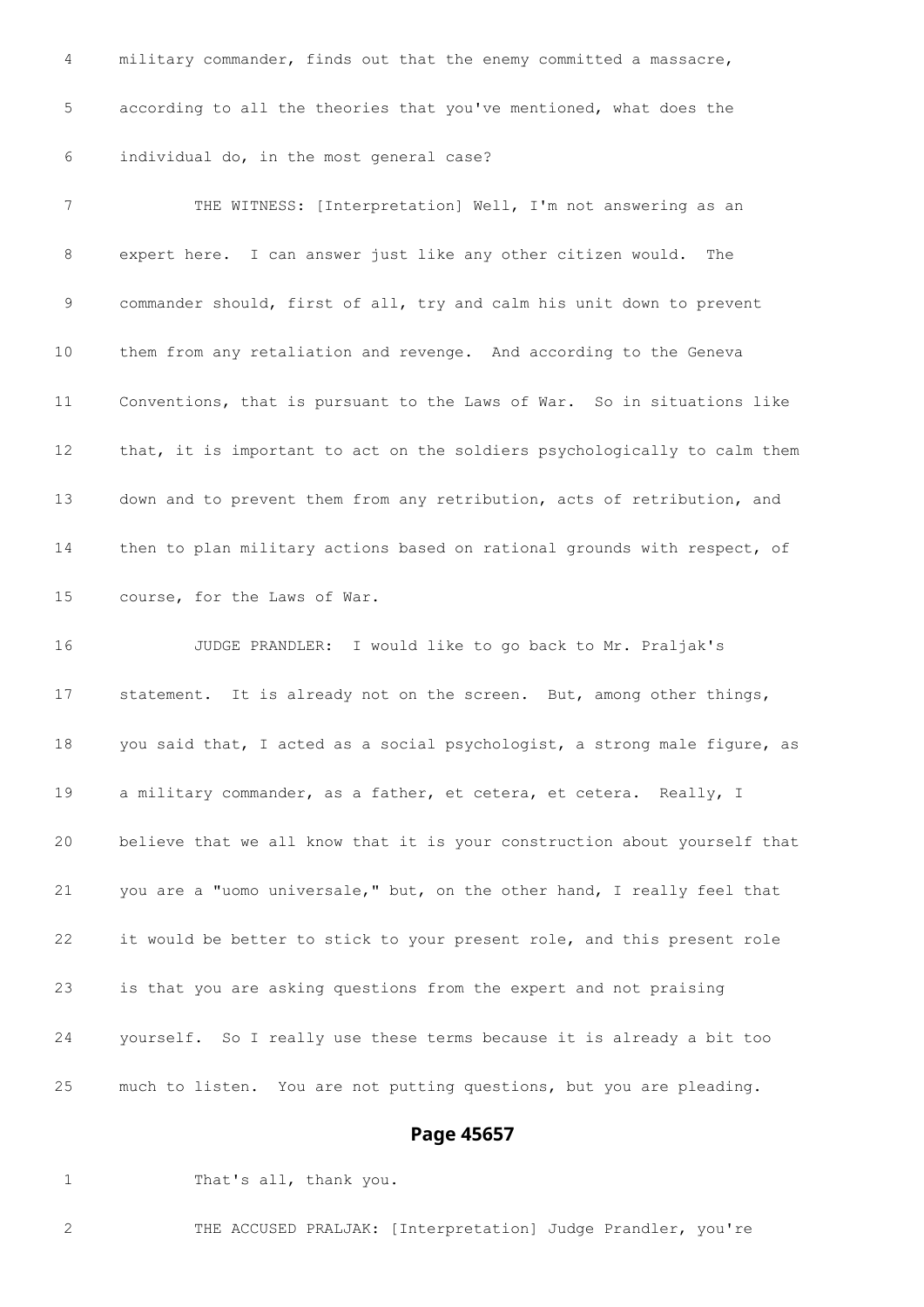speaking in the plural, that I'm not asking questions, that I'm pleading. Judge Antonetti asked me why things were happening in countries like that, and I could tell you what happened in 1956 in Hungary, for example, so don't you tell me that I -- well, I'm building up the kind of truth 7 that I can prove in this court, and it seems to me that you --8 JUDGE TRECHSEL: No, no, excuse me. THE ACCUSED PRALJAK: [Interpretation] I asked a question, and let him answer. JUDGE TRECHSEL: Excuse me. You seem not to have understood the point that my colleague, His Honour Judge Prandler, made. It is just a technical point that you should refrain from giving testimony and saying how things were, in your view, and what you wanted to do, and so forth, but just ask questions. That was all, and that's a technical point, and that's completely correct. So now you can continue. Please answer the question, Witness. THE WITNESS: [Interpretation] Your Honours, General, sir, I can answer in the most general way with respect to this social psychological context that I mention in my expert report. And according to that context, all the situations that you mention belong to classical types of crisis situations. And as I've already said today, in crisis situations you have all the forms of behaviour; group behaviour that we called conformism, normative social influences, spontaneous conformism, and the like, all the other forms of behaviour, aggressive conduct, most of them

## **Page 45658**

depending on the situation, and part of them depending on biological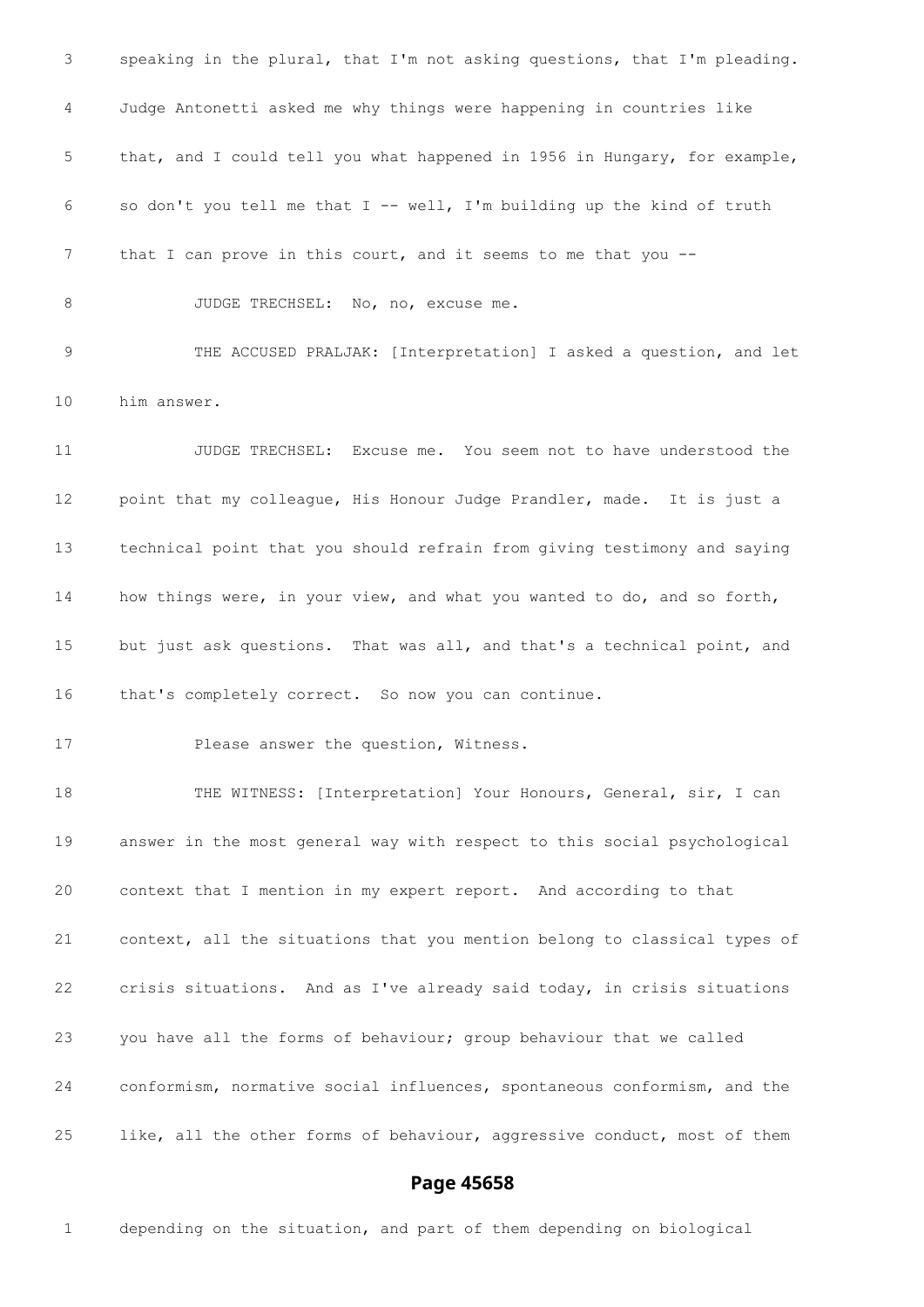factors.

 So there are now differences between different crisis situations. Not all crisis situations are identical, and you will see different types of group behaviour and different types of groups forming. You'll have different groups forming after elemental disasters, for example, or after an uprising, for example, or a power cut, but all these forms can be explained by the theoretical framework that I offered up. And there is 9 the possibility there of analogy, while respecting the framework, analogies to the situation in Bosnia-Herzegovina during the war between the Bosniak Muslims and Croats or, rather, throughout the war in Bosnia-Herzegovina generally, so that's that general level and my general answer. Now, if you want me to go down the lower levels, then ask me questions that way. THE ACCUSED PRALJAK: [Interpretation] Q. All I'm interested in is knowing whether you have looked through all the documents that I attached, showing what the facts were like. A. Yes, I have looked through them. Q. Thank you. Now, I'm drawing to the end, and let's look at 3D03097, please. It's a book by Konrad Lorenz, a Nobel Prize winner, "The So-Called Evil," and in Chapter 13 I'd like to look at Croatian page 205, going over to 206. MR. KOVACIC: [Interpretation] Your Honour, to avoid subsequent problems, I would like to repeat the number. It is 3D030558.

### **Page 45659**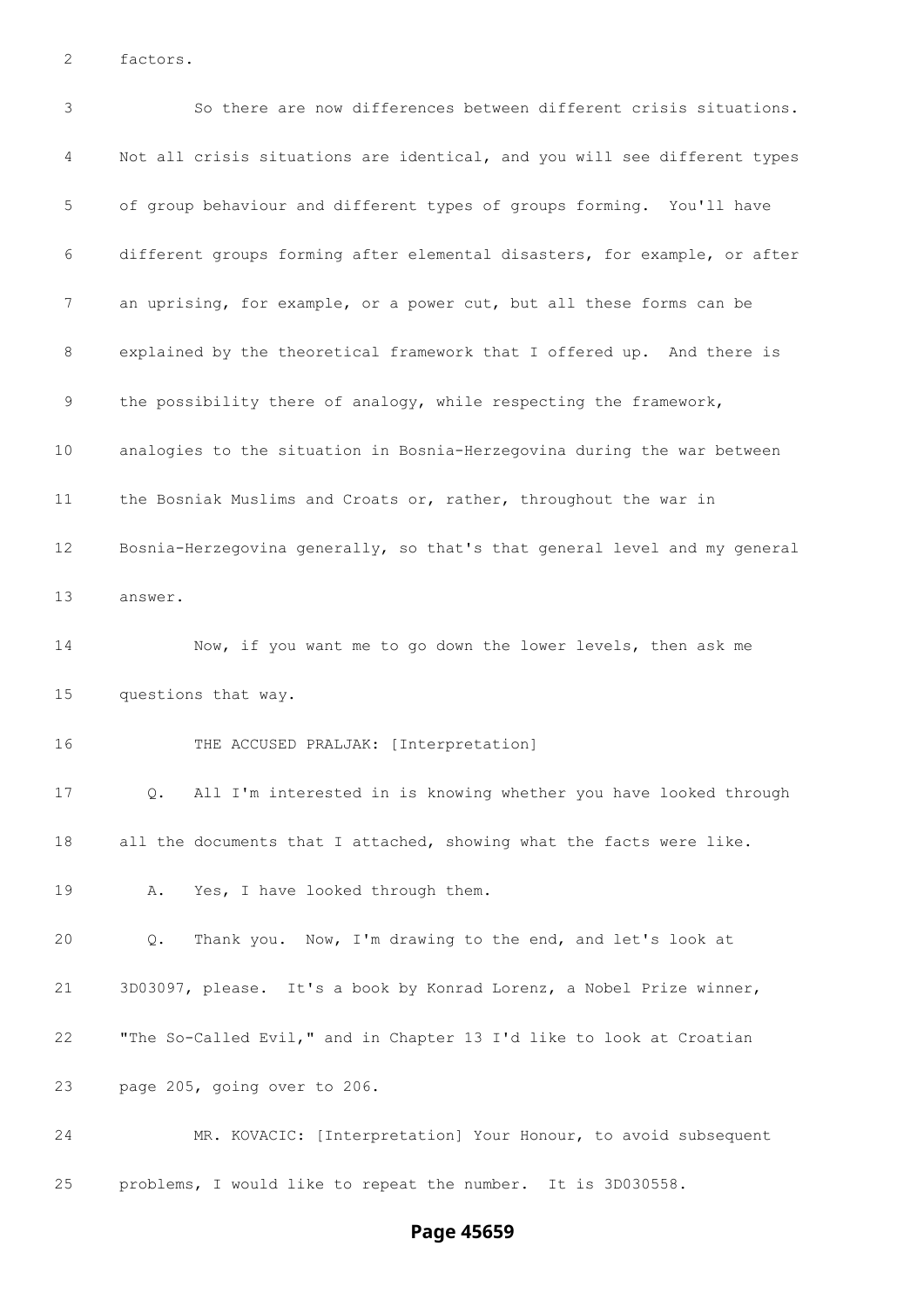THE ACCUSED PRALJAK: [Interpretation] No, no, Konrad Lorenz, 3D03097 is the number, Konrad Lorenz. MR. KOVACIC: [Interpretation] Mr. Praljak has the old version. It is 3558. The other document number is also on e-court, but we've combined it with a single number. THE ACCUSED PRALJAK: [Interpretation] Q. Have you found page 205 and 206, Witness? 8 A. Yes, I have. Q. Just briefly, he speaks about compensation mechanisms and says that those with compensation mechanisms, under normal conditions, that person will be able, under daily conditions, not to use them up and won't break down in a war. What I'm interested in is the following: Is it true that social conduct, the social conduct of individuals, can be broken down when there are too many burdens that can be of a different nature, including everything we've said so far? A. We're talking about the strength of an individual, in the psychological sense, how strong people are, and we know that people differ widely. You have stable individuals, unstable individuals, and there are characteristics governing the two. If we look at the overall personality of an individual, then the moral side is one of the characteristics of a person's make-up or character, and Konrad Lorenz speaks about morals, the moral aspect, the moral dimension of an individual, and whether, if it is brought under pressure, whether it can succumb, whether a person can break down, and whether disassociation can step in.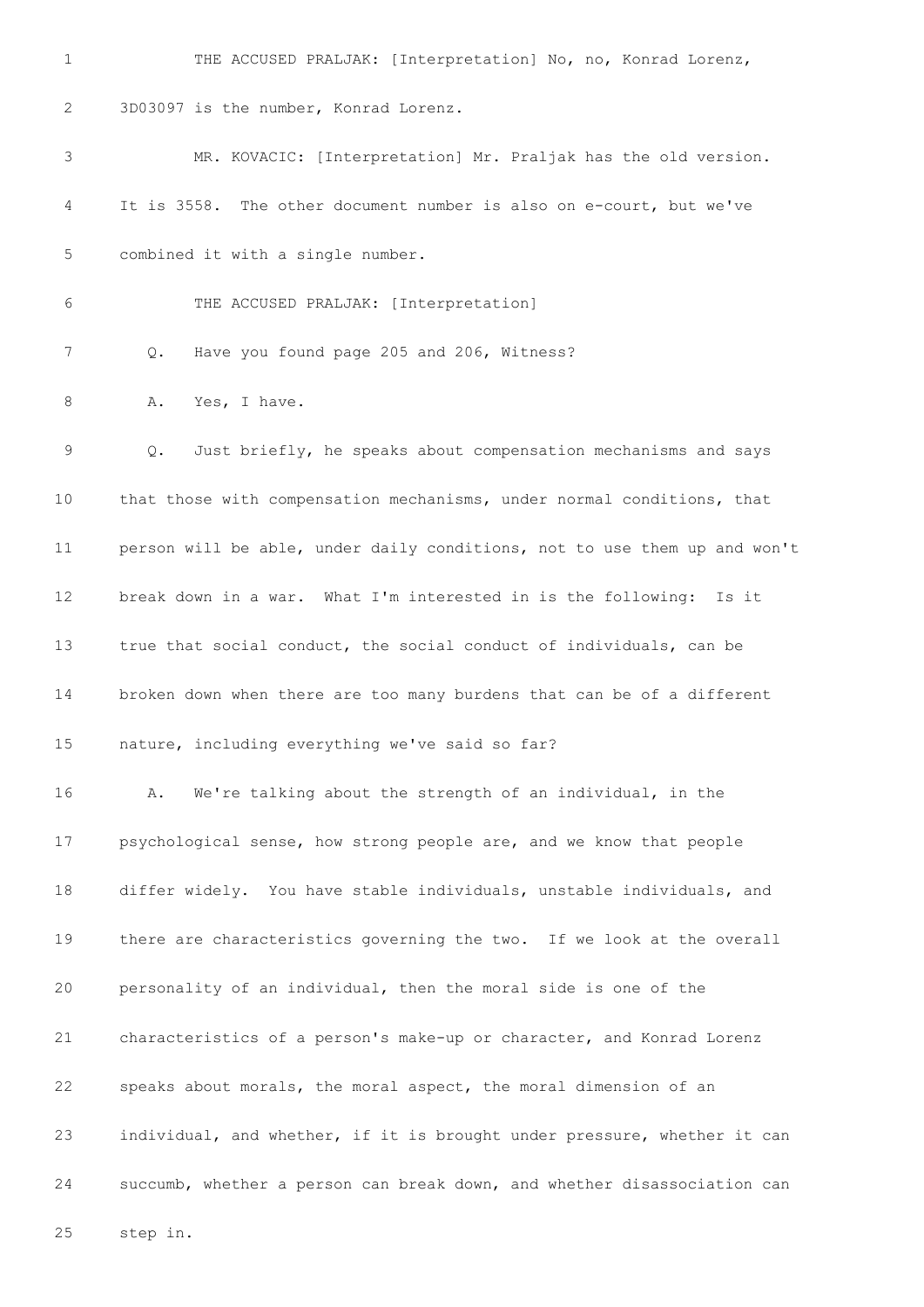# **Page 45660**

| $\mathbf{1}$ | Now, in that context I have to say that every person has limited          |
|--------------|---------------------------------------------------------------------------|
| 2            | capacities, so stable individuals will be able to bear more social        |
| 3            | pressure or negative pressure, and those who are less stable and who have |
| 4            | weaker or lower moral standards, then -- well, moral strength will be     |
| 5            | able to resist pressure, but it all depends on the amount of stability    |
| 6            | and the amount of pressure exerted. And I have to say in this regard --   |
| 7            | MR. KOVACIC: [Interpretation] In English, Your Honours, the pages         |
| $8\,$        | of that book are 248 and 249, in the English text. Thank you.             |
| 9            | THE INTERPRETER: Microphone, please.                                      |
| 10           | THE ACCUSED PRALJAK: [Interpretation]                                     |
| 11           | Fatigue, hunger, et cetera, work in the same way, and since he<br>Q.      |
| 12           | was in a war, he says, I know that the moral decompensation can be        |
| 13           | precipitous, and, secondly, goodwill, and its ability to resist, how long |
| 14           | can it last? The length of a war, does it have an effect on moral         |
| 15           | decompensation, as explained by moral psychology, let's say moral         |
| 16           | decomposition of the individual? So if a situation goes on for any        |
| 17           | length of time, then even the strongest individual will be susceptible to |
| 18           | moral decompensation if exposed to fear, hunger, or whatever for any      |
| 19           | length of time?                                                           |
| 20           | We have seen from moral contamination that moral decompensation<br>Α.     |
| 21           | can take place in the space of several minutes in an individual, and      |
| 22           | social contamination depends on social influences and pressures. And in   |
| 23           | this extreme situation such as a war, well, the longer a war lasts, the   |
| 24           | more people will succumb, as Lorenz says, will become morally             |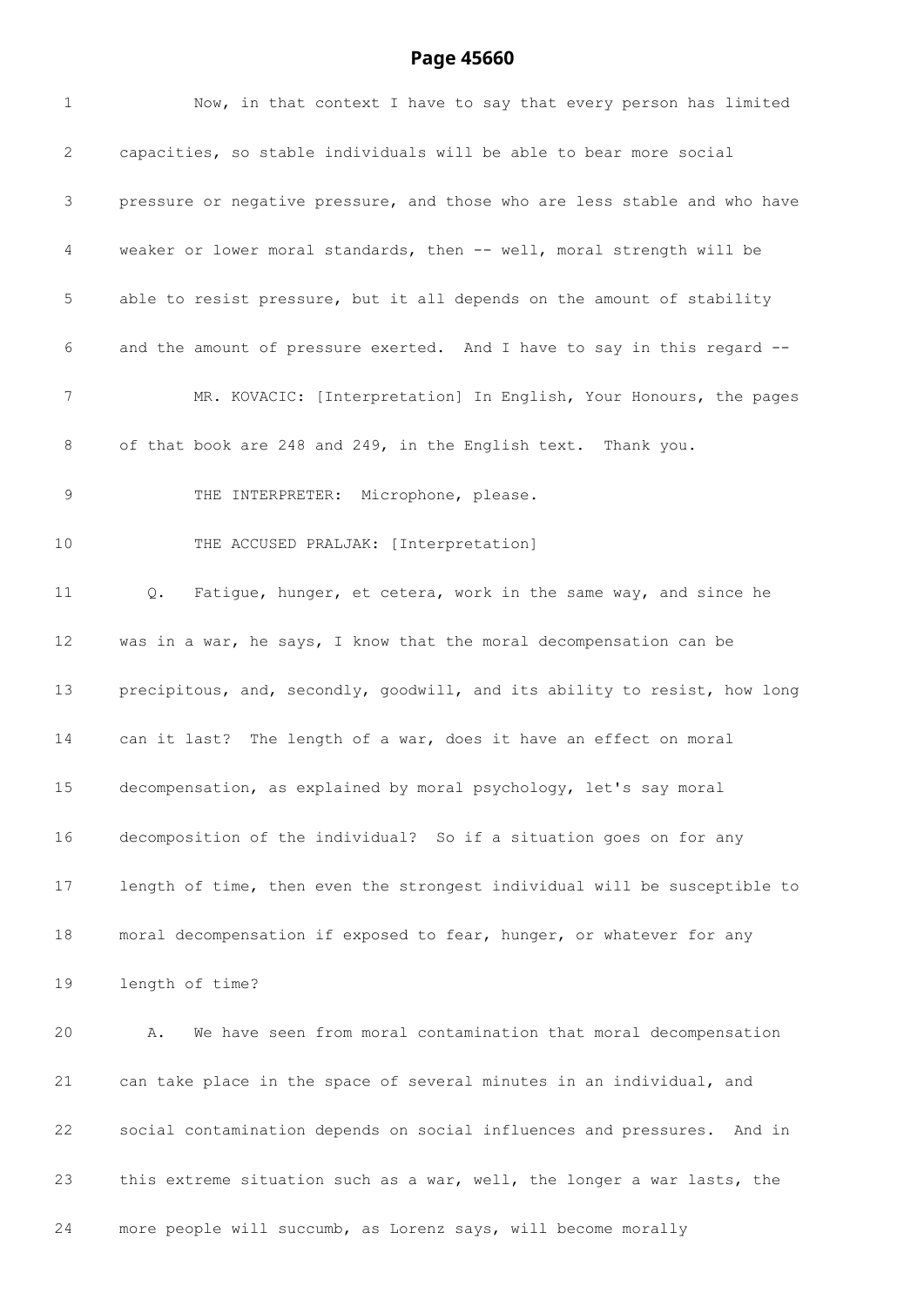decompensated, and the repercussions and consequences will be graver.

### **Page 45661**

 Now, I'm not entering into polemics with Konrad Lorenz here. We should believe him because he's the only person who received the Nobel Prize for psychology. But in view of these conclusions which he derived from philosophy, they can be translated into the language of social psychology and they function perfectly well within that context. JUDGE ANTONETTI: [Interpretation] One moment. Witness, you are now mentioning Konrad Lorenz, a Nobel Prize, who 8 was -- who took over Kant's chair, by the way. He was special in that he served in the German Army. He was made prisoner, and I think he was detained until 1948 by the Russians, so he was very familiar with army-related problems. But his theory of aggressive is based on animal behaviour, among other things the mating ceremony of the male around the female animal in order to eventually attack another male. That theory of aggressiveness, with the underlying notion of territory, do you apply it to what happened in BiH between the Muslims and the Croats? THE WITNESS: [Interpretation] Your Honour, may I say a few words of introduction before I answer your question. I didn't use Konrad Lorenz in my expert report. I was just answering the question from the general, and I translated it to the field of social psychology and then answered it that way, but I'll explain why. Konrad Lorenz is an exceptional psychologist, and he has made a great contribution to science. However, he ranks among the traditionalists in science who, through philosophy and social science,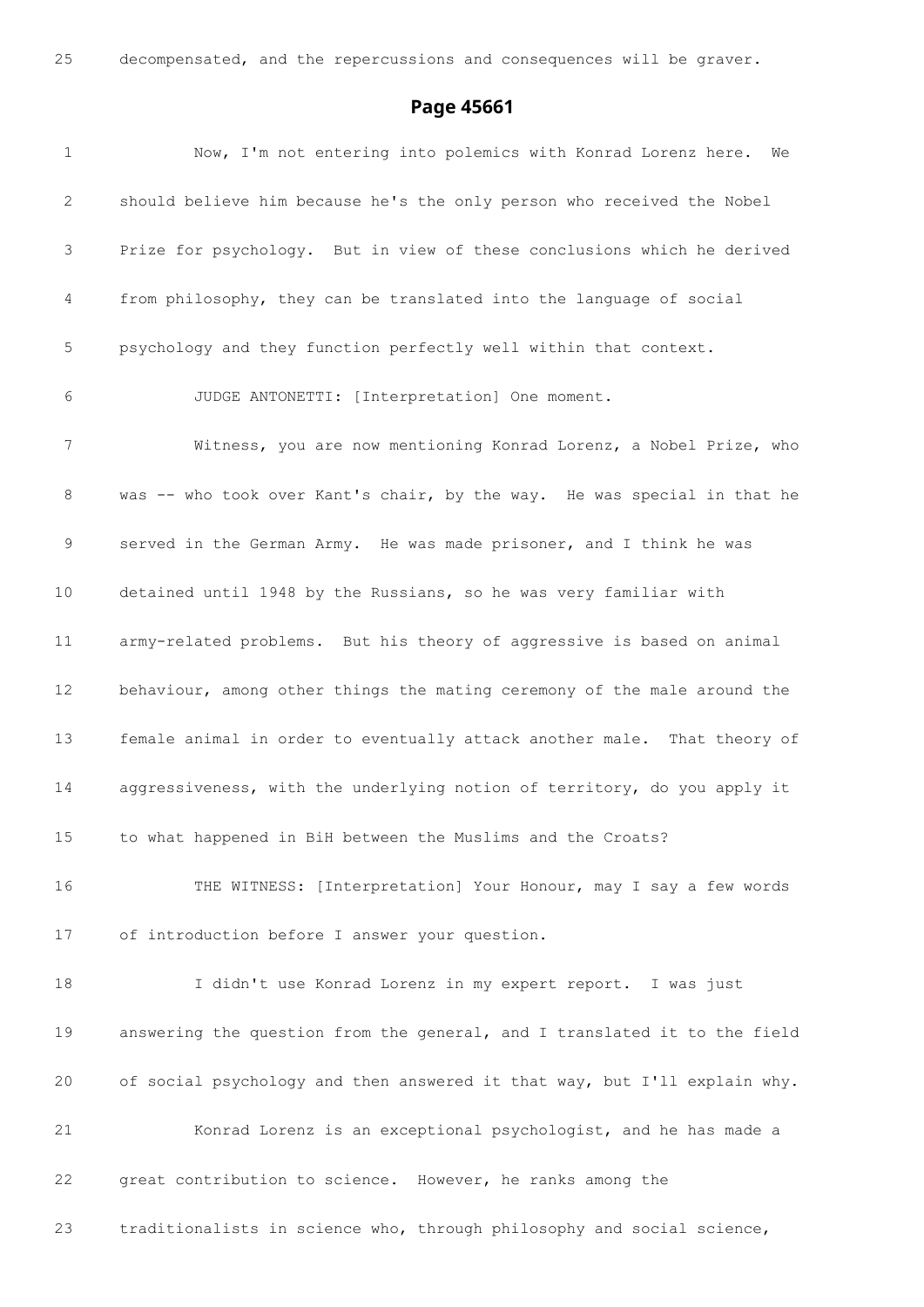has existed from the times of Plato and Aristotle, the Greek

philosophers. It's what's called nativism and empirism in philosophy,

# **Page 45662**

| $\mathbf{1}$ | and then later on in the social sciences, too. He's a nativist; that is   |
|--------------|---------------------------------------------------------------------------|
| 2            | to say, he is of the Plato orientation, so he gives biological factors,   |
| 3            | the predominant role. It is biological determinism. That is what we       |
| 4            | must say about Konrad Lorenz.                                             |
| 5            | The other important thing to note is, and you've correctly                |
| 6            | noticed that, that he's ethologist. He won the noble prize for the study  |
| 7            | of animal behaviour, primarily, and it's on the basis of his vast         |
| 8            | experience and the many laboratory experiments he performed and his       |
| 9            | observation of animals, he applies analogy and transfers those analogies  |
| 10           | to other situations on the basis of his vast scientific knowledge and his |
| 11           | knowledge as an intellectual.                                             |
| 12           | And, psychologically speaking, what he -- what it says in that            |
| 13           | chapter is correct. However, there are parts, not the ones I discussed    |
| 14           | with the general, but there are parts which I, as a social psychologist   |
| 15           | myself -- or social psychology today has shown that they are unfounded.   |
| 16           | One of those is what he, too, says; that aggression -- well, the theory   |
| 17           | of catharsis, he accepts that as correct, and the reason he gives is that |
| 18           | he followed Sigmund Freud in many of his explanations, on the one hand,   |
| 19           | and, on the other, in social psychology, the experiments that I spoke     |
| 20           | about had still not been undertaken. It was just Leonid Berkovich and     |
| 21           | his followers who applied those tests to investigate catharsis and show   |
| 22           | that Freud was wrong in his view of catharsism, as was Konrad Lorenz.     |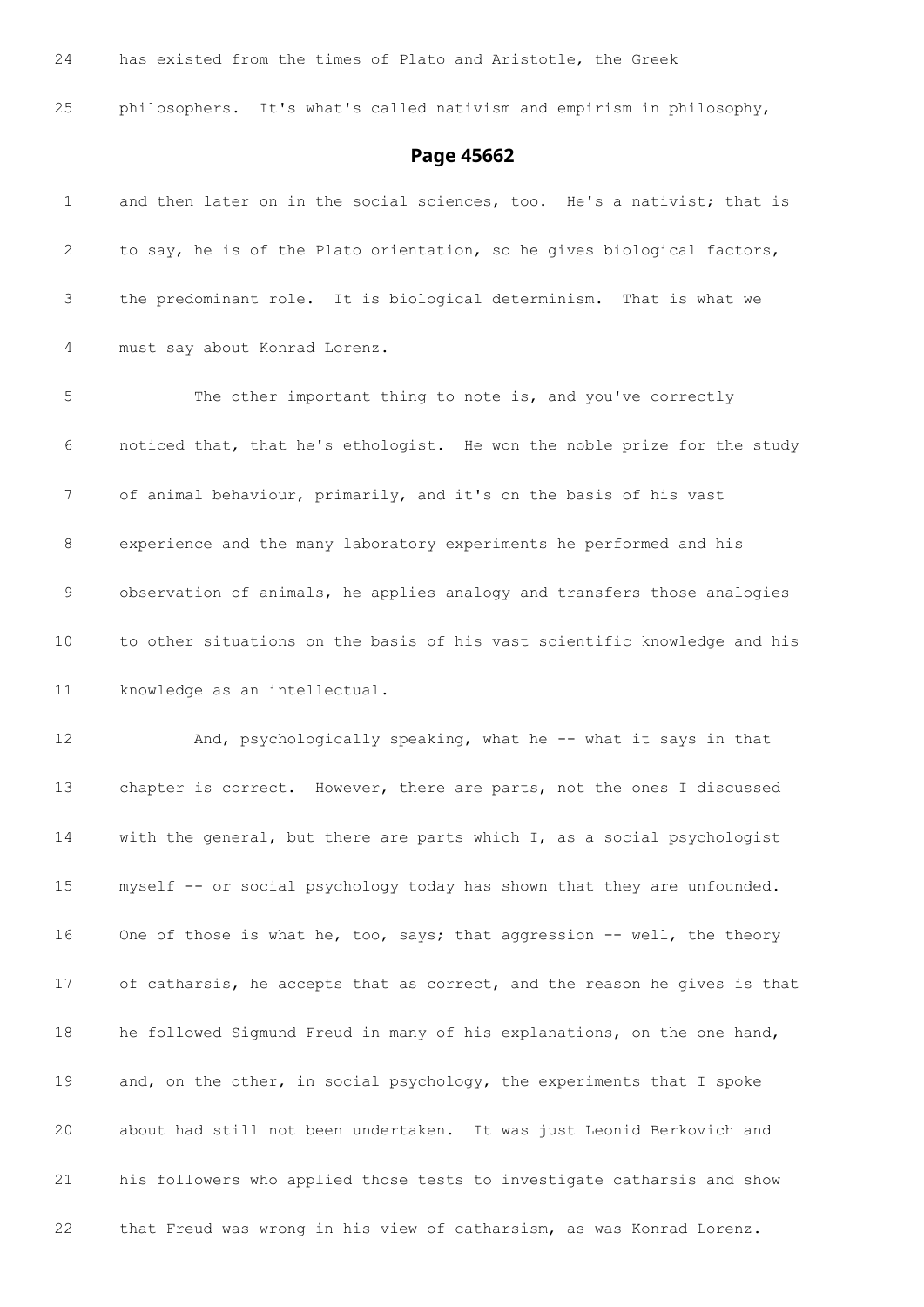**Page 45663**

| $\mathbf 1$       | --- Recess taken at 5.47 p.m.                                            |
|-------------------|--------------------------------------------------------------------------|
| 2                 | --- On resuming at 6.08 p.m.                                             |
| 3                 | JUDGE ANTONETTI: [Interpretation] The court is back in session.          |
| 4                 | THE ACCUSED PRALJAK: [Interpretation]                                    |
| 5                 | Professor, I've almost reached the end of my examination. I have<br>Q.   |
| 6                 | just one more thing to ask you.                                          |
| 7                 | Could you please look at your expert report, and this is 3D03721.        |
| 8                 | Open it on page 28 of the Croatian version, which is 3D42-6219. At the   |
| 9                 | beginning of the page, you have summarised a certain matter, or, rather, |
| 10                | different phenomena, and you say that all the previously-described       |
| 11                | phenomena contributed to the understanding of the behaviour of the       |
| $12 \overline{ }$ | soldiers which is very often not the consequence of --                   |
| 13                | MR. KOVACIC: In the English version, at page 29. This is the             |
| 14                | bold title under number 4, "Ethnic Groups and Ethnocentrism."            |
| 15                | THE ACCUSED PRALJAK: [Interpretation]                                    |
| 16                | I continue. The behaviour of soldiers is often not a consequence<br>Q.   |
| 17                | of orders given by formal commanders, but are often a consequence of     |
| 18                | social situations and strong emotional situations in which soldiers find |
| 19                | themselves. Furthermore, you say that it's very difficult to control and |
| 20                | lead such a group of people, especially without a proper psychological   |
| 21                | support.                                                                 |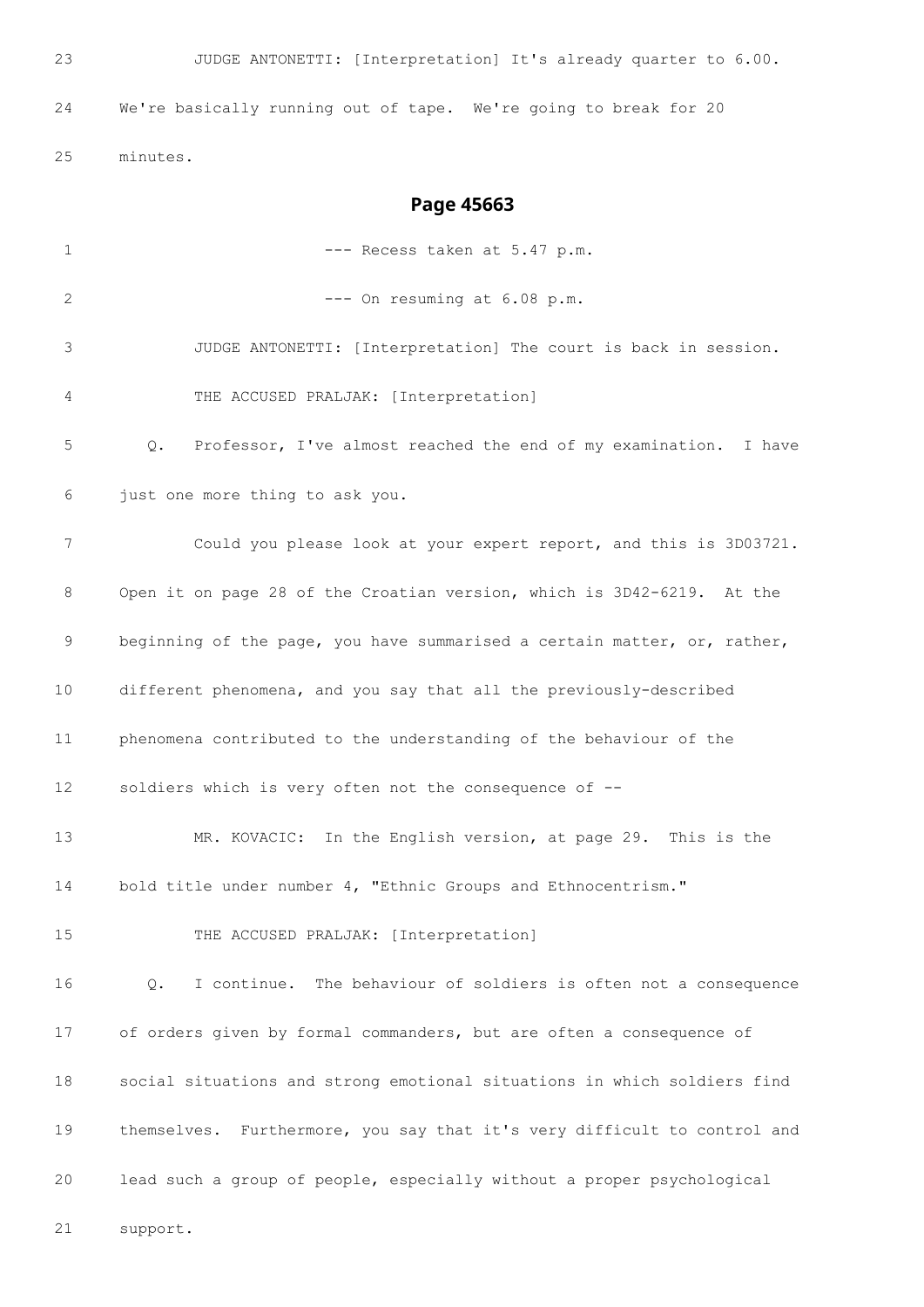| 22           | My question is this: You were in Croatia at the beginning of              |
|--------------|---------------------------------------------------------------------------|
| 23           | aggression. Tell me, did volunteers enable the existence of the Croatian  |
| 24           | state? Volunteers, regiments, people, men, women, who volunteered to go   |
| 25           | and counter the aggression that had come from Serbia, did they allow for  |
|              | Page 45664                                                                |
| $\mathbf{1}$ | the Croatian state to be as it is today, yes or no?                       |
| 2            | I can't answer with either yes or no. I can provide a short<br>Α.         |
| 3            | answer.                                                                   |
| 4            | When Yugoslavia was breaking up and when the Serb aggression was          |
| 5            | going on against Slovenia and Croatia, when the Yugoslav People's Army    |
| 6            | dissolved and transformed into the Serbian Army --                        |
| 7            | JUDGE TRECHSEL: Mr. Praljak, may I draw your attention to the             |
| 8            | fact that the last one was a very typically leading question. You,        |
| 9            | yourself, said, finally, Yes or no, and as this is direct, you're         |
| 10           | supposed to ask non-leading questions, please.                            |
| 11           | THE ACCUSED PRALJAK: [Interpretation] My fault, yes.                      |
| 12           | Tell us about volunteers. Did the state create volunteers or did<br>$Q$ . |
| 13           | the volunteers create the state?                                          |
| 14           | In such a situation, volunteers were the decisive military<br>Α.          |
| 15           | formations which responded to aggression by the Serbs teamed up with the  |
| 16           | Yugoslav People's Army, and that's why they take most credit for the      |
| 17           | defence of Croatian democracy and independence in the Croatian war for    |
| 18           | independence.                                                             |
| 19           | Thank you. And now tell me, in Bosnia and Herzegovina, was the<br>Q.      |

situation identical or even more pronounced given the fact that Croatia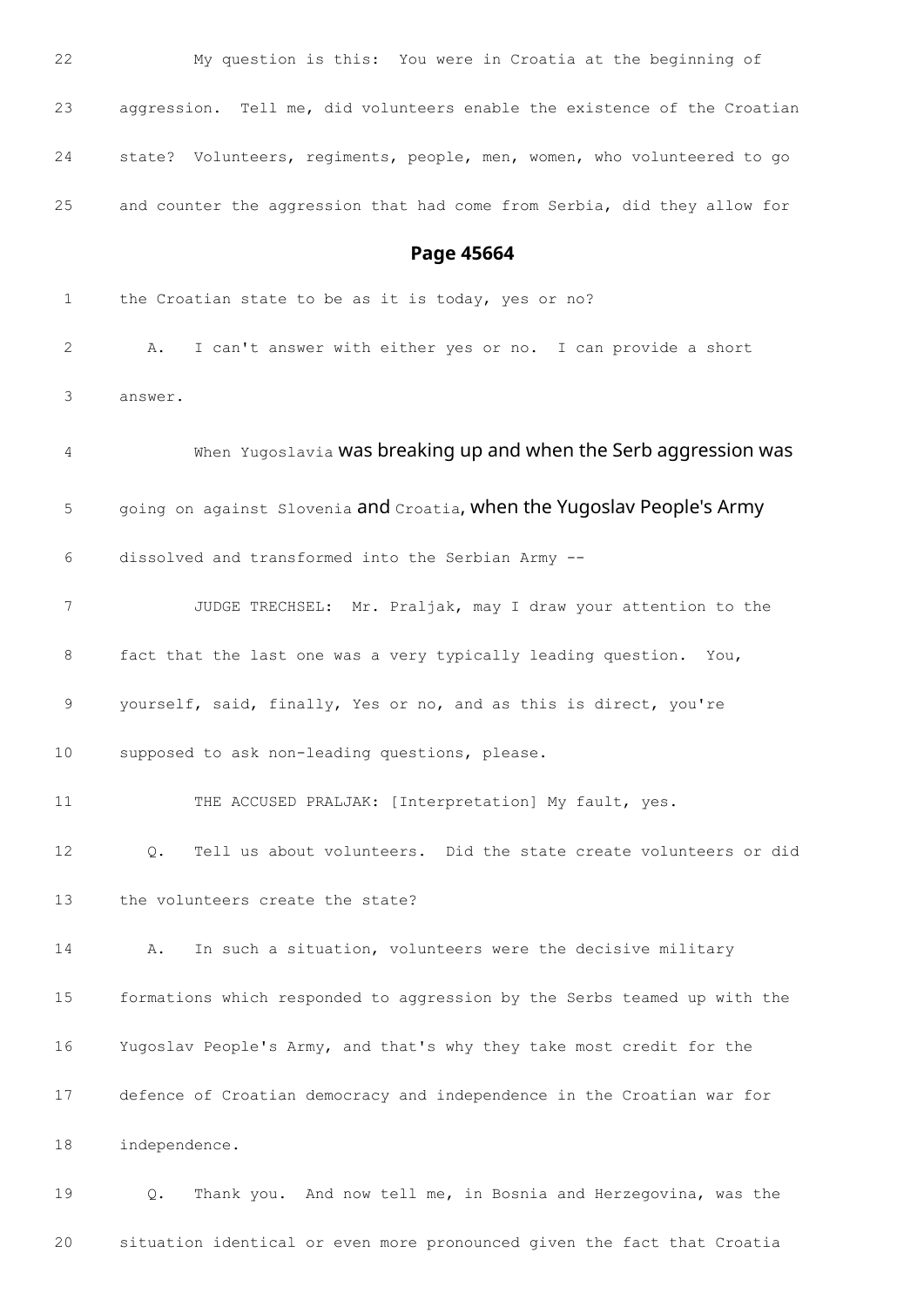| 21 | had some authorities in its unoccupied areas? Tell me, was the situation |
|----|--------------------------------------------------------------------------|
| 22 | more or less pronounced with regard to Croatia -- in Bosnia and          |
| 23 | Herzegovina, were volunteers an even more contributing factor to the     |
| 24 | persistence of an independent state of Bosnia and Herzegovina?           |
| 25 | At that time, Croatia Was more organised in terms of its<br>Α.           |

## **Page 45665**

 institutions. For example, during the first couple of years, at the beginning of the war, while it was exposed to the most fierce aggression, at the same time it received 800.000 displaced persons and refugees from 4 other parts of Croatia **and from** Bosnia and Herzegovina. According to public polls by the institute that I lead, and we have polled people for 20 years continuously, the Croatian general public attributed that as a big success on the part of the Croatian authorities. This means that 8 Croatia was much better organised than Bosnia-Herzegovina, and within that context volunteers were even more important there than they were in 10 Croatia. Actually, they were the only way out when it came to countering aggression in Bosnia and Herzegovina. Q. You're not here as a military expert. However, from a psychological and sociological point of view, a comparison between an army which exists in an organised state and volunteer units of the sort that we saw in the war, when it comes to the possibility of control, command, information, what is the difference, in social and psychological terms, between those two?

A. Social psychology is trying to answer the question, and it is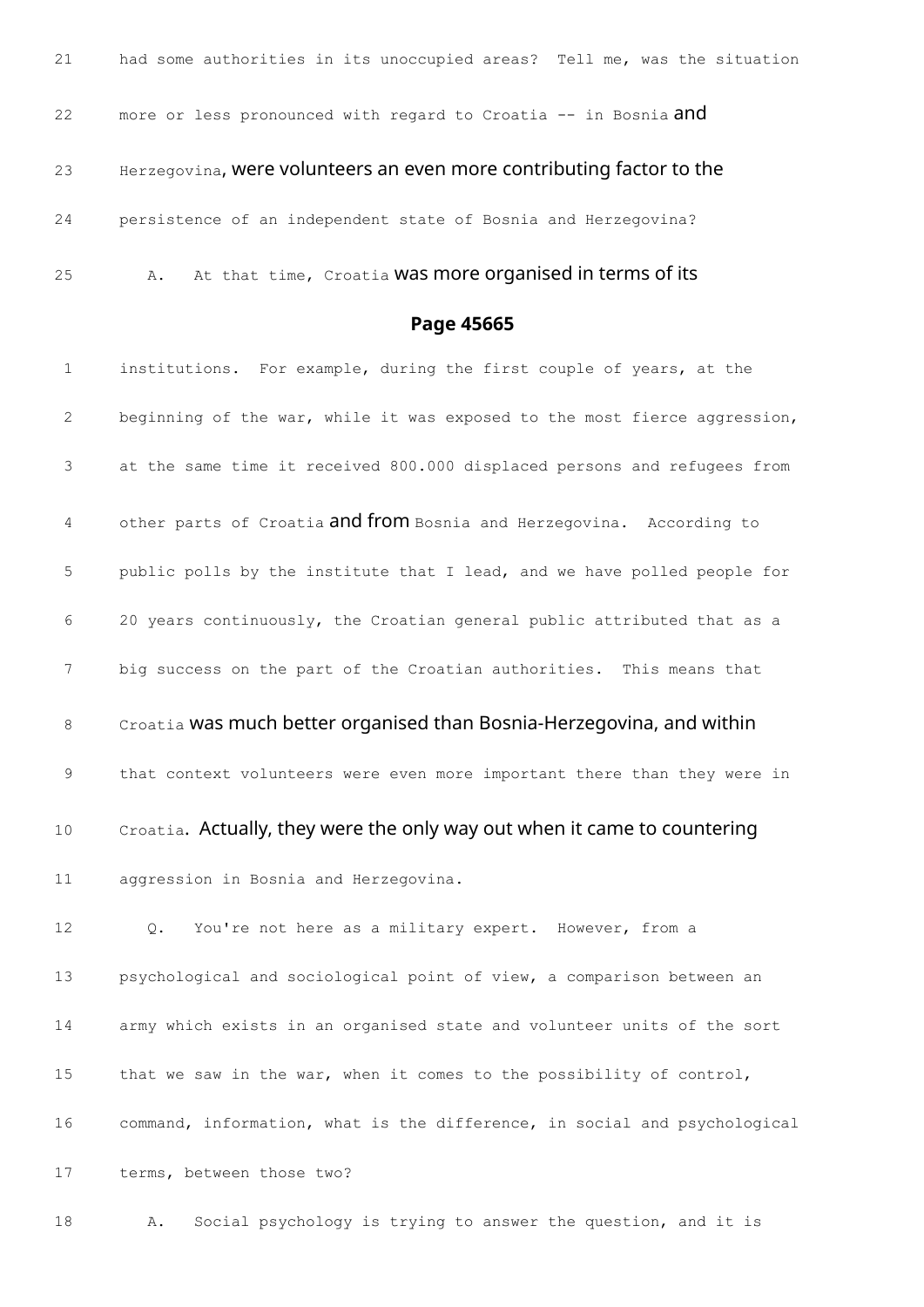best suited to answer them. A lack of hierarchal organisation and a lack of authority or command, it results in a special context, and groups and units cannot be managed and controlled in such situation as they can be in an organised system. This is especially true because the commander does not dispose with the means that are normally at the disposal of any other military commander in the world. In the first couple of years, this is -- this did not exist in Croatia or in some military units in

### **Page 45666**

 Bosnia-Herzegovina. The behaviour that can normally be punished in regular armies could not be punished, and I'm talking about the willful abandonment of the unit or any sort of behaviour that goes beyond the context of normal behaviour in war. THE ACCUSED PRALJAK: [Interpretation] This brings my examination-in-chief to an end. Thank you, Mr. Sakic, for your answers, and thank you for coming here to provide your testimony. 8 THE WITNESS: [Interpretation] Thank you. MR. KOVACIC: Your Honour, thank you so much. The Praljak Defence does not have any further question. 11 JUDGE TRECHSEL: Thank you. Mr. President, I would like to ask one or a few questions of the witness. What you have told us is quite interesting. However, we are not 15 here to establish a history, but to carry out a criminal trial, and I would like you to tell me whether you are aware of any textbooks in criminal law or criminal procedure law where the developments you have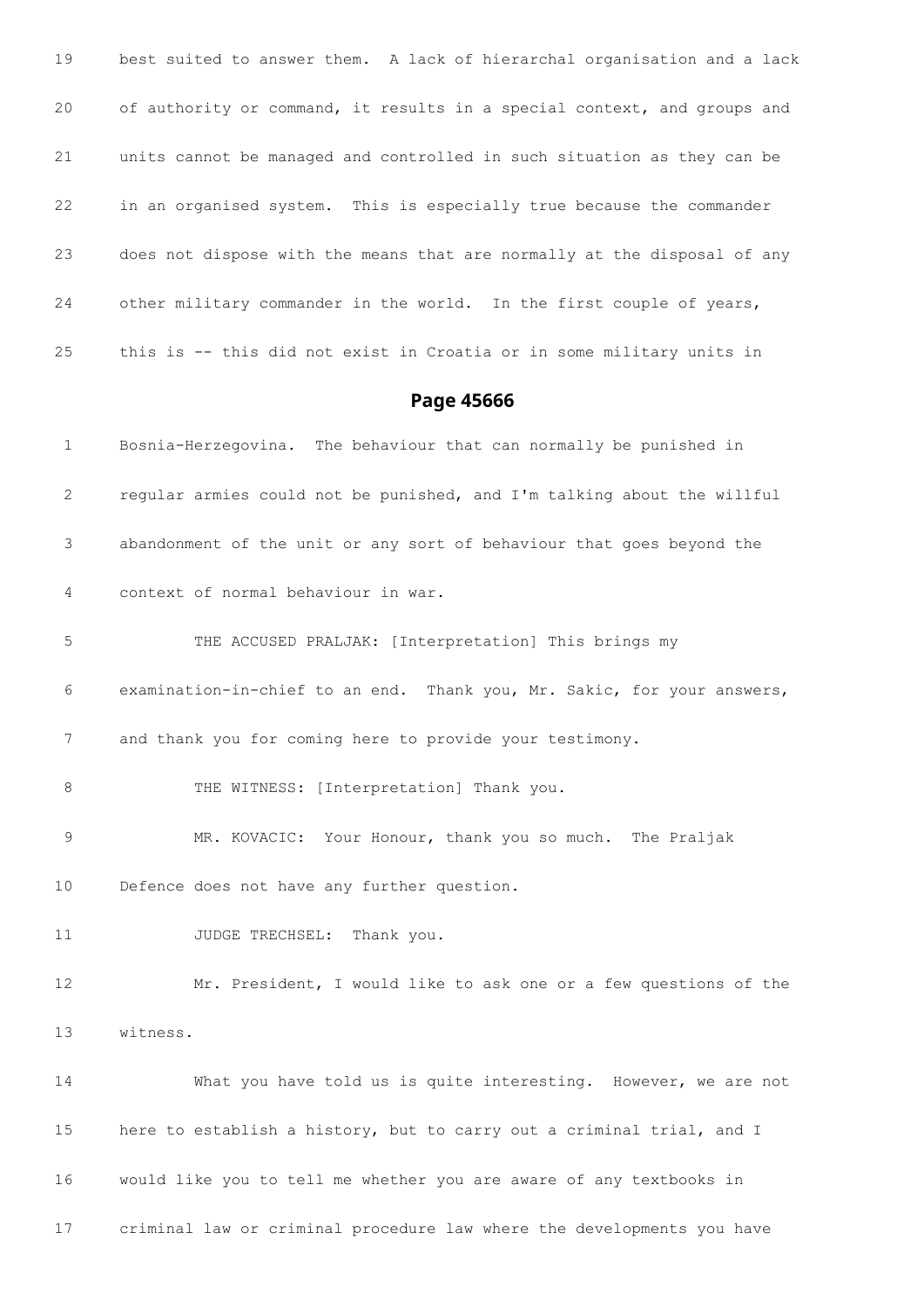exposed here are of any relevance under the point of view of criminal

law.

 THE WITNESS: [Interpretation] Your Honour, I am not an expert in penal law, so I'm not able to answer your question. I have not studied law textbooks. I have only read some books on international law. I have not read any textbooks on criminal or penal law because I have never been interested in the matter.

JUDGE TRECHSEL: Thank you. I can absolutely appreciate that. I

### **Page 45667**

 asked you the question because psychological experts and, of course, psychiatric experts have a rather established place in the courtroom. It does seem that this is not the case for social psychology experts. Would you share this view?

 THE WITNESS: [Interpretation] I apologise. I'm afraid I did not understand your question. What did you mean when you said that they are not present?

 JUDGE TRECHSEL: You're absolutely entitled to ask back, and I'm sorry if I was not clear in my question.

 What I mean is that in criminal proceedings, one often finds experts in psychology. I am not aware, but maybe you are aware of 12 whether colleagues of yours, specialists in social psychology, are sometimes called to give expert evidence in criminal proceedings. Do you know of such cases or is it something that is not --

 THE WITNESS: [Interpretation] Your Honour, I understand your question now.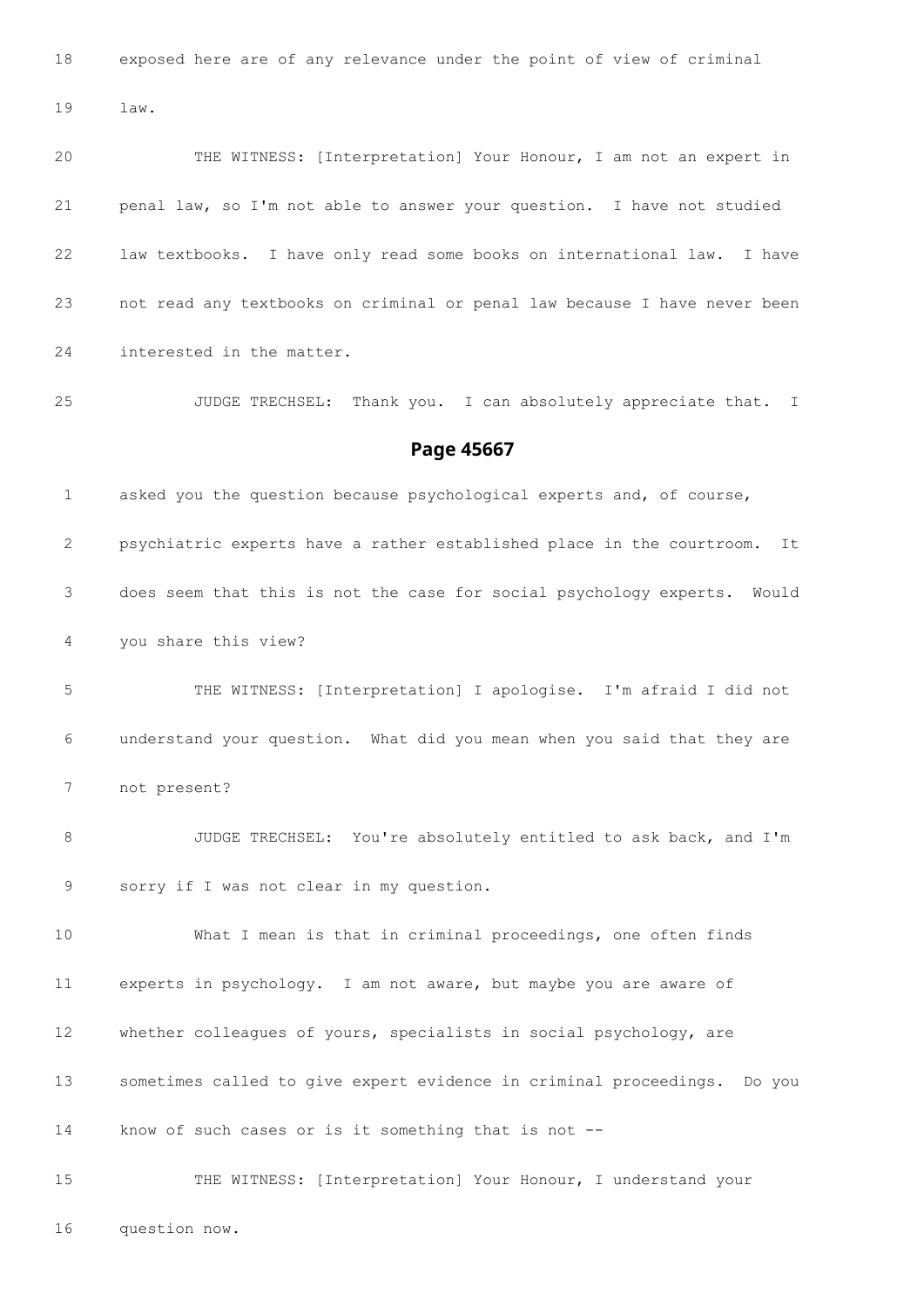18 been in that position in Croatia, I have also been involved in penal psychology, which is part of the context of social psychology, because social psychology also deals with punishment, as we've seen earlier today. I was also an expert of the Ministry of Justice of Croatia in some criminal cases dealing with releasing persons from prisons who had been convicted of serious crime committed under grave psychological and social circumstances. My task was to provide my opinion as to whether circumstances have been -- or, rather, conditions have been put in place

**Page 45668**

 in the environment that was to receive such a person for that person to be released from prison, given their previous psychological portrait. JUDGE TRECHSEL: Thank you. That is quite convincing. It is, of course, not what I had in mind. It's a different stage in the full criminal process than the one we are in here. There is no question of releasing any of the accused from prison because they are still presumed innocent. None of them is convicted, and nobody knows whether any of them will ever be convicted. The question I put relates to the stage before the courts and before the Court's verdict. Have you any experience of that or can you inform us of the role of social psychologists in that phase? THE WITNESS: [Interpretation] I don't have any information about that, as far as similar cases go, but I can give you my personal position.

If psychology and psychologists can be court experts, as you,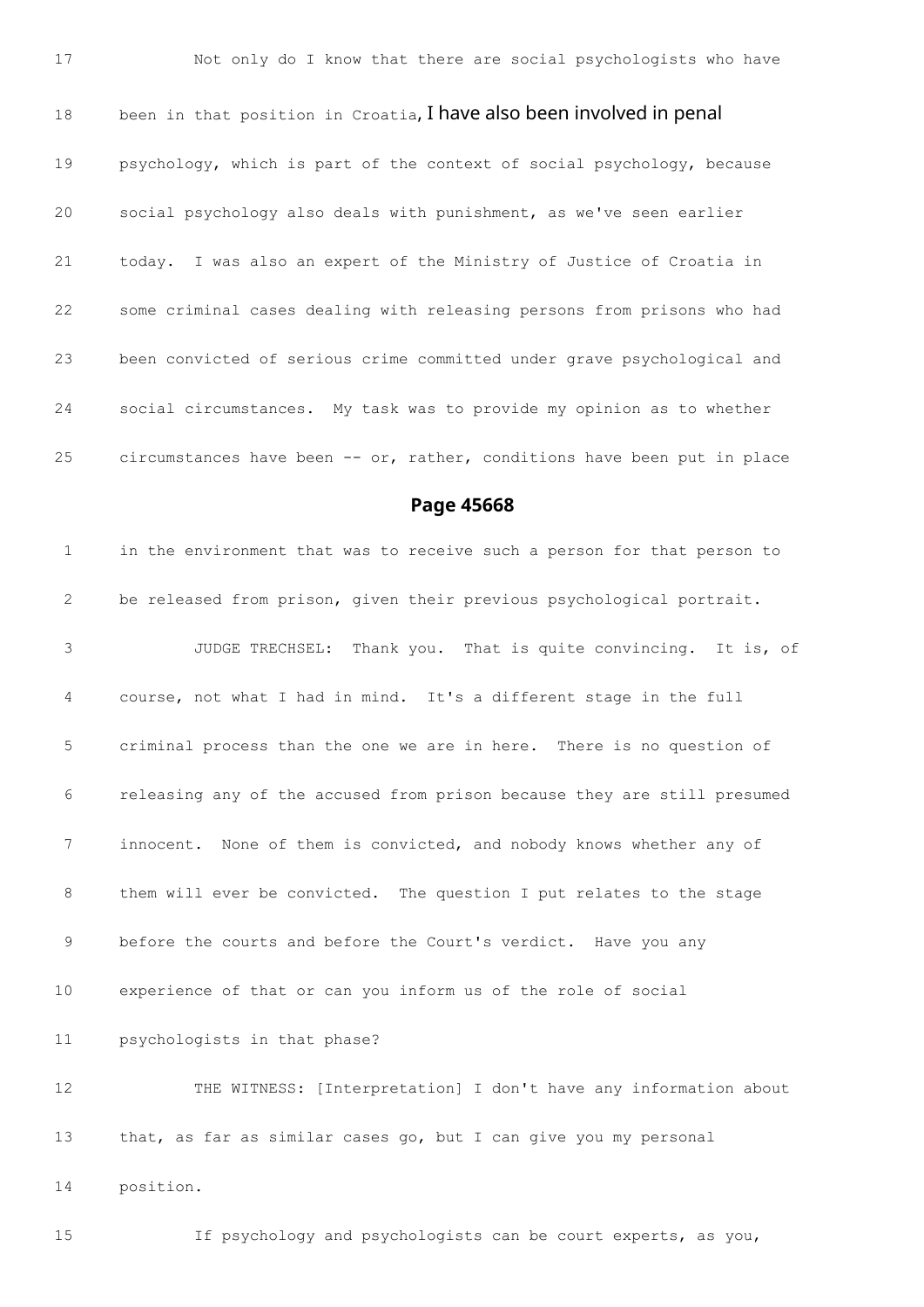Your Honour, have stated yourself, together with psychiatrists and so on and so forth, in criminal cases, then in a case such as this -- in this case, within the discipline of psychologists, social psychology can say a 19 lot more than any other branch of psychology. Therefore, if psychologists can participate in other criminal cases, I believe that they may as well participate in this one, then I also believe that social psychology can be of great assistance to the Court in its work within the context that we are in because of all the facts that we have already heard today. JUDGE TRECHSEL: Well, that will be for the Chamber to decide, of **Page 45669** course. Thank you. JUDGE ANTONETTI: [Interpretation] Witness, I have a few follow-up questions for you. I first go back to the period of 1992, when there was the 5 aggression by the Serbs on Croatia. At the time, in which department, precisely, did you work, were you working? THE WITNESS: [Interpretation] Until 11 of August, 1992, I was 8 employed by the Ministry of Justice of the Republic of Croatia. From the 11th of August, I joined the Ivo Pilar Institute, and I've been there ever since. JUDGE ANTONETTI: [Interpretation] At any point in time, as part of your various remits, did you come across General Praljak or did you not know him at all? THE WITNESS: [Interpretation] General Praljak is a well-known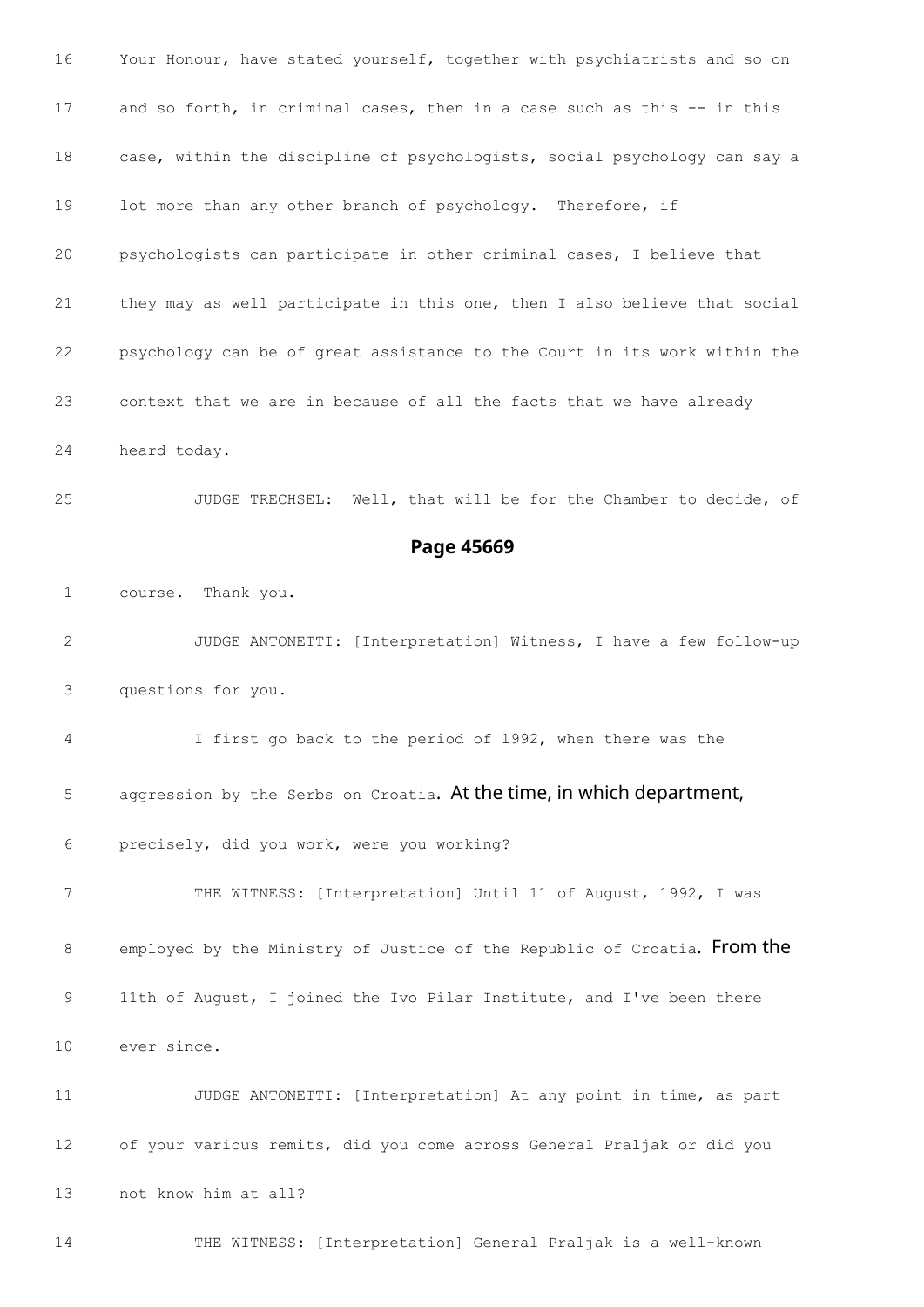film director and intellectual in Croatia. I heard of him even before the war. I didn't know him personally, however. I didn't socialise with him either during the war or thereafter. However, we did sit together during the 1990s in some mixed companies because we share some friends, we have some friends in common. JUDGE ANTONETTI: [Interpretation] So in the 1990s you met him or you came across him. Since we are talking about social sociology -- THE WITNESS: [Interpretation] [Previous translation continues]... meet with him. JUDGE ANTONETTI: [Interpretation] In relation to the study you carried out, let me ask you this: Does General Praljak come across to **Page 45670** you as a leader or as a commander? THE WITNESS: [Interpretation] I apologise. I don't understand the question fully. Could you please expand or clarify? JUDGE ANTONETTI: [Interpretation] I'll put it again. I have read and read again your report. I read it very thoroughly. You mentioned the issue of a leader, that you say that there can be a leader in a group and there can also be a commander, and sometimes the leader prevails over the commander. Is this what you said in your survey or study? THE WITNESS: [Interpretation] Yes, Your Honour. JUDGE ANTONETTI: [Interpretation] So based on this, I thought -- well, what category would General Praljak be in? Would he be a leader, or a commander, or both? Since you know him, maybe you can answer my question.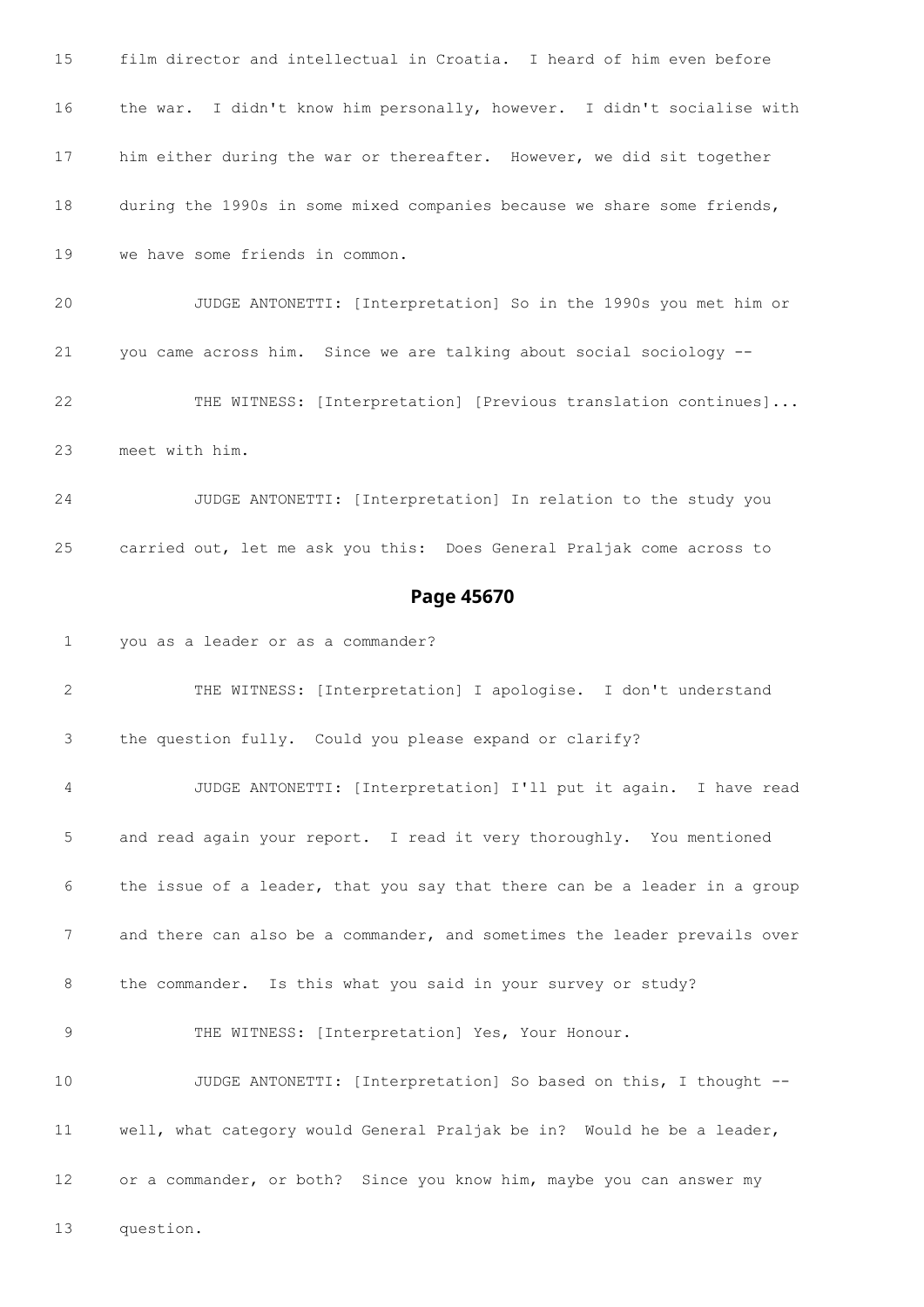THE WITNESS: [Interpretation] As I said, Your Honour, I didn't know him personally. We just had a few of these encounters. But I know the work he did sufficiently, and according to my understanding and according to the psychological theories that I've been explaining about, it would be closer -- in view of his previous education and experience, it would be closer -- or he would be closer to the leader category rather than the commander category, because as a commander, in actual fact, well, a commander is closer to the category of people who have professional military training and education, which he doesn't have, but his ability to communicate with people would rather define him as a leader.

# JUDGE ANTONETTI: [Interpretation] In your report, and I'm summing

#### **Page 45671**

1 up here, you say that there are subgroups, Muslim and the Croats, that sort of were created spontaneously and were heterogenous in nature. You say of the subgroups that they had no specific military training, that they were organised in very little time. You also say that the groups and subgroups were made up of volunteers, most of them were patriots with no particular ethnocentric bias. And you add that next to the civilian volunteers, you could also note the presence of soldiers and officers from the former JNA that had left the JNA. And you say that in a situation characterised by the absence of institutional control, extremists from all over the world came, on a voluntary basis, to join these small groups with a not negligible amount of criminals among them; therefore, the distribution of work within the subgroups would be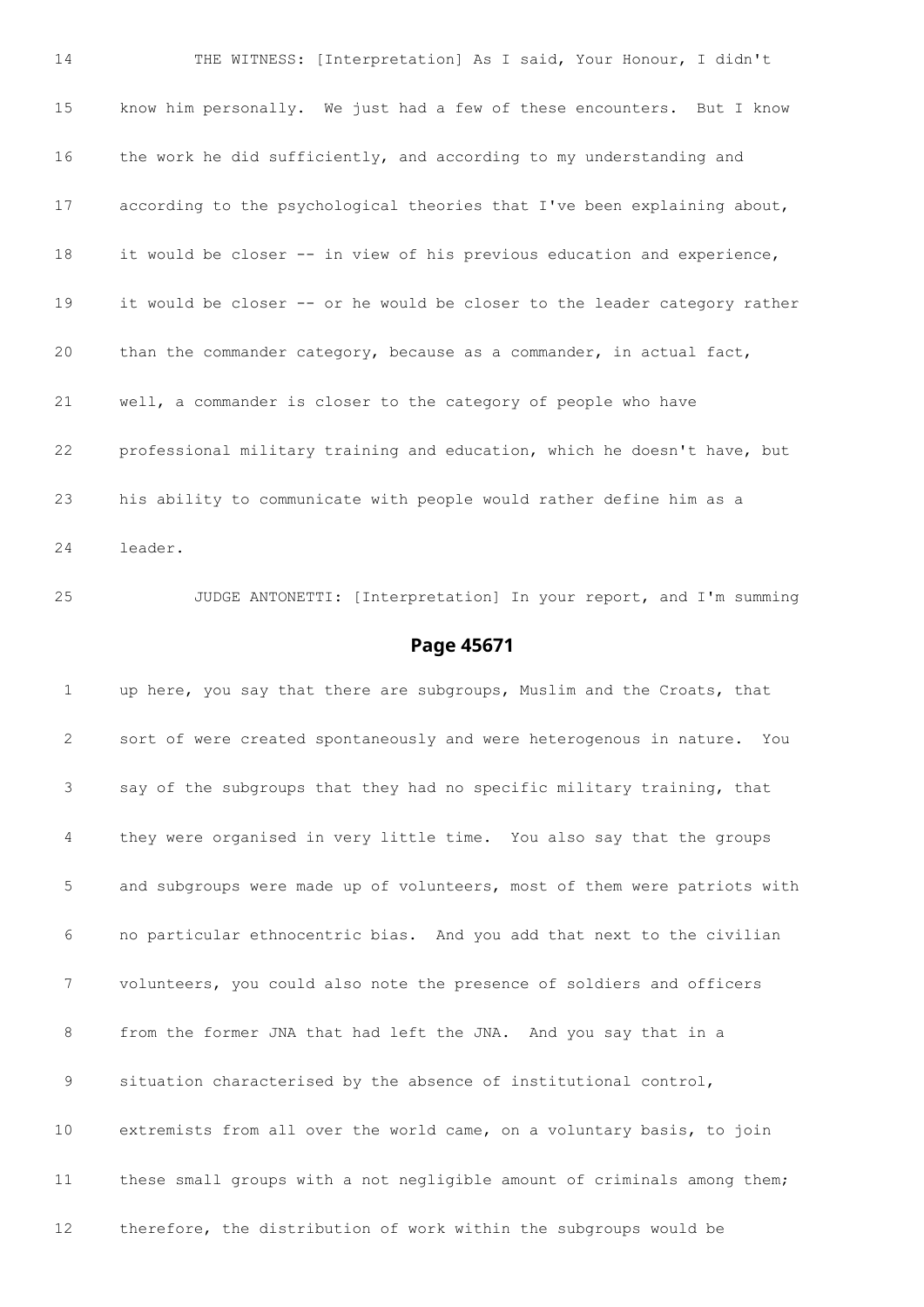depending upon specific circumstances. And then you deal with the

Milgram theory.

 So we're talking about groups of volunteers who were on the ground, who had no prior training, who may not even have had a commander up to the task. You seem to say that because of their behaviour, they may have been influenced by criminals or thugs that came from abroad, from outside of the territory. Is this something you wanted to emphasise in your report?

 THE WITNESS: [Interpretation] Your Honour, I base my applications 22 on the basis of the theoretical framework. In part, we can say that, too, but my fundamental intention was to say, within a given theoretical framework, that in Bosnia-Herzegovina a context was set up after the Serb aggression which was the basis for the chaos that ensued, because you

### **Page 45672**

 have to realise how many persons were expelled from one area to another, how many displaced persons there were and refugees, and the reasons for which the army was set up and became established in the way it was. So given that kind of situation, it was a situation which decided who would be the leader.

 Now, with respect to the Katrina or whatever, the leader will become the person who best corresponds to the aims and objectives of the group. Now, in a specific situation, in conformity with the social psychological framework, it can be a criminal, it can be a military commander, depending on the circumstances, or it can be a civilian. So it doesn't have to mean that it's always the person with the best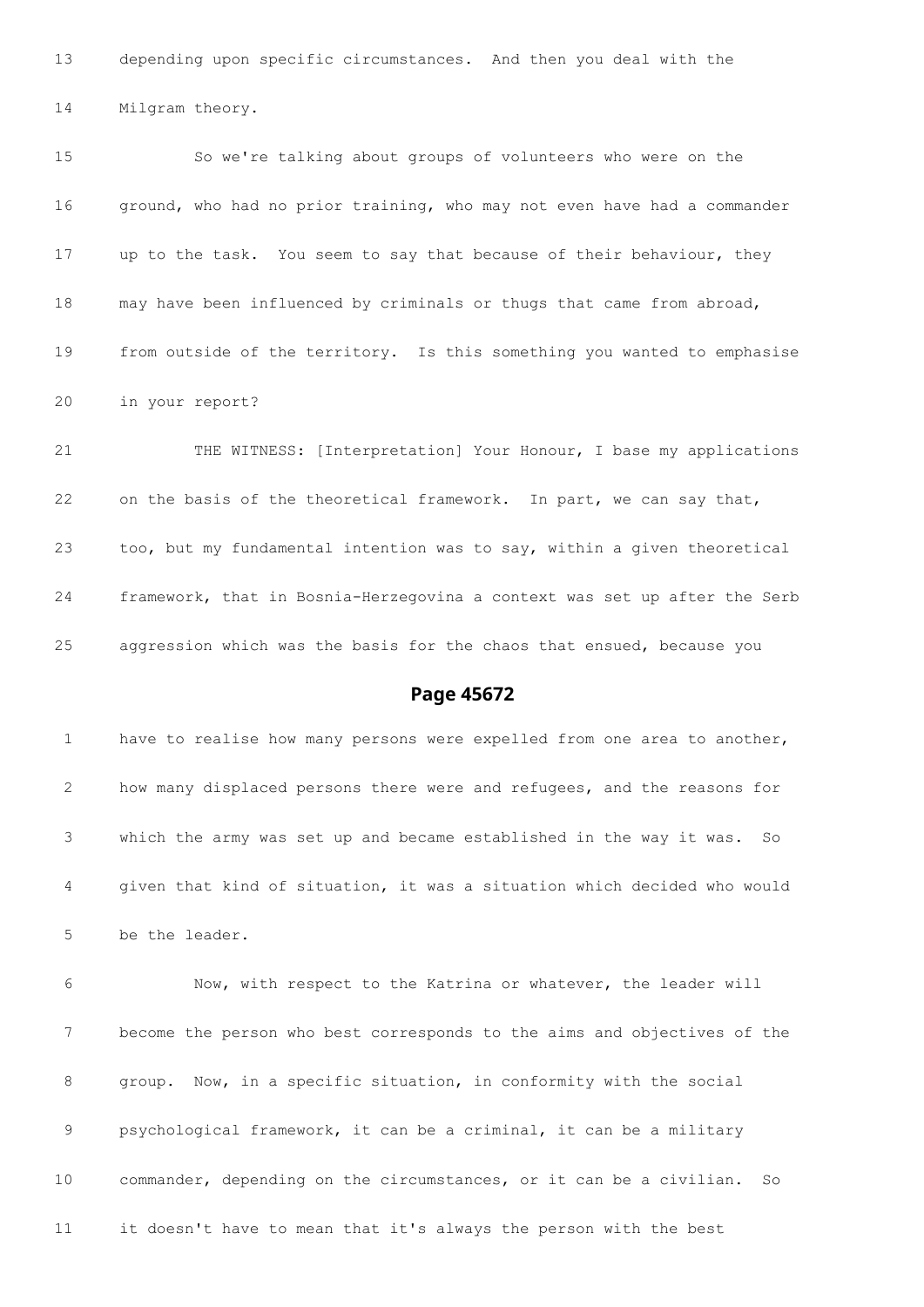military knowledge who becomes the leader, but the person who is best able to solve the problems or realise the goals of a group, given a situation where there's no hierarchal order or well-ordered institutional apparatus. So that is the psychological explanation.

 When the situation is well ordered institutionally, then other rules come into play, and social psychology has different explanations for that kind of situation because it's behaviour according to regular social norms which can be customary, based on customs, or different theories, or whatever.

 JUDGE ANTONETTI: [Interpretation] Professor, if I understand things properly, because this is a very complex field of knowledge, very sensitive concepts that may be alien to us at times, you seem to say that in a system where you have a failing institution there may be groups that come together, people who are volunteers, and such groups may be led by a

### **Page 45673**

 military commander or a leader, but you also explain that failing the institutional system, the leader, if he is a criminal or if he has personal motives, he may lead the group into the wrong direction. Is this how your thinking would be? THE WITNESS: [Interpretation] Your Honour, yes, that is absolutely correct. If someone imposes himself as a leader, and there was situations like that in Croatia and Bosnia-Herzegovina during the war, if the leaders are criminals, then their basic activity is not a military activity or, rather, engaging in warfare. That is a sporadic activity, as far as they're concerned, the fighting part, because their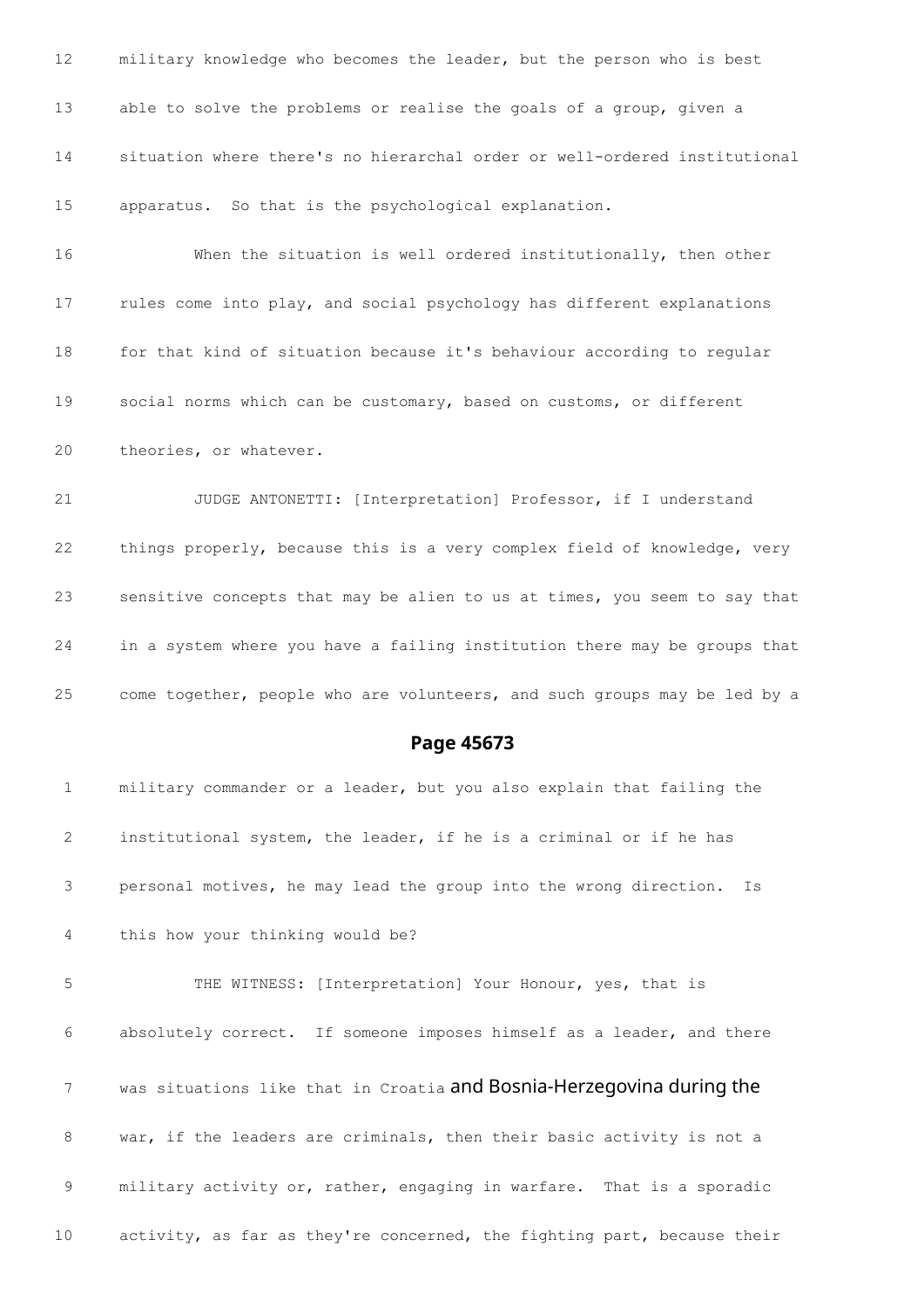basic aim is to gain an advantage, to loot, to thieve, and so on. And there were groups like that. We know that Serbia, for example, organised 13 such groups, such as Arkan's men and Captain Dragan's men, those groups, people who had criminal files in many foreign countries. And it is common knowledge that they performed the worst crimes in Croatia and Bosnia-Herzegovina. And it is also well known that they reaped gain from that because they did not expect to be punished because of looting and other criminal actions.

 JUDGE ANTONETTI: [Interpretation] Very well. Thank you for your answer.

 On page 87 of your report, you speak of the September 1991 resolution of the Security Council, and you say of it that it's going to have a strong psychological impact on the Croats and Muslims, and you say that the increasing threat and the quicker pace of the homogenisation

process, in the chaotic situation of the disintegration of Yugoslavia,

### **Page 45674**

 that given all this, this resolution is going to open up space for international organised crime, and you say that this led to the creation of criminal groups that are going to be important actors of the war. So is this what you said in page 87 of your report, that the resolution of the Security Council actually sort of gave rise or opened up an avenue for the creation of criminal groups?

 THE WITNESS: [Interpretation] Your Honour, it never entered my mind to say that the resolution had a direct effect on that. What I said 9 was that the resolution was -- caused this indirectly, and then that is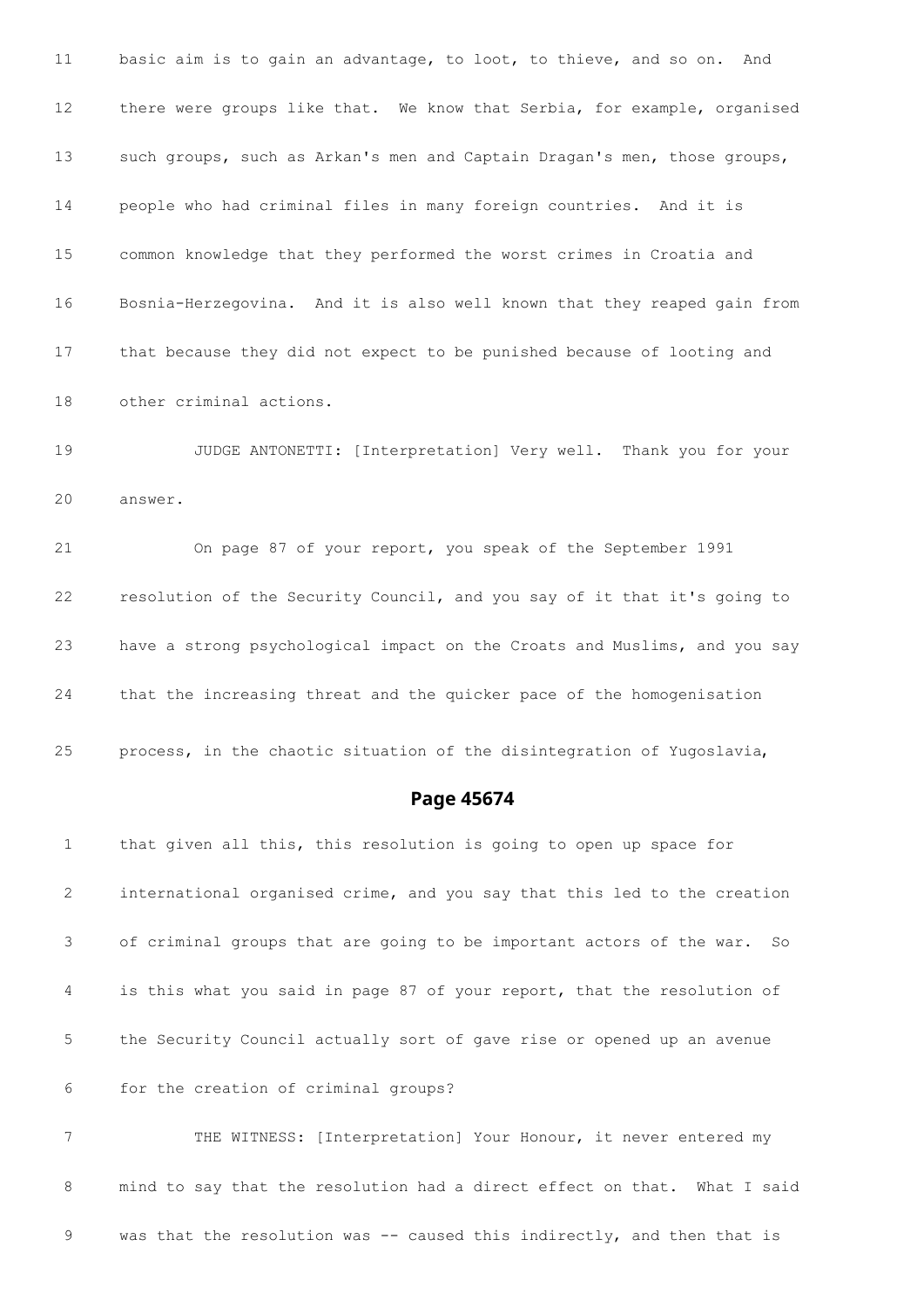10 linked up to what I said earlier; that is to say, if there are no 11 weapons, there is aggression [as interpreted]. We cannot speak about the 12 disintegration of Yugoslavia, because there were democratic elections at 13 that time, so aggression was against independent, autonomous states, that 14 is to say, Bosnia and Herzegovina and Croatia, and what happened was that 15 the only way of standing up to the aggression was to procure weapons 16 because the weapons had been taken away from Bosnia-Herzegovina and 17 Croatia. That is to say, the JNA disarmed Bosnia-Herzegovina and 18 Croatia, and so it's logical that this opened the way to those who were 19 able to procure weapons. And the UN resolution existed, so how can one 20 say? Of course, they were criminal groups, internationally organised 21 crime, and those groups in Croatia and Bosnia-Herzegovina which joined in 22 this whole process, if there was no other way open to those states, and 23 of course those groups were then, in the initial stages but not later 24 on -- not later, but, anyway, at first they were important actors in the 25 war and players in the war.

## **Page 45675**

 JUDGE ANTONETTI: [Interpretation] Under the heading "Responsibility of the International Community," I am an independent Judge, and as you see, I deal with all subjects, excluding none. This is what you say: You say that the resolution of September 1991 resulted in 5 the following in Croatia and Bosnia-Herzegovina: People felt abandoned, and the international community had sided openly, publicly, with Milosevic. So what you're saying is that a Croat or a Bosnian Muslim may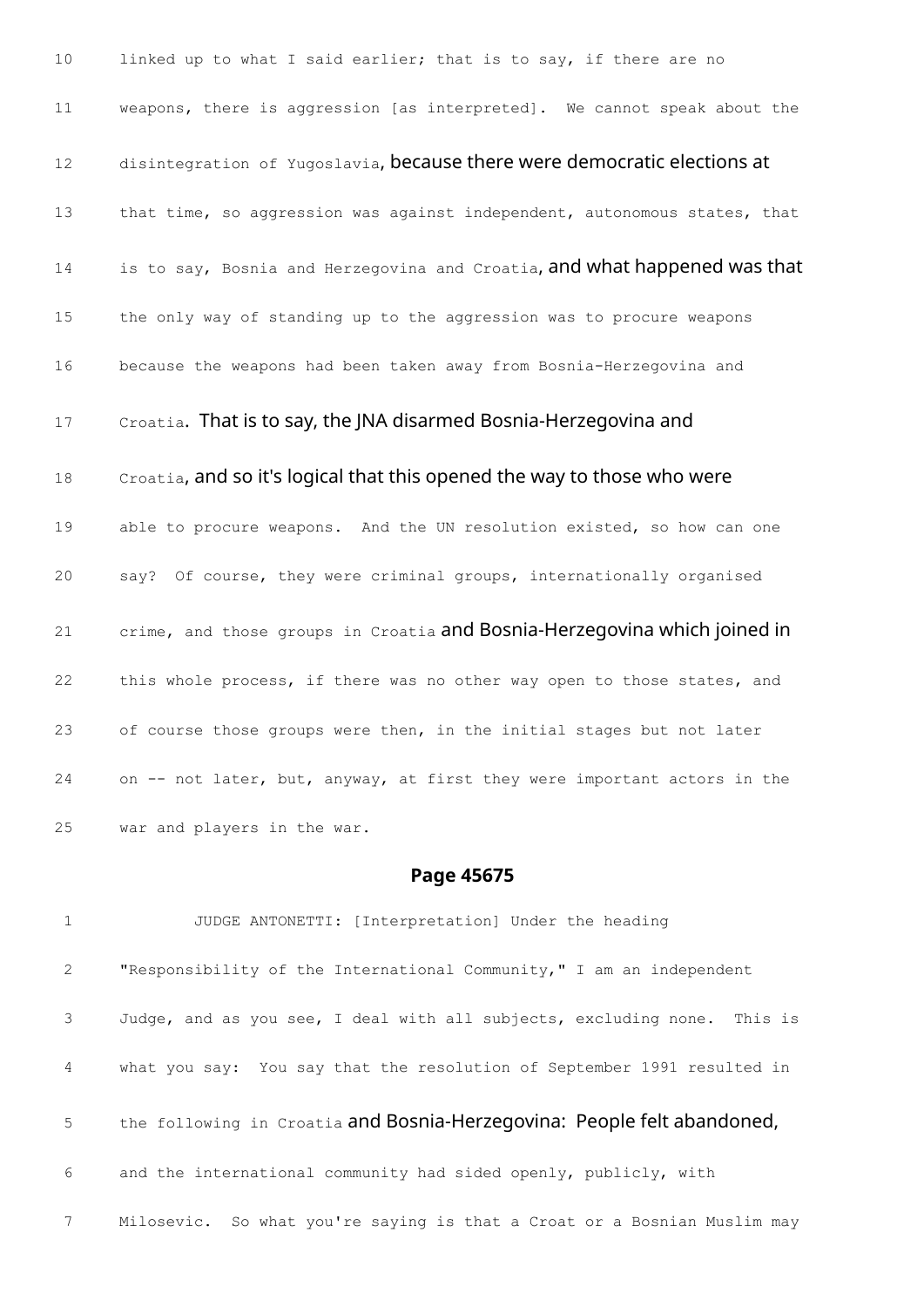have felt or perceived the intervention of the international community as them supporting Milosevic, the Serbs, in other words, and abandoning Croats and Muslims in the process. Is this what you said in your report? 11 THE WITNESS: [Interpretation] Your Honour, that is correct. I 12 didn't say "openly," but I said that's how they interpreted -- that is, the Bosniaks, Muslims, and Croats in Croatia interpreted this as well as 14 the Croatians citizens in Croatia, notice how they saw it, that's how they understood it at the time, and this is also an indirect influence which led to the fact that there was accelerated homogenisation that took place because they felt a greater threat. There was the threat from 18 Serbia which was open and clear, and this was indirect influence, as they interpreted it, because they were left without any weapons. So they felt the threat to be even greater, and on the basis of that threat there was accelerated homogenisation on ethnic grounds in Croatian national and here on ethnic grounds, which then had its own defence potential and values, but also some negative features which then had an affect, in turn, on the situation and the conflict between the Bosniak Muslims and the Croats. That's the psychological explanation. I don't want to enter

### **Page 45676**

into any military explanations.

 JUDGE ANTONETTI: [Interpretation] Professor, I really want to fully grasp what you are saying.

 There was an embargo on weapons imposed by the international community following the Security Council resolutions. Did it cause the Serbs to keep their weapons and, therefore, keeping military supremacy?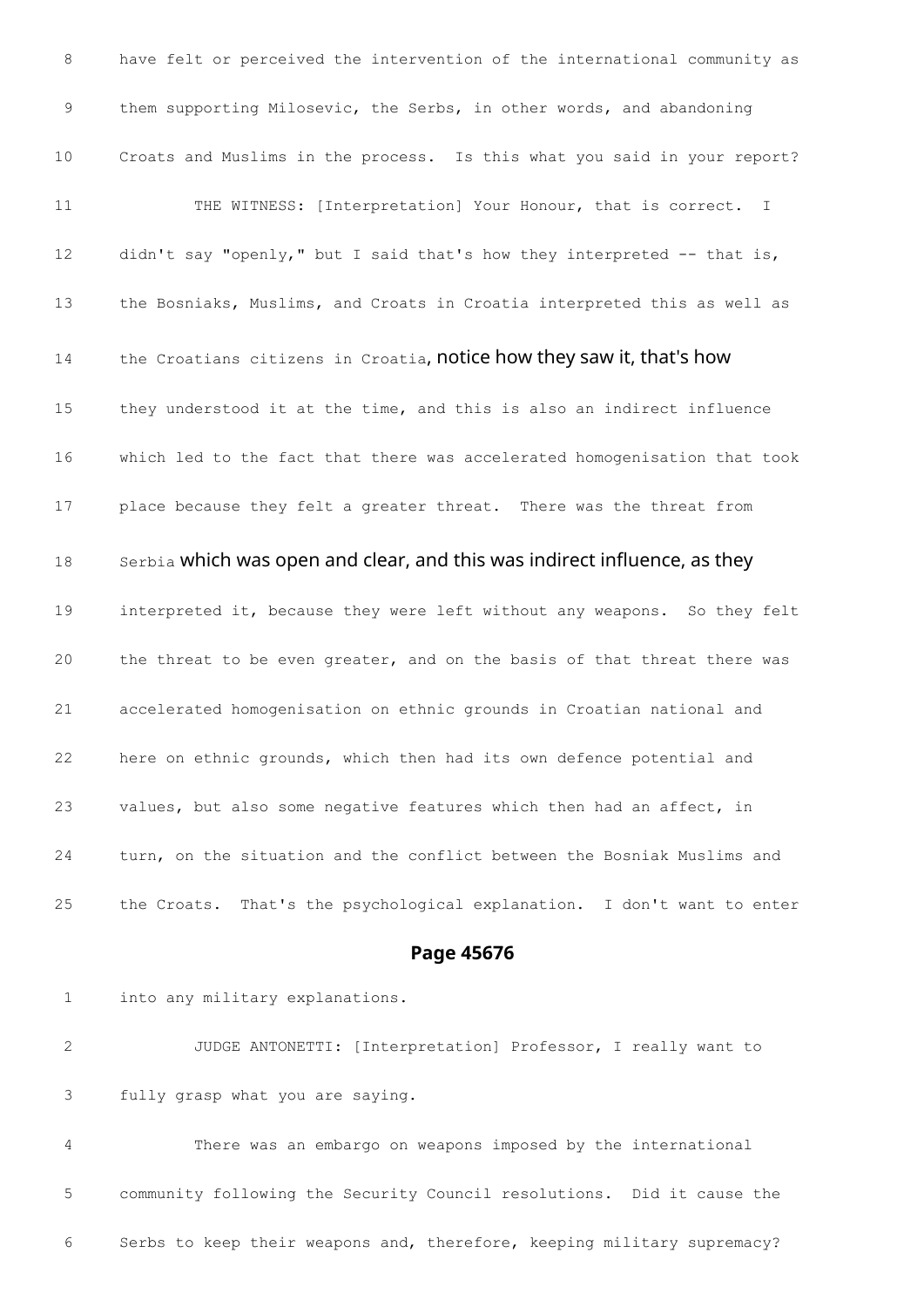Did it cause the Croats and Muslims to be, as it were, victims of the embargo because they had no weapons? Is this how your report should be read?

 THE WITNESS: [Interpretation] Yes, you could read it in that way. 11 In that context, the Bosniak Muslims and Croats were the victims, yes. JUDGE ANTONETTI: [Interpretation] In your country, in Croatia, were articles written, books written, was research done on this topic, which is how a Croatian citizen or a Bosnian Muslim citizen perceived the situation? Were there any polls or studies carried out or is this still a subject that is not researched into to date? THE WITNESS: [Interpretation] Your Honour, that subject has been researched, and there are numerous scientific and other publications dealing with it, and it is still intensively being researched. Not all the subjects have been exhausted, although a large number of subjects have been dealt with within the frameworks of studies -- social studies. And when I say this, I have principally Croatia in mind. As for Bosnia-Herzegovina, the situation is somewhat worse there. There's been less research there. But the problem is that, as we scholars like to say, there's still not an overview of the research, but it takes place

**Page 45677**

 within certain war groups, or ethnic groups, or whatever you like to call them.

 JUDGE ANTONETTI: [Interpretation] Thank you for your answers. We've got ten minutes left. I'm now turning to the Defence teams. You have one hour for cross-examination. Maybe someone could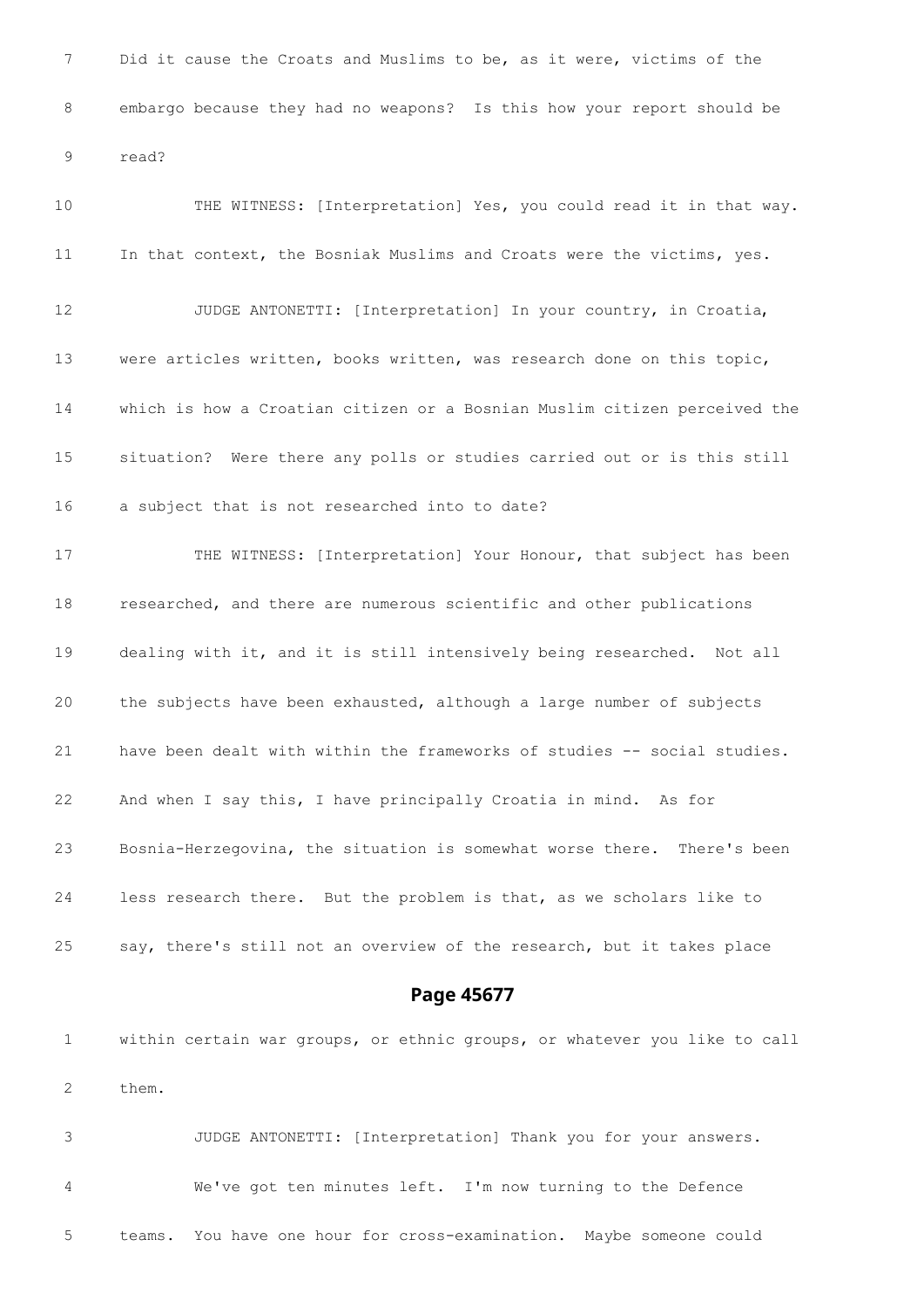start and we could finish tomorrow, unless you'd rather start tomorrow. Let me start with 1D. MS. TOMANOVIC: [Interpretation] The Prlic Defence has no questions for this witness. Thank you. JUDGE ANTONETTI: [Interpretation] Very well. 2D, Mr. Khan. MR. KHAN: Good evening, Mr. President, Your Honours. The Stojic Defence has no cross-examination for this witness. JUDGE ANTONETTI: [Interpretation] Thank you. Ms. Alaburic for 3D. MS. ALABURIC: [Interpretation] The Petkovic Defence does not have any questions for this witness either. Thank you. JUDGE ANTONETTI: [Interpretation] 4D for Mr. Coric. MS. TOMASEGOVIC TOMIC: [Interpretation] Thank you, Your Honour. No questions. JUDGE ANTONETTI: [Interpretation] 5D. MR. IBRISIMOVIC: [Interpretation] Thank you, Mr. President. No questions. JUDGE ANTONETTI: [Interpretation] 6D. Yes, Mr. Kovacic. MR. KOVACIC: [Interpretation] Your Honour, since we are not **Page 45678** allowed to communicate with the witness, and something very unpleasant happened today -- THE WITNESS: [Interpretation] Everything's all right. MR. KOVACIC: [Interpretation] I see, you've learnt about it. I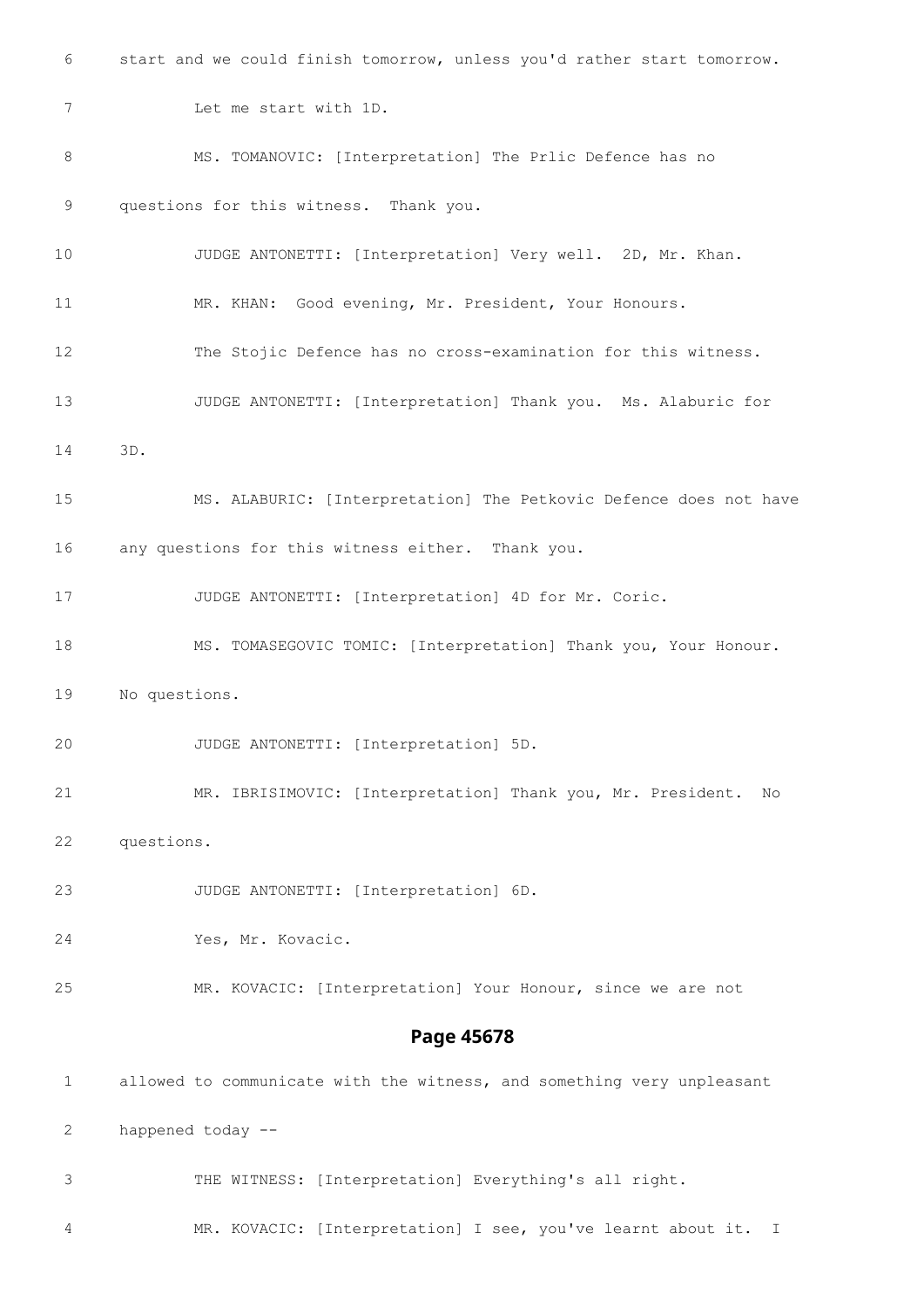was just going to convey a message to the witness from the Victims and Witness Unit, but he seems to know about it, so thank you. I have nothing to add. JUDGE ANTONETTI: [Interpretation] Mr. Scott, are you going to start your cross-examination tomorrow? MR. SCOTT: Yes, Your Honour. It's just given the hour, I think it makes more sense to start tomorrow. Thank you. JUDGE ANTONETTI: [Interpretation] Very well. Witness, I remind you that you're not to speak to anybody, since you're now a witness of the Court, of justice. Mr. Scott will start his cross-examination tomorrow. We sit in the afternoon, as you know, so we shall be back here tomorrow at 2.15. Can you hear me? 18 THE WITNESS: [Interpretation] No. Your Honour, no, I cannot hear. 20 JUDGE ANTONETTI: [Interpretation] I was -- can you hear me now? THE WITNESS: [Interpretation] I can hear you now, yes. JUDGE ANTONETTI: [Interpretation] So I was telling you, Professor, that the Prosecutor would start his cross-examination at 2.15 tomorrow because we sit in the afternoon, so until then you're not to have any contact with General Praljak's Defence team or other Defence **Page 45679**

teams.

Do we understand each other?

THE WITNESS: [Interpretation] Yes, I do understand. We